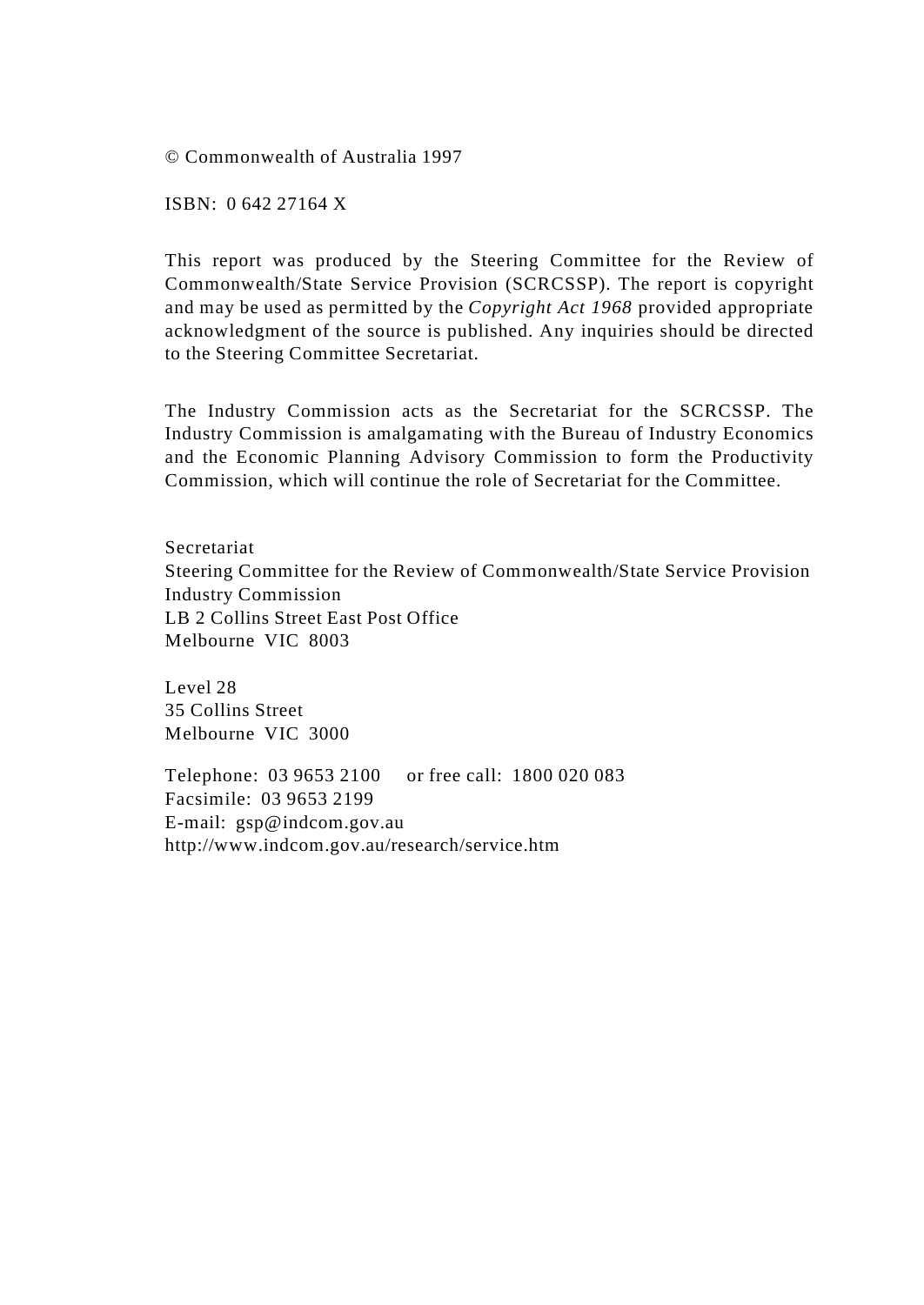This report comprises three case studies dealing with significant recent reforms affecting the delivery of government funded services in specific jurisdictions.

Both this report and its companion — the annual *report on Government Service Provision* which monitors service performance — are produced to help jurisdictions learn from each other. The Review was initiated in July 1993 by the Prime Minister, State Premiers and Territory Chief Ministers. It now operates under the auspices of the Council of Australian Governments.

Case studies are presented here on the following reforms:

- a shift to purchasing of community services in South Australia;
- output based funding of public acute hospital care in Victoria; and
- competitive tendering and contracting of prisons in Queensland.

Surveys collated information on similar developments in other jurisdictions.

This is the first of a series of publications planned by the Steering Committee focusing on implementation issues. The services covered by the Review command a large share of the nation's resources and have a major effect on the quality of life of the recipients. It is therefore vital that the effectiveness and efficiency of service delivery continues to improve.

The focus of the case studies is on: how the reforms were implemented; why each option was chosen; and how these decisions affected the reform. Implementation challenges of reforms obviously differ across jurisdictions and services, but there are many common issues.

The work does not try to be exhaustive; the case studies do not examine every implementation issue faced by the participating agency. The aim of the report is to help build up a body of knowledge about the broad principles and approaches to these reforms rather than provide a detailed guide. Further, the report does not evaluate the decision to undertake the reform. Other bodies have the role of evaluating government policies.

The case studies and the surveys have been prepared by the Secretariat on behalf of the Steering Committee with the full cooperation of the agencies involved. The Secretariat relied primarily on the experience and information provided by the participating agencies. Outside commentators also provided helpful comments and advice.

The Steering Committee would like to thank all those who assisted with this important project.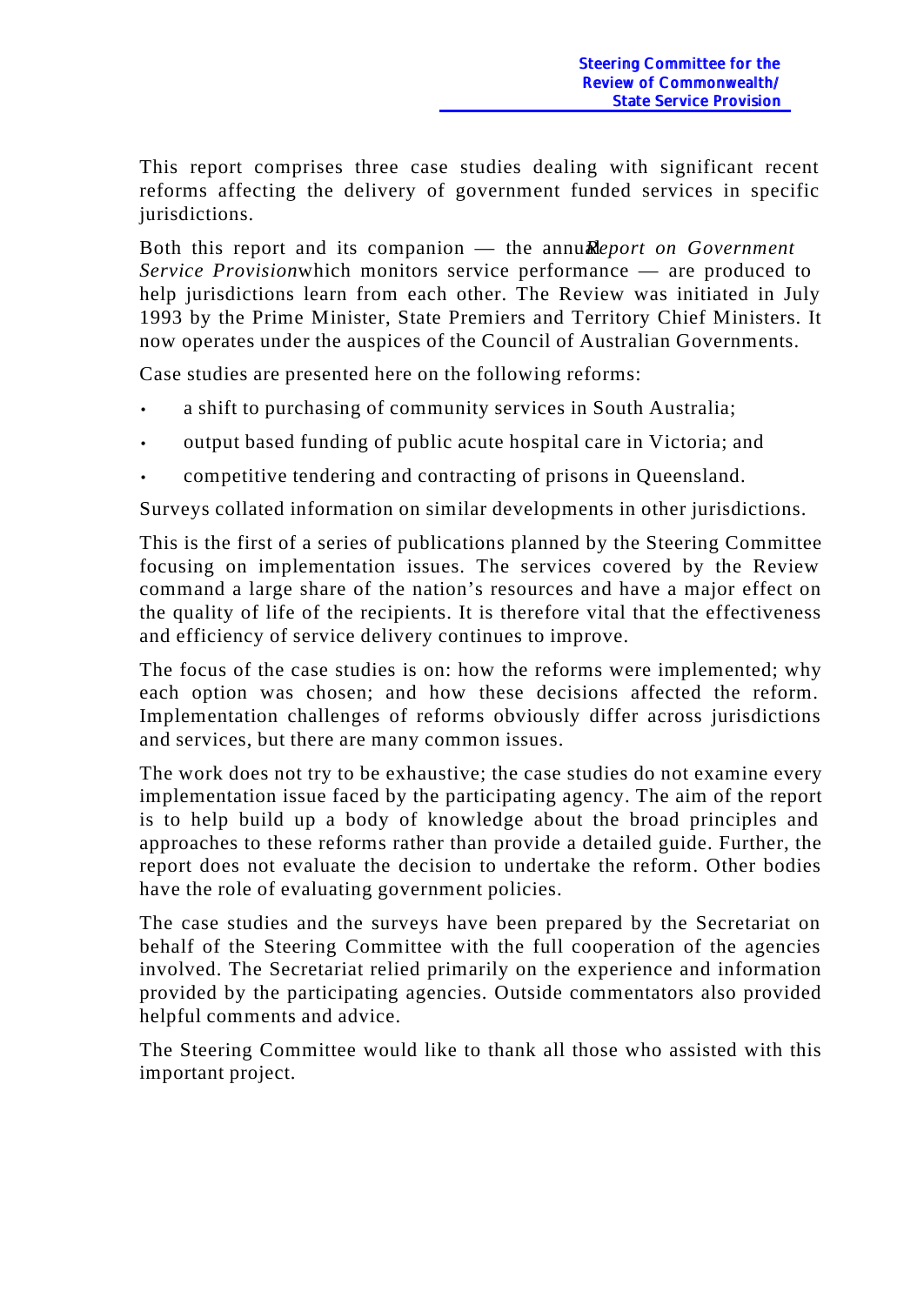Steering Committee for the Review of Commonwealth/ **State Service Provision** 

Bill Scales, AO Chairman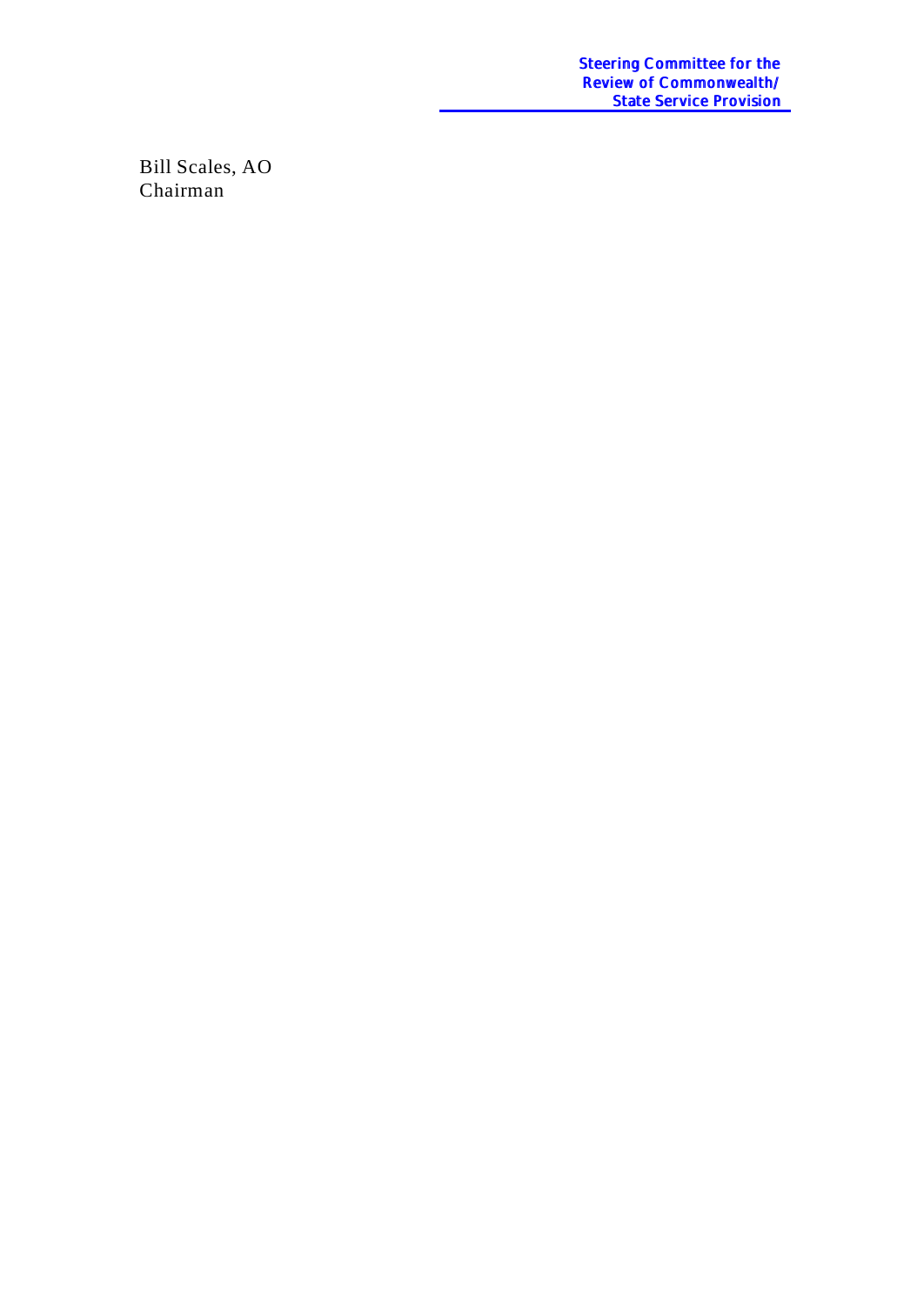# **TABLE OF CONTENTS**

|              |     | <b>ABBREVIATIONS</b>                                                                                                                                                                                   | VII                        |
|--------------|-----|--------------------------------------------------------------------------------------------------------------------------------------------------------------------------------------------------------|----------------------------|
| 1            |     | <b>INTRODUCTION</b>                                                                                                                                                                                    | 1                          |
| $\mathbf{2}$ |     | PURCHASING HUMAN SERVICES IN SOUTH AUSTRALIA                                                                                                                                                           | 5                          |
|              | 2.1 | This case study                                                                                                                                                                                        | 5                          |
|              | 2.2 | The reform                                                                                                                                                                                             | 6                          |
|              | 2.3 | <b>Related developments</b>                                                                                                                                                                            | 8                          |
|              | 2.4 | Deciding what to purchase<br>2.4.1 Clarifying responsibilities<br>2.4.2 Community goodwill — a dimension of quality<br>2.4.3 Using for-profit providers<br>2.4.4 Fostering cooperation among providers | 10<br>11<br>16<br>18<br>20 |
|              | 2.5 | The purchasing process<br>2.5.1 Determining the appropriate price and quality<br>2.5.2 Apportioning risk<br>2.5.3 Determining the contract length<br>2.5.4 Considering the cost of contracting         | 21<br>21<br>24<br>24<br>27 |
|              | 2.6 | <b>Managing providers</b><br>2.6.1 Monitoring external providers<br>2.6.2 Using rewards and sanctions                                                                                                  | 27<br>27<br>30             |
|              | 2.7 | <b>Transitional issues</b><br>2.7.1 Reducing transition and transacton costs                                                                                                                           | 31<br>32                   |
|              | 2.8 | <b>Emerging issues</b><br>2.8.1 Moving other providers to a purchasing environment<br>2.8.2 Exposing inhouse providers to competition                                                                  | 33<br>33<br>34             |
|              | 2.9 | Conclusion                                                                                                                                                                                             | 37                         |
| 3            |     | <b>CASEMIX FUNDING OF PUBLIC HOSPITALS IN VICTORIA</b>                                                                                                                                                 | 39                         |
|              | 3.1 | This case study                                                                                                                                                                                        | 39                         |
|              | 3.2 | The reform<br>3.2.1 Incentives and disincentives                                                                                                                                                       | 39<br>40                   |
|              | 3.3 | <b>Environmental factors</b>                                                                                                                                                                           | 41                         |
|              | 3.4 | <b>Specifying outputs</b><br>3.4.1 Defining hospital outputs<br>3.4.2 Classifying outputs<br>3.4.3 Defining quality                                                                                    | 44<br>44<br>45<br>46       |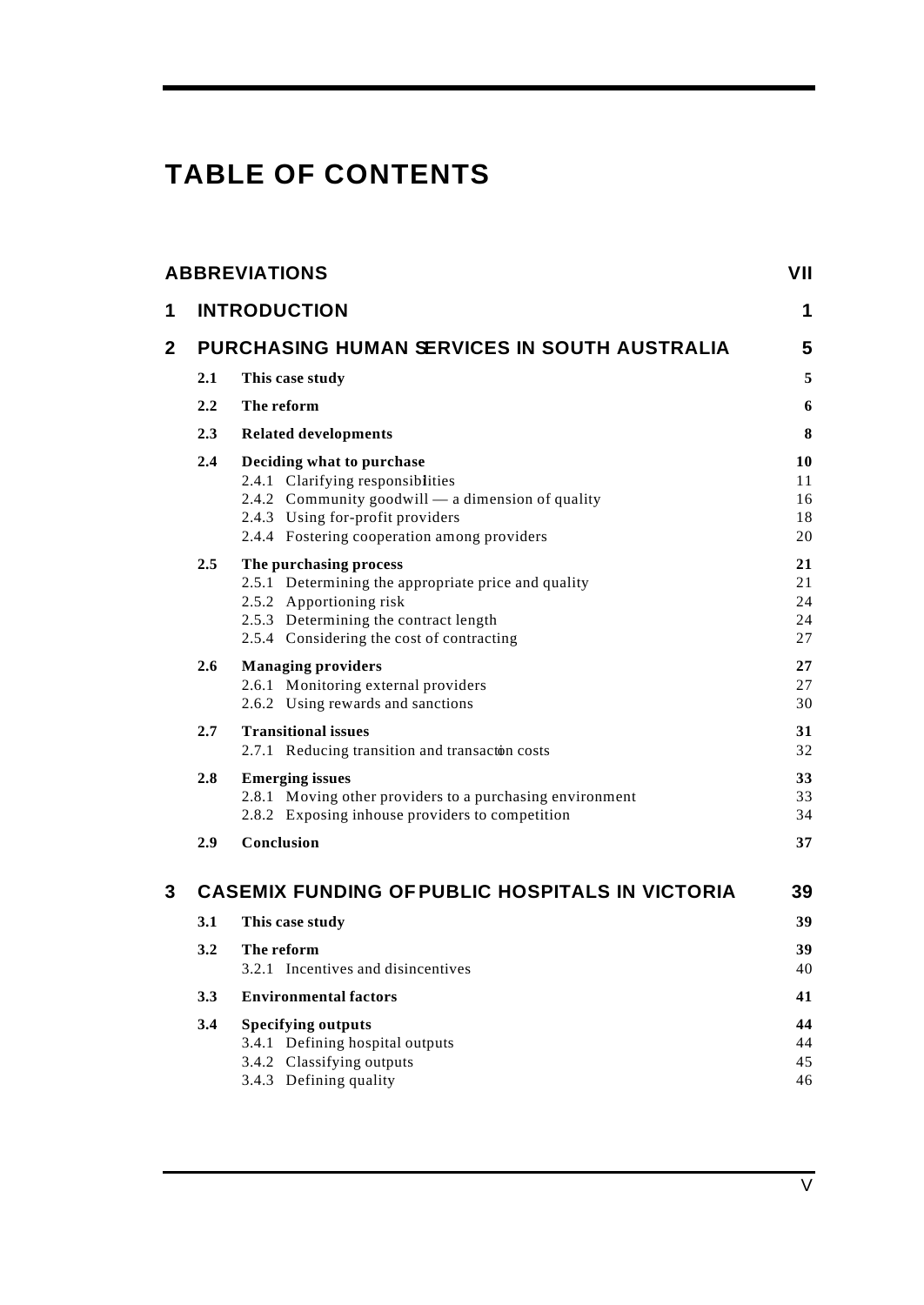|    | 3.5                                | Setting the level and structure of prices<br>3.5.1 Determining the price<br>3.5.2 Funding exceptional cases<br>3.5.3 Improving competition                                                                                                                                                                                          | 47<br>48<br>53<br>55             |
|----|------------------------------------|-------------------------------------------------------------------------------------------------------------------------------------------------------------------------------------------------------------------------------------------------------------------------------------------------------------------------------------|----------------------------------|
|    | 3.6                                | <b>Managing providers</b><br>3.6.1 Financial monitoring and coding audits<br>3.6.2 Monitoring the quality of care<br>3.6.3 Using rewards and sanctions                                                                                                                                                                              | 57<br>58<br>58<br>60             |
|    | 3.7                                | <b>Implementation issues for public hospitals</b>                                                                                                                                                                                                                                                                                   | 63                               |
|    | 3.8<br><b>Transitional funding</b> |                                                                                                                                                                                                                                                                                                                                     | 64                               |
|    | 3.9                                | <b>Future issues</b><br>3.9.1 Treatment of capital<br>3.9.2 Achieving the appropriate mix of services                                                                                                                                                                                                                               | 66<br>66<br>68                   |
|    | 3.10                               | Conclusion                                                                                                                                                                                                                                                                                                                          | 72                               |
| 4  |                                    | <b>COMPETITIVE TENDERING OF PRISONS IN QUEENSLAND</b>                                                                                                                                                                                                                                                                               | 75                               |
|    | 4.1                                | This case study                                                                                                                                                                                                                                                                                                                     | 75                               |
|    | 4.2                                | The reform<br>4.2.1 Objectives                                                                                                                                                                                                                                                                                                      | 75<br>76                         |
|    | 4.3                                | <b>Background to the reform</b>                                                                                                                                                                                                                                                                                                     |                                  |
|    | 4.4                                | Defining the service<br>4.4.1 Determining what services to contract<br>4.4.2 The scope of each contract<br>4.4.3 Defining the services<br>4.4.4 Determining the length of contract<br>4.4.5 Addressing economies of scope between policy advice and service provision 87<br>4.4.6 Maintaining cooperation among competing providers | 79<br>79<br>82<br>84<br>86<br>88 |
|    | 4.5                                | <b>Selecting and managing providers</b><br>4.5.1 Issues for the purchaser<br>4.5.2 Issues for the provider                                                                                                                                                                                                                          | 89<br>89<br>96                   |
|    | 4.6                                | <b>Addressing community concerns</b><br>4.6.1 Information to the public                                                                                                                                                                                                                                                             | 99<br>100                        |
|    | 4.7                                | Conclusion                                                                                                                                                                                                                                                                                                                          | 101                              |
|    |                                    | <b>APPENDICES</b>                                                                                                                                                                                                                                                                                                                   |                                  |
| A  |                                    | <b>SURVEY OF COMMUNITY SERVICES</b>                                                                                                                                                                                                                                                                                                 | 103                              |
| В  |                                    | SURVEY OF PUBLIC HOSPITAL FUNDING ARRANGEMENTS                                                                                                                                                                                                                                                                                      | 121                              |
| C. |                                    | <b>SURVEY OF PRISON CONTRACTING</b>                                                                                                                                                                                                                                                                                                 | 131                              |
|    |                                    | <b>REFERENCES</b>                                                                                                                                                                                                                                                                                                                   | 145                              |
|    |                                    |                                                                                                                                                                                                                                                                                                                                     |                                  |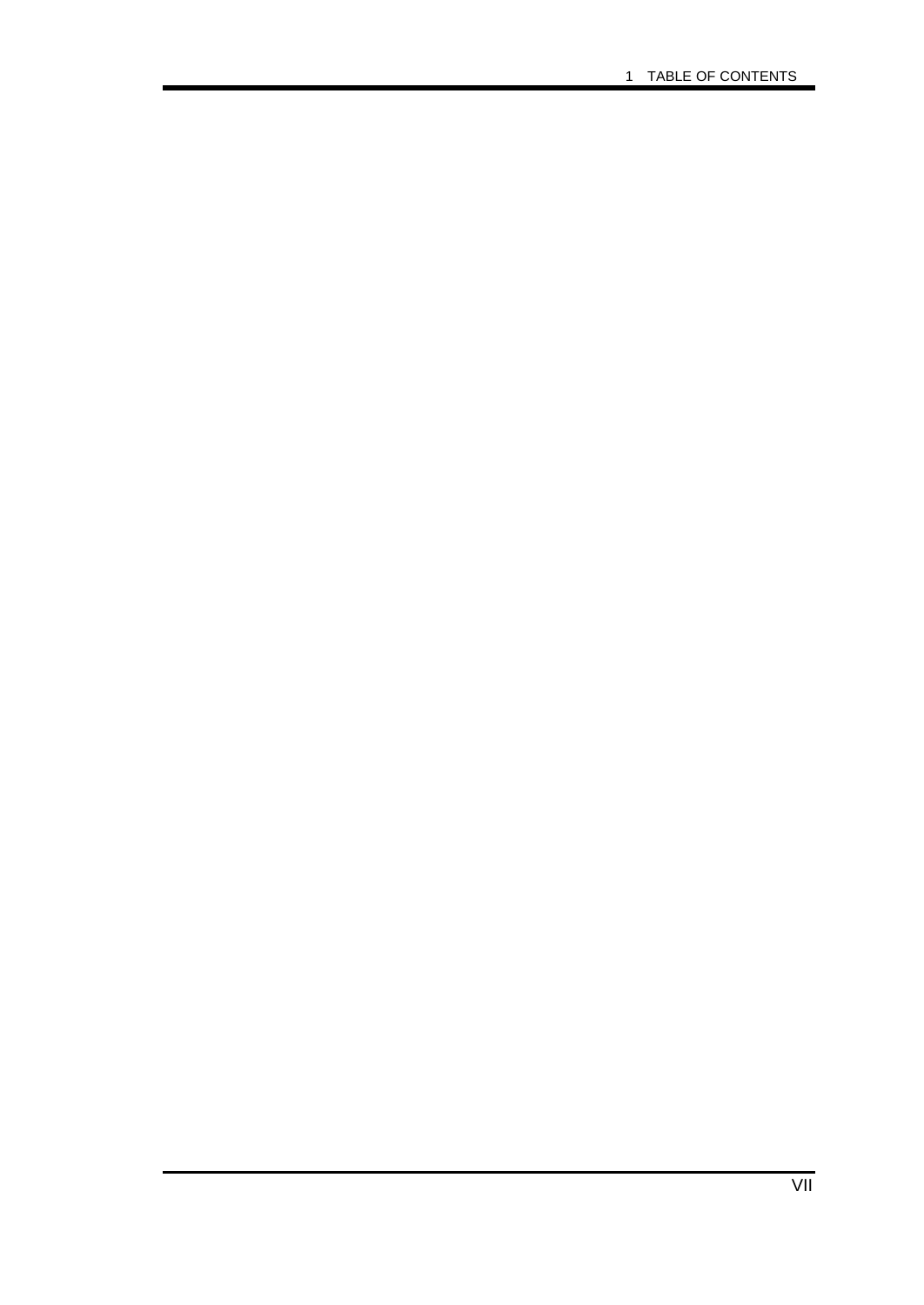# **ABBREVIATIONS**

| <b>ACHS</b>    | <b>Australian Council on Healthcare Standards</b>                            |
|----------------|------------------------------------------------------------------------------|
| AN-DRG         | Australian national diagnosis related groups                                 |
| <b>CEO</b>     | Chief executive officer                                                      |
| COAG           | <b>Council of Australian Governments</b>                                     |
| <b>CPI</b>     | Consumer price index                                                         |
| <b>CSO</b>     | Community service obligation                                                 |
| <b>DRG</b>     | Diagnosis related group                                                      |
| FACS           | Department of Family and Community Services (South<br>Australia)             |
| <b>HACC</b>    | Home and community care program                                              |
| <b>NACON</b>   | <b>National Anglican Caring Organisations Network</b>                        |
| <b>PSMC</b>    | <b>Public Sector Management Commission</b>                                   |
| <b>QCSC</b>    | <b>Queensland Corrective Services Commission</b>                             |
| <b>SACOSS</b>  | <b>South Australian Council of Social Services</b>                           |
| <b>SAAP</b>    | <b>Supported Accommodation Assistance program</b>                            |
| <b>SCRCSSP</b> | Steering Committee for the Review of<br>Commonwealth/State Service Provision |
| <b>VACS</b>    | Victorian Ambulatory Care System                                             |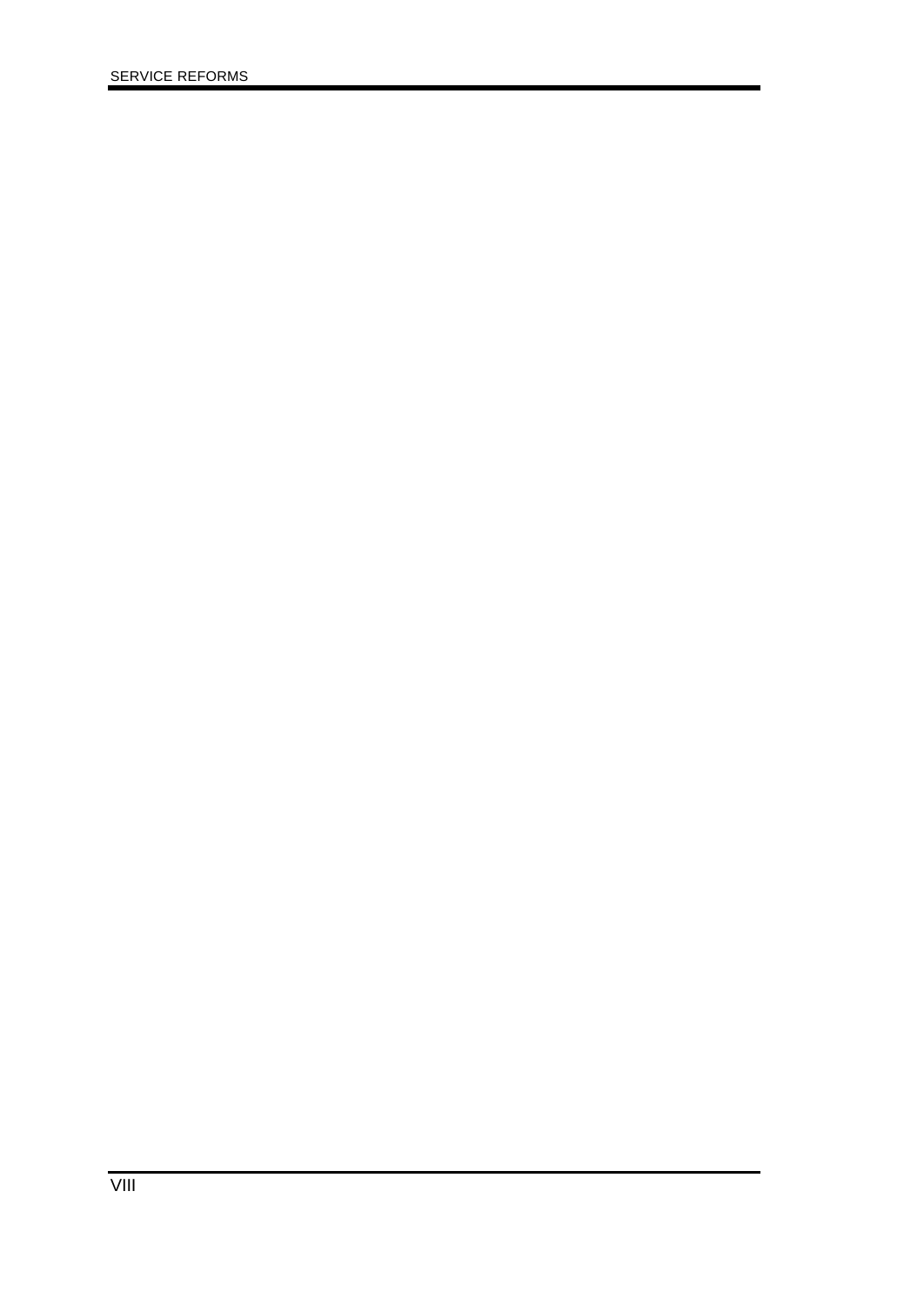## **1 INTRODUCTION**

This report consists of three case studies which examine the implementation of:

- a shift from grant funding to purchasing of community services in South Australia;
- output based funding of public acute hospital care in Victoria; and
- competitive tendering and contracting of the management of correctional centres in Queensland.

A survey of developments in these service areas in the other jurisdictions was also undertaken.

The focus is on The focus is on how the reforms were implemented: the key *implementation* issues; the options that were available; why a particular option was chosen; and how that choice affected the reform. The case studies do not evaluate the decision to undertake the reform. Other bodies have that role and it is not an appropriate one for the Steering Committee.

*... and what can be learned* jurisdictions chose to adopt different approaches to *from the experience of these agencies.* face the same or similar choices. The experience of the case The case studies and the survey illustrate how different addressing somewhat similar issues, albeit for different services. In many cases, other jurisdictions and service areas study participants therefore provides insights for other policy makers and managers.

> Each case study sheds light on the challenges of implementing these reforms and how the particular environment affected the process. The funding arrangements, budgetary pressures and other policy changes all affected key implementation decisions. The characteristics of the service, the provider market and the agency also needed to be considered.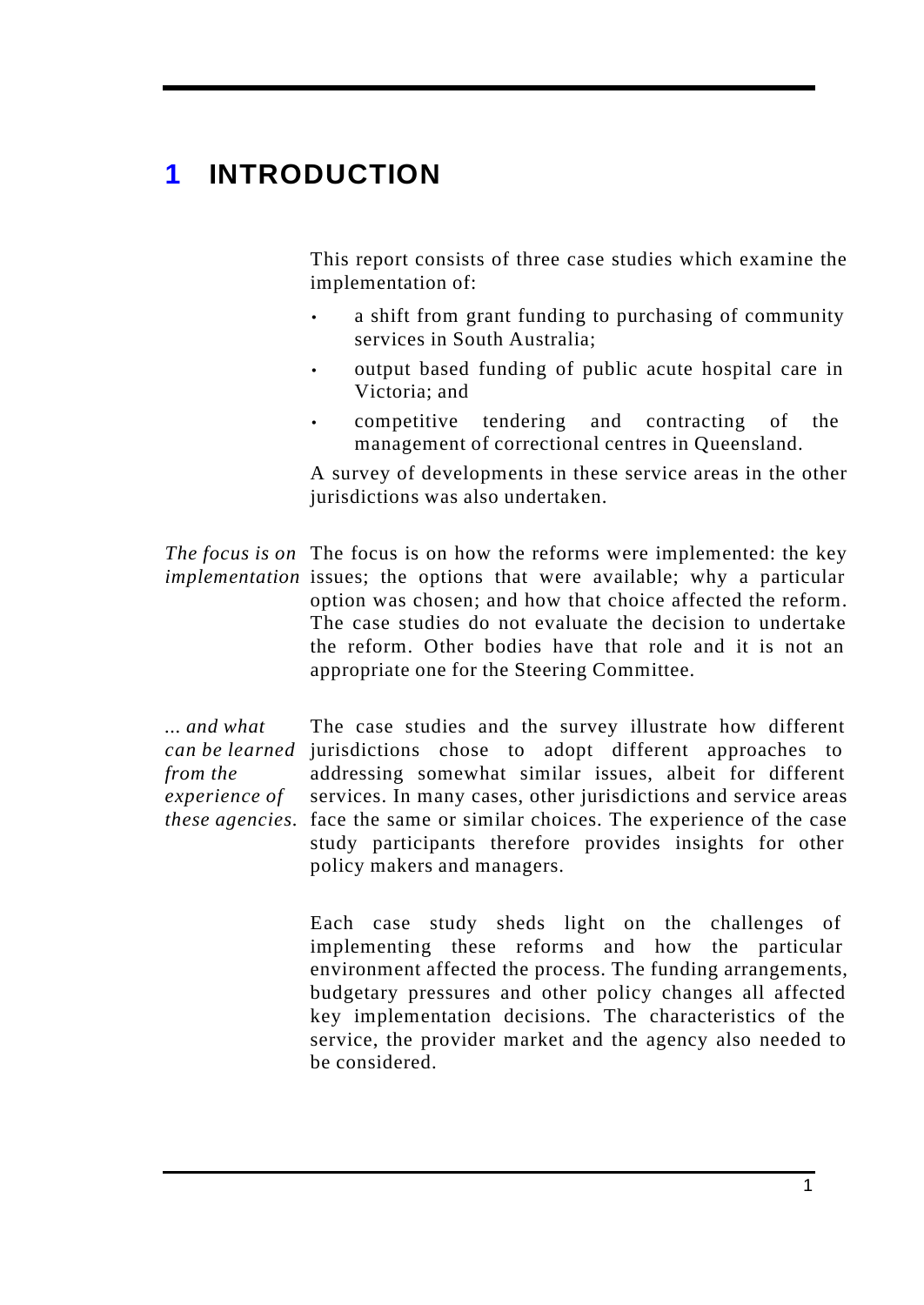There are clearly considerable differences between the services and the time each reform has been in place. In Queensland, the contracting of correctional centres has evolved over the past seven years, while in South Australia the move to a purchasing relationship with providers of human services commenced only two years ago.

*Each reform has changed relationships between providers and purchasers*

But there are also similarities. Each reform has fundamentally changed the relationship between the purchaser of the service and the providers. In each case, the expectations of both parties has been made more explicit, and moved closer to a contractual basis. Other common issues included: whether services could be defined in terms of outputs rather than inputs and processes while ensuring quality standards; how providers could be monitored effectively; and how an appropriate structure of rewards and sanctions could be created?

As a result of the changing relationship between purchasers and providers, greater effort has been directed in each service area to specifying the service and monitoring the outputs (and to a lesser extent outcomes). This has highlighted the shortcomings in the performance information that existed before each of these reforms, and how a consequence of each reform has been the introduction of incentives to improve specification and monitoring.

*... and created an environment that facilitates further reform.* The initial stages of the reforms have also facilitated and, in some cases, created additional pressure for further reform. Both casemix funding and the transition to a purchasing relationship facilitate greater competition amoung providers. The explicit agreements between the purchaser and provider, as introduced with private correctional centres, are being extended to publicly run centres.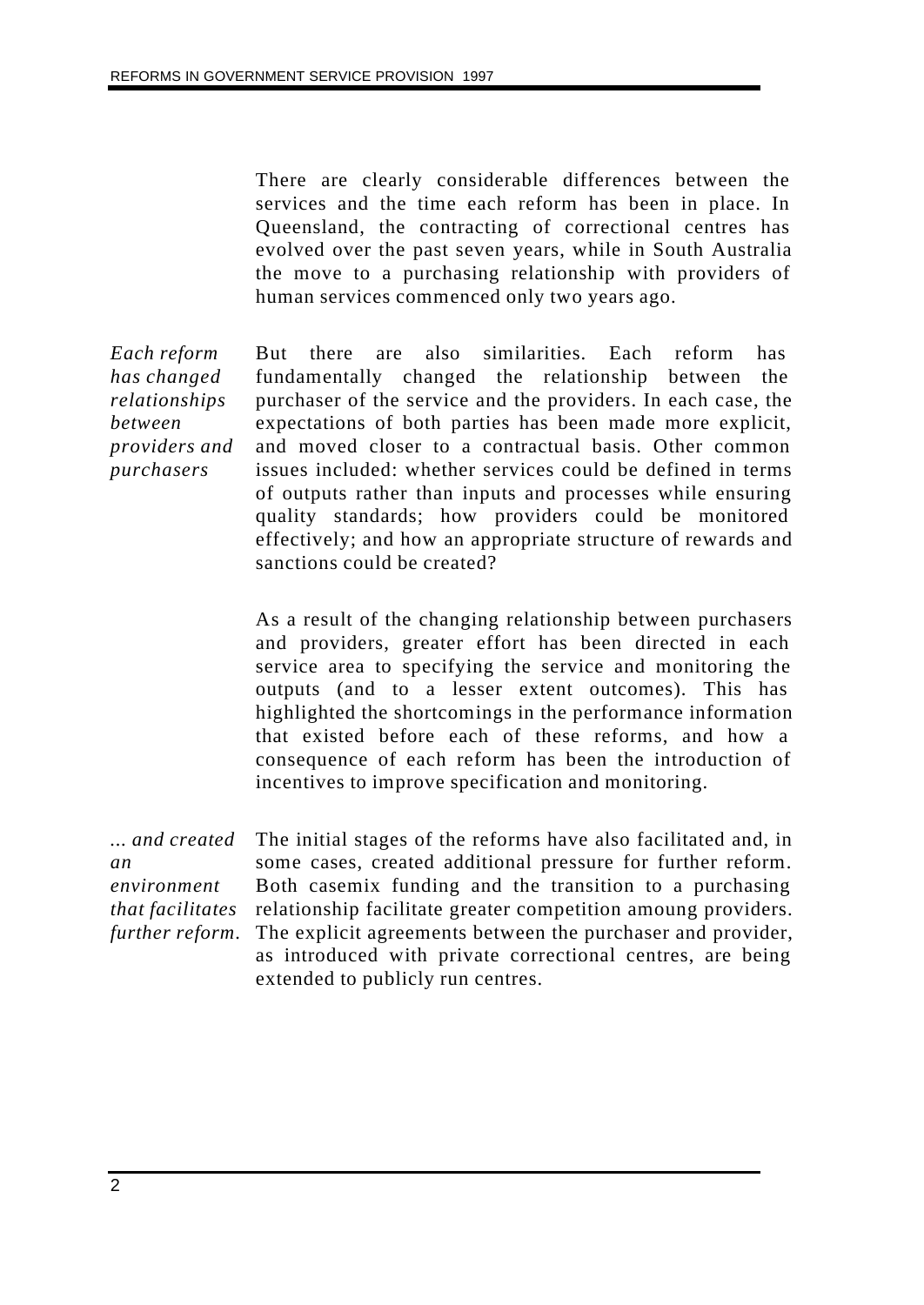*Developing general principles and guidelines requires more work.*

In the longer term, it may be possible to develop general guidelines for many of the practical implementation issues associated with these reforms. To some extent, such an approach has been developed for reforms such as the corporatisation of government business enterprises where the experience and analysis stretches over a number of years and includes the examination of similar issues in a wide range of settings. It is hoped that the case studies in this paper, and those which follow, will contribute to the similar development of principles and guidelines for social infrastructure.

These case studies were undertaken by the Secretariat on behalf of the Steering Committee. Given that the focus was on implementation, the case studies rely on departmental publications, internal documents and information provided by departmental officials involved in implementation. The Secretariat met with some providers, client groups and other stakeholders to clarify the key issues but did not conduct wide ranging consultation necessary for a comprehensive evaluation of the reforms.

A survey of the agencies responsible for community services, acute care hospitals and corrections was also undertaken. This provided information on how the approach taken by the agencies participating in the case studies compares with that of those in the other jurisdictions. This is intended to place the reforms examined in the case studies in a more general context.

Together, the case studies and the survey material should add to the understanding of the way in which reform in government service provision is being carried out throughout Australia, and of the implementation choices that governments are making in response to their particular challenges.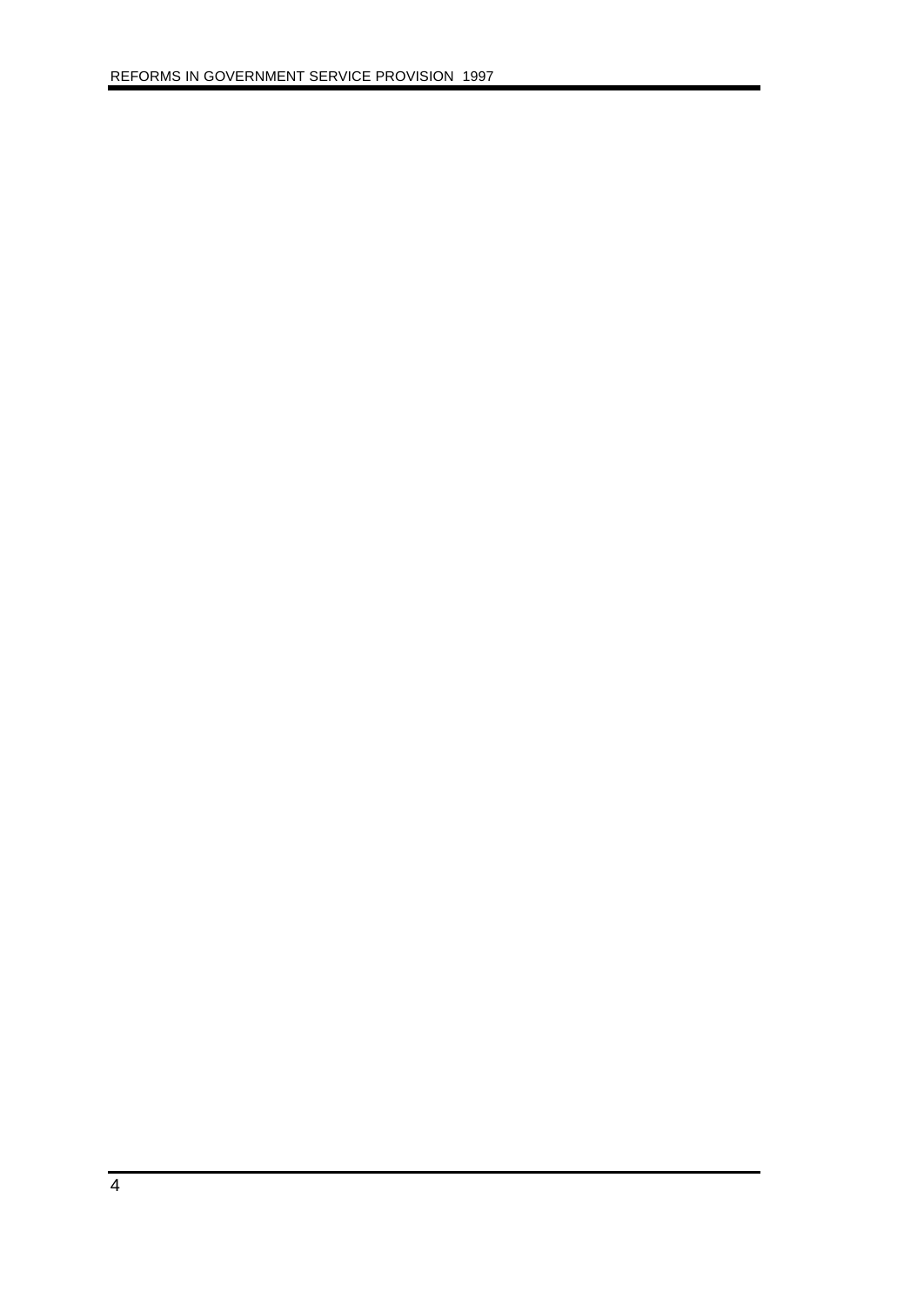## **2 PURCHASING HUMAN SERVICES IN SOUTH AUSTRALIA**

*The South Australian Department of Family and Community Services (FACS) has traditionally funded organisations from the community sector, who are undertaking activities consistent with FACS's objectives on a grant basis. FACS has been transforming its relationship with these organisations by purchasing specific services from providers rather than subsidising their activities.*

## **2.1 This case study**

This case study examines how the South Australian Department of Family and Community Services (FACS) (box 2.1) introduced a purchaser/provider relationship with the community sector which FACS previously grant funded. The focus is on how it designed these changes, with particular emphasis on how specific environmental factors affected implementation.

This is one of several closely related changes in the way FACS operates. Since 1990, FACS has been refining policy priorities in terms of client needs, location and preferred types of services. A 1995 restructure broadly along funder/purchaser/provider lines affected both developments. (Appendix A provides information on the arrangements in the other States and Territories.)

The aim of the case study is to provide insights that other jurisdictions and service areas considering a purchaser/provider arrangement can use to inform their implementation decisions. Consequently, the effect of other important changes in the broader policy environment are considered at some length, but primarily to understand their effect on implementing a purchasing relationship.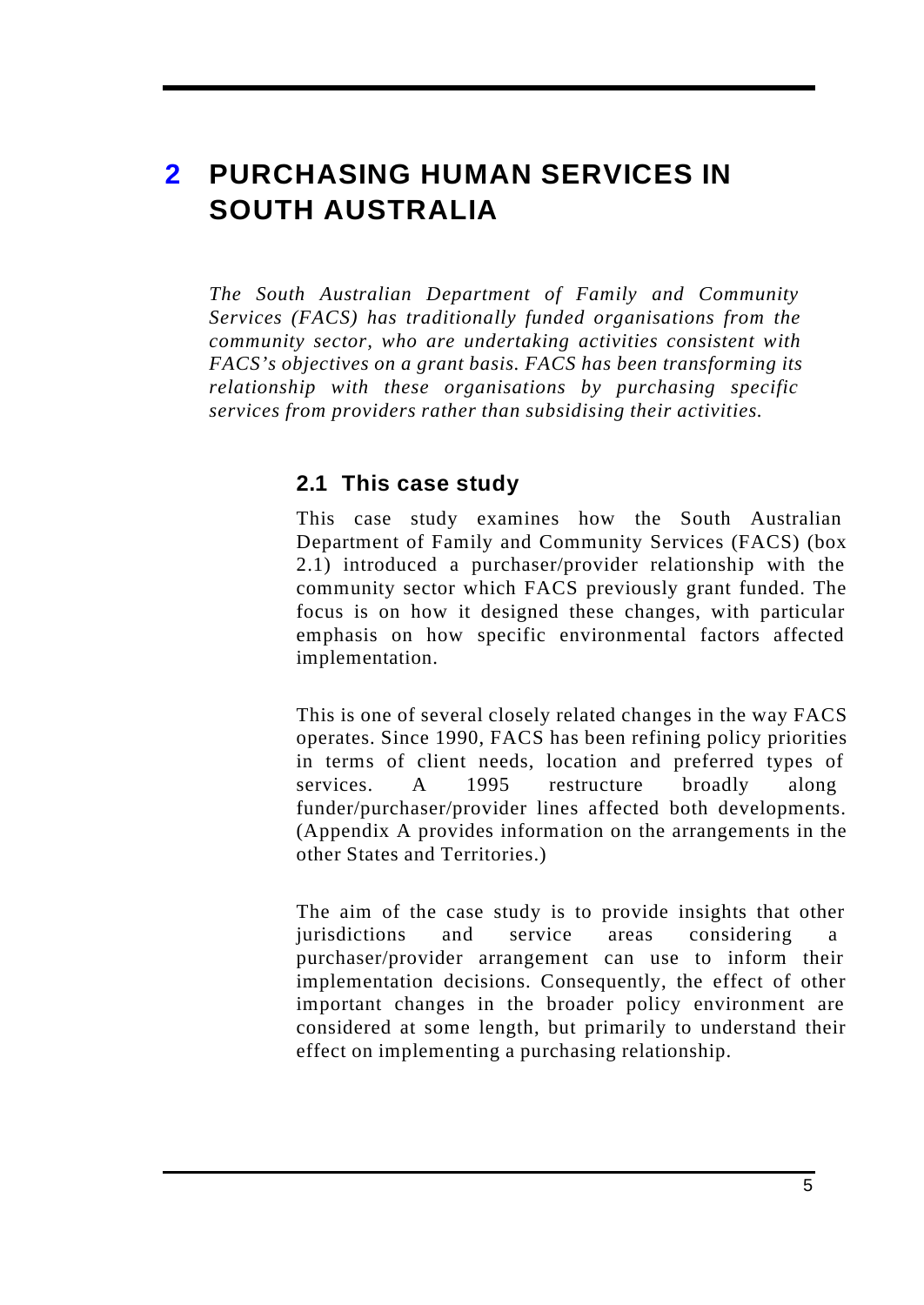#### Box 2.1: Department of Family and Community Services

South Australia's *Family and Community Services Act* 1972 sets out the Department's objectives as:

- a) to promote the welfare of the community generally and of individuals, families and groups within the community; and
- b) to promote the dignity of the individual and the welfare of the family as the bases of the welfare of the community (Part 2, Division 2, Section 10).

FACS's services can be placed in a continuum. At one end, the more preventative services focus on strengthening and supporting families. At the other end, the aim is to respond to children, families and vulnerable adults in crisis (FACS 1996d). During 1995–96, FACS investigated over 7000 notifications of child maltreatment, and provided supported placements for over 2500 children (SCRCSSP 1997). Its emergency assistance counselling service received almost 29 000 calls, and made nearly 21 000 emergency financial assistance payments. Over 1500 children and adolescents were admitted into secure care (FACS 1996b).

FACS provides community services directly, funds external service providers on a grant basis, and purchases services. FACS's expenditure was over \$225 million during 1995–96, including \$63 million in wages and other operating expenditure, \$94 million in grants including payments to foster carers, and \$65 million in payments for concessions which FACS administers (FACS 1996b). More than half of the grants are made under the joint Commonwealth/State funded Home and Community Care program which is still largely based on funding providers on a grant basis. The focus of this case study is on programs which have moved to a purchasing framework, amounting to about \$30 million annually. About half of the \$94 million in grants are made to non-government providers and half are made to local government or other South Australian Government agencies such as health services.

## **2.2 The reform**

*Reform had an internal and external dimension.*

The restructuring of FACS in 1995 changed its relationship with external providers in two separate but related dimensions. First, the Department reorganised and separated the roles and responsibilities of inhouse service providers from those of inhouse purchasers of the services of external providers. Second, for some of the services it funds (with annual expenditure of about \$30 million), FACS redefined its relationship with external providers to ensure that FACS is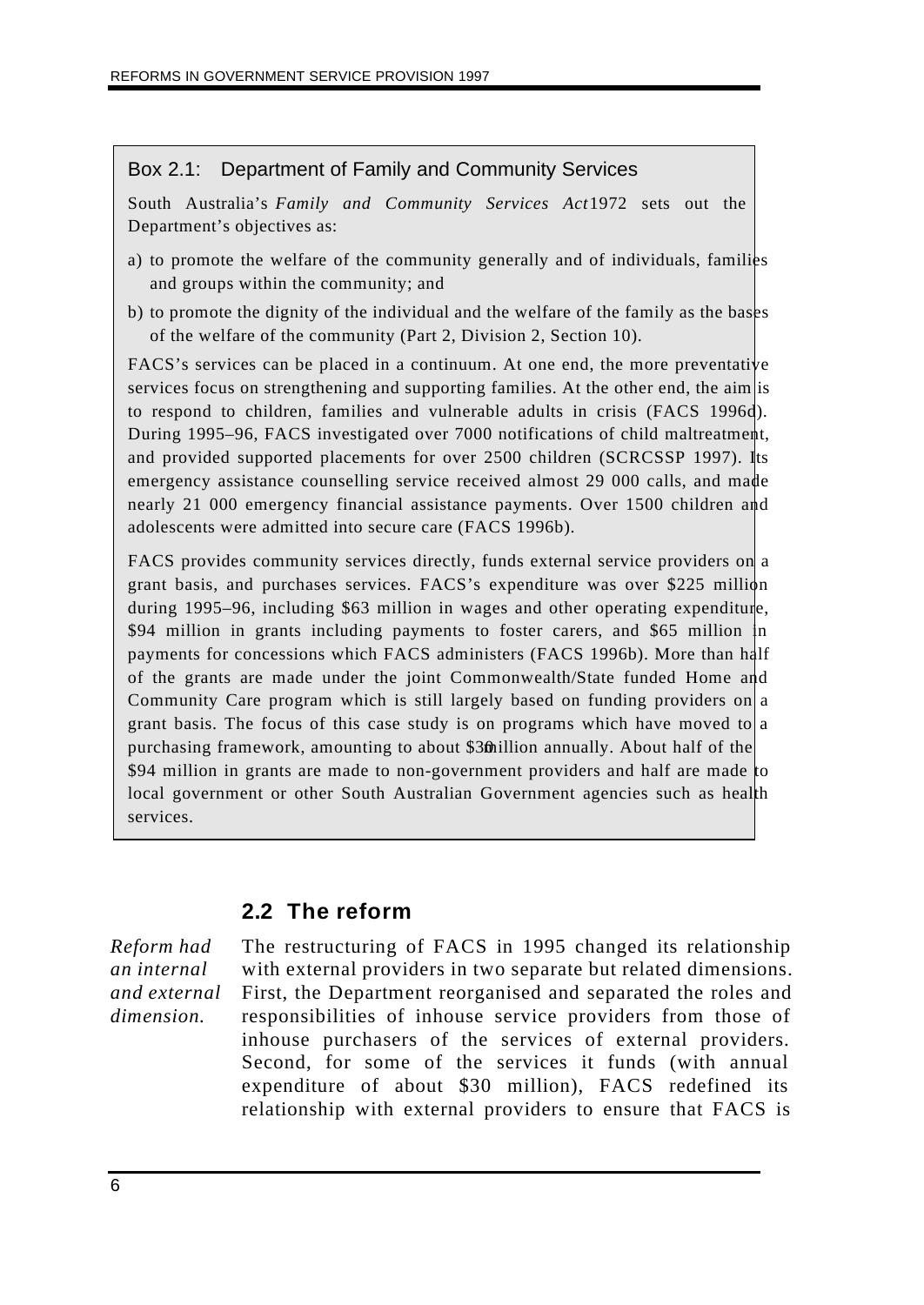seen as a purchaser of services, rather than just a supplier of funds (box 2.2).

Box 2.2: Relationships with external providers of human services *Grant funding relationships are typically characterised by:* • competition for funds through informal processes; few, if any, explicit performance or output measures; • one-off or annual funding commitments; renewal of funding based on the previous year's expenditure; and service characteristics and access criteria not being explicit. *Purchase of service* relationships are typically characterised by: more explicitly defined selection criteria for providers which can include price and/or quality; explicit performance measures; multiple year contracts; renewal of funding based on re-examination of client needs and service costs; and • the purchaser specifying the service characteristics and access criteria.

> The main effect of restructuring along purchaser/provider lines is to provide:

- greater clarity about the respective roles and responsibilities of FACS and affected external providers;
- greater transparency in the allocation of funds among services and providers; and
- more explicit performance criteria and, through improved monitoring, greater transparency in the comparative performances of providers.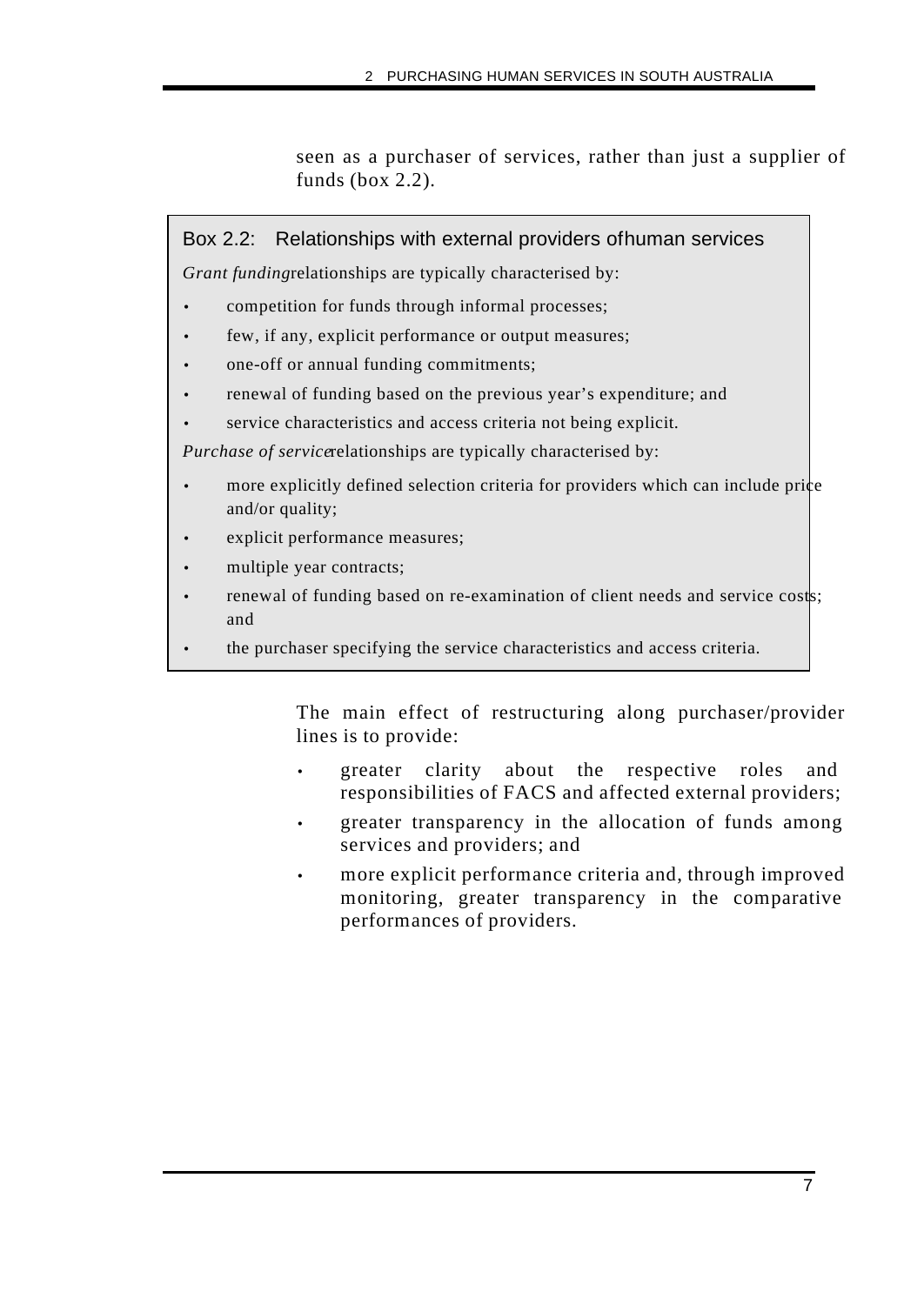#### Box 2.3: The internal restructure of FACS

Before the recent restructure, some departmental divisions were responsible for particular programs (for example, family and community development and young offenders), while others were responsible for field services in each of three regions. Each division controlled policy development, relationships with external providers and service provision by departmental employees in its area of responsibility (see attachment 2.1).

The rationale for the 1995 internal restructure was:

... to provide for a clear separation of responsibilities, to avoid conflict  $\phi$ f interest and thereby create clearer accountability and clarity of customer focus (FACS 1995b, p. 5).

The South Australian Commission of Audit (1994) made strong statements about the need to separate accountabilities across the public sector, particularly around funder, purchaser and provider responsibilities. Following the restructure:

- the Policy and Development Division (about 19 full-time equivalent staff) provides policy advice (the funder role);
- the Community Services Division (26 staff) and the Office of the Aging (22 staff), which includes the Home and Community Care Unit, purchase services from external providers; and
- the Field Services (609 staff) and the Residential and Youth Services Divisions (274 staff) are responsible for the delivery of services — such as the investigation by social workers of child protection cases and the operation  $\phi f$ juvenile detention facilities — by departmental units (see attachment 2.1 for FACS's full structure) (FACS 1995b, p. 5). The Field Services and the Residential and Youth Services Divisions are also responsible for 'operational policy' (including determining the specifications and targeting individual services) as well as the delivery of those services to external clients.

This restructure has not yet developed as far as creating a formalised purchasing framework for departmental units providing services to external clients.

## **2.3 Related developments**

A number of related changes in FACS activities have affected the implementation of purchaser/provider arrangements,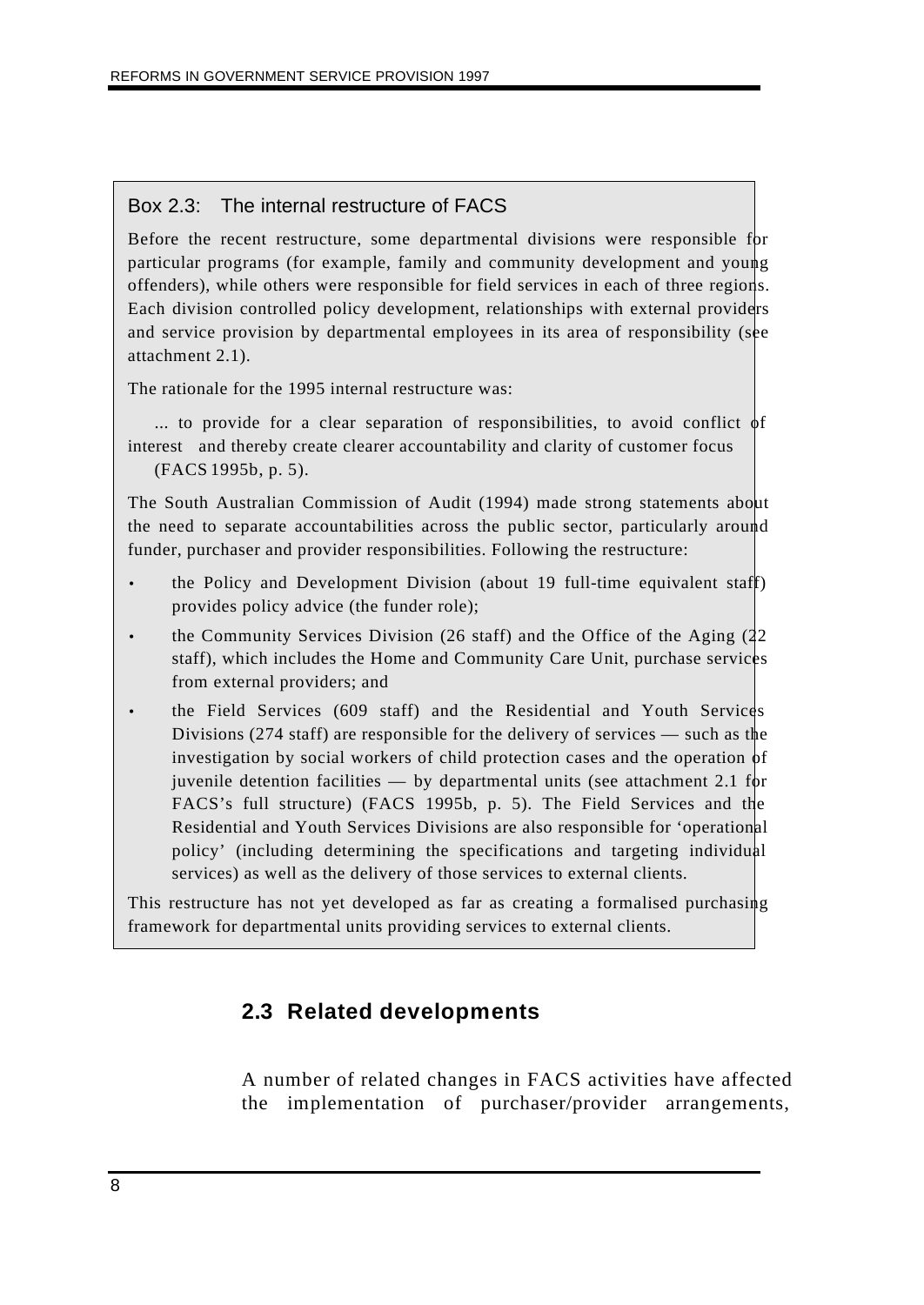including changes in:

- the internal structure  $-$  separating the funding, purchasing and providing roles within FACS to clarify responsibilities (box 2.3);
- policy priorities changing the distribution of services across the State and the service mix to better target families and individuals most in need;
- the selection of providers  $-$  where possible introducing competition, largely on the basis of quality; and
- combinations of services and numbers of providers.

*Services are also being restructured.* For some programs FACS has also decided to combine related services, with the effect of having fewer but larger providers as part of the progressive review of policies and the purchasing of services. The shift to purchasing services has some influence on this decision to the extent that the number of providers increases the cost of developing more explicit agreements and monitoring.

> A decision to increase the range of services available has made developing service specifications a larger task. In addition, specifying some services has been made more complex by the decision to allow clients more choice as to the service they receive.

> Introducing competition into aspects of selecting providers for some services has also made specifying services a more complex task. If the characteristics of the provider are an integral element of the services — for example, it may be important that the provider have strong links to the client community — this needs to be specified in the tender documents. If specifications unnecessarily favour one provider over another, then they hinder the selection of the best provider. However, where FACS faces only one potential provider of a service, it may not be essential (although still desirable) to define the characteristics of the provider explicitly.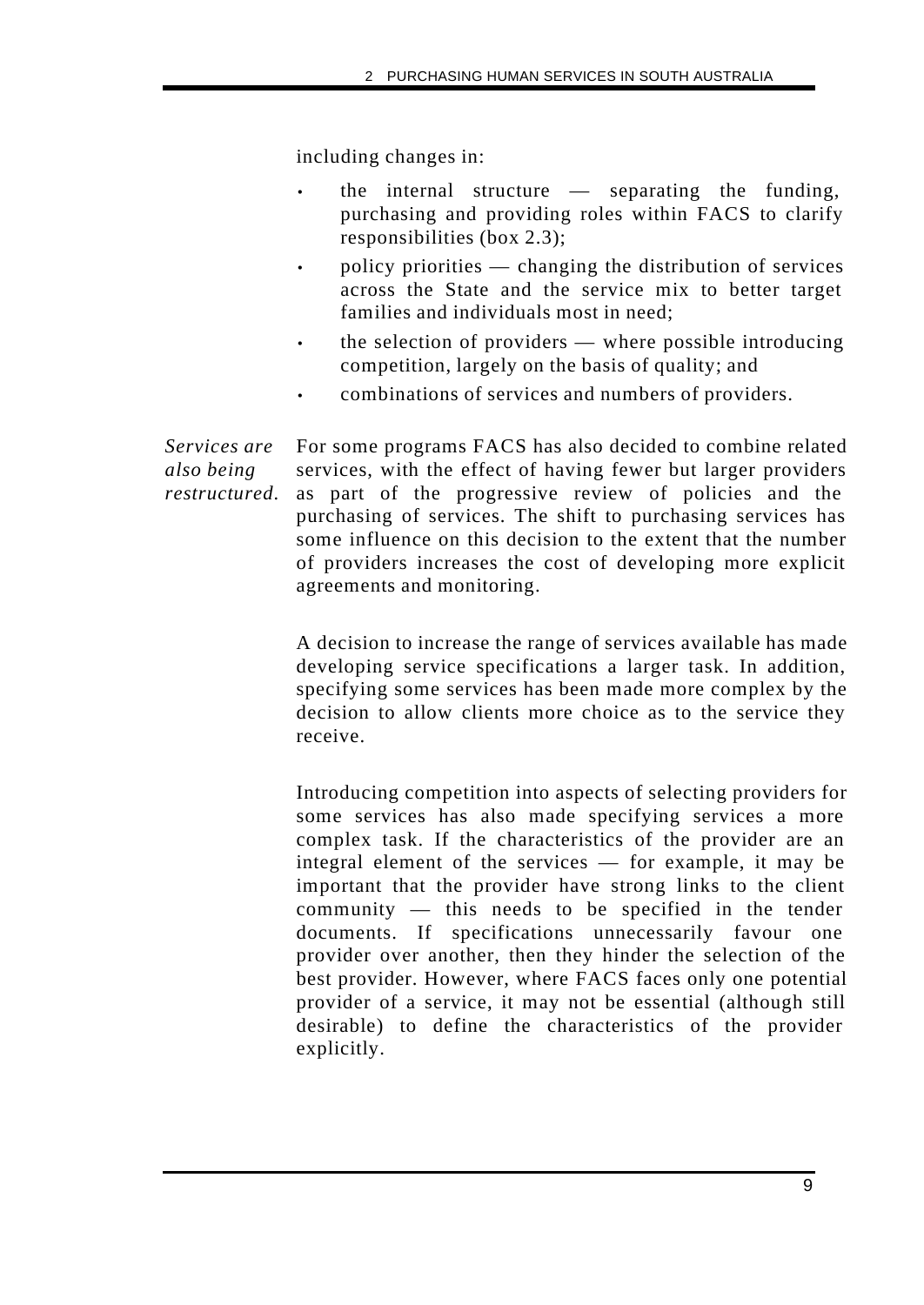The decisions to reallocate funding across services, to combine services in different ways, to select fewer providers to deliver some services, and to introduce competition into some aspects of the selection process have all affected the environment in which FACS has moved from funding on a grant basis to purchasing services. Not least, they have contributed to greater uncertainty among providers. The effect of these developments on implementing a purchaser/provider arrangement is addressed in the discussion below.

## **2.4 Deciding what to purchase**

Becoming a purchaser has required FACS to be more specific about what it is actually buying. In the past:

... [the] distribution of funds was largely determined by a submission driven process in which prospective service providers defined the service needs in terms of client groups, amount and location and stated in a fairly general way how they intended to respond to them. Grants of funds were allocated to groups based on assessments of competence of the organisation and the quality of the submission, as well as on priorities broadly abstracted from the department's legislated mandate to provide or ensure a range of services for the community. (FACS 1996a, p. 5)

*FACS, providers and clients are all stakeholders in the process.* Three parties have an interest in what is purchased: - FACS as the purchaser, providers (usually from the not-for-profit sector), and individuals as current or potential clients of the services. FACS's corporate plan states that a key purchasing strategy is to 'ensure that policy and funding plans are outcome and output focused for customers' (FACS 1996d, p. 11).

*But incorporatin g external stakeholder views can be difficult.*

FACS has found it difficult to incorporate client views in a way that is comprehensive and representative when it is considering changes to the broad nature of services and the ways in which they are purchased. Client input is needed, first at the broad policy level and second at the service planning level when service specifications are developed. So far, more progress has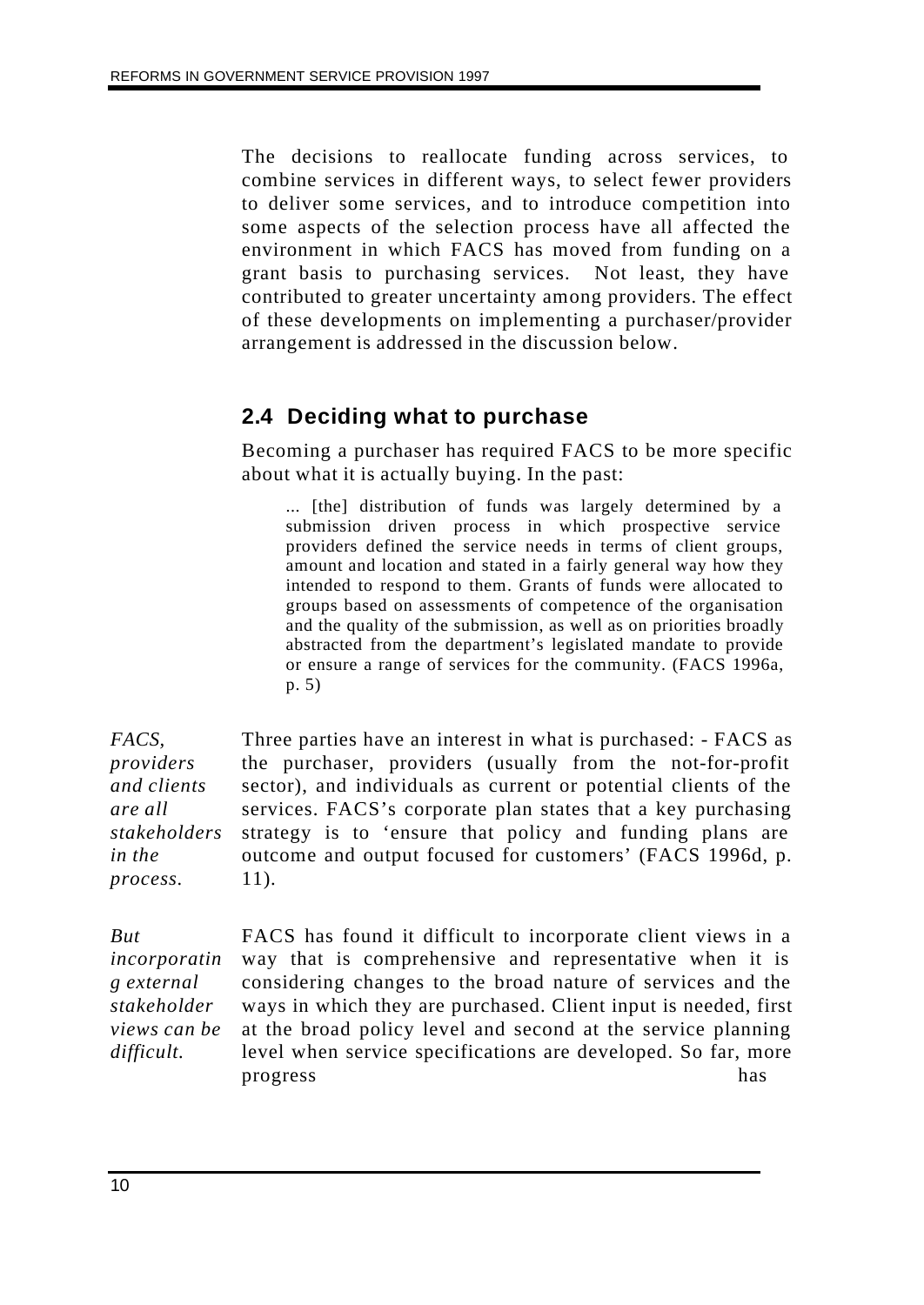been achieved at the policy development stage than the service specification stage.

During the development of new policies, the Policy and Development Division consults with clients, advocates of clients, and providers. It has made ad hoc use of surveys, although it has some concerns about the cost-effectiveness of client surveys when the client group is uncomfortable asserting their views or not a voluntary client of a service.

At the service specification stage, FACS now consults more widely — including potential as well as the existing providers — but has not developed a systematic approach for including client views. However, FACS is trialling methods of including a client perspective when monitoring providers and programs in both the Youth Supported Accommodation Assistance program and family development services.

Most client groups do not have advocates who are independent of providers. FACS has made direct contact with clients but this can be difficult and costly. Moreover, FACS argues that reaching the right people and ensuring it asks the right questions is a far from straightforward process for many of its funded services.

## **2.4.1Clarifying responsibilities**

Laurie (1994) described how the roles and responsibilities between purchasers and providers are arranged in theory, but noted that the relationship was often not quite so arms length in practice when contracts are with the voluntary sector. FACS considers that its restructuring has gone a long way in clarifying the respective roles of the Department and external service providers.

<sup>&</sup>lt;sup>1</sup> The only jurisdiction with existing mechanisms to measure client satisfaction is Western Australia (appendix A, p. 114)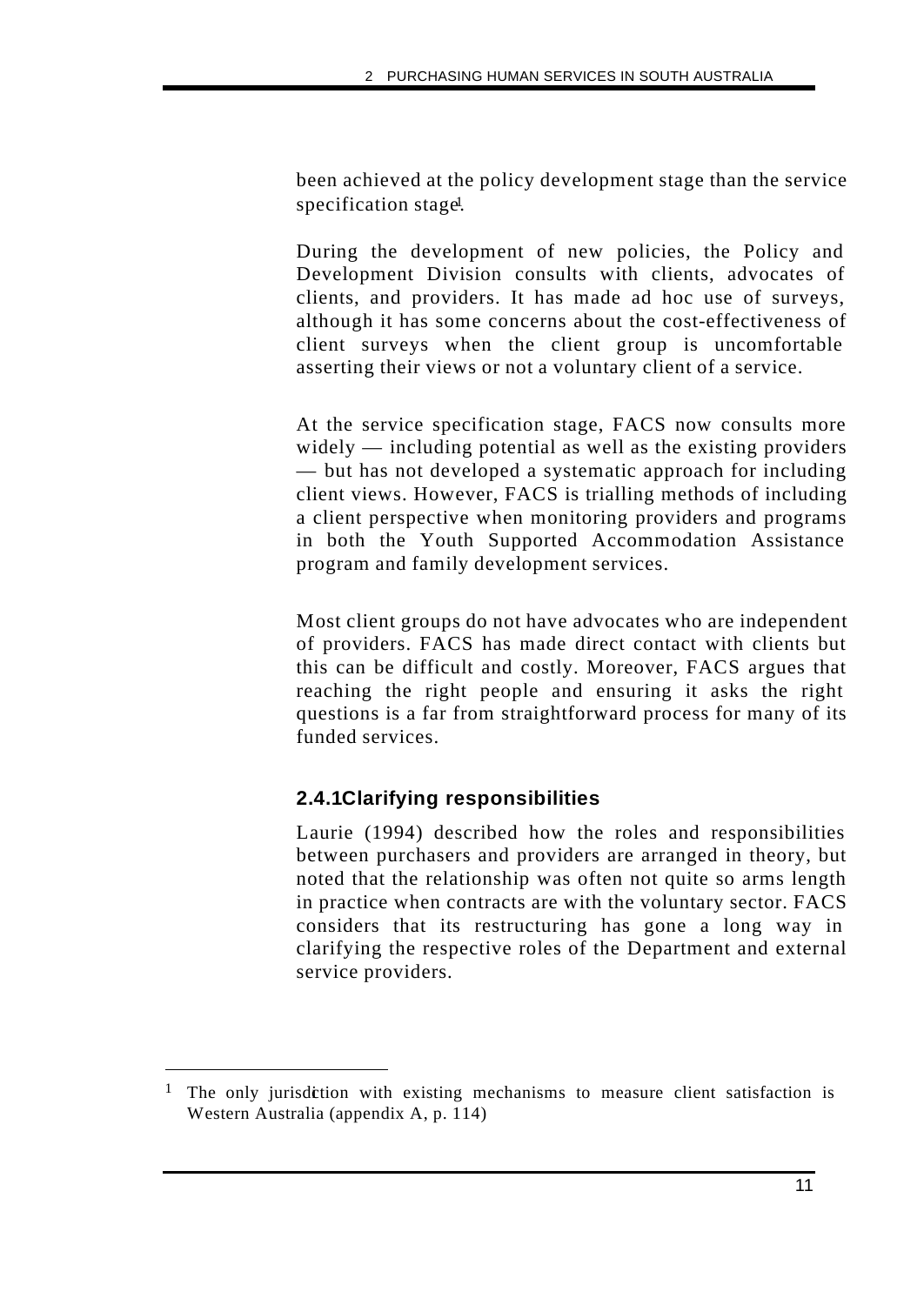| The Purchaser                                                      | The Provider                      |
|--------------------------------------------------------------------|-----------------------------------|
| Prioritises recognised needs                                       | Bids for the service              |
| Decides how the service should be delivered                        | Proves it can provide the service |
| Decides who should provide the service                             | Provides the service              |
| Monitors the service to ensure specifications are met              | Evaluates its work                |
| Evaluates providers and whether the service meets it<br>objectives |                                   |

|  | Table 2.1: |  |  | The roles of purchasers and providers |
|--|------------|--|--|---------------------------------------|
|--|------------|--|--|---------------------------------------|

*Source* : Laurie 1994

The first issue is The first issue for the purchaser is how to define the service *how to define the service* to be delivered by the provider. Kettner and Martin (1993) suggested that there are broadly two approaches: documenting design specifications, which are more input focused; or documenting performance specifications, which are more output or outcome focused. The differences are illustrated in table 2.2.

Table 2.2: Components of design and performance specifications

| Design specifications                                                                              |                                                                                          | Performance specifications                                   |                                                                     |  |
|----------------------------------------------------------------------------------------------------|------------------------------------------------------------------------------------------|--------------------------------------------------------------|---------------------------------------------------------------------|--|
| Inputs<br>staff numbers<br>facilities<br>equipment<br>funding<br>client numbers<br>other resources | <b>Throughputs</b><br>processes<br>٠<br>tasks<br>$\bullet$<br>methodologies<br>$\bullet$ | <i>Outputs</i><br>measures of<br>$\bullet$<br>service volume | <i><u>Outcomes</u></i><br>measures of<br>$\bullet$<br>client impact |  |

*Source* : Kettner and Martin 1993

Kettner and Martin noted that:

One of the principal benefits of performance contractings that the expectations of the contracting parties are clarified in terms of deliverables. Establishing precise expectations is the first step in designing human services contracts that work efficiently and effectively. (1995, p. 49)

<sup>&</sup>lt;sup>2</sup> Performance contracting is defined as 'a contract that uses performance specifications and ties at least a portion of a contractor's compensation to their achievement' (Kettner and Martin 1995, p. 48).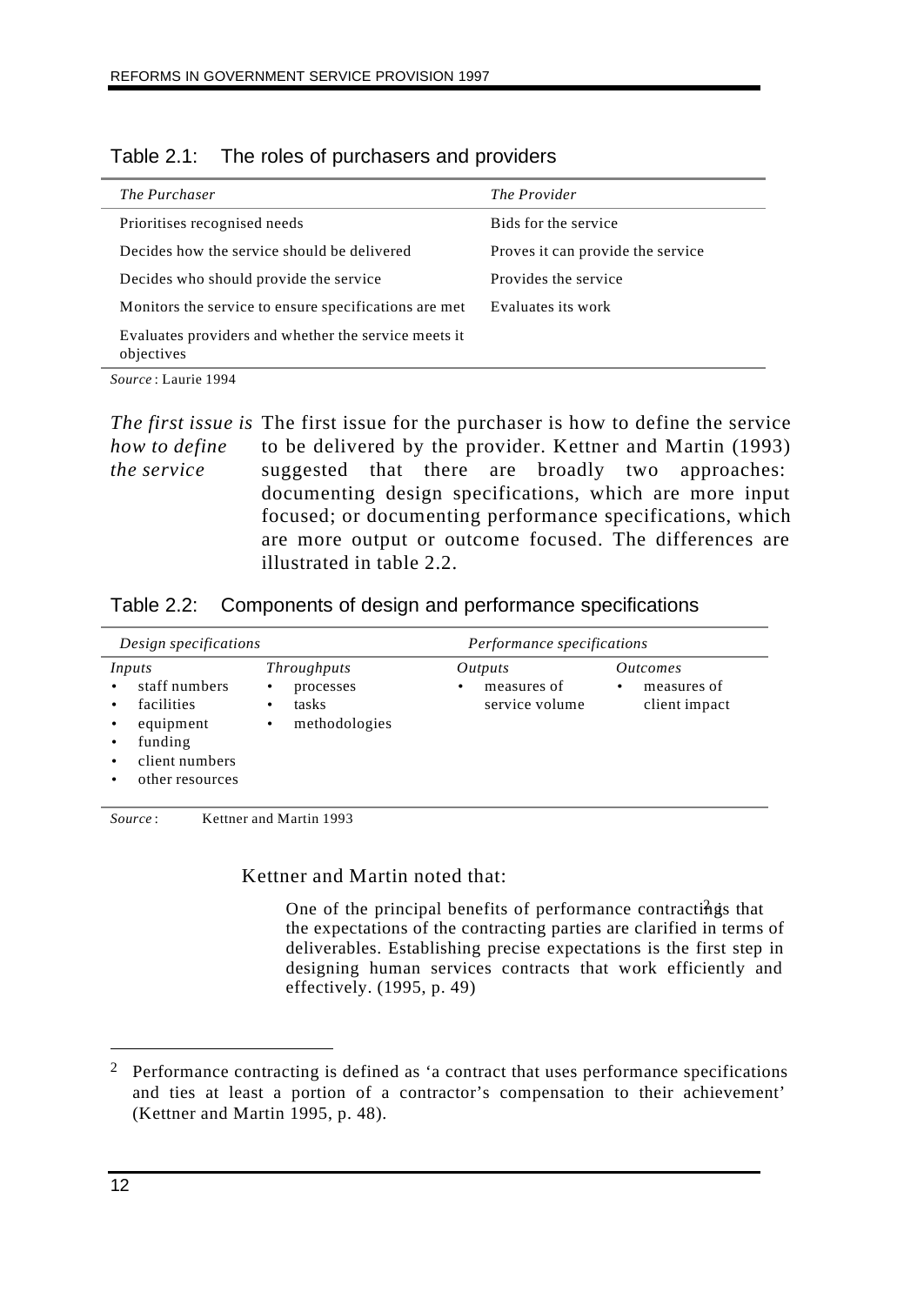FACS has used both design and performance specifications in some agreements, but design specifications only in others. A dual approach — specifying both funding levels and broad measures of service volume — has been necessary, partly as a result of the paucity of quality indicators. Detailed specifications of processes or tasks have not been used.

*FACS is now clearer about* reduce the flexibility that some providers had previously. In *what it wants* Greater clarity about what FACS wishes to purchase can the past, the inputs which could be purchased by providers with FACS funding were tightly specified (for example, how much was to be spent on salaries and how much on administrative expenses) but the use of those inputs was much less constrained. Service agreements are now clearer about what services FACS wishes to fund, and what it does not. The aim, in part, is to reduce what FACS perceived as overlap with the services of other providers, including its inhouse services. However, the South Australian Council of Social Services (SACOSS) raised concerns about whether these similar services really reflect overlap, and whether gaps are now emerging in the range of services. Whether these gaps eventuate will depend on whether FACS is able to renegotiate service agreements as any such gaps become evident.

*... and is slowly developing better output measures.* FACS is seeking to develop more refined output measures for its services; many services are still primarily specified in terms of processes or tasks and funding levels. The tighter specification of output/outcome measures in the future should be facilitated by the monitoring regimes for newly contracted services. This monitoring is providing more information on outputs (and on outcomes where possible) than was available in the past.

<sup>&</sup>lt;sup>3</sup> Use of output funding mechanisms varies across services and jurisdictions (appendix A).

<sup>4</sup> SACOSS expressed these views during discussions with the Secretariat of the Review of Commonwealth/State Service Provision.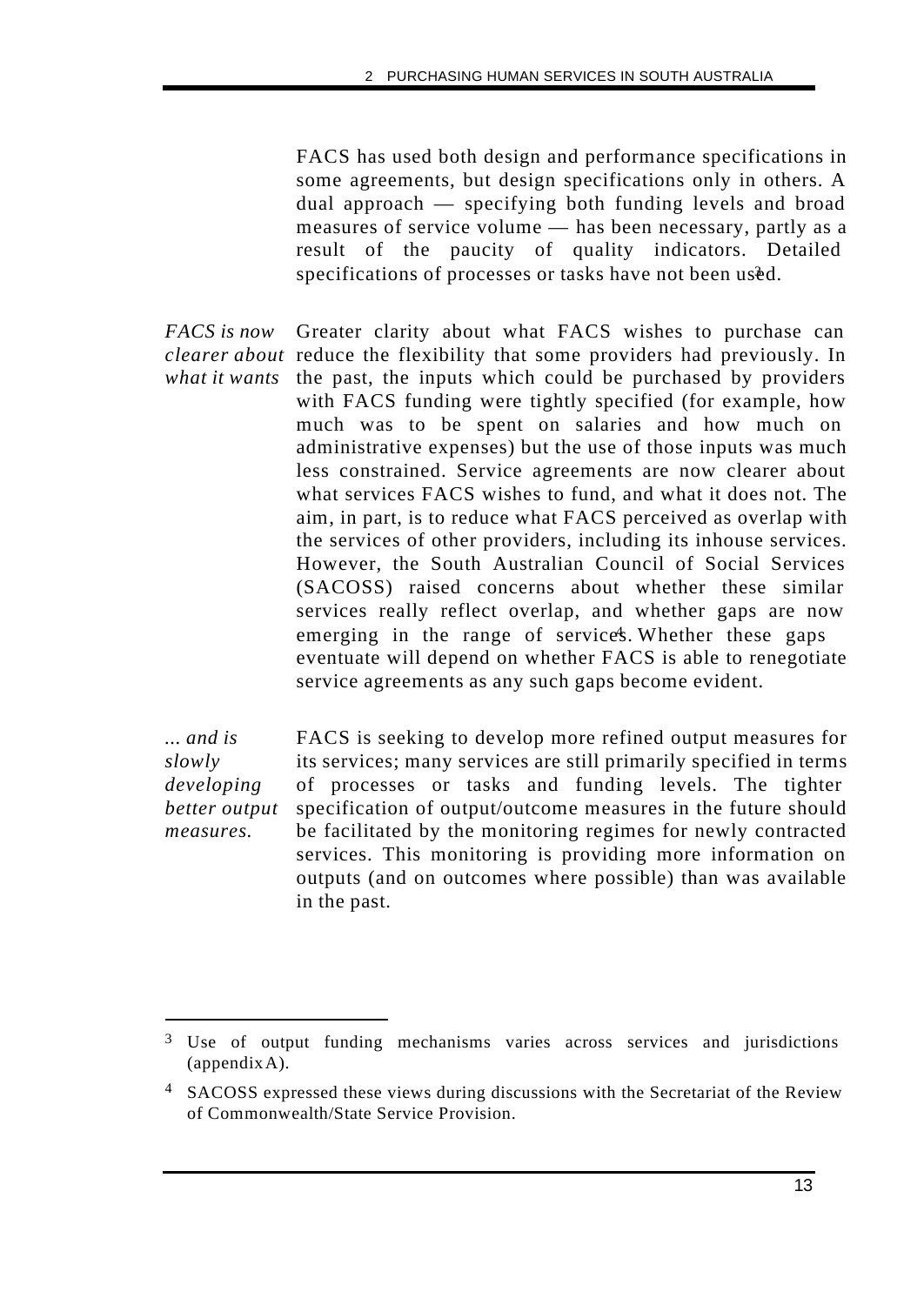*FACS's approach to specifications* differed depending on the service and the market. *varies* Where a competitive process has been used to select providers, FACS's approach to developing service specifications has

- If FACS has a fairly clear idea of the types of services that could be provided, it has provided specifications (including for the process or task), against which potential providers have submitted tenders.
- If FACS is uncertain as to the different or innovative approaches that could be adopted, it has been less specific about the service specifications, relying on the tenderers to outline the service they might offer.

*... allowing providers to* FACS has taken the second approach in selecting providers of alternative care services (which includes counselling and other services for families in crisis and out-of-home placement for children). This has a number of benefits and costs. If it is difficult to specify the service in terms of outcomes or outputs, this approach ensures that the provider who may be able to deliver the service using alternative processes can present those options. However, FACS recognises that the cost of preparing tenders may rise if tenderers have to present greater detail on service delivery. Furthermore, the more flexible approach may result in the comparative elements of tenders being less transparent, making it difficult to choose the right provider.

> FACS could have chosen to adopt the first approach but also accept non-conforming tenders as a way of combining the strengths of both approaches. It has not done so to date.

> FACS is letting four tenders for alternative care. South Australia is divided into two metropolitan and two rural franchises. It is possible that the successful tenderers will offer four very different service proposals, reflecting the different approaches of the providers and the needs of the areas they serve. As a result, four very different service agreements may be negotiated and four different approaches used in each of the regions, although providers will share common performance measures. This could provide FACS with

*suggest how services might be specified.*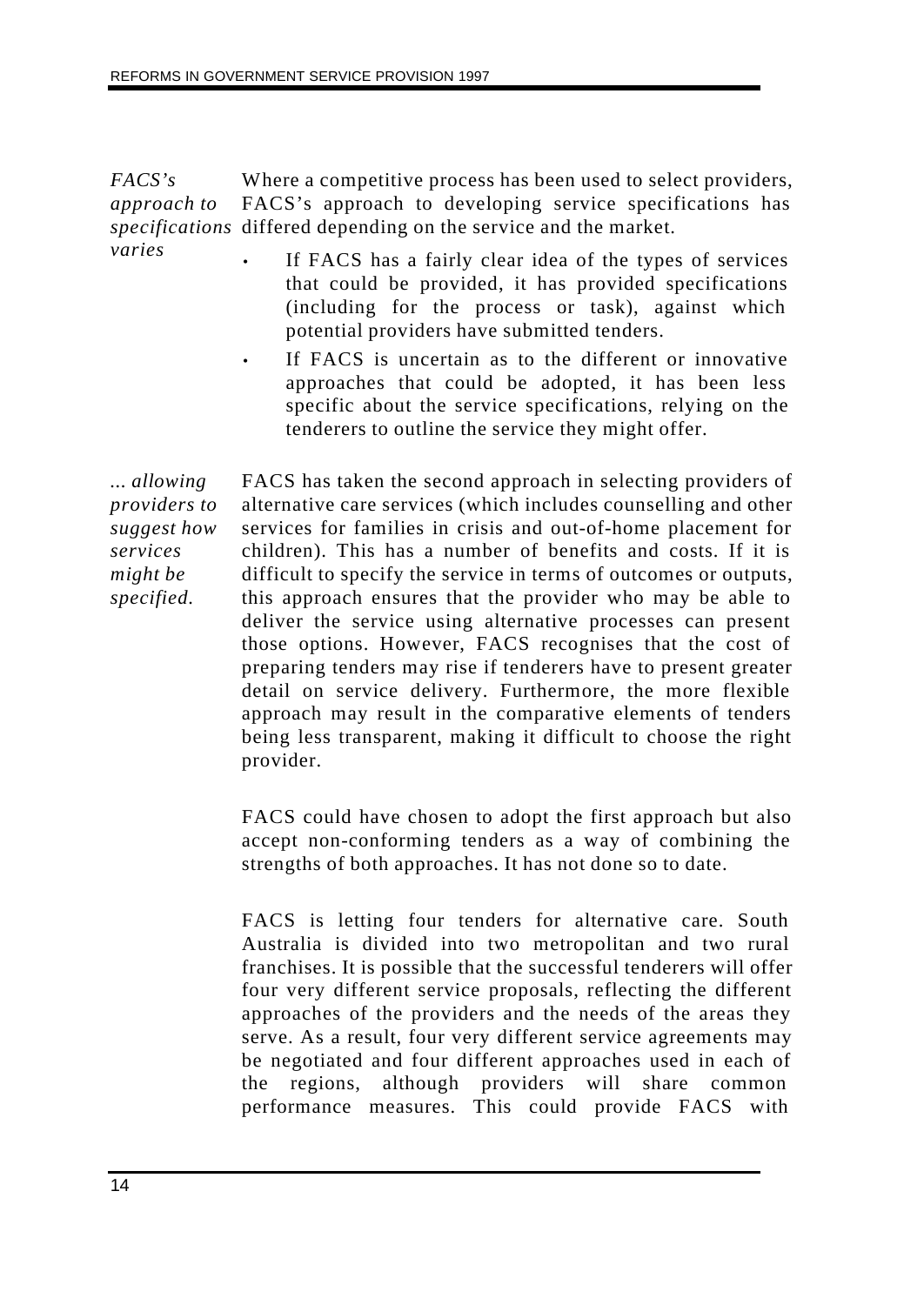excellent data with which to compare each provider's approach.

*The target group is now identified more explicitly* The purchaser must prioritise recognised needs. FACS considers that target groups of grant funding were often only defined in very broad terms. As part of defining what it is purchasing, FACS has sought to be more explicit (and more targeted, given the changed policy priorities) in its approach. Various approaches have been used, including:

- determining which individuals are eligible;
- specifying the criteria for access, which is administered by the provider; or
- specifying the target group in broad terms, which is interpreted by the provider.

*... although the precision varies.* An example of the first approach is that FACS social workers will usually determine which children should be placed in foster care under the new alternative care arrangements. In contrast, providers will decide who is eligible for the counselling and rehabilitation elements of the Gambling Rehabilitation Service now that FACS has specified the target group as 'those members of the community who are experiencing difficulties as the result of problem gambling associated with gaming machines' (FACS 1996f, p.  $2$ ) — an example of the third approach.

> There may be benefits in some instances in providing a more intensive service to fewer people, but for many services there is insufficient information to develop rigorous targeting criteria. Better profiles of clients and improved monitoring of outcomes should assist with this task, as well as adding to the information on provider performance.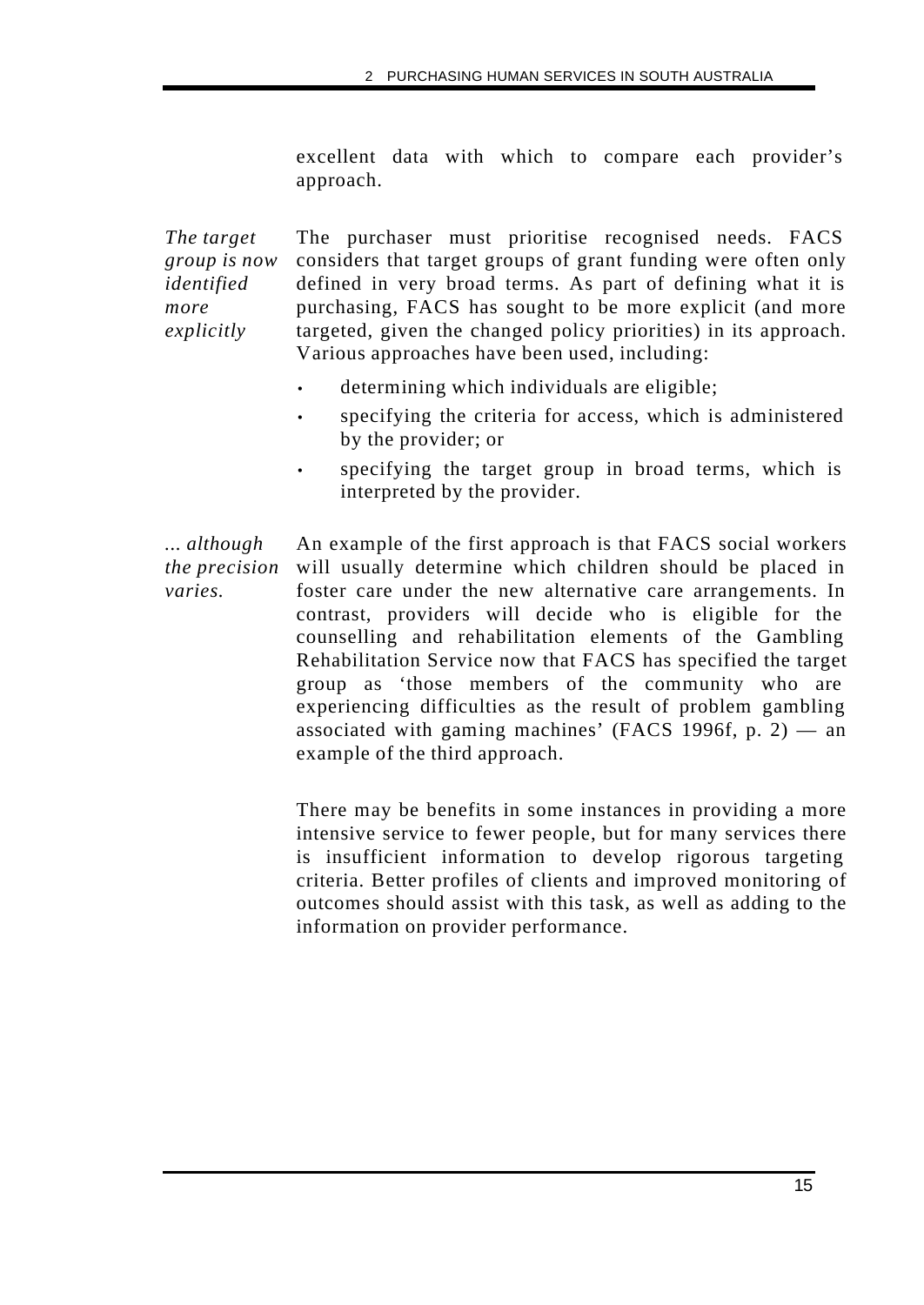*Resources devoted to each element of a service are still based on input type controls*

A second issue in terms of determining priorities is the share of resources devoted to each type of service. Many of the services that FACS purchases contain different elements. For example, providers of the Gambling Rehabilitation Service are required to offer financial counselling, therapeutic counselling, family counselling and community education services. FACS wants to ensure that it, rather than the provider, determines the priority of each service element.

FACS will rely on input controls to guide priorities:

The funding model [for alternative care] incorporates a split between funding available for out-of-home placement and family preservation services. This is to protect the commitment to activities and outcomes in both areas of activity. Contracted agencies [external providers] will be required to account for their financial performance for each area in order to avoid cost shifting. (1996c, p. 36)

*... although this has some* unavoidable one at this stage. There is a practical challenge in *shortcomings* allocating precise costs to each activity when resources are *.* This approach has a shortcoming, albeit a seemingly shared. It is inevitable that resources (such as staff and facilities) will be shared because those links are part of the rationale for co-locating several services with one provider. The development of better output measures will increase the feasibility of specifying the mix of outputs rather than inputs for each service.

## **2.4.2 Community goodwill — a dimension of quality**

The introduction of competitive selection of providers has added an extra dimension to the challenge of service specification.

As a provider, the community sector can offer advantages over governments or for-profit providers in some circumstances. The Industry Commission noted *in Charitable Organisations in Australiathat, among its other advantages, the community* sector offers goodwill:

The goodwill established by an organisation is the recognition by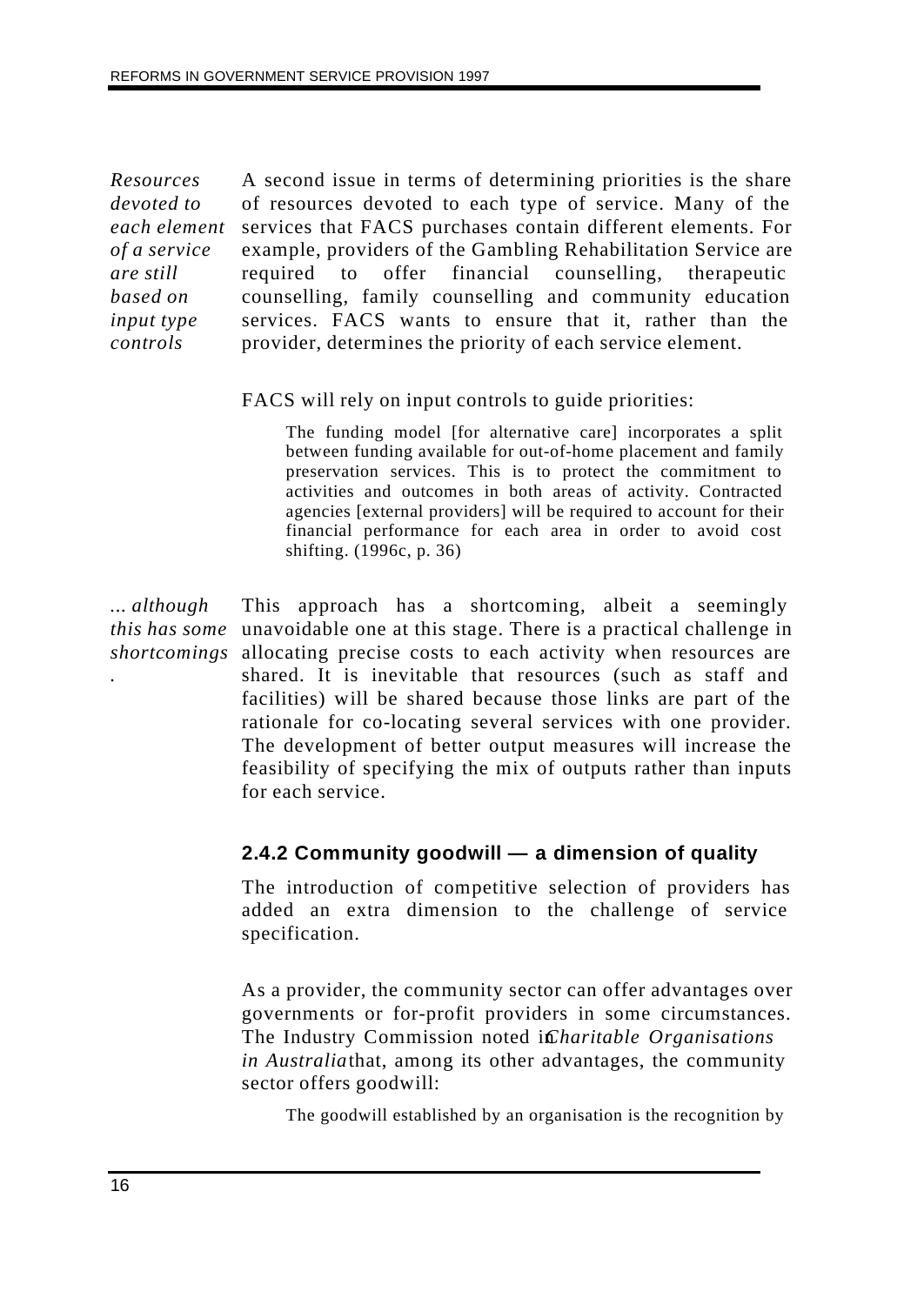the wider community of the organisation's credentials and trust in its performance. Long-established organisations have developed this goodwill, in some cases over more than a century. More recently formed organisations dealing with problems such as family breakdown, have developed community networks that governments could never achieve and which are critical in developing sound, long-term solutions to complex social problems. (1995, p. 360)

The need to maintain these dimensions of quality may explain some of the views FACS has about competition being used in funding decisions. For example, in the *Contracting in Community Services: Position PapeFACS stated that:* 

While the department is certainly interested in eliminating unnecessary costs, it is considered too risky for consumers and financially vulnerable, yet important, sections of the provider market to encourage price based competition in most foreseeable circumstances. (1996a, p. 14)

If it is difficult to specify the dimensions of quality offered by the 'financially vulnerable' providers, it may be appropriate to constrain competition. As the Industry Commission noted:

If a CSWO [community social welfare organisation] chooses to use some of its own resources to gain the tender [under price based competition], governments will not be covering the full cost of the service they require. This approach will tend to favour larger, well-established CSWOs, which are more capable of obtaining resources from the general community.  $(1995, 397)$ 

However, while it may be difficult, if community involvement can be specified — for example, by requiring that the board of management be made up of local residents — then price based competition should not drive out providers with local links. Performance can be measured against these community objectives, to some extent, by means such as community satisfaction surveys.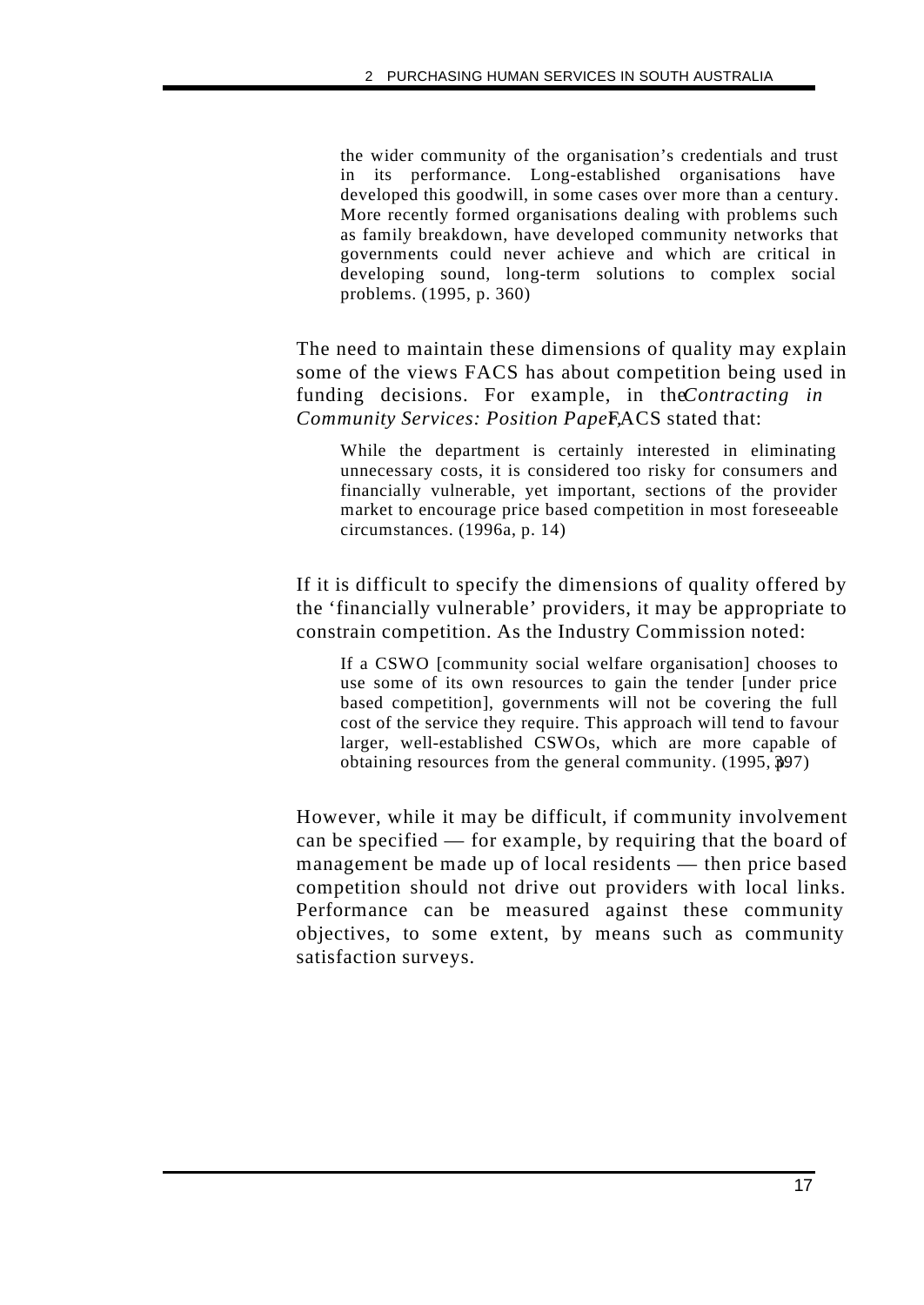### **2.4.3 Using for-profit providers**

*The role of for-profits is still being considered*

In the past, for-profit providers would not have been interested in delivering many of the services that FACS funded. Traditionally, FACS provided sufficient funding to cover only a portion of the full cost of many activities performed by the community sector. This was partly to reduce the cost and thus allow more services to be funded, and partly because it was seen as important for services to attract material community support as a means of ensuring that they were responsive to local needs.

However, as the nature of the services and providers FACS has funded has changed, so has the potential for for-profit providers to become involved (although this has not yet happened)<sup>5</sup>. The greater targeting of those with highest needs has led to FACS funding more services which attract less volunteer and material support from the community. As a result FACS has needed to make a greater contribution to the services' costs. Some smaller, stand alone providers in these service areas receive almost all their money from FACS.

*... with some stakeholders* SACOSS expressed concerns about allowing for-profit providers to compete for human services contracts.

*expressing concerns* The question of whether contracts should be let to for-profit providers in areas where service has traditionally been undertaken by not-for-profit providers essentially comes down to the issue of whether the provider can produce an equally effective service which is delivered to the same group of clients and potential clients. Evidence from the USA suggests that forprofit providers are only interested in the relatively lucrative areas of service delivery to middle class people and that service to the more disadvantaged falls back upon the government and not-for profit providers.

> An unintended consequence of opening up service provision to for-profit-providers is that more expensive and higher quality

<sup>5</sup> NSW, Tasmania and the ACT allow for-profit providers to compete with not-for-profit providers to supply out-of-home placement and family support services, while, at this stage, Victoria allows for-profits/providers to compete for family support services. The other jurisdictions do not permit for-profit providers to compete to supply these services (appendix A, tables A.2 and A.4).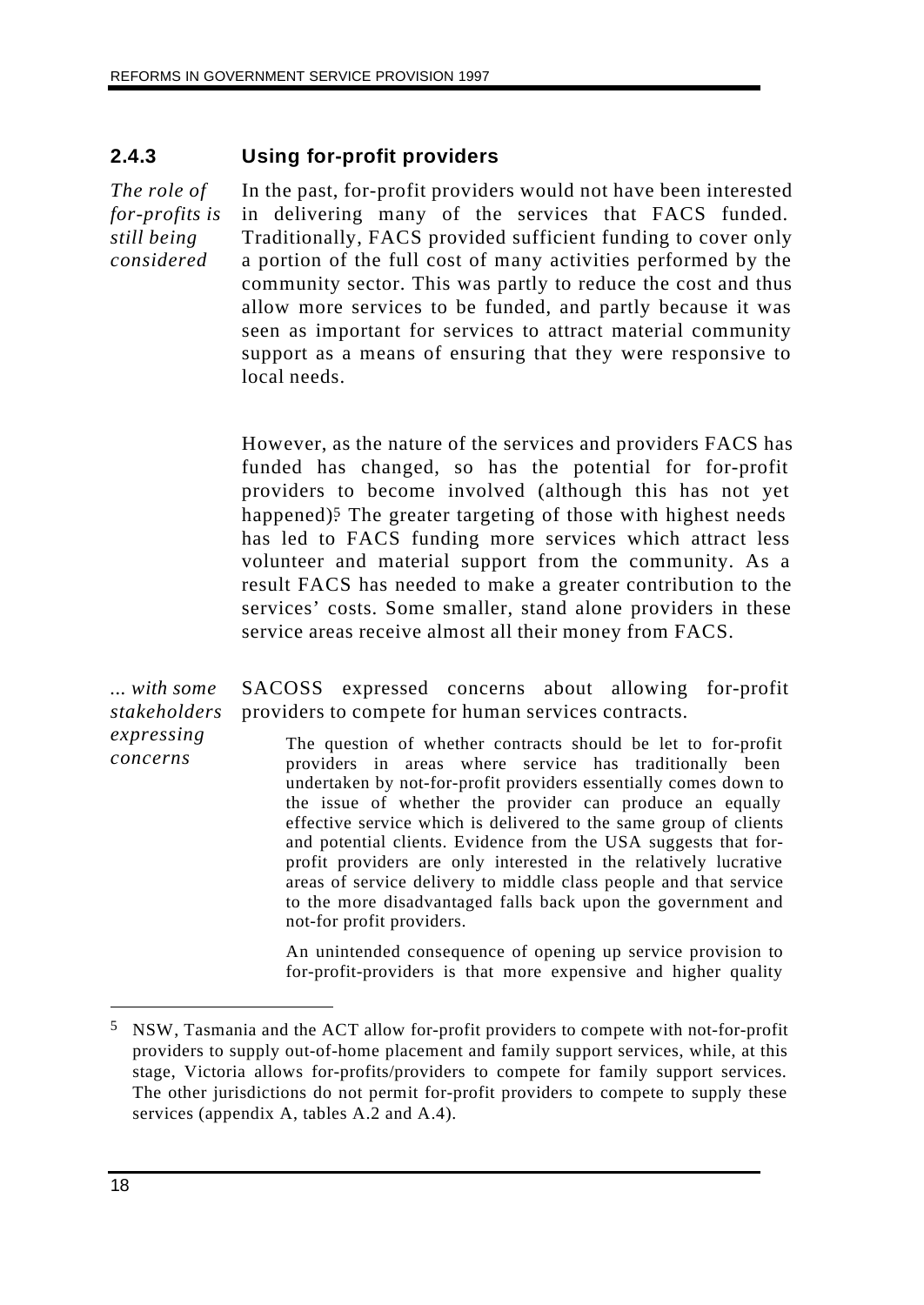services are delivered to those with greater personal resources, while poorly funded and lower quality services are delivered to the more needy. (1995, pp. 6–7)

*... although these can be addressed through tight contract specification.*

These concerns point to the need for tight contract specifications. If FACS specifies that services are for access by clearly targeted groups, and that access is to be adequately monitored, then the higher cost clients should not be adversely affected by allowing for-profits providers. Indeed, where forprofit providers are more efficient, it will be possible to produce higher quality services for the same target group, or to increase the number of people served with the same expenditure.

*Some rationale for excluding for-profits in the shortterm may be made*

Imprecise service specifications may cause fewer problems if the purchaser and provider share similar objectives. Shared objectives are likely to be more important when output and quality specifications (as well as monitoring) are at an early stage of development. It is not clear if for-profit providers will have very different long-term objectives from those of FACS. For-profit providers who make a long-term commitment to enter a particular field will only remain viable if they can demonstrate that they can produce acceptable quality services at a reasonable cost. This suggests that for-profit providers should only be excluded from a lead role in delivering services currently offered by the community sector if the not-for-profit characteristics of providers are likely to be an integral part of the quality of the service — community goodwill, for example.

*... but this would impose* term. By excluding providers, who may have access to *costs in the longer term.* It may be costly to exclude for-profit providers in the longer particular skills, techniques or resources, the costeffectiveness (and thus the number of clients who can be served) or quality of services may be diminished. For example, for-profit providers have successfully bid in other jurisdictions to supply services similar to some of those that

<sup>6</sup> For example, counselling services such as those offered for gambling rehabilitation are provided by a number of for-profit providers. Victorian local councils also purchase aged care and disability services from for-profit providers (IC 1996).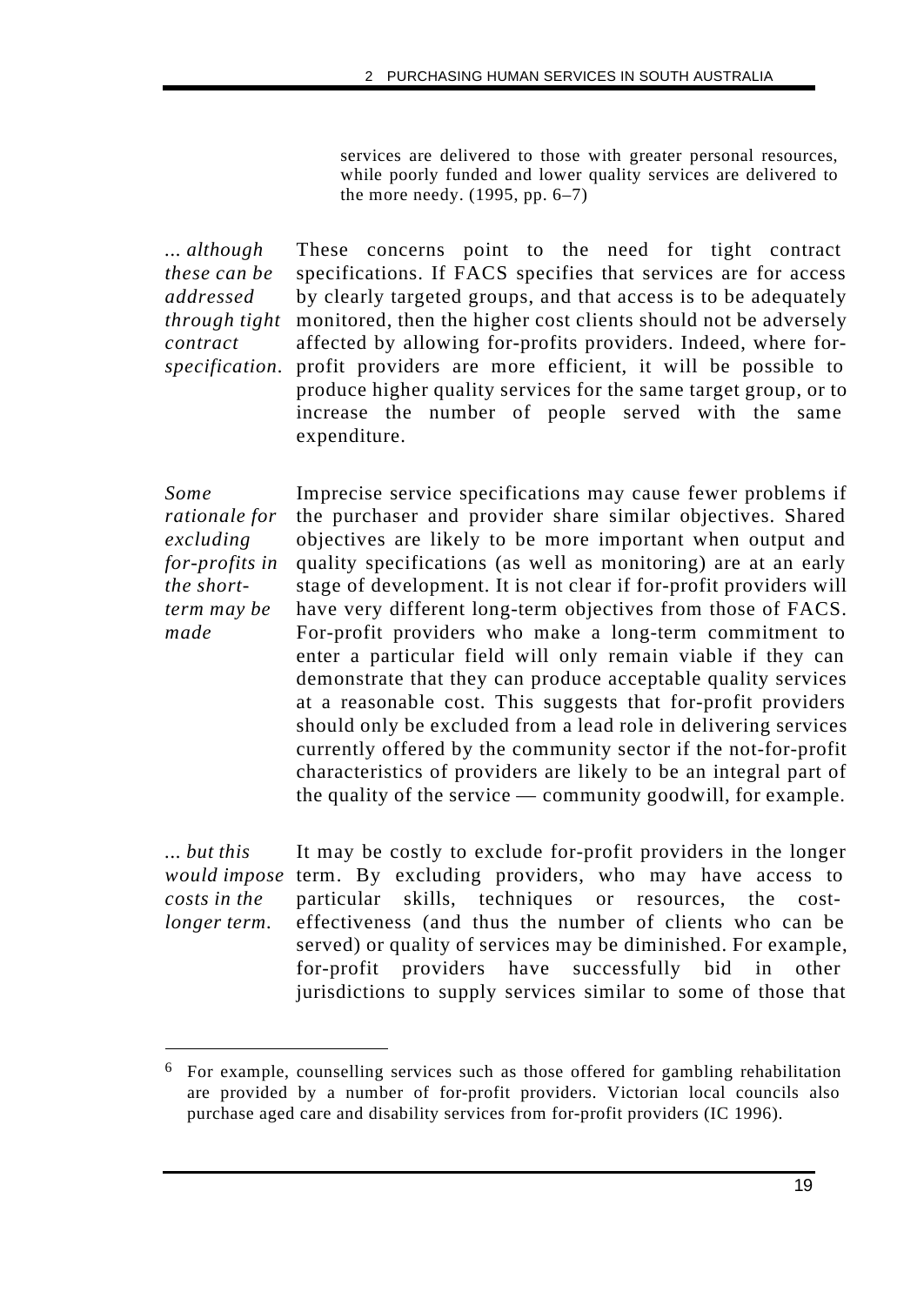#### FACS purchases.

Some private providers showed interest in tendering for the alternative care services. For example, a for-profit counselling service was among the 35 providers who inquired about the alternative care service. However, FACS considered that forprofit providers were unlikely to have the experience or interest in providing the full service, and were more likely to provide only part of it under some agreement with another (not-for-profit) provider.

#### **2.4.4Fostering cooperation among providers**

*Competition can affect cooperation between providers* Cooperation among providers has the potential to reduce costs and enhance quality and effectiveness. But FACS has also expressed concerns about the potential for greater competitive pressures to hinder mutually beneficial cooperation among providers (FACS 1996a, p. 14).

*... but it can be encouraged* Cooperation can be encouraged or, to some extent, enforced through the service specifications. Greater pressure on providers to demonstrate that they are efficient and effective, with or without competition, will enhance the incentives for providers to either cooperate or consolidate. Pressures to use resources more effectively are leading to increased cooperation among service providers in some areas. Some smaller providers are seeking to reduce their administrative costs by entering into forms of service agreements with larger providers. Centracare, a large Catholic provider, has taken a number of smaller Catholic providers under its wing, whereby it provides some services (such as administration and payroll) while the provider retains a degree of autonomy in service design and in their public face.

*... or even required.* Payment structures can also influence the degree of cooperation, for example, by rewarding providers who refer clients to other more suitable services when their service is not the most appropriate. Service agreements can also require some degree of cooperation, either in general terms or more explicitly by specifying that providers must attend meetings or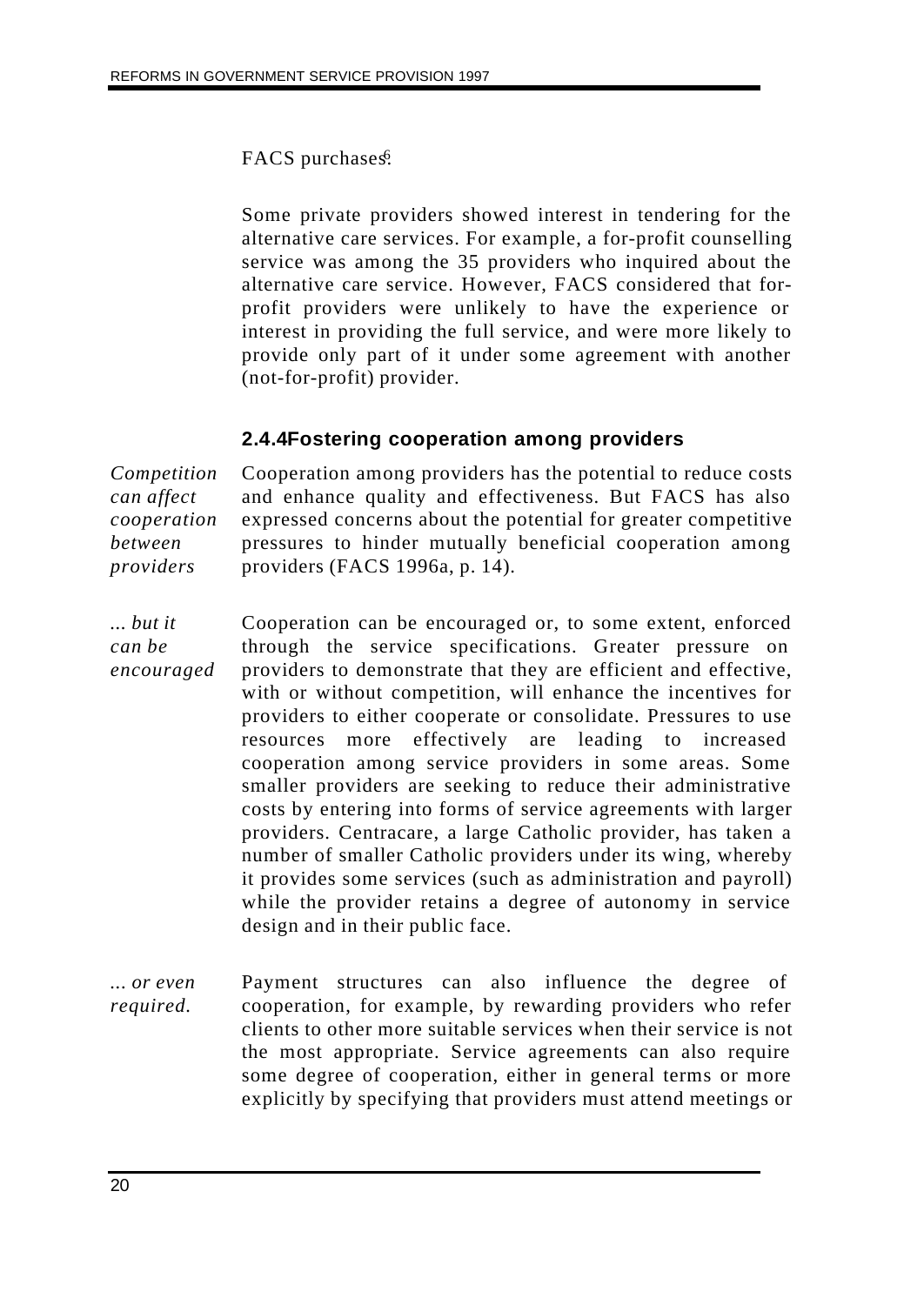share information with other providers. For example, the funding and service agreement for the Gambling Rehabilitation Service requires providers to:

Develop flexible and integrated approaches to service provision cooperatively with other agencies. (FACS 1996f, p. 3)

FACS has consciously avoided taking an active role in encouraging mergers or joint approaches to services. Prior to the introduction of a purchasing relationship this would have been seen as an appropriate role for FACS in fostering the development of the provider market. It is now seen as inconsistent with the 'arms length' relationship and greater clarity of respective roles and responsibilities that FACS is seeking to develop with individual providers.

## **2.5 The purchasing process**

## **2.5.1 Determining the appropriate price and quality**

To determine the appropriate price and quality of the services it purchases, FACS has either:

- calculated what it considers to be 'fair'; or
- introduced competition between providers.

The move from grant funding to purchaser/provider arrangements (with measurable price and quality performance indicators) can highlight the support for more costly providers. Grant funding with no explicit performance requirements meant that more costly (to FACS) providers could be implicitly supported by permitting them to provide less or lower quality output. Purchaser/provider arrangements with robust performance monitoring mean that andy *facto* support becomes more explicit, both within FACS and the Government generally.

<sup>7</sup> Such as those in the 'financially vulnerable, yet important, sections of the provider market' (FACS 1996a, p. 14).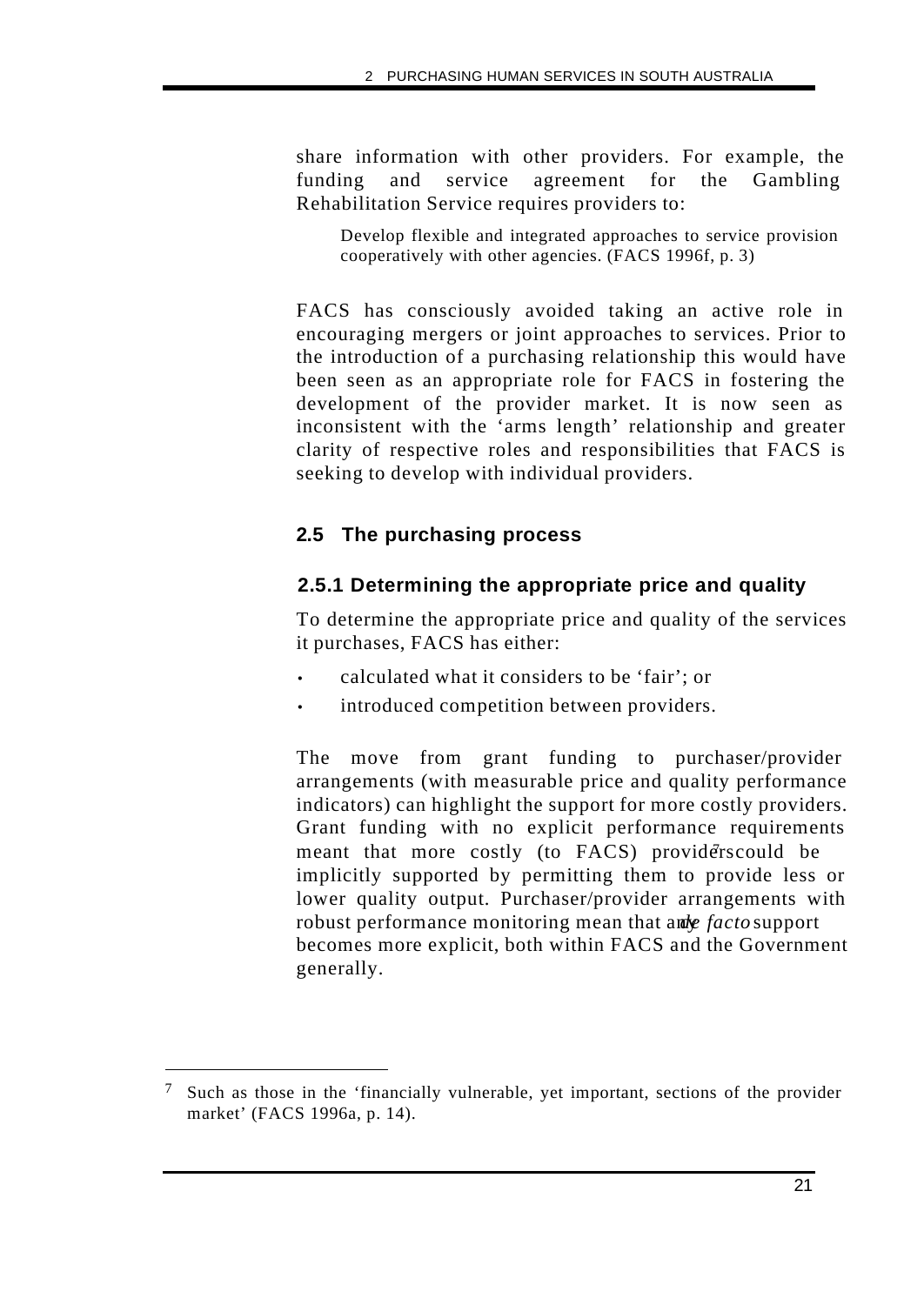*and appropriate level of quality may have to be calculated.*

*A 'fair' price* If only one provider is likely to be able to provide a service, FACS has to determine the appropriate price (and thus volume of output if the budget is fixed) and quality. This is somewhat easier to do for an existing service, where FACS knows its previous level of financial support, although there is a paucity of reliable historical data on service volumes.

> If a service has not been provided before, at least not in the proposed form, then it is more difficult to determine the appropriate unit price and quality. Tenders for similar services can give some benchmark information. For example, FACS will negotiate with the South Australian Aboriginal Child Care Agency for delivery of out-of-home placement and family preservation services to the Aboriginal community, and competitive tenders for similar services to non-aboriginal clients will provide benchmarks.

> If there are no similar services, then FACS can seek to build bottom-up estimates of the costs. This will set the ceiling on the price it is prepared to pay. This process has raised issues as to what items should be included (for example, should funding for an additional project include a contribution to overheads that would be incurred anyway?), how much of each input is required (for example, how many hours, number of staff etc. are needed?) and what is an appropriate price for each input (for example, are experienced staff needed, or can volunteers do the task?).

> Some providers have argued that the departmental officers developing the contracts do not yet have the business skills necessary to determine the appropriate costs needed to derive a fair price and thus to negotiate on quantities of services that should be incorporated in service agreements. They believe that agreements on output levels should be viewed as indicative at this early stage as the estimates of reasonable costs are refined.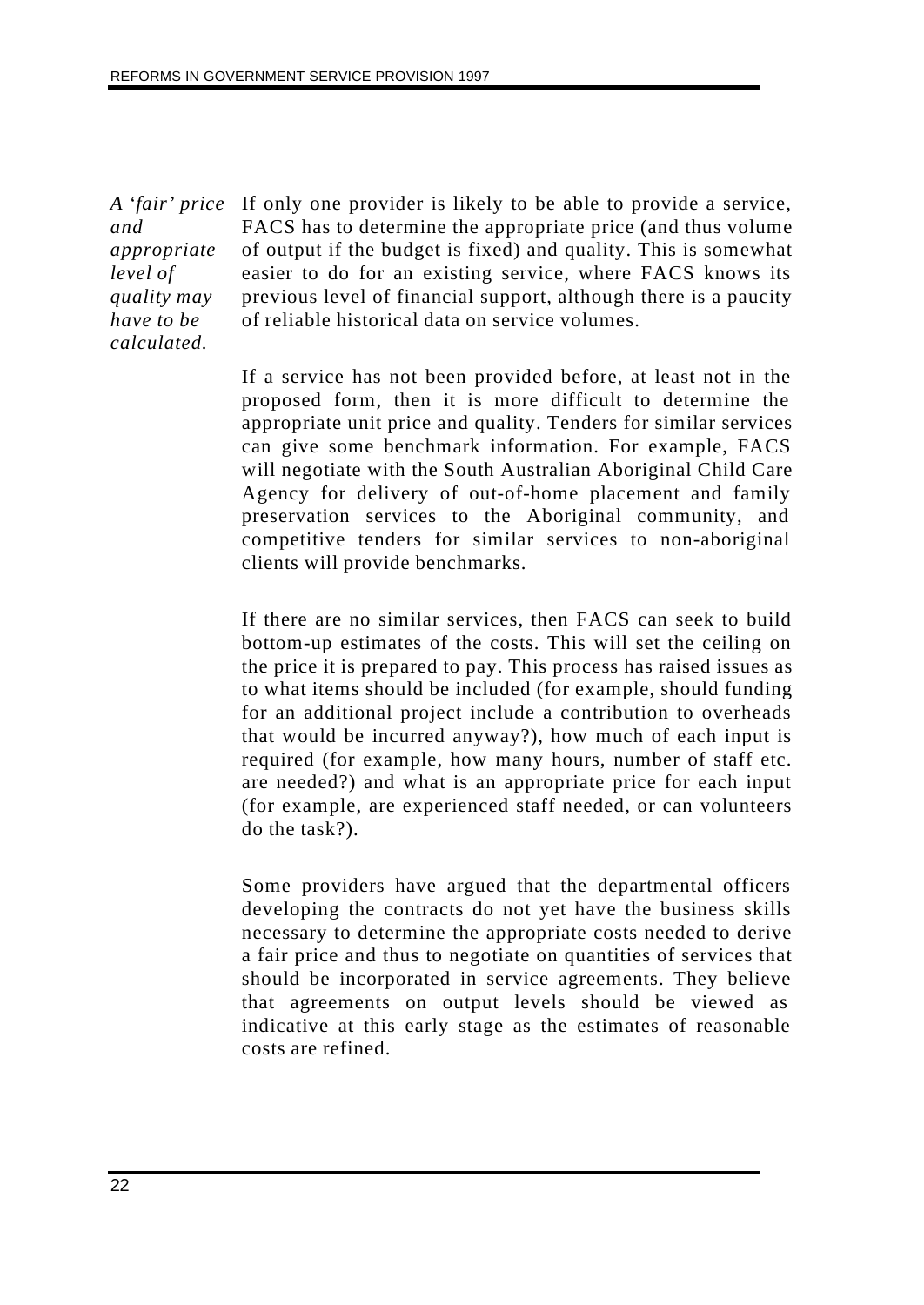*Competition could be used* competitive process (largely on the basis of quality) to in a variety of determine more robust benchmarks and to select providers. *ways.* Where possible, FACS is seeking to introduce a formal

FACS faced a number of options when using competition to set prices and specify the quality of the outputs of services it wished to purchase. It could specify:

- the minimum quality of outputs and the total funding of the service, with providers competing on both quantity and quality above the minimum level and, thus, partly on unit price;
- the unit price and quantity of outputs (and thus a fixed total price), with providers competing on quality;
- the quality and quantity of outputs, with providers competing on unit price; or
- the total fixed price, with providers accepting *l* referred clients and competing on the quality of the overall service.

FACS has stated that its general intention is to adopt fixed price contracts for service provision, using either the second approach whereby providers are expected to specify output levels, or the fourth approach whereby providers are expected to accept all clients (as they are in alternative care — see section 2.5.2).

FACS has chosen not to have price based competition for most services, so it must estimate what it considers to be a reasonable unit price (where it does not have the information from previous funding rounds) and allow any competition to be based on quality.

*Output based* FACS sees output based funding as the most appropriate *funding is a long-term goal.* means of allocating funds in the longer term for some services. However, it believes, for services such as alternative care, that there is currently insufficient information to calculate

<sup>8</sup> The use of competitive processes to select providers varies across jurisdictions (appendix A, tables A.2 and A.4).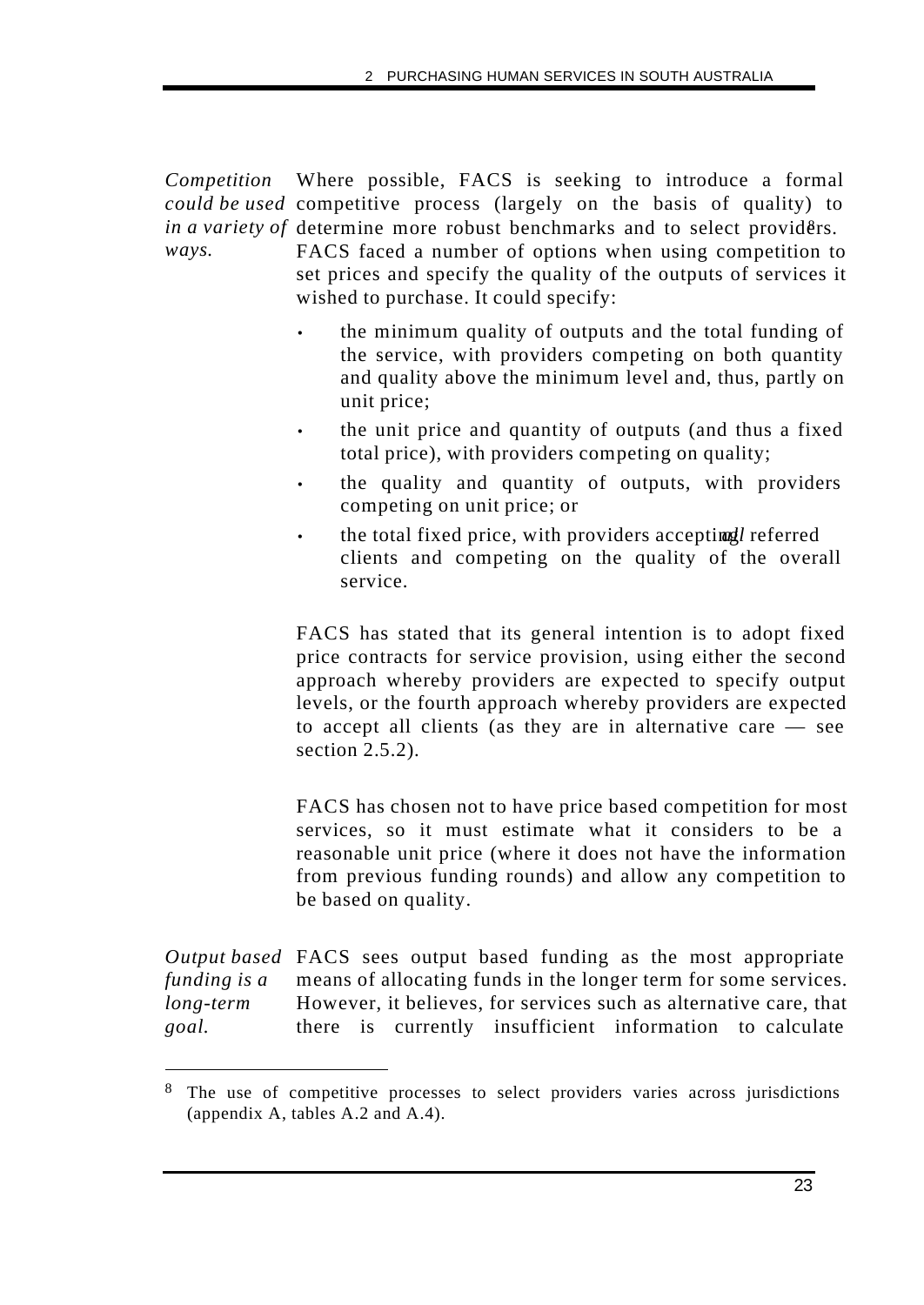#### robust

unit costings or the complexity of workloads, or to develop the necessary client outcome measures (FACS 1996c, p. 35).

The absence of unit costing data within FACS does not have to be a major barrier. Adequate quality specifications would allow a competitive process to be used to reveal the appropriate price. Providers may face challenges in costing a new service, but this is no more difficult than determining the quality to offer when the unit price is fixed by the purchaser. However, if providers are to compete on the basis of quality rather than price, then FACS must acquire greater skills to rigorously select and monitor providers on this basis.

## **2.5.2Apportioning risk**

Clarifying responsibilities and the associated payment structure involves explicitly apportioning or assigning risk. Ideally, risk should be borne by the party best placed to manage or bear if.

In human services, risks include demand risk arising from unexpected change in the demand for a particular service. For example, if a provider contracts to supply a service to all referrals for afixed total sum then the provider will have less than expected costs if demand is lower than anticipated, and greater costs if demand is higher. If the provider contracts for a *fixed unit price*, then the provider faces the risk that its costs will go up or down, or that its clients will become more or less costly to serve (box 2.4).

#### **2.5.3Determining the contract length**

*Determining contract length involves* In determining the appropriate length of contracts, FACS considers it has had to balance a number of considerations. Shorter contract terms provide an opportunity to revisit service specifications, ensure flexibility in responding to changing needs or resources, and provide opportunities for

<sup>&</sup>lt;sup>9</sup> Risk arises from uncertainty and can produce a benefit (upside risk) or impose a cost (downside risk).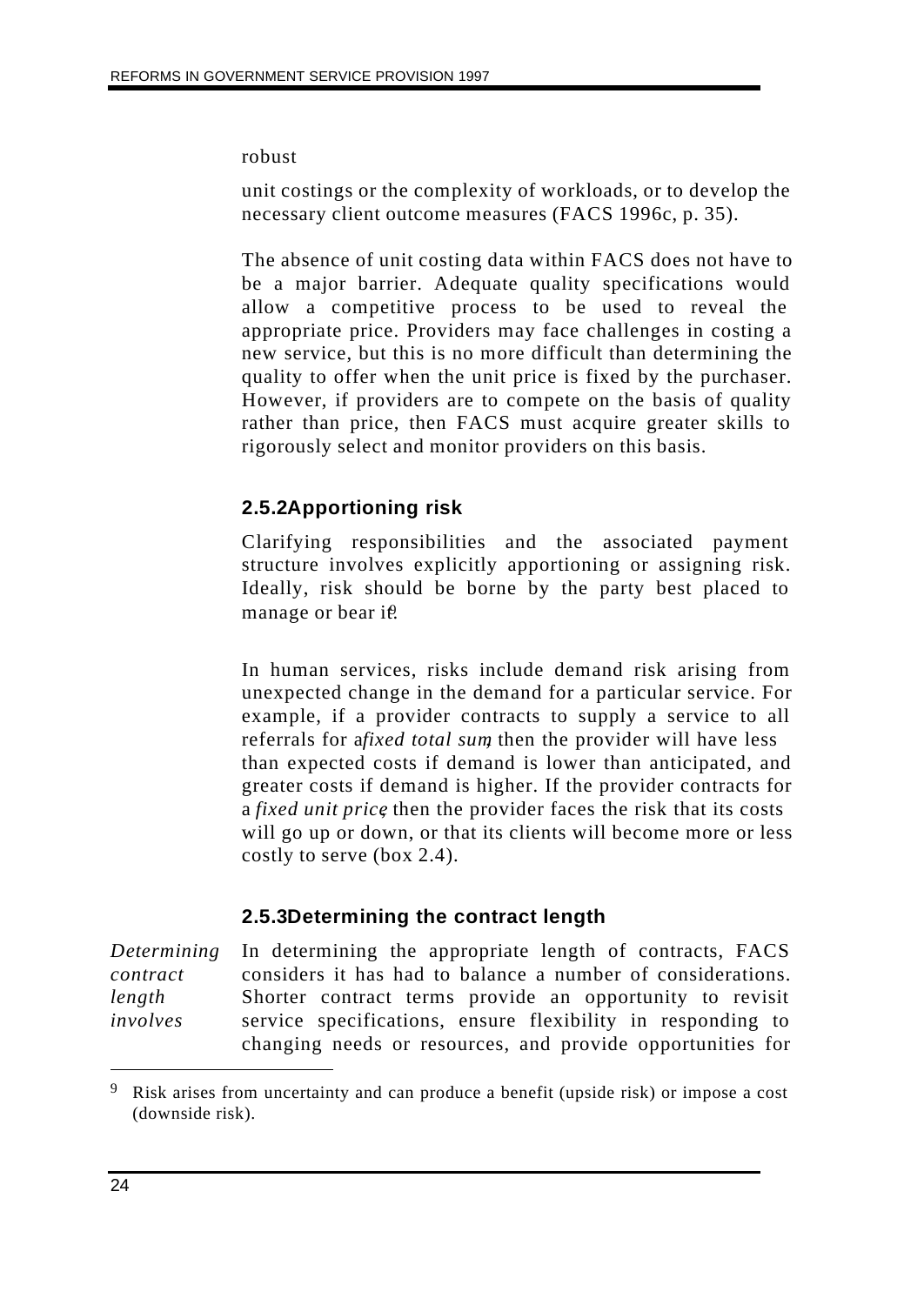*trade-offs.* new providers to emerge. Longer contract terms allow existing and new providers to justify investments in developing staff, procedures and physical facilities, and provide greater certainty for clients and staff?

#### Box 2.4: Apportioning risk and alternative care

The proposed basis for contracting the alternative care services is that providers would agree to accept all referrals for a fixed total annual sum over three years. If the quality of the service is tightly specified, then providers will bear the risk that demand is greater or less than expected. Factors that could affect demand are changes in:

- the external environment, such as a recession or an increase in alcohol abuse;
- the characteristics of the service, such as its quality, marketing or accessibility; and
- the criteria for eligibility to the service.

Neither FACS nor the providers can influence the first risk factor, so the issue is who can best bear it. Providers can manage the second risk factor, subject to any constraints specified in the contract. The third risk factor can be managed by tightly specifying it in the agreement. Any change in the eligibility criteria would have to be negotiated with providers, and potentially the total fee would need renegotiating. If not tightly specified in the agreement, FACS's Field Services could potentially lower the criteria. FACS could bear all the risk of changes in demand if it chose to include a unit price component in the contract fee structure.

Under the proposed arrangements, alternative care providers would seem to be allocated considerable risk that they are not best placed to manage or bear. However, this is mitigated by several factors. First, providers can withdraw from the service agreement by giving three months notice if demand greatly exceeds that expected and FACS declines to make additional payments. Second, both providers and FACS expect to have a long-term relationship. Third, the external providers do not bear all the cost of an increase in demand because Field Services is responsible for payments to carers and would thus bear a significant part of the cost of  $\ln$ increased use of the service.

<sup>&</sup>lt;sup>10</sup> A number of jurisdictions ond offer one year contracts, while others offer contracts of up to three years (appendix A, tables A.2 and A.4)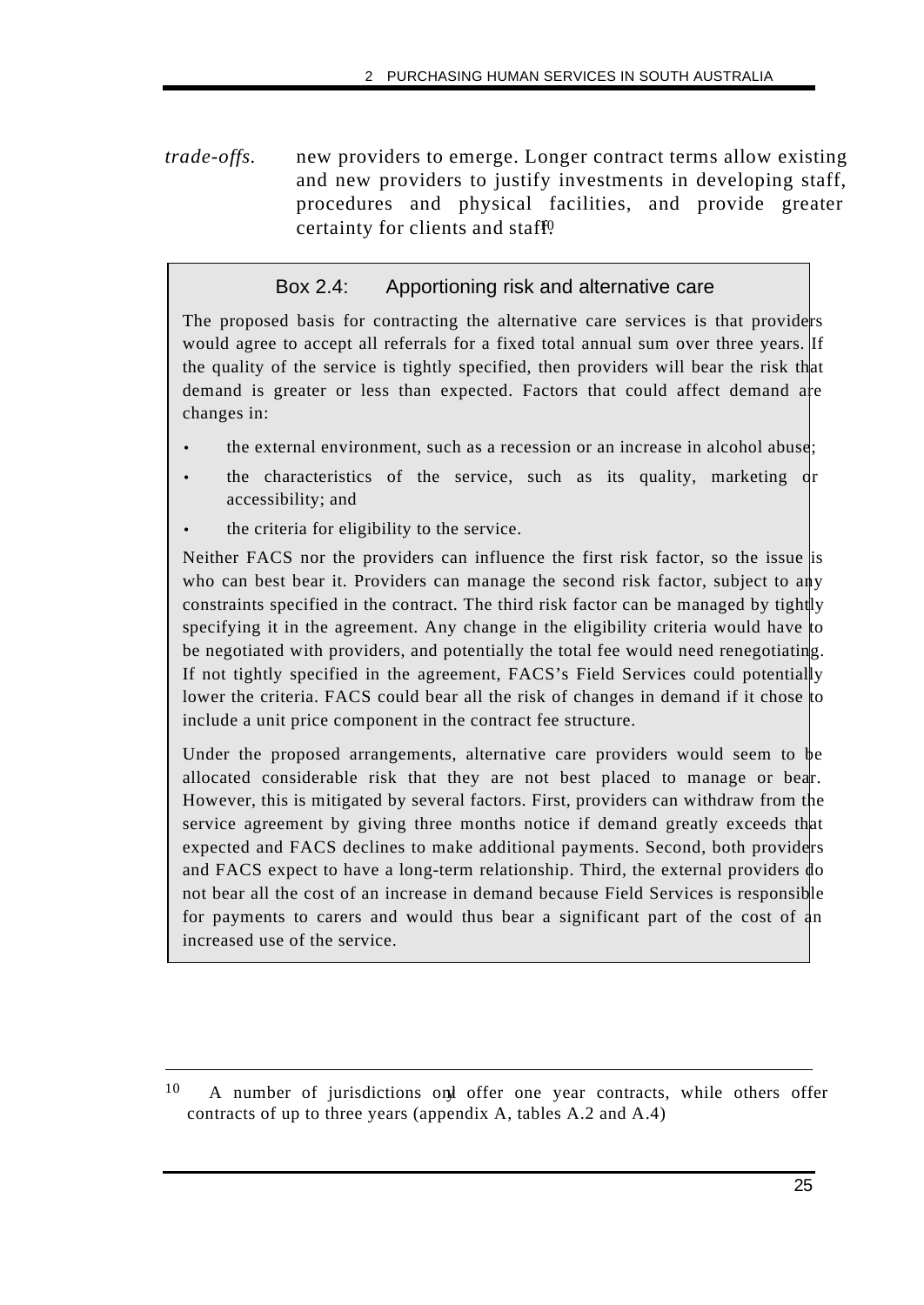*... for which a* A formal framework has yet to be developed to guide *formal framework has yet to be developed.* decisions, but current thinking in FACS is that longer contract terms (up to five years) may be suitable if: there are few competent providers;

- providers need to invest in infrastructure, such as staff, systems, management and/or physical capital;
- service disruption is particularly costly for clients and/or providers; and
- the ongoing need of the client group is relatively stable.11

*Termination arrangements* arrangements during the contract term. The new more *are also important.* Related to the issue of contract length are the termination competitive arrangements have led to concerns about the impact of uncertainty, but offer greater notice of defunding. Most providers received annual grants under grant funding, with only the largest providers able to secure three year funding agreements. The decision not to renew a grant could be made without notice. The new service agreements contain clauses generally giving each party three months notice.

> Also affecting contract length is the desire to maintain the flexibility to change the bundling of services over time. The ability to rebundle services can be hindered if complementary or substitute services come up for new service agreements at different times. Bundling decisions may need to be revisited at contract renewal time as more information becomes available, as needs change, or as technologies of service delivery evolve. FACS is exploring whether to develop integrated funding cycles so that broad bands of services come up for funding in the same year. Possible bands might include services to families, individuals, youth, and industry and development services.

<sup>11</sup> For example, while homelessness is likely to remain a problem, the ethnicity of refugee groups can change. Until recently, most assistance was needed in the Vietnamese community but the recently arrived Bosnian community now has the highest need.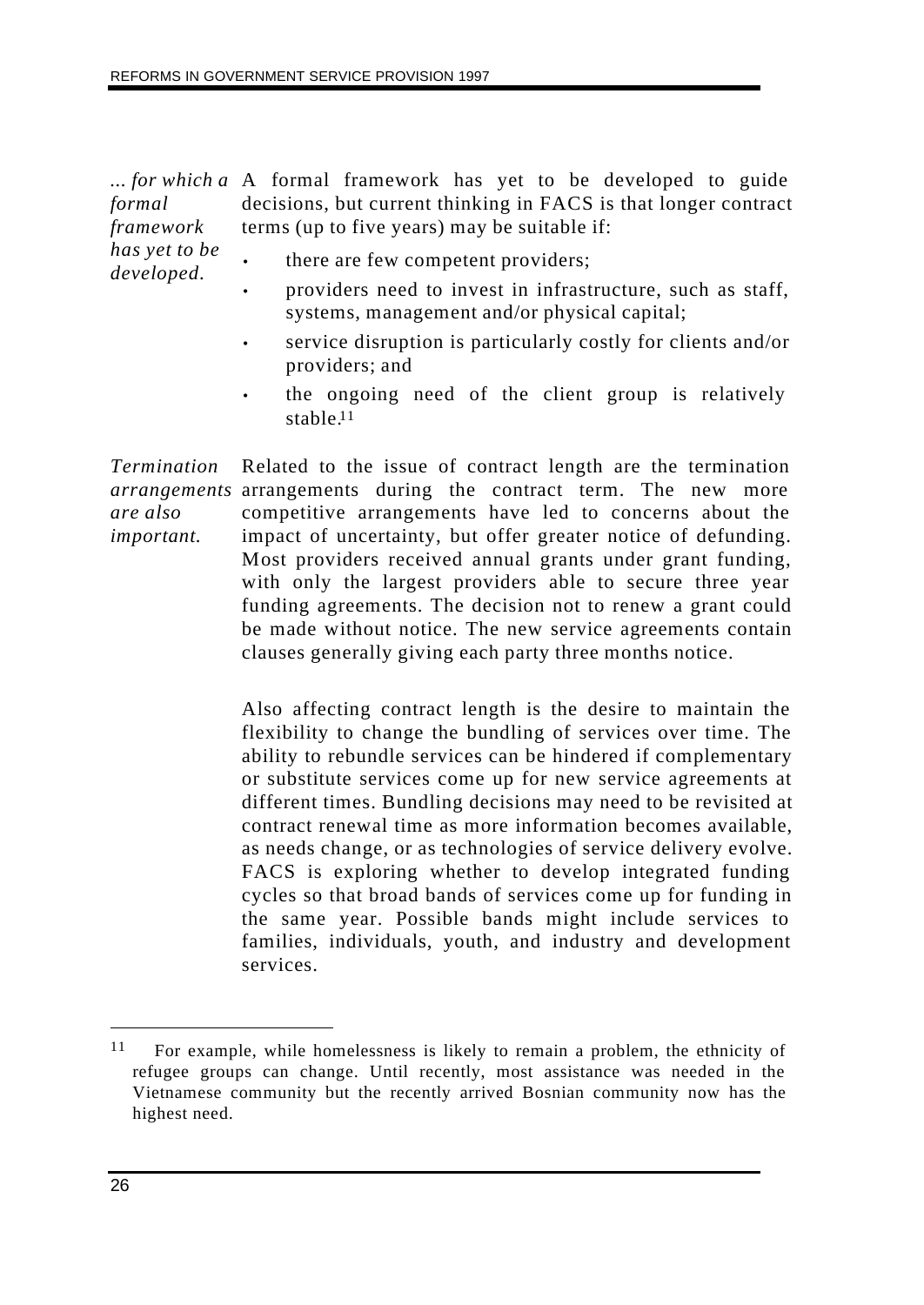However, the cost of this bundling flexibility can be that undesirably short contracts result when there are delays in finalising agreements. Delays in finalising contracts with a fixed end date have meant that the term has been no more than two years on a number of occasions. FACS largely attributes the problems of finalising the successful contractors to the difficulties of making the transition from one funding model to another.

## **2.5.4Considering the cost of contracting**

The purchaser/provider processes can influence the desirable scale of an individual provider's service. The cost of preparing specifications and bids and assessing them can be high for individual providers and FACS, as can ongoing supervision and monitoring.

*Larger contracts may reduce the cost.* Larger contracts may reduce the burden where (as is typically the case) costs as a share of the contract value decline with larger contracts. Some of the larger providers have expressed concerns that in some cases they have had to go through a full tendering process for relatively small contracts, and that these should be consolidated to reduce the costs of the process. However, larger contracts may exclude smaller providers competing on a stand alone basis, although they need not preclude joint bids.

## **2.6 Managing providers**

There are two key elements to managing external providers: monitoring their performance; and creating incentives (rewards and sanctions) for their performance to improve.

## **2.6.1Monitoring external providers**

Traditionally the monitoring of grant funded providers reflected the input focus of the agreements. Reporting requirements were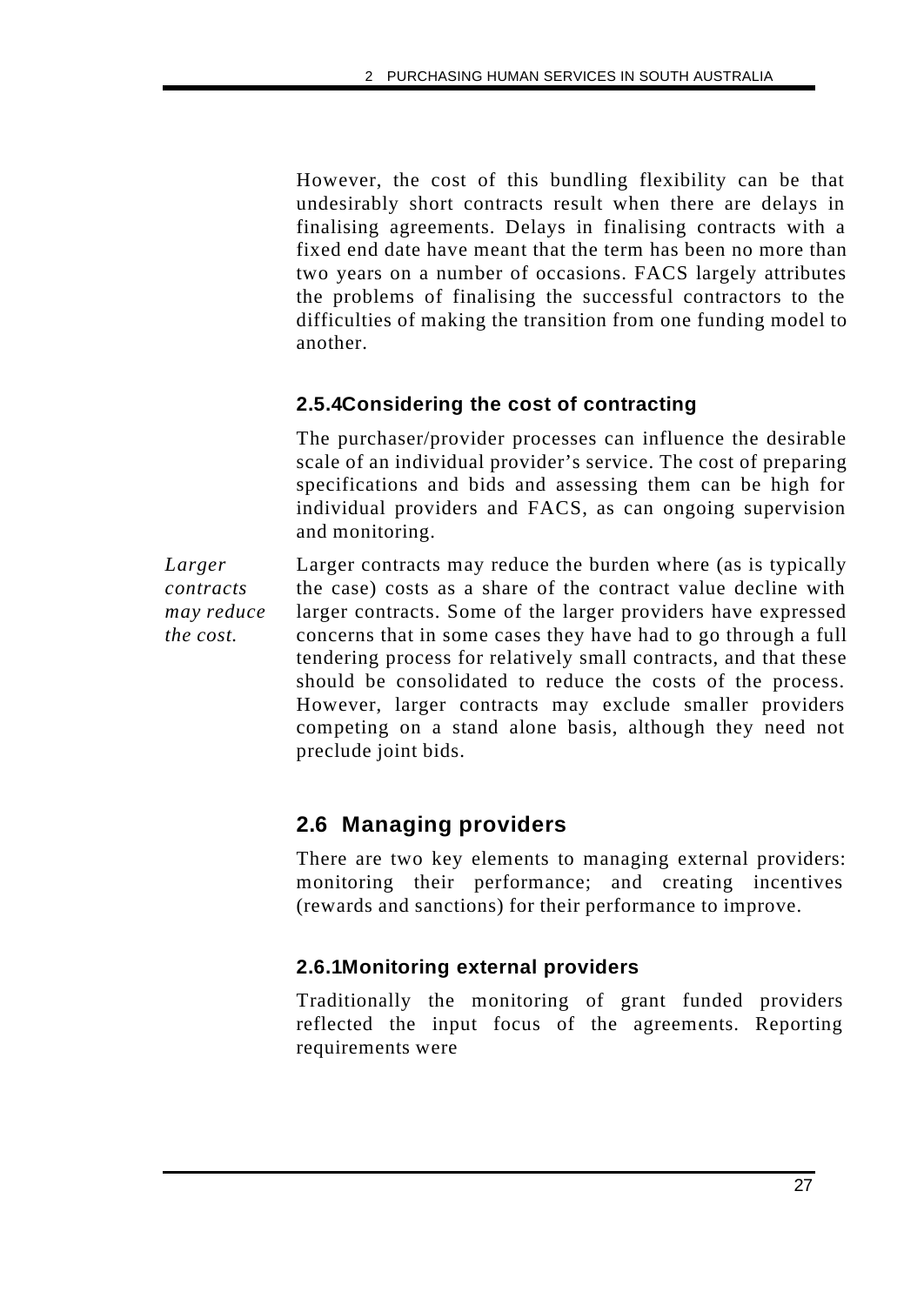designed to establish whether grants were used for the authorised purpose, with data being collected on inputs and processes.12

*There are benefits from the move to focus more* At the same time as FACS has introduced purchasing of explicitly defined services, it has also focused more on monitoring performance. FACS considers that improved output monitoring will enhance:

• planning;

*on outputs*

- the accountability of providers, FACS and the Government;
- management within each provider; and
- the identification and dissemination of best practice.

*... but it requires developing better monitoring skills and processes* The Community Service Division has introduced performance measures in funding and service agreements for a range of program areas. They are mainly broad measures such as the number of clients or hours of service. Most agreements incorporate standards for the management and delivery of service, but FACS recognises that indicators — including data on both the quality and quantity of outputs — need considerable refining.

*... although outside expertise can fill skills gaps.* FACS has drawn on outside expertise to develop some performance monitoring frameworks and indicators. A consultancy was let to develop recommendations for the Gambling Rehabilitation Services, which consulted with stakeholders in the South Australian program as well as examining the frameworks adopted in Queensland and Victoria for similar services (Leahy 1996).

> FACS is aware of the need to ensure that providers are not unnecessarily burdened by contract monitoring (FACS 1996a, p. 15). The Gambling Rehabilitation Service consultancy noted that:

... concern was expressed by several service providers that the

<sup>&</sup>lt;sup>12</sup> The frequency and detail of monitoring of providers of similar services differs considerably across jurisdictions (appendix A, table A.6).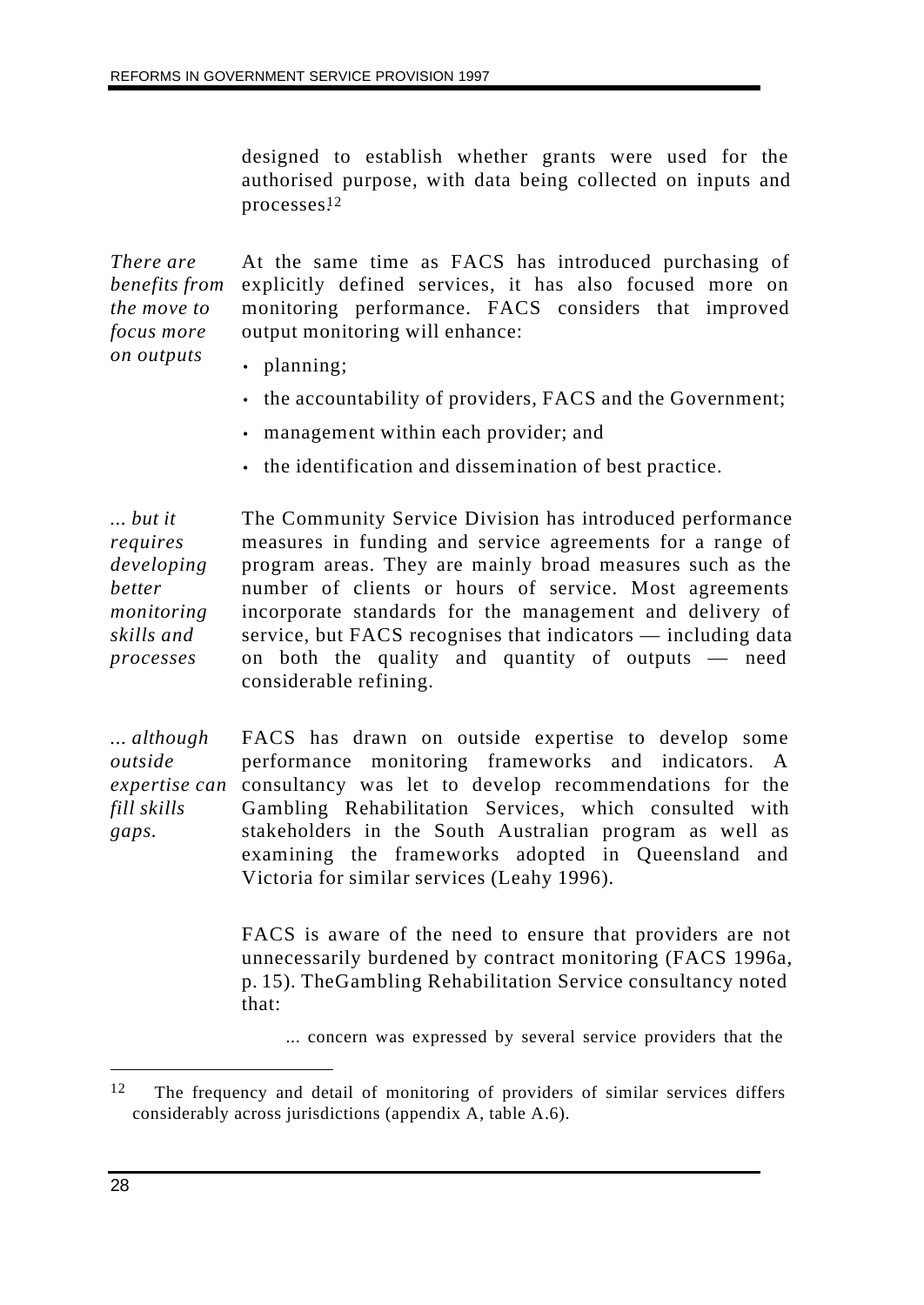time and effort required to provide the necessary information to measure performance may adversely affect available time for case work and that the level of monitoring required bears no relation to the level of funding provided to the program. (Leahy 1996, p. 1)

*Monitoring is* The aim is for greater monitoring of outputs and outcomes to *still largely input focused* some progress to date. The existing practice is for all funded facilitate less prescription of inputs, but there has been only providers to submit quarterly reports of expenditure. However, because they reveal few insights into performance, they receive little attention within FACS and do not generate any feedback for providers. A new reporting system — which is being trialled with a program for individuals from non-English speaking backgrounds — involves six monthly reports in which providers measure their performance against the targets contained in their service agreements. Providers will receive performance feedback and more intensive follow up if there are problems.

*... but there has been some progress.* The Community Services Division (the purchasing division) established a performance measurement and monitoring advisory group in early 1996 to improve this area. The group will oversee the development of a performance measurement framework which will span all contracted services, drawing on the expertise of service providers, academics, peak bodies and FACS itself. The group is focusing on mechanisms for measuring effectiveness, efficiency and service quality. Two research projects are under way on how to best measure the performance of youth supported accommodation and family development services.

> Determining the ideal time to clarify performance indicators for a purchase agreement is an issue being addressed after FACS's experience with funding a Gambling Rehabilitation program. The approach for that program was to sign service agreements, then develop performance indicators. This allowed service providers to get the service up and running before indicators were developed, but greatly reduced the bargaining position of FACS. It also took considerably longer to finalise indicators than expected. The initial funding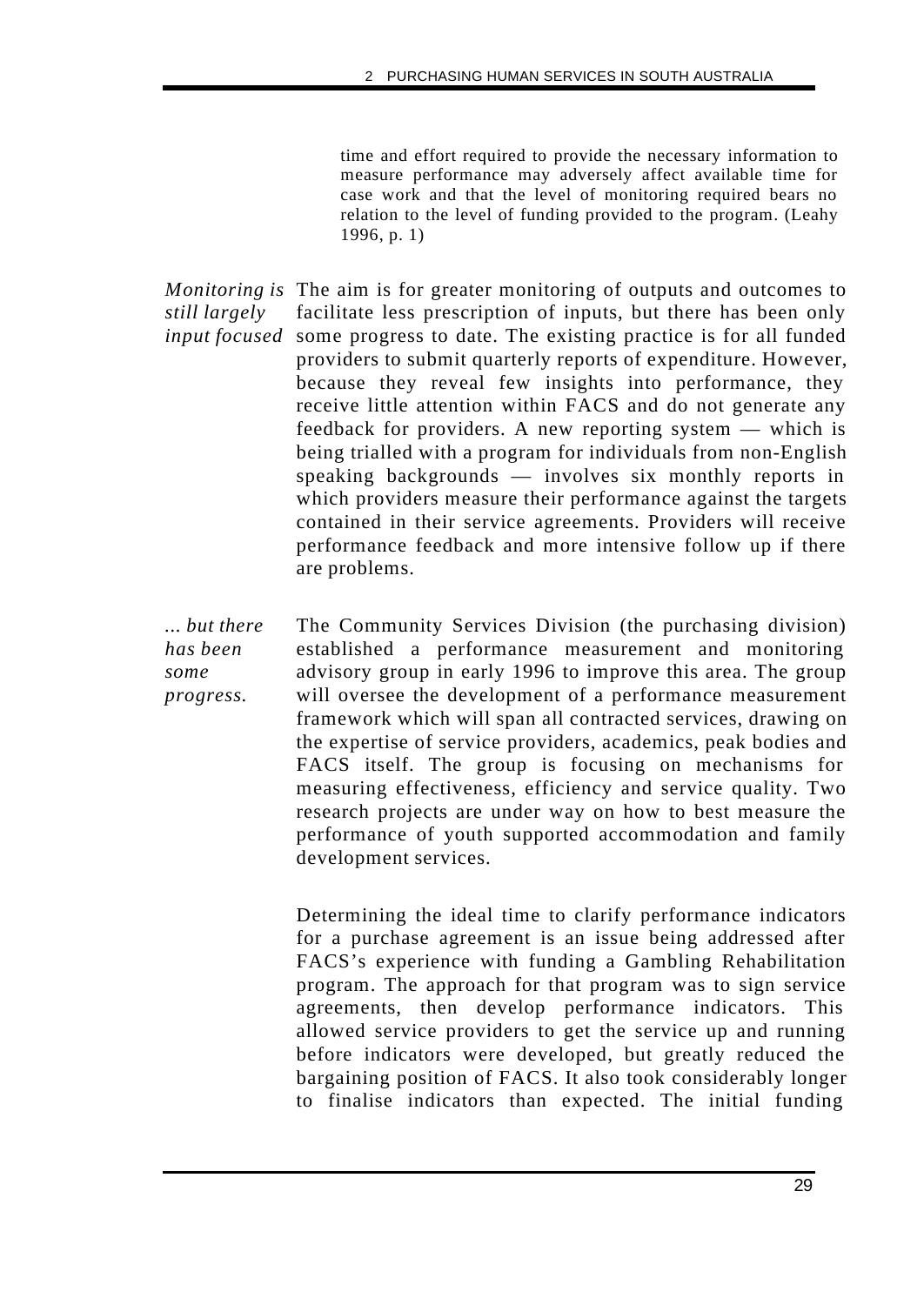agreement, however, was for only one year, so providers were encouraged to help develop the monitoring instrument before agreements were renewed. If the initial agreements had been longer, the development of indicators may have been considerably delayed.

There may be The challenge of reducing the diversity of performance *scope for using the approaches of other jurisdictions.* monitoring approaches adopted across services and jurisdictions is also reflected in Gambling Rehabilitation Services. The approaches adopted for similar services in Queensland and Victoria were examined, but the costs and benefits of adopting another State's approach or developing a joint approach do not appear to have been canvassed. For example, both Victoria and Queensland have adopted the same questionnaire to measure the severity of a client's gambling problem, allowing service performance to be considered in the context of the nature of the client base. FACS adopted an alternative instrument which was considered superior by South Australian practitioners. This may hinder comparisons across States and the ability to learn from approaches used in other jurisdictions.

*More diverse* Moves to develop a broader range of services for clients will *services will make monitoring outcomes more important.* affect the monitoring task. As the range of outputs becomes more diverse, simple output indicators will be less useful for assessing providers and the level of services received by clients. The monitoring of outcomes of combinations of services will need to be enhanced to ensure that the effectiveness of services improves.

#### **2.6.2Using rewards and sanctions**

In principle, FACS could reward or sanction external providers in a number of ways, including:

- making bonus payments or applying penalties;
- increasing or decreasing the monitoring of outputs or processes; and
- purchasing more or less in future contracts.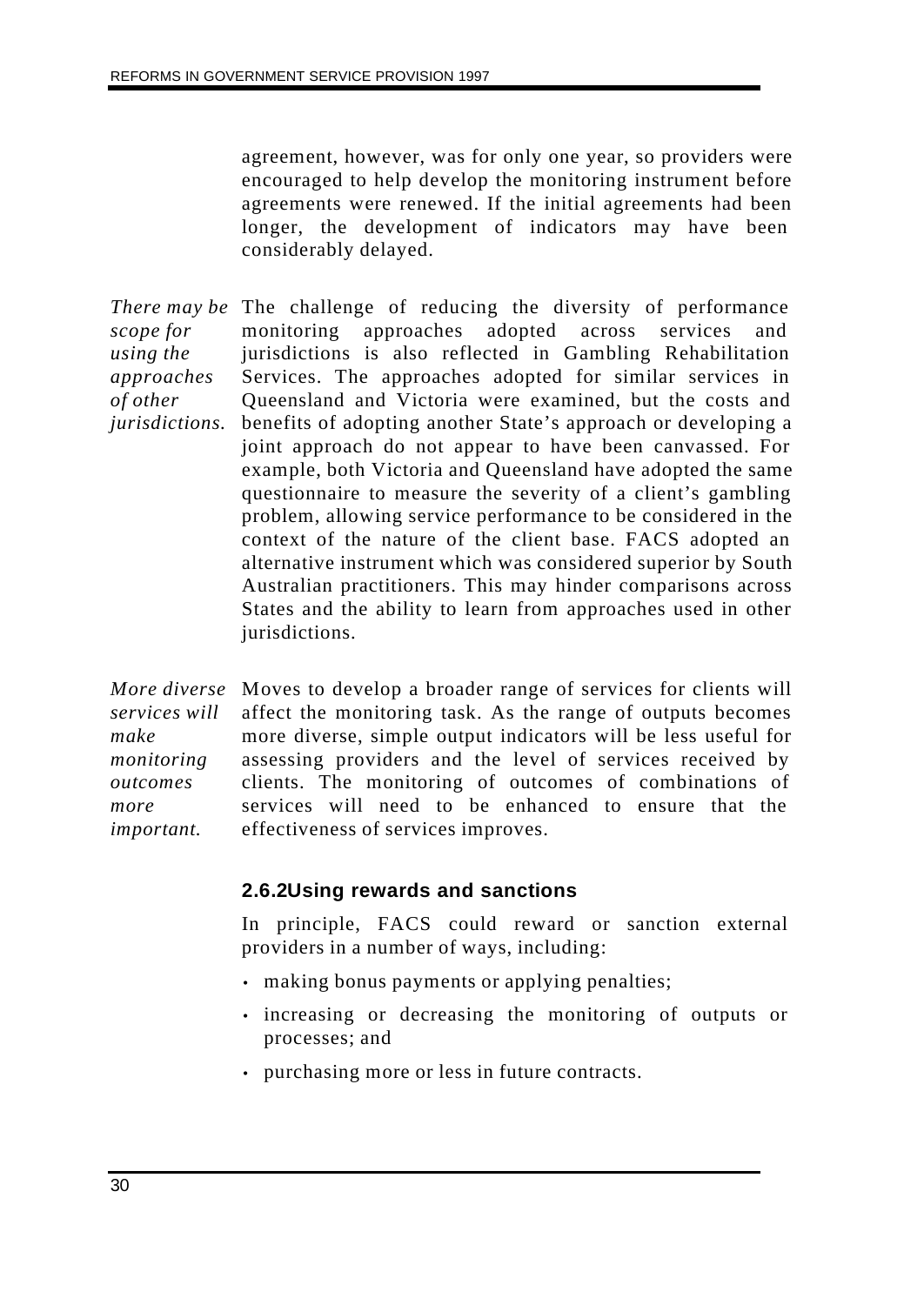The service agreements concluded to date do not contain a provision for bonus payments. However, FACS can apply penalties through the breach procedures outlined in some agreements.

Continuing the funding will be the primary means of rewarding the community services providers and ceasing funding will be the primary penalty. Annual renewal of grants meant that this avenue has always been open to FACS, but it was difficult to publicly justify the penalty of not renewing a grant when the basis for the initial grant was not well defined. More tightly defined purchasing contracts should ensure that any decision not to select or continue funding a particular provider can be more rigorously defended. The more objective evidence of actual performance should come from transparent performance criteria and effective performance monitoring.

# **2.7 Transitional issues**

The transition from funding on a grant basis to purchasing services has not involved significant changes for some services. However, as noted above, the transition for some other services has been part of their larger restructure. The restructuring has increased the uncertainty faced by these providers, thereby creating greater pressure for timely processes.

*There is a trade-off between creating certainty and consultation.* In restructuring its relationship with existing providers, FACS has faced a difficult trade-off between the providers' need for certainty and their desire to be consulted. High levels of uncertainty make it difficult for providers to retain staff and make medium-term plans, but they value consultation which can delay decision making.

> The limited experience with purchasing and contracting among FACS's staff and decisions on how to manage the resulting skills gap have also slowed the process. A decision was made to draw the contract management team from the existing staff of FACS, although some use has been made of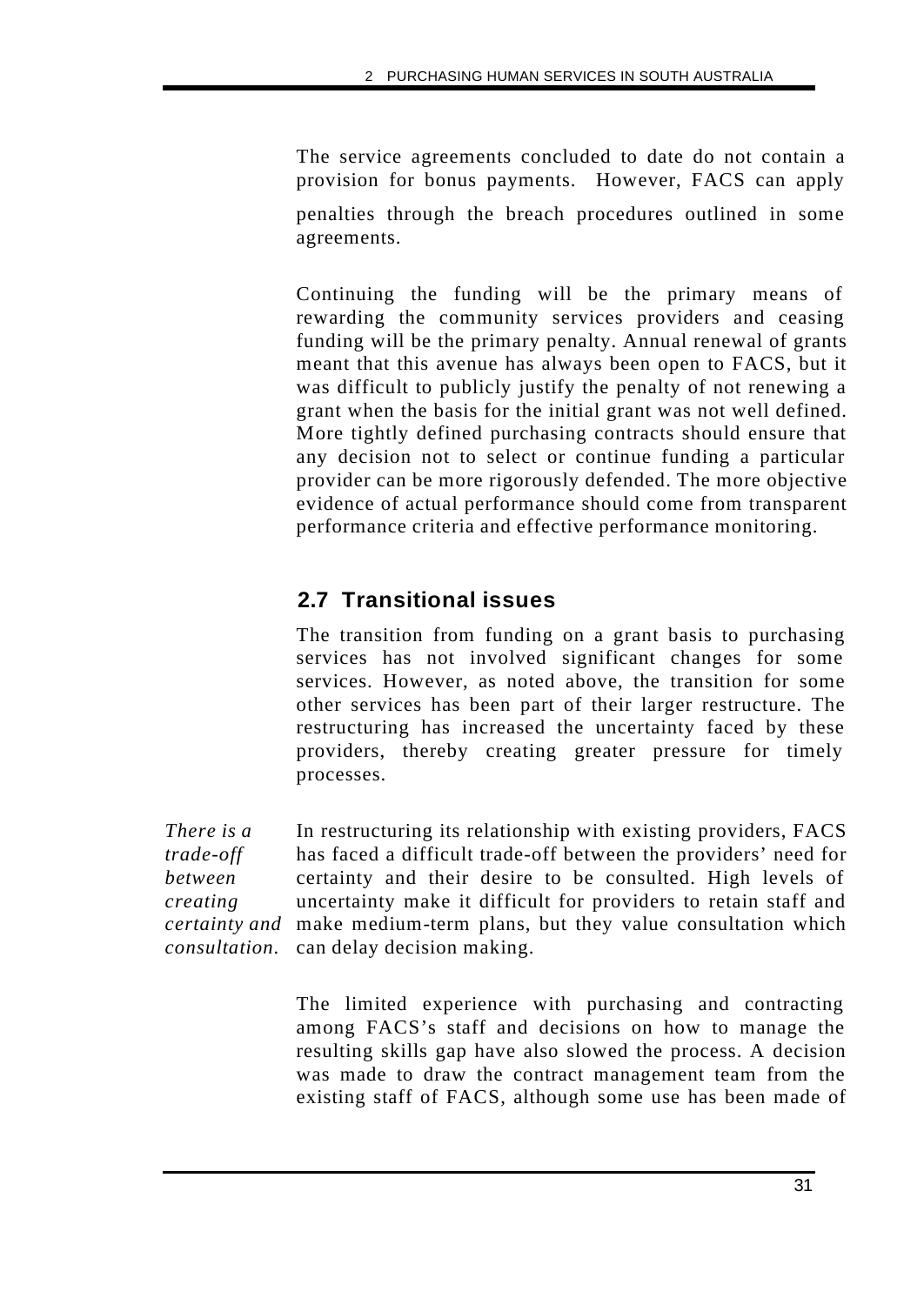outside expertise, including consultants. This has meant that the inhouse team has had to develop improved skills.

#### **2.7.1Reducing transition and transaction costs**

FACS has largely developed its own contract specifications and monitoring tools, rather than adapting those of other service areas or jurisdictions. This ensures that they meet FACS's particular requirements, but can add to the transition costs that FACS and its providers incur in moving to a purchasing relationship. The costs are ongoing if this approach leads to less clear specifications or more imperfect monitoring tools.

There are further costs if competition is used to select providers. Greater upfront costs of understanding the service specifications and participating in the process discourage entrants and thus:

- diminish the effectiveness of competition; and
- increase the impact if individual providers fail.

If it is relatively easy for providers of other services or from other States to enter a service area, then potential providers will place competitive pressures on the incumbents and provide some insurance if an incumbent provider fails. If there are relatively high barriers to entry, then it may be necessary to have more incumbent providers by limiting the contract scope (and thereby failing to reap some economies of scale if they exist) to ensure effective competition.

| <i>Standardisin</i><br>g processes        | Adopting, where possible, procedures or practices similar to<br>those used in other markets will reduce barriers to entry. As                                                                                                                |
|-------------------------------------------|----------------------------------------------------------------------------------------------------------------------------------------------------------------------------------------------------------------------------------------------|
| $\overline{or}$                           | the Industry Commission noted:                                                                                                                                                                                                               |
| specifications<br>can reduce<br>the cost. | Standardisation may also lower the costs of submitting tenders<br>for those who bid for more than one government contract, since<br>they avoid the training and administrative costs required to deal<br>with a variety of contract formats. |
|                                           | Standard contracts provide a base contract, flexible enough to<br>facilitate the incorporation of service or organisation-specific                                                                                                           |

facilitate the incorporation of service or organisation-specific requirements, while reducing the need for individual agencies to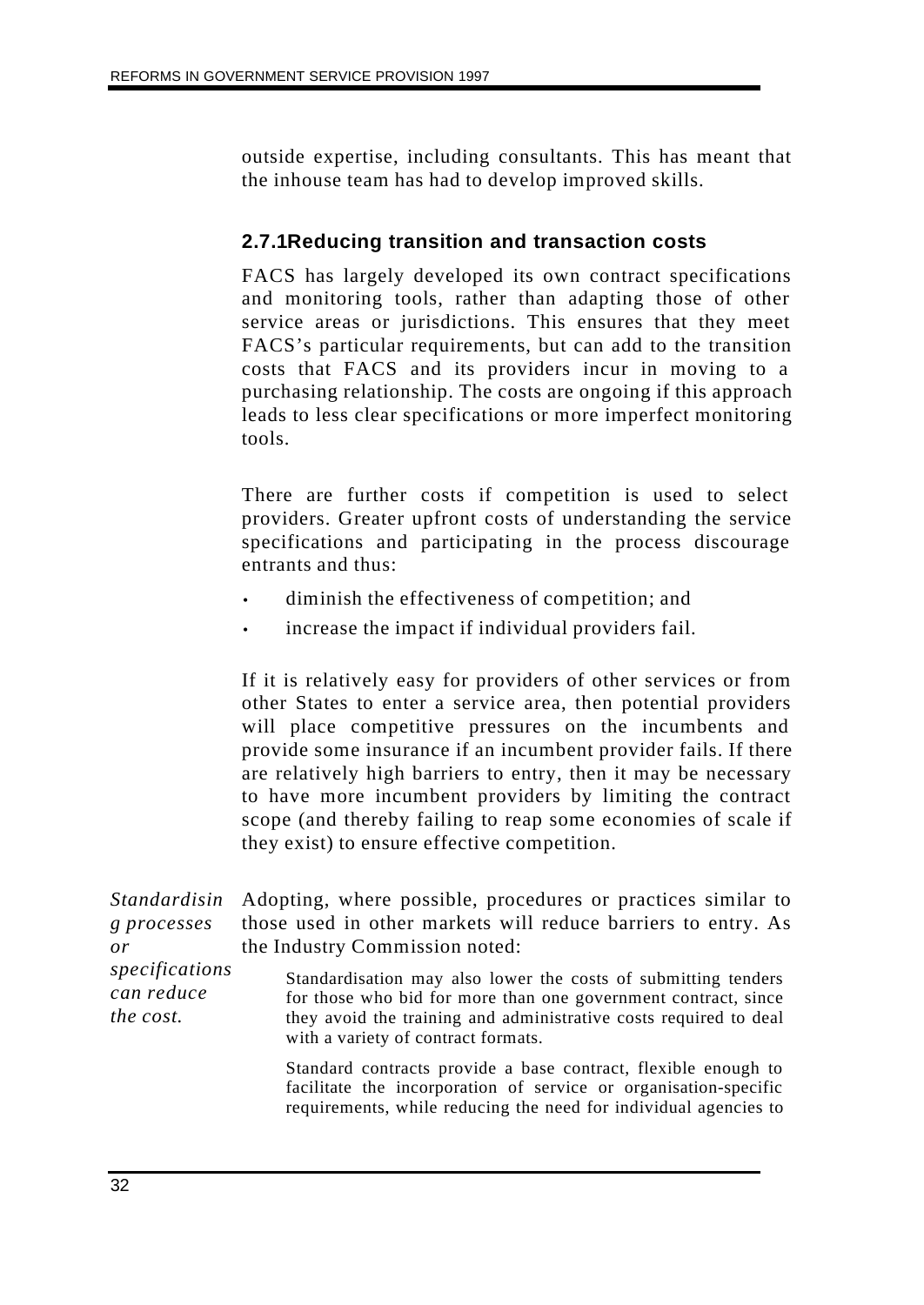reinvent the wheel. (1996, p. 335)

FACS will need to explore the potential to further standardise elements of the tendering process. This may mean foregoing some of the benefits of having procedures or practices tailored to FACS's particular needs. In addition, FACS will need to ensure that it retains sufficient information on the activities to adequately brief potential entrants about the characteristics of the services and the risks faced by providers.

# **2.8 Emerging issues**

The transformation of relationships between FACS and external providers into purchaser/provider arrangements puts structures in place which embody the South Australian Government's '... expectations for greater accountability, clarity of purpose, focus on performance and ... the push for further savings and efficiencies' (FACS 1995b, p. 1).

FACS is acquiring the skills to specify complex human services and to monitor providers against those specifications. As noted earlier, the steps taken to date in the internal restructuring of FACS have not yet extended to creating a purchasing framework for departmental units providing services to external clients. Nor did it extend to transforming the relationship with the majority of providers in the Home and Community Care program. As FACS gains experience with contracting in these areas and as the benefits become apparent, the costs and risks of extending this approach to internal providers and the jointly funded programs decline.

#### **2.8.1 Moving other providers to a purchasing environment**

*Other providers remain grant funded*

As mentioned earlier, FACS has so far adopted both aspects of the purchaser/provider arrangements — the separation of responsibilities and the implementation of a contractual relationship — for only some of the programs it funds. For example, the providers of services under the Home and Community Care program (who receive annual grants of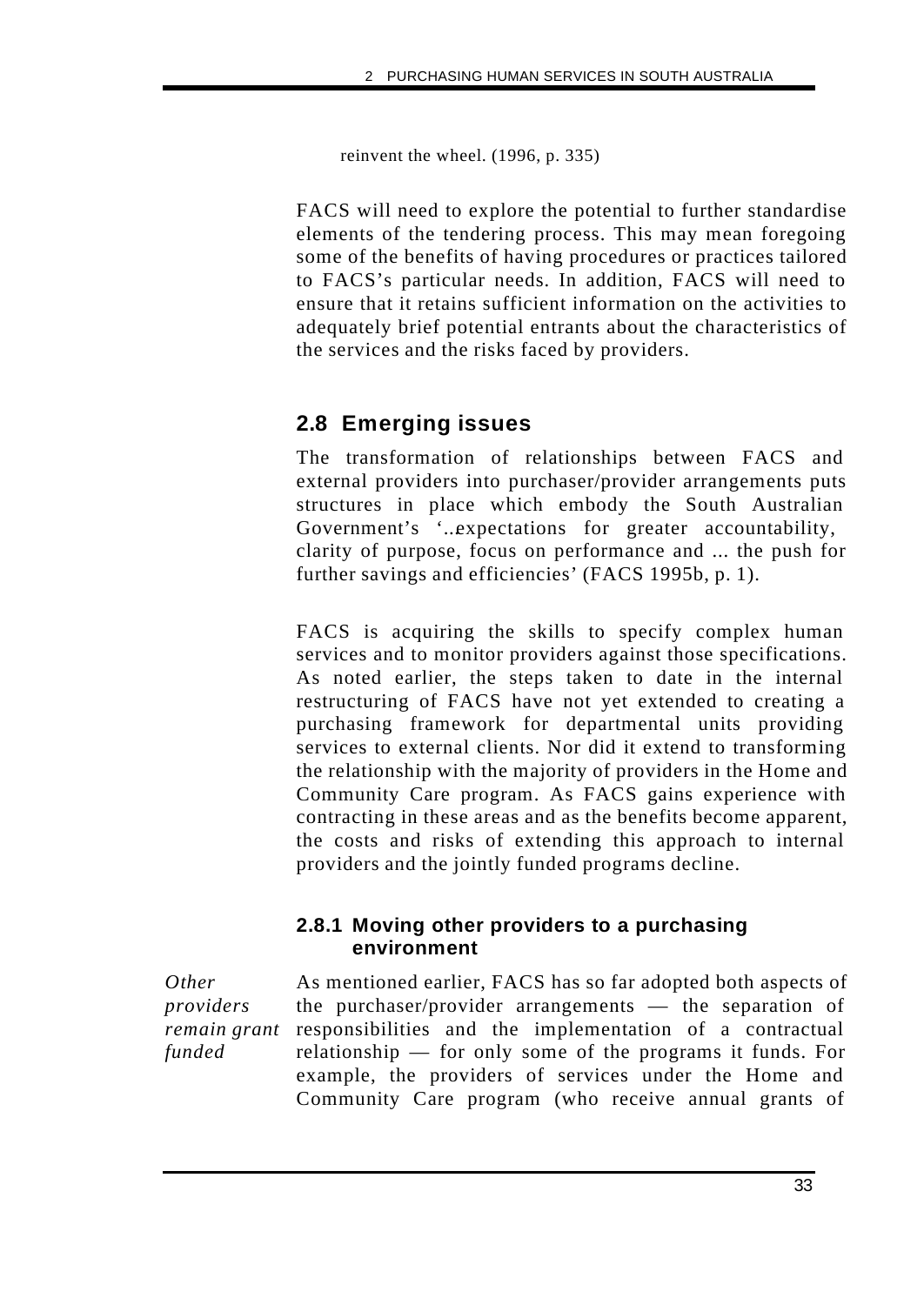almost \$60 million) are still largely grant funded.

*... while the internal still input funded.*

*providers are* The first task in doing so is to specify the service. FACS is FACS is taking some steps along the path which would enable the purchasing framework to be extended to internal providers. undertaking a pilot project looking at ways of addressing this issue for child protection. Three of the 19 FACS district offices are trialling a UK model to improve practice standards and the monitoring of outcomes of child notification cases. The methodology ensures that certain information is collected in a consistent format, and that it is collated using a computer software package. This offers improved output and outcomes data on which to base future service agreements.

> If FACS continues its policy of outsourcing internally provided services as opportunities arise, then more services may be contracted in the future. This may increase the urgency in developing service specifications. During the Industry Commission's inquiry into *Competitive Tendering and Contracting by Public Sector Agencies* (IC 1996), a number of participants suggested that service specifications for the first contract were rarely perfect. Yet as the agency gains experience and skills in this area, the likelihood of poor specification diminishes. The Industry Commission concluded that it:

... considers that this 'learning curve' may have important implications for the phased introduction of CTC [competitive tendering and contracting]. Indeed, agencies should take into consideration the likely improvements in service specifications over time when making decisions on putting services to tender. The potential for such improvements also suggests that agencies should introduce service specifications for internal providers in preparation for the possible introduction of competitive tendering. (1996, p. 327)

Better specifications and monitoring skills reduce the risks of introducing competition among providers, and increase the potential benefits.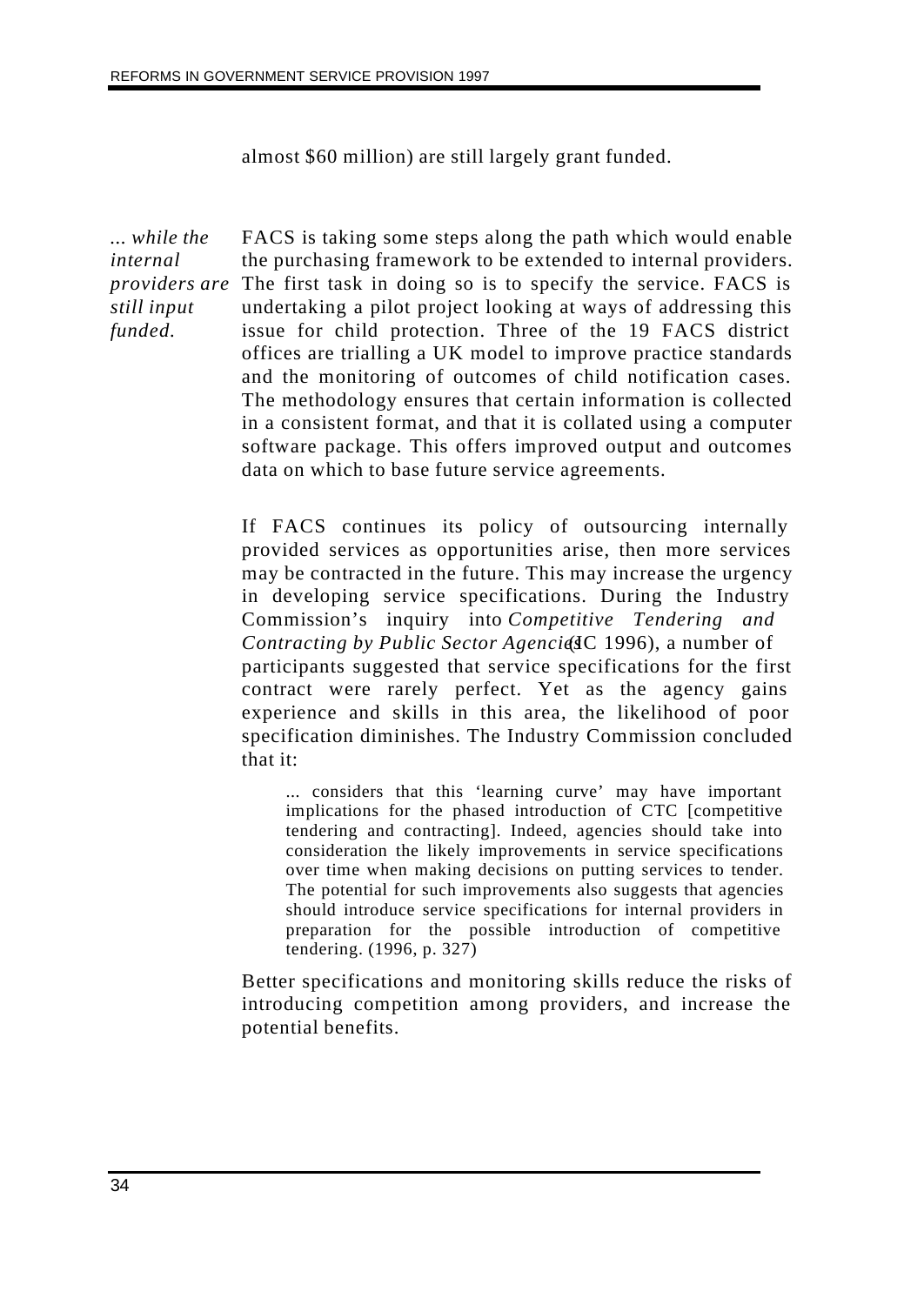### **2.8.2Exposing inhouse providers to competition**

*Competitive neutrality has* issue because the main effort has been to foster some *not yet been a* appropriate competition within the community sector, rather *major issue.* At this stage, competitive neutrality has not emerged as a key than between inhouse and external providers (box 2.5). However, this may be more of an issue in the future given that FACS's business plan states that one of its strategies is to:

> ensure there is appropriate competition for functions where there is no justifiable rationale for Government as a sole provider. (1996d, p. 11)

#### Box 2.5: Factors influencing the choice of services to expose to competition.

FACS chose to first introduce competition for services that are currently provided externally rather than for the internally provided services. It considered:

- *current legal constraintsIt* is unclear under existing legislation to what extent FACS can delegate the powers to administer some functions currently done internally, such as child protection investigation and case management  $\phi f$ children under the care of the Minister.
- *review of functions*. Some internally provided services are under review and introducing contracted providers could constrain policy flexibility. In contrast, the reviews have already been undertaken for a number of externally provided services, reducing the cost of any constraint on policy flexibility caused by contracting.
- *service-specific factors*. Service specifications, standards and levels of outputs for some internally provided services are considered too imprecise for contracting. The consequences of service failure for many of these services is high, and FACS has no experience in managing them when the service is delivered by external providers. In contrast, with services currently provided externally, FACS is already bearing the risks of external provision and must only ensure that changes do not unnecessarily increase these risks.
- *market-specific factors.* The internally provided services have not been purchased in the past, so the existing provider market may be undeveloped. This depends on whether similar services are purchased by FACS or other agencies in South Australia or elsewhere.
- *agency-specific factors.FACS* has yet to develop the contract management skills (and/or acquire them from outside) to select providers and supervise them for the higher risk services.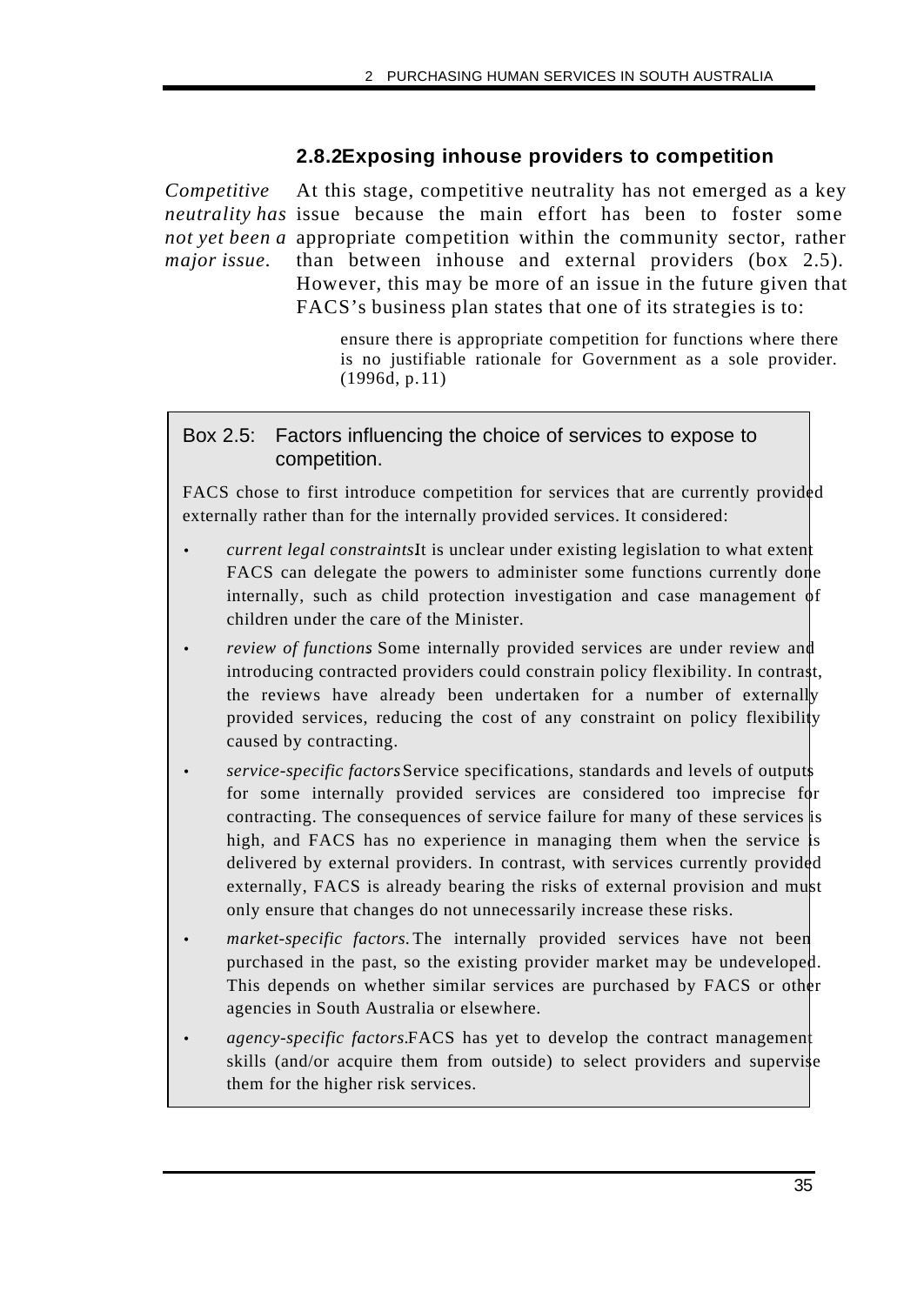Nevertheless, FACS has been outsourcing internally provided services as opportunities arise. Examples are the transporting of young offenders and alternative care placement services.

*... but may emerge if inhouse services are subject to CTC and if inhouse bids are accepted.* Rehabilitation program. The Director of the Community Issues of competitive neutrality in bid preparation and selection processes would become a more significant issue if FACS moves to more direct competition between internal and external providers. FACS's Field Services has only participated in a competitive process once, when it competed with providers from the community sector to provide the coordination and development service for the Gambling Services Division (the purchaser) absented himself from any executive discussion in the bid preparation, and officers of FACS from the respective purchasing and provider divisions were instructed not to discuss the process with each other. However, an unsuccessful bidder expressed some concerns about the costing of the inhouse bid and about whether 'Chinese walls' that preclude information flows can be particularly robust in an integrated department.

*Costing will then become larger issue.* Determining the appropriate costing formula involves difficult conceptual and practical issues. The formula adopted is likely to become more contentious if inhouse bids are prepared should FACS subject previously internally provided services to competitive tendering and contracting. As the policy notes:

> The Residential and Youth Services Division will provide community residential care services. That Division and Community Services Division will enter into integrated planning to ensure the most appropriate and effective incorporation of these services into the range of alternative care options. The Policy recognises the option for these services to become contracted, and it is a requirement of the Government that the Department explore the feasibility of that option during the first funding period. (FACS 1995a,  $p26$ )

This service must therefore be reviewed before 2000.

For-profit providers may show more interest if and when services currently produced by FACS's Field Services Division and Residential and Youth Services Division are put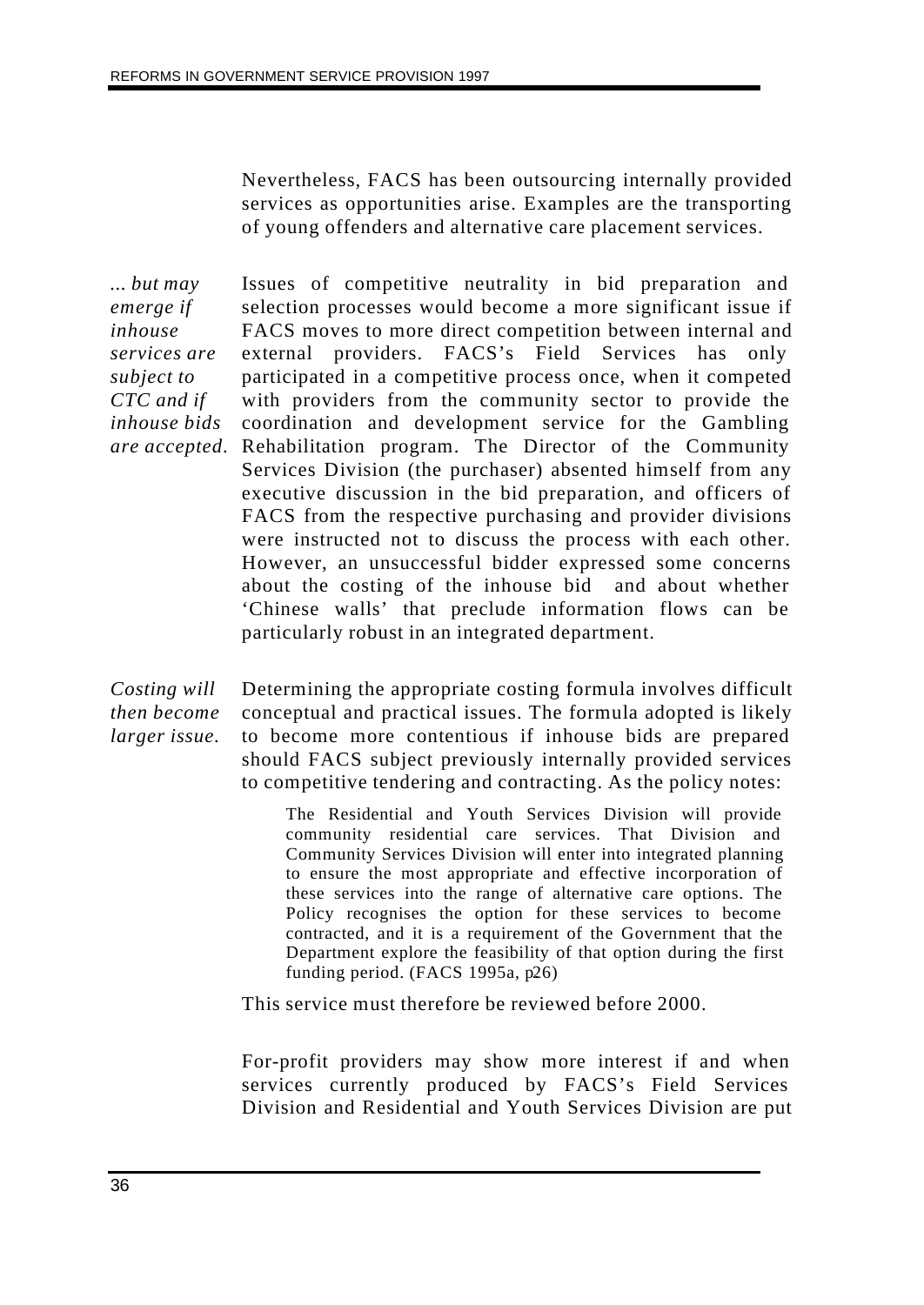out to tender. For example, many juvenile detention centres in the United States are operated by for-profit operators, including some of the operators who manage adult correctional centres in Australia.

# **2.9 Conclusion**

FACS's move to purchaser/provider arrangements for delivering some services has driven the development of more explicit specifications of those services. The move to a purchasing relationship with external providers has complemented the parallel reforms of greater targeting and competitive tendering. It has also led FACS to be more explicit about the essential characteristics it wants from each service and its providers, and it may better clarify when not-for-profit providers should be favoured over for-profit providers. However, FACS has yet to develop a systematic approach for considering clients' views as well as the providers' views when formulating service specifications.

Some characteristics of human services make them more complex and difficult to define and measure. But this process must be done well for the move to a purchasing relationship to be effective. It can be costly, although the costs to FACS and its providers will be reduced if greater experience leads FACS to better standardise specifications and processes and/or to better recognise what can be adopted from other service areas or jurisdictions. This appears to be happening, and will be important to the ability of smaller providers to participate in the new purchaser/provider arrangements.

The reforms in FACS's relationship with external providers with more explicit specifications and performance monitoring, and a greater role for competition — will create greater pressure for similar reforms of inhouse services.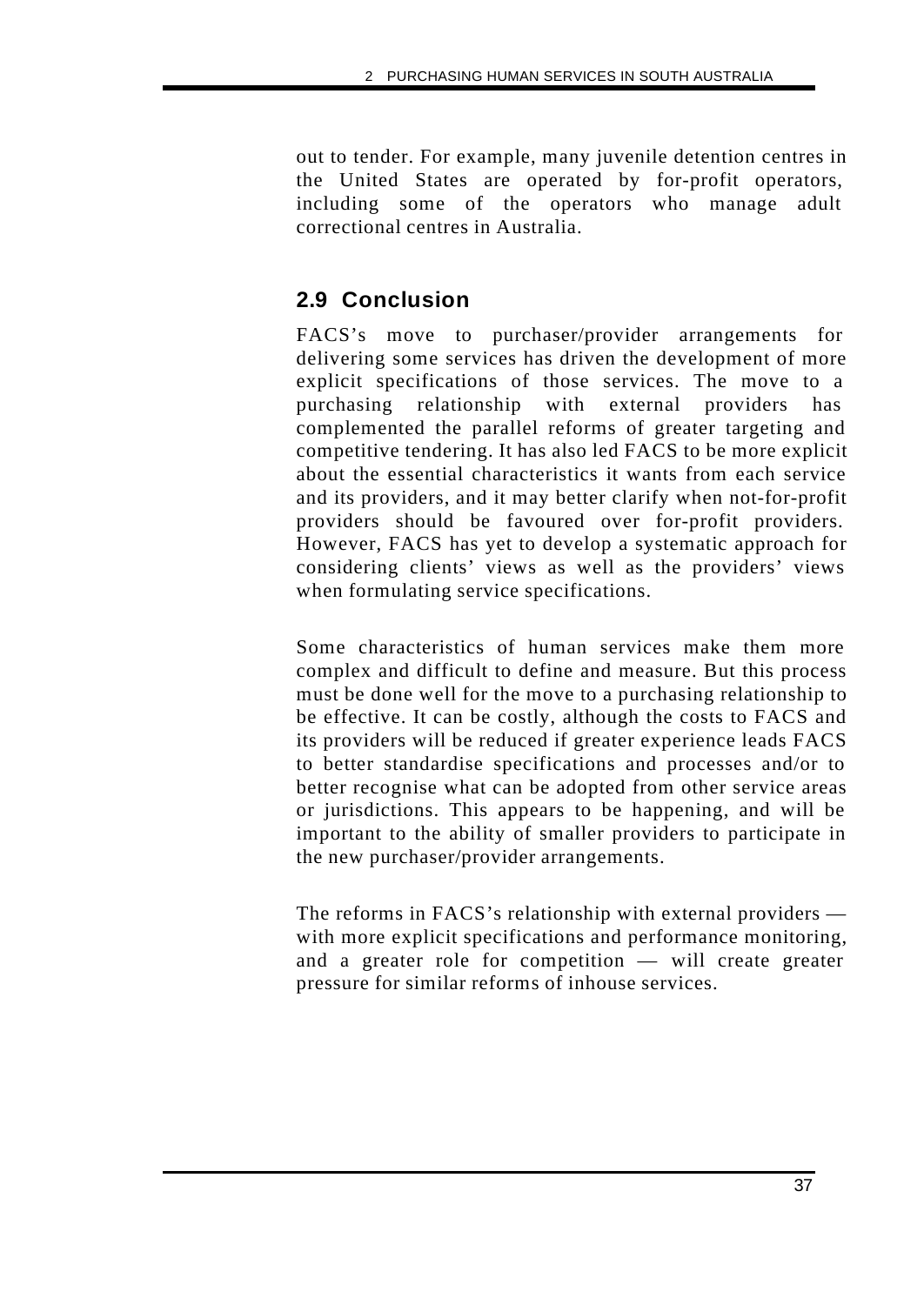

# Attachment 2.1: Department structure

*Sources:* FACS (1994, p. 7) and FACS (1995b, p. 7)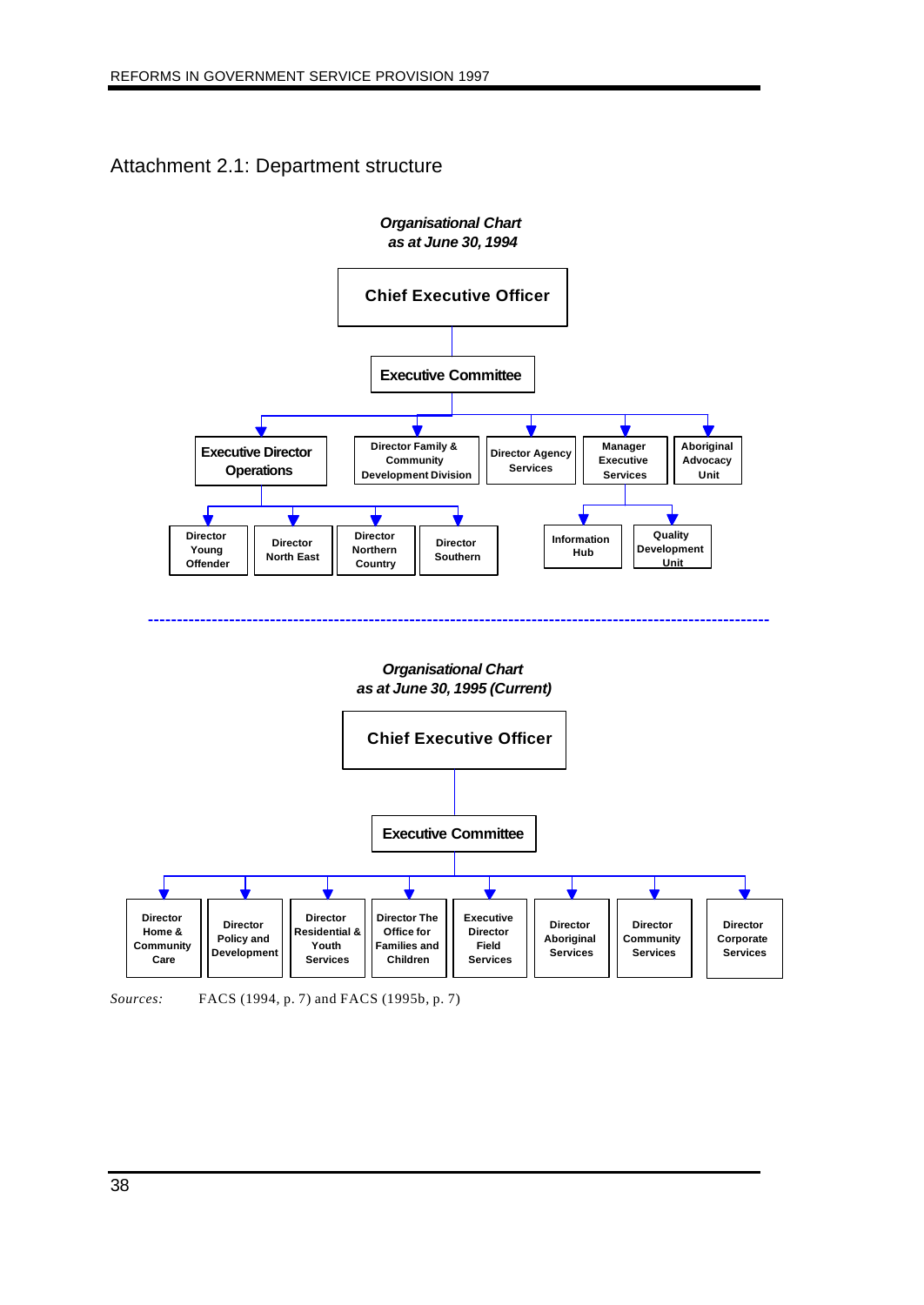# **3 CASEMIX FUNDING OF PUBLIC HOSPITALS IN VICTORIA**

*Public hospitals in Victoria were traditionally funded on an historic cost basis — that is, on the basis of the previous year's expenditure. In 1993–94, the then Victorian Department of Health and Community Services moved to output based funding for acute inpatient care which is a significant part of hospital services.*

## **3.1 This case study**

This case study examines how Human Services Victoria (formerly the Department of Health and Community Services) developed and introduced an output based funding component for a complex human service. The case study focuses on how the Department designed these changes, how environmental factors affected implementation, and what lessons are to be learned.

## **3.2 The reform**

On 30 June 1993, the Victorian Government introduced funding of public hospital inpatient services which is directly based on the level and composition of output (measured in terms of 'casemix').

This funding arrangement was designed to provide explicit incentives for hospitals to improve efficiency, in contrast to the previous funding system which focused on inputs and processes of service delivery (box 3.1).

<sup>&</sup>lt;sup>1</sup> Casemix is the mix and number of patient care activities undertaken by health services providers (AIHW 1996). It can describe a wide range of health activities, including admitted patient care, non-admitted services and other forms of noninpatient care.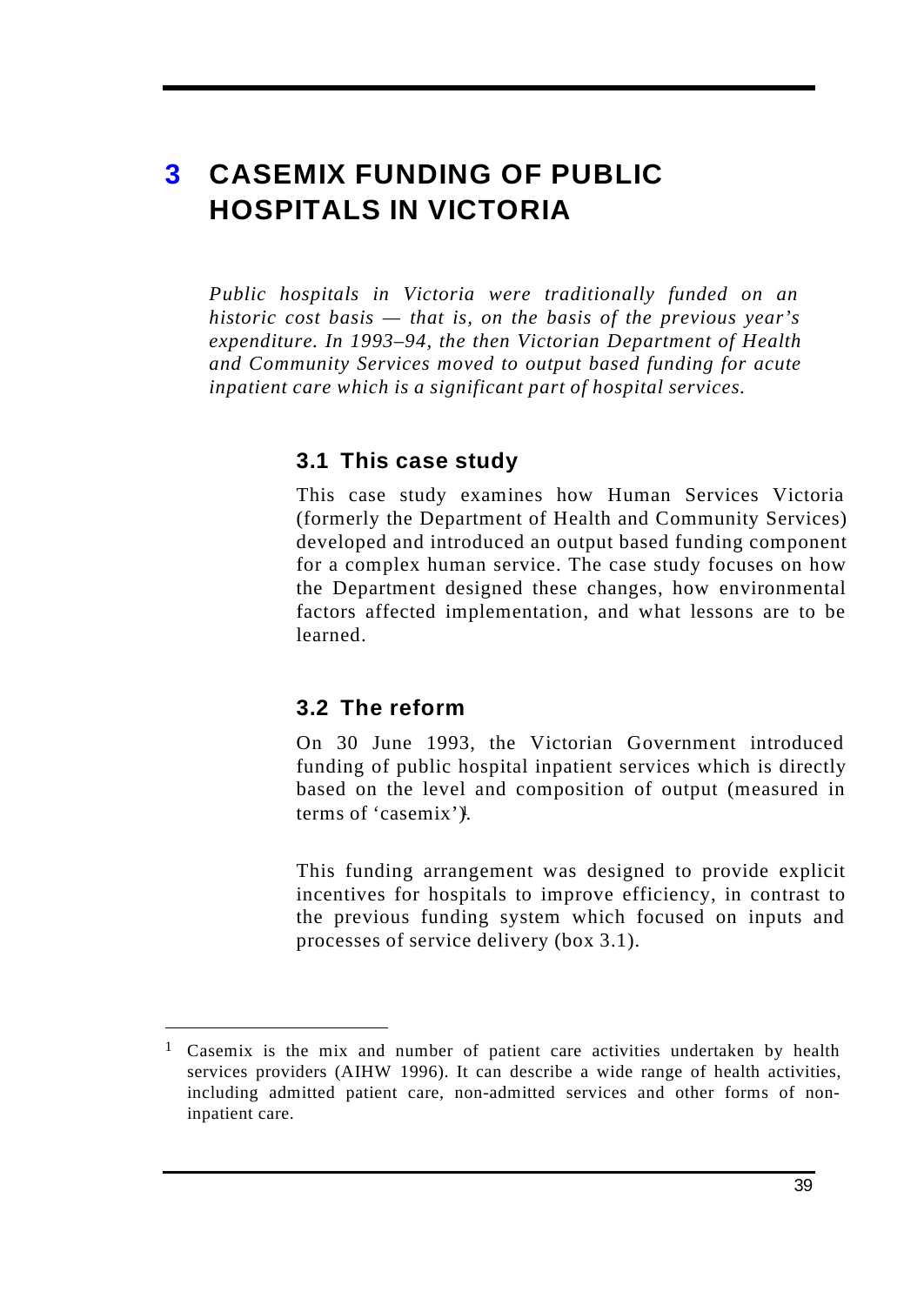#### Box 3.1: Victorian public hospitals

Public hospitals are an important part of the health system. In Victoria, over 150 separate public hospitals treated more than 845 000 admitted patients and provided over seven million occasions of non-admitted service in 1994–95, at a cost of \$2.4 billion (SCRCSSP 1997).

Because many of Victoria's hospitals were established by charities and other organisations independent of Human Services Victoria, they have traditionally had a considerable degree of autonomy. Today, most hospitals are government owned although some are owned by charitable organisations. Government owned hospitals are run by metropolitan network and rural hospital boards of management independent of the Department.

Before casemix funding, the level of recurrent funding was largely based on levels in the previous year, while capital expenditure was allocated directly by the Government on the basis of submissions.

#### **3.2.1 Incentives and disincentives**

The broad objective of casemix funding is to improve the efficiency and effectiveness of hospital services, whatever the budgetary environment. Guterman et al. (1988) suggested that such funding systems change '... hospital behaviour by directly altering the economic incentives facing hospital decision makers'  $(p67)$ .

In Victoria it was expected that efficiency and effectiveness would be promoted by:

- a greater focus on costs and benchmarking, with hospitals encouraged to understand the costs of treating patients;
- increased output to address waiting time concerns;
- the increasing shift of resources to efficient hospitals from those that are less efficient. According to the Department, this would occur as hospitals assessed their services against the State average for quality and cost, and as they competed for additional throughput funding (DHCS 1993b  $p6$ ); and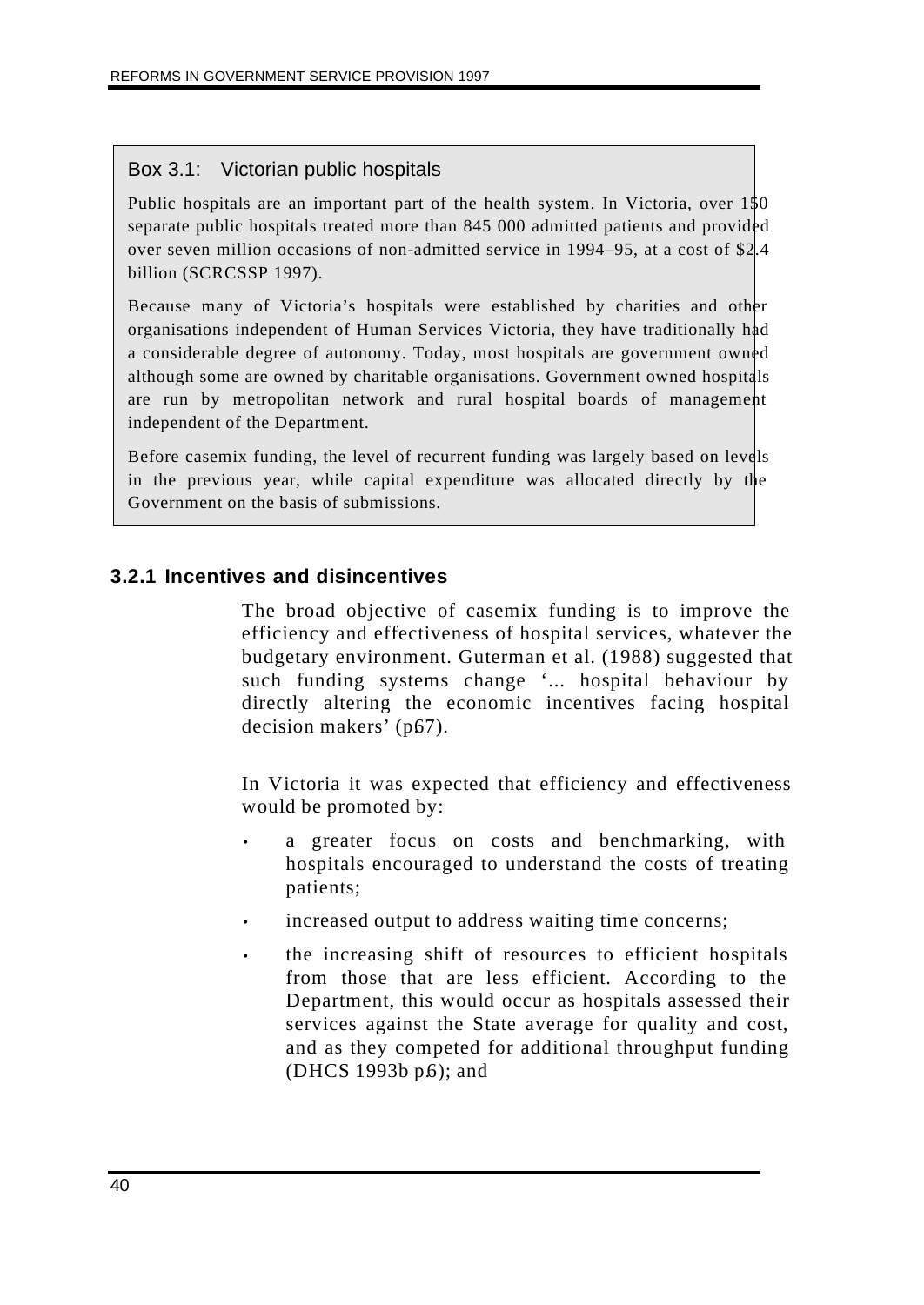increased specialisation, with hospitals expected to focus more on those services for which they have a comparative advantage.

To facilitate these objectives, more information would be available to hospitals and the Department on the services provided to admitted patients and the costs of those services. This information could be used to highlight where performance could be improved.

While casemix funding provides incentives for providers to operate more efficiently, there can be unintended side effects. Some are intrinsic to any output based funding mechanism such as heightened incentives for hospitals to exaggerate complications associated with a case and to encourage unnecessary admissions — while others — such as cost shifting and reducing the quality of care  $-$  are partly the result of environmental factors influencing decision making.

# **3.3 Environmental factors**

The two most significant factors influencing when and how casemix funding was introduced were: the desire to encourage increased efficiency within the public hospital system; and a commitment by the new government to cut expenditure.

*Outside factors affected policy development.* There was a perception within the Victorian Government that inefficiencies in Victoria's public hospital system meant that there was scope for significant improvement in efficiency and that there were savings to be made. Although based on imperfect information, interstate comparisons of hospital performance suggested that Victorian hospitals were more costly to operate than those in other states. For example, the Victorian Commission of Audit (1993) found that Victorian hospitals were nine per cent more costly to operate those in NSW (p. 81).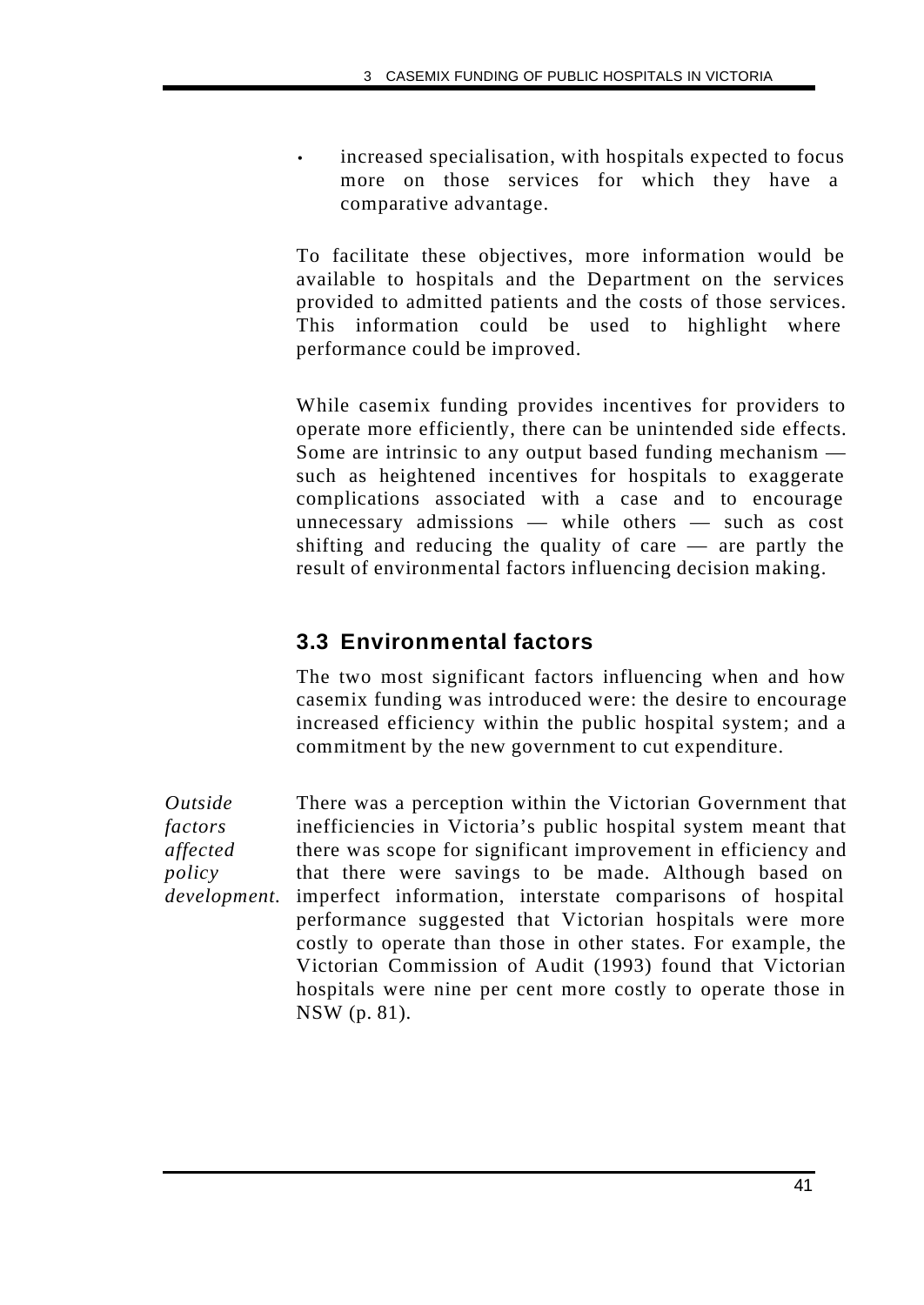#### Box 3.2: Issues of casemix funding

The introduction of casemix funding presented issues for Human Services Victoria, public hospitals and other health service providers which needed resolution before casemix funding could be successfully introduced. These are outlined below:

#### **Human Services Victoria:**

- determined the appropriate grouping system;
- developed a pricing system, including establishing the price, selecting cost weights, and determining which components of cost are fixed and variable;
- developed an outlier policy;
- developed a quality management policy;
- developed measures to prevent gaming;
- decided what accounting system is to be used; and
- developed transitional funding arrangements.

Further down the track, the Department:

- developed a policy for psychiatric, geriatric and post-acute patients and children; and
- developed measures to address cost shifting.

#### **Public hospitals:**

- identified true costs by upgrading coding systems and information systems;
- identified and introduced quality measures; and
- identified and introduced efficiency measures:
	- to reduce staffing levels for a given level of output;
	- to increase same day provision;
	- to move nursing home type patients to more appropriate forms of care;
	- to improve clinical protocols (that is, pre-admission, admission and discharge practices);
	- to encourage organisational restructuring through clinical budgeting; and
	- to improve teamwork and coordination.

**Other service providers** identified measures to care for patients who have been discharged earlier than they would have been under the previous system.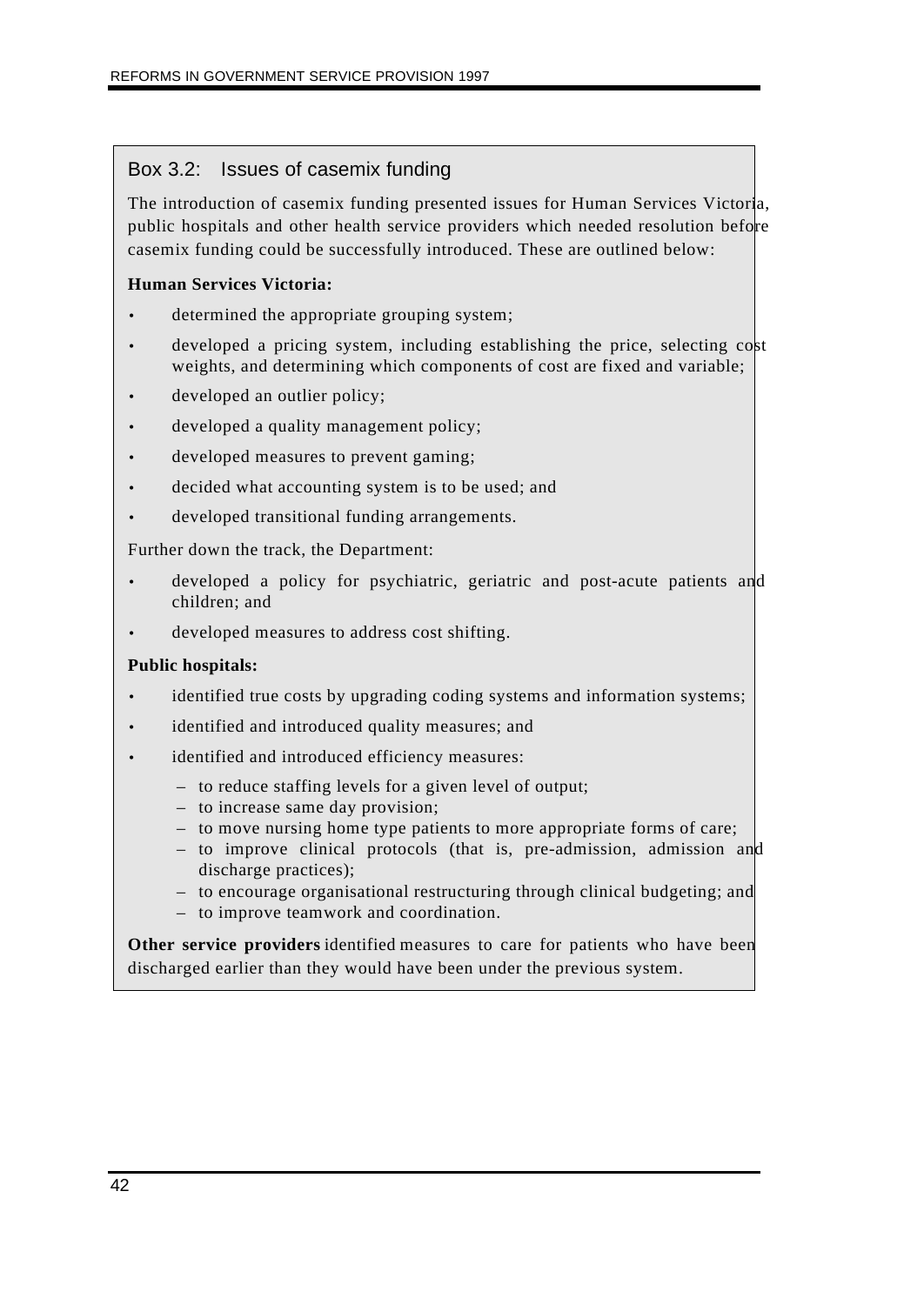To achieve budget savings, the Government, at the same time as introducing casemix funding, cut funding to the acute care program by 10 per cent over the two year period 1993–94 and 1994–95. This was in addition to a four per cent cut in 1992– 93 (Health Solutions 1994, p. 37.)

The Department considered that budget cuts of this size would be a significant shock to the public hospital system in Victoria. Moreover, it considered an across-the-board cut to all hospitals would place too much pressure on the costs of efficient hospitals (perhaps resulting in a decline in the number and/or quality of services) and not enough pressure on inefficient hospitals (Duckett 1994). The Department felt that funding according to casemix was a more equitable way of imposing budget cuts and achieving the desired efficiency improvements.

*Extensive work had been done on casemix development.* Other environmental factors had a more direct effect on the development of the funding system. First, early policy development work on casemix funding can be traced back to the mid-1980s. For example, in 1985, the then Health Commission of Victoria commissioned a report on the applicability of an American classification system in the Australian context (Duckett 1994). Moreover, the Commonwealth Department of Health and Family Services had been funding the development of the necessary policy tools and technical infrastructure to introduce casemix funding for Australian hospitals since the late 1980s (through its Casemix Development Program<sup>3</sup>. The availability of this preparatory work influenced the decision to focus on acute inpatient services. Second, the imperfect information about the achievable costs of supplying hospital services at the time casemix was introduced influenced the price setting process. These factors are discussed in sections 3.4 and 3.5.

<sup>2</sup> The Economic and Budget Review Committee Report (1992) on Health Service Agreements recognised the benefits of casemix and the work which had been done by hospitals and the Department recommended a phased introduction of casemix funding for Victorian public hospitals.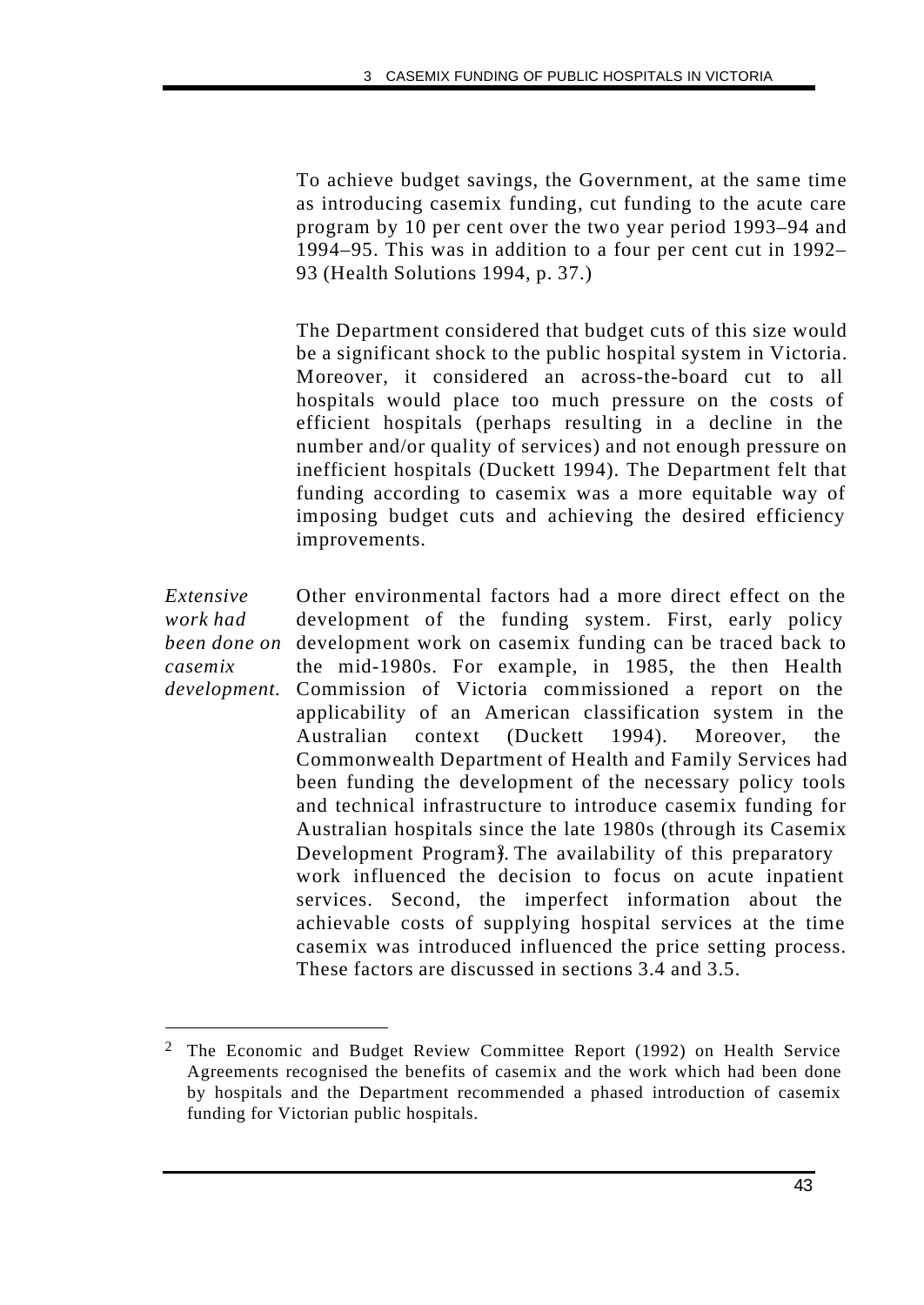## **3.4 Specifying outputs**

The first challenge in designing an output based funding system is to define output. For medical services, it could range from an episode of care (for example, from pregnancy to three months after birth) to an individual service (such as a day in hospital).

*The Department focused on hospital services.* In Australia, there are many providers — for example, general practitioners, hospitals, nursing homes, community health services, etc. — but little integration of services, partly because the responsibility for funding services is split between the Commonwealth Government and the State and Territory Governments. Services are not integrated at the provider level, so it is difficult to accurately identify from their records the start and finish of an episode of care such as pregnancy through to birth.

> The Victorian Government decided to focus on services provided by public hospitals because:

- these services accounted for most of its health expenditure;
- it directly controlled the funding arrangements; and
- output measures were readily available.

## **3.4.1 Defining hospital outputs**

*Funding changes applied to acute inpatient services.*

Duckett (1994) identified four major outputs of hospitals: admitted patient services; non-admitted patient services; teaching and research; and other services. The principle of payment by case need not be confined to acute inpatient care. Episodes of illness and/or care have also been defined and categorised with respect to non-acute and outpatient care. However, it was decided in Victoria to initially concentrate on casemix definition and funding in the acute inpatient field because: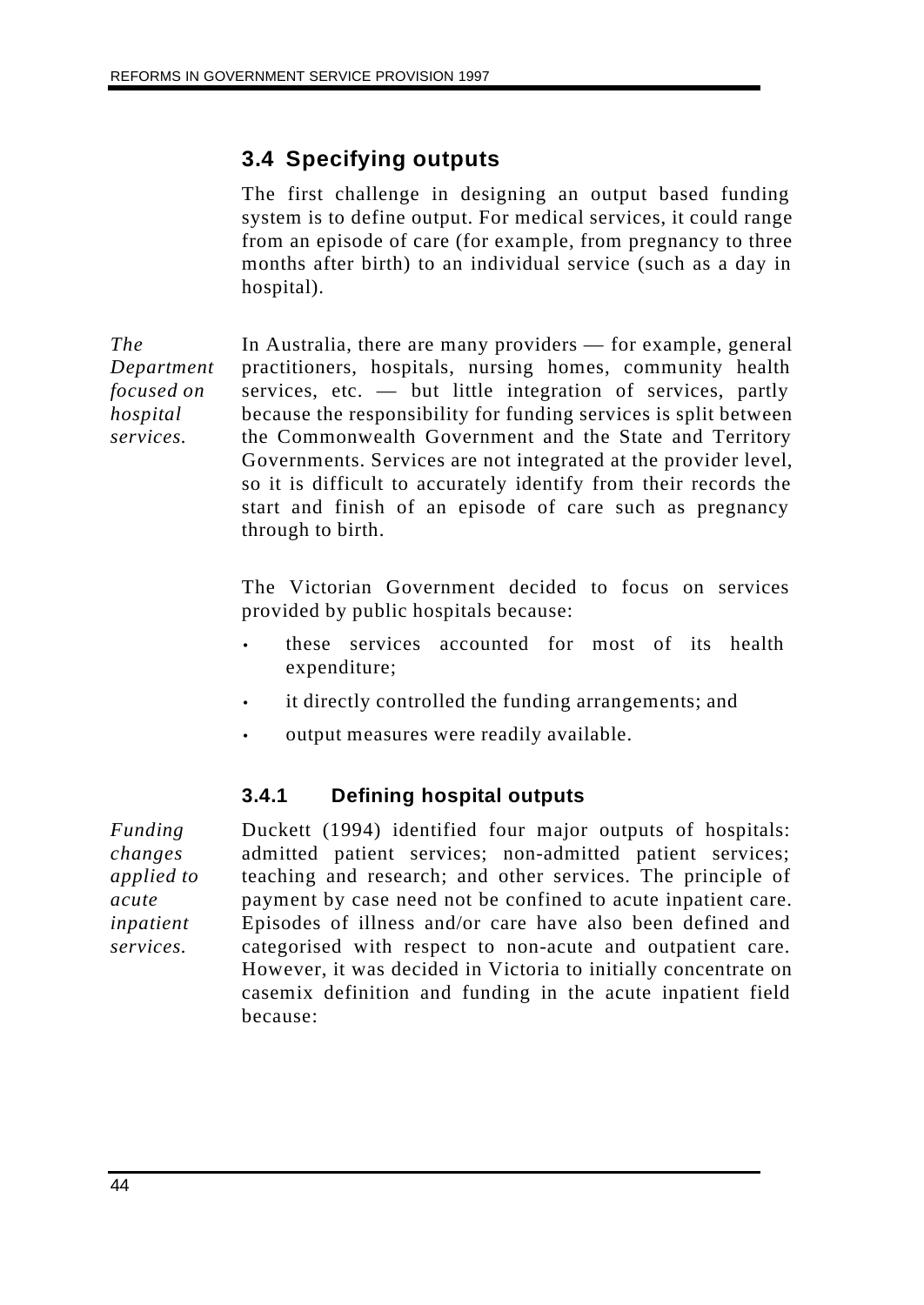- it is the most expensive treatment setting, both in terms of cost per case and total resource us $\hat{e}$ ;
- a report prepared by Scotton and Owens (1990) as part of the Casemix Development Program outlined a process for implementing casemix funding for acute inpatient services. By contrast, the policy developed for noninpatient and other services was not as far developed, and the short implementation schedule precluded more development work in those areas; and
- acute inpatient episodes are more easily defined in principle and are more straightforward to administer in practice, because the beginning and end of an episode are constituted by formal admission to, and discharge from, registered short-term hospitals.

Funding for outpatient services continued on an historical basis (adjusted for the budget reductions), as did funding for other inpatient services. Teaching hospitals received a grant to cover training and development expenses. Other grants were paid to cover other hospital services provided such as rehabilitation and organ transplant programs. Psychiatric services delivered in hospitals continued to be funded through a separate program<sup>4</sup>. Capital expenditure was also excluded from casemix funding. The issue of incorporating capital into case payments is discussed in section 3.9.1.

## **3.4.2Classifying outputs**

j

The next step was to consider the output definitions to be used. Unlike other human services, providers of hospital services are able to produce a wide range of outputs (in this case, treated patients). Fetter and Hines (1996) suggested that a sensible starting point is to try to group patients into common classes.

 $3$  It is estimated that inpatient services accounted for almost 78 per cent of alot recurrent funding in 1994–95 (SCRCSSP 1997, p. 219).

<sup>4</sup> Output based funding mechanisms are at different stages of development for these activities. Victoria has developed its own ambulatory care classification system (see section 3.9.2) and the Commonwealth is developing a system for psychiatric services (Duckett 1995).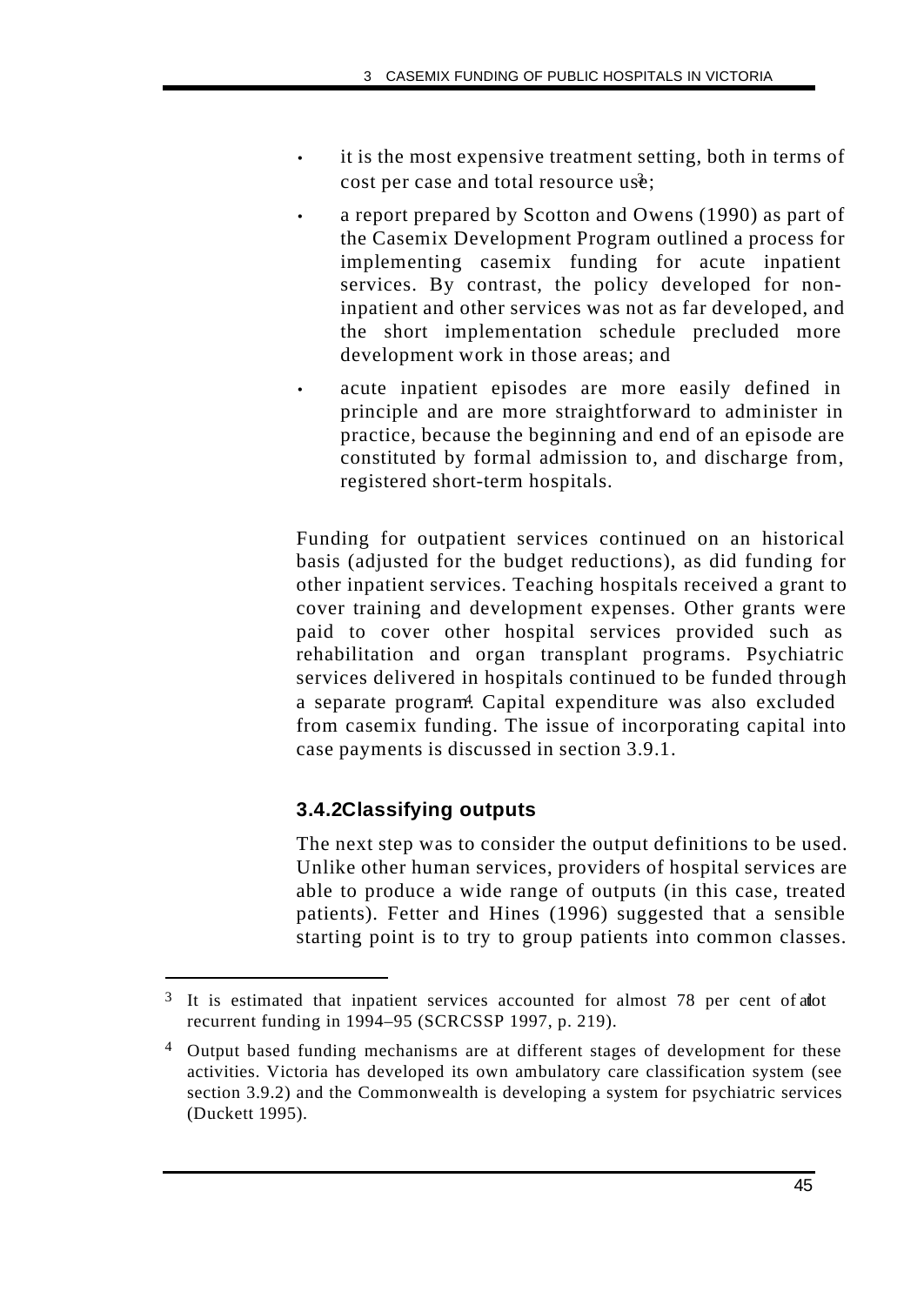The most well-known classification is based on diagnosis related groups (DRGs). It was developed at Yale University and adopted by the United States Government in 1983 to fund inpatient care of Medicare patients.

*A new classification system was developed for* and standardise US DRGs for use in Australia. The Australian *Australian hospitals.* The Victorian Department of Health and Community Services and clinicians from across the country worked with the Commonwealth Casemix Development Branch to modernise National Diagnosis Related Groups (AN–DRG) Version 1 was released in October 1992 (then comprising 527 classes) and used by Victoria in 1993–94.

> The AN–DRG classification system groups together people with similar diagnoses and similar resource usage, but the costs of treating individual patients will still vary. That is, some patients have treatment costs that lie at either end of the standard distribution.

> This problem may partly arise because outputs are not well defined initially. The ability to deal with patient complexity was one shortcoming identified with the first version of the AN–DRG classification system: the grouping was mainly determined by length of stay, and it did not take account of patient attributes. Version 3 of the system has sought to overcome this problem by including other factors when defining groups — most notably the age of the patient. The result was an increase in the number of AN–DRG groups (box 3.3).

## **3.4.3Defining quality**

There has been considerable debate about the impact that casemix funding may have on the quality of acute inpatient services. It is difficult to include quality standards as part of the defined output, largely reflecting the fact that many variables (external and internal) affect the well-being of patients.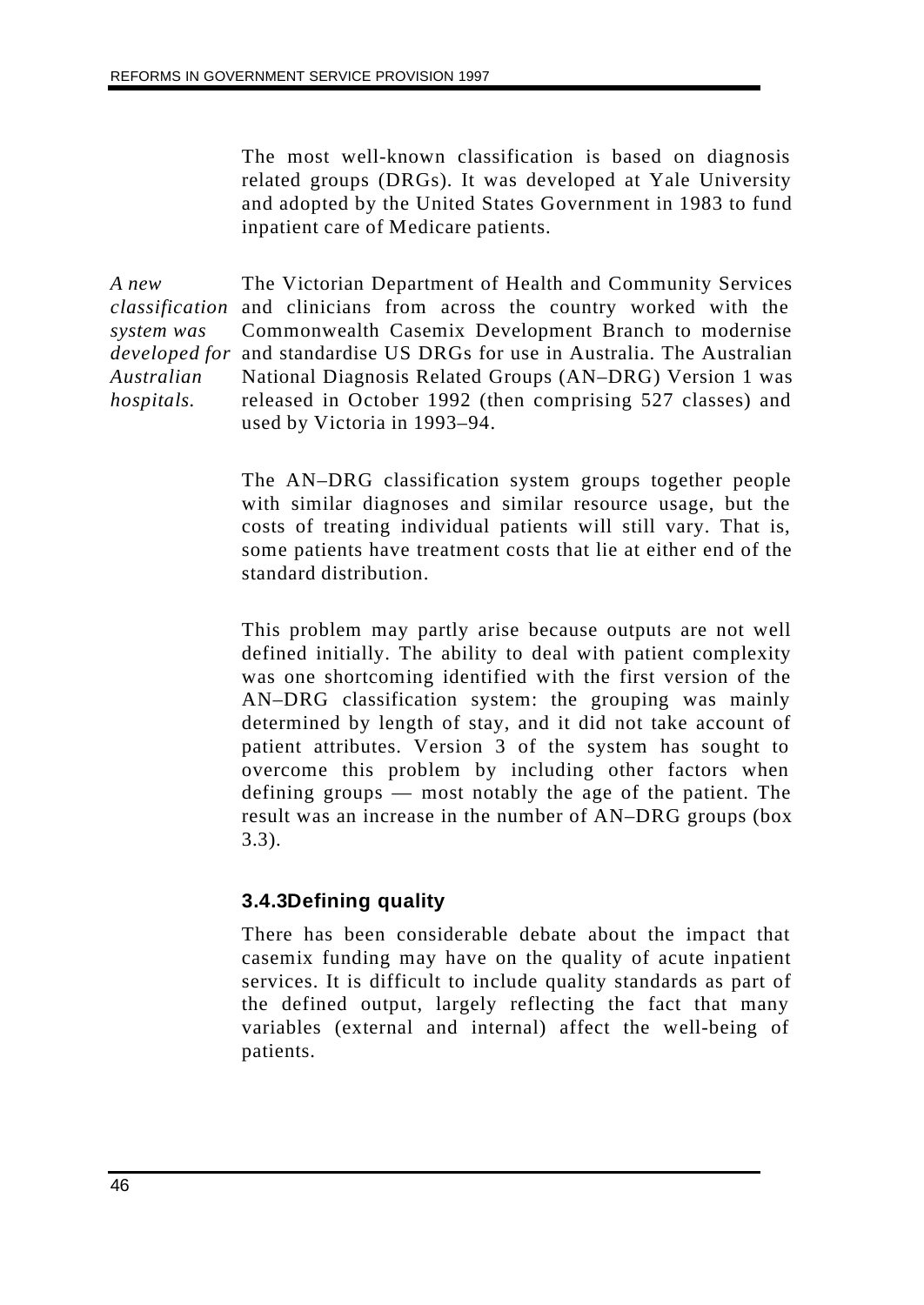## Box 3.3: AN–DRG Version 3

Version 3 of the AN–DRG classification system was introduced into Victorian hospitals in 1996–97. It included an extra 140 categories to better deal with patient complexity. For example, all fractures of the hip or femur were grouped together under version 1. In version 3, fractures of the hip or femur were disaggregated to identify fractures with complications; fractures without complications for people younger than 75 years of age; and fractures without complications for people older than 75 years of age. Similarly, skin grafts for injuries were split into three separate groups: skin grafts for injuries to lower limbs; skin grafts for injuries to hands; and skin grafts for other injuries.

> It has been argued that pressures to improve efficiency may result in providers lowering costs and quality by discharging patients early or by replacing resources with lower cost, less effective substitutes. On the other hand, it has also been argued that the quality of services may rise as providers become more efficient and improve resource management.

> The incentive for providers to maintain or improve service quality can be increased when, among other things, casemix funding is linked with mechanisms to promote competition among providers. In this instance, quality becomes an important component of product differentiation as providers compete for clients.

> In Victoria, a number of mechanisms were put in place to ensure the quality of services, such as monitoring the quality of care and introducing an element of competition. These are discussed in sections 3.5 and 3.6.

# **3.5 Setting the level and structure of prices**

Until the mid-1980s, information on the costs of Victoria's public hospital services was based on notional costs. The Department recognised the need to improve costing information and move towards clinical costing models. To this end, a significant proportion of the State's funding from the Casemix Development Program was spent on expanding the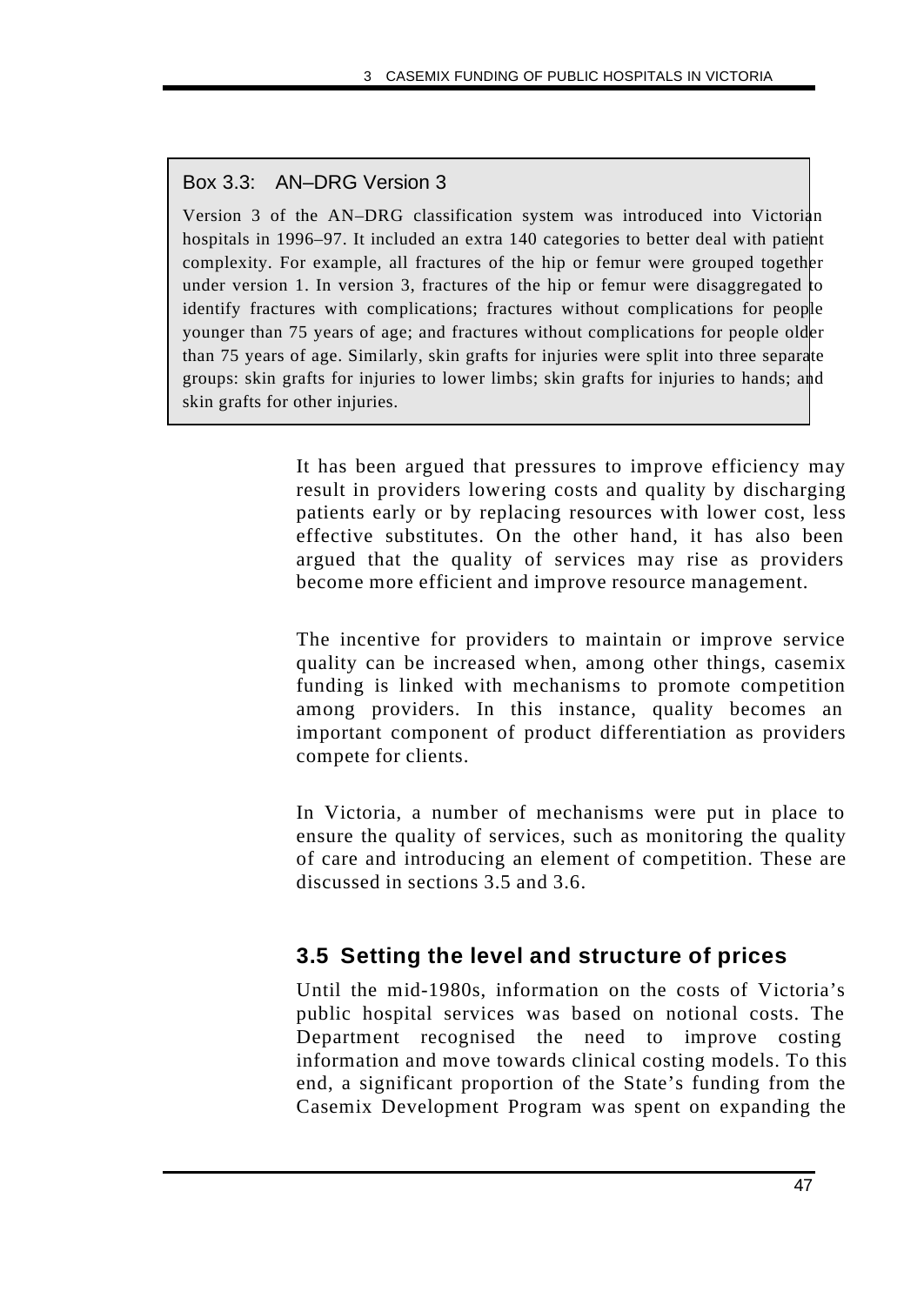information infrastructure of hospitals. The Department later used this information to develop its policy for casemix funding.

#### **3.5.1Determining the price**

The price paid for each unit of service ultimately influences the behaviour of providers. In determining the price, the Victorian Government aimed to achieve efficiency gains and to increase the level of throughput (thereby reducing waiting lists).

The Department of Health and Community Services had two options when determining the price paid per output: it could let the market set the price, or the price could be set centrally.

*In setting the price, the Department considered* Allowing the market to set the price would involve providers (public hospitals) bidding for services. This approach has the advantage of leading to a more efficient allocation of resources, but to be effective, it needs a functioning market environment for hospital services. At the time casemix funding was introduced, the Department took the view that there was no developed market and that the necessary efficiencies could be achieved through a centrally determined price per unit of output.5 Three issues had to be considered:

- the structure of the price;
- the price level; and
- how to adjust the price to take account of variations among outputs.

*... the structure of the price* Hospitals have high fixed costs and produce numerous joint products. Moreover, some costs are more directly related to short-term changes in output than are others. For example, an increase in the number of patients treated may result in increased nursing and pharmaceutical costs but, because of

<sup>&</sup>lt;sup>5</sup> The price is determined centrally in all jurisdictions that use casemix funding (appendix B, table B.5).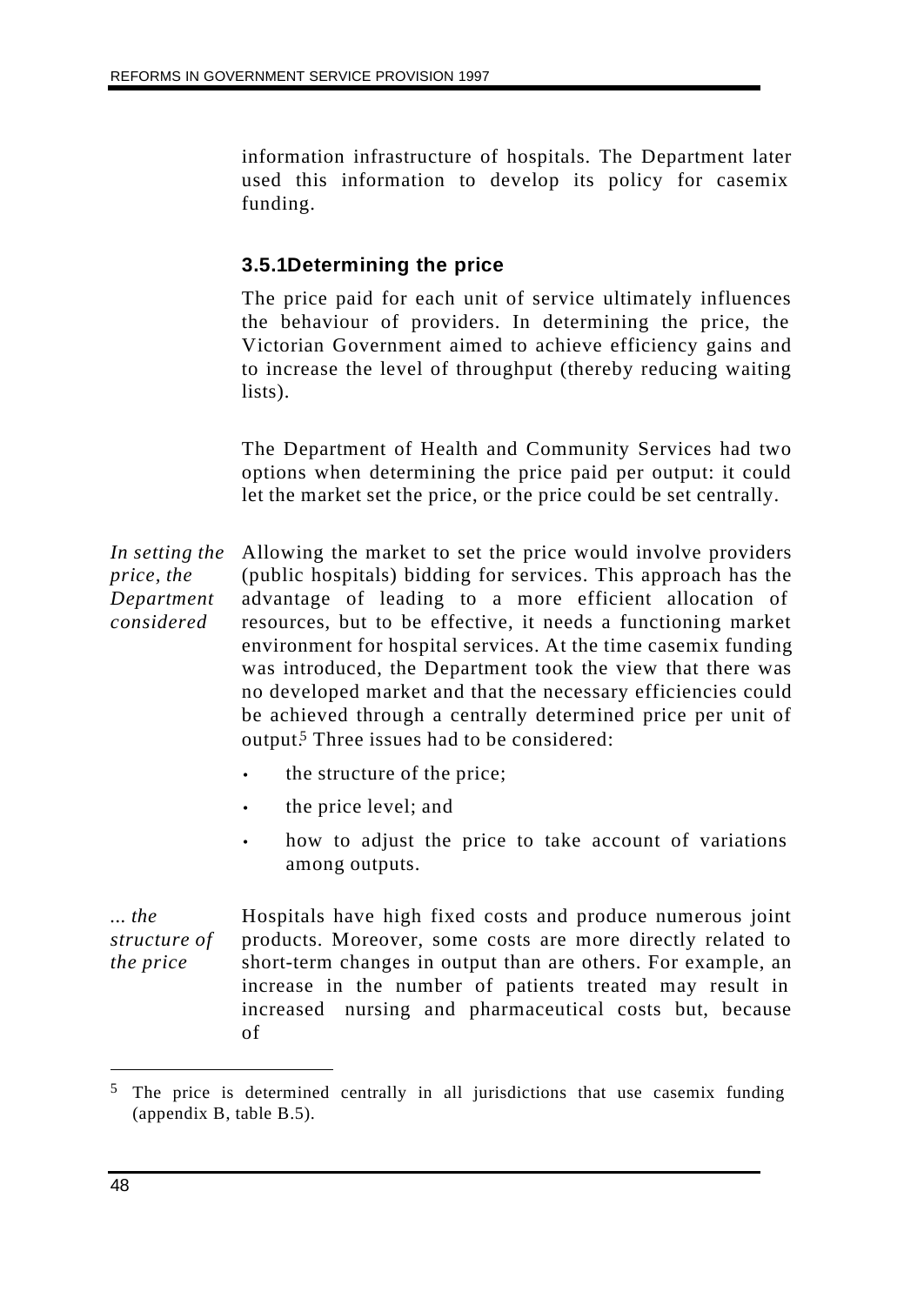indivisibilities, may not affect overhead costs such as administration.

The pricing system developed for Victorian hospitals was based on this concept of various components of cost being more or less directly related to small changes in output.

Hospitals receive a fixed payment per standardised separation — based on the minimum number of patients they expect to treat in a year — which covers general operating expense. They also receive a variable payment per standardised separation which covers pharmaceutical costs, medical and nursing costs and theatre costs. Hospitals exceeding the minimum specified at the beginning of the year receive only the variable payment for the additional output. This provides the incentive to expand output without putting undue pressure on the capped health budget.

Initially, half of the costs associated with treating a patient were assumed to be fixed and half were assumed to be variable (Duckett 1994). The Department recognised that this balance would change over time because:

- budget cuts were targeted at the fixed component of the price (because overheads presented the most scope for efficiency improvements); and
- the proportion of funding accounted for by variable payments would increase as hospitals responded to other incentives introduced to increase throughput (Duckett 1994).

For 1993–94, variable costs accounted for 57 per cent of the payment made per standardised separation. By 1996–97, this share had risen to 66 per cent (DHS 1996b).

 $6$  A separation refers to the discharge of a patient. Adjustments are made neflect differences in treatment costs. (These adjustments are discussed in later sections.)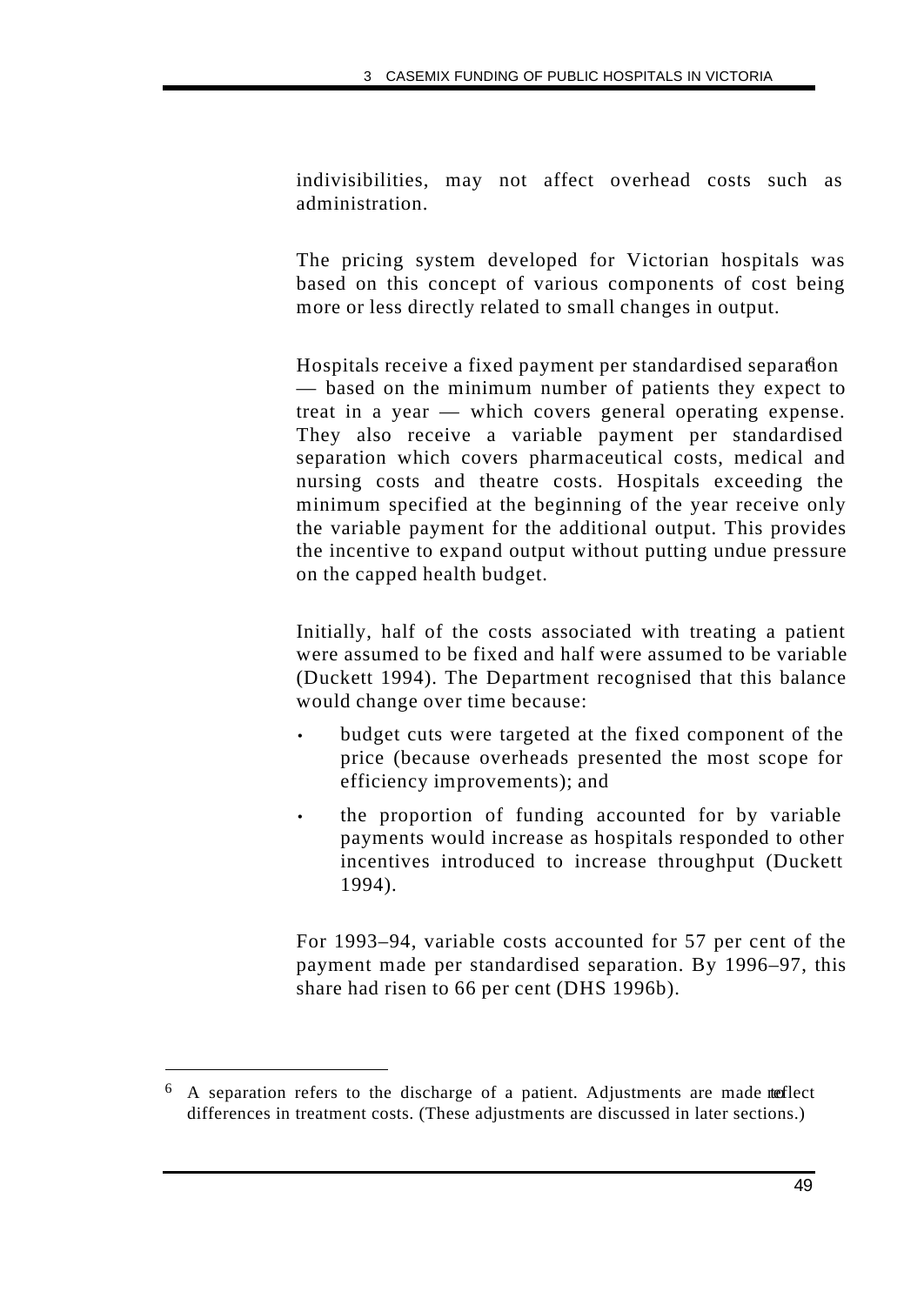*... the level of* The price level that was determined by the Department of *the price* Health and Community Services was influenced by the total level of funding available to it which, in turn, was affected by the Victorian Government budget position and the Commonwealth/State funding arrangements (that is, the Medicare Agreements between the Commonwealth and State Governments). This limited the amount of money available for public acute care services in Victoria.

> The Department also had to decide whether the price should be set according to average performance or at some margin over 'best practice' performance. A price based on average performance could have problems. It assumes that every provider is able to produce services close to the average; that is, it assumes that each provider will have some services which they produce at a cost higher than average and some which they produce at a cost lower than average. However, there may be instances where a provider has costs above the average for all services. If that provider remains uncompetitive and is forced out of the market, then the average becomes lower and more providers may be forced to leave.

> To avoid this problem, the Department initially set a price based on a margin over best practice using cost data from hospitals throughout Victoria and other states and territories:

The amount used as the basis for determining payments to hospitals was essentially derived from the cost structure of the most efficient hospitals in the State ... A relatively small number of hospitals, of all size and types, was able to treat patients at a lower cost than this and therefore this price was seen as achievable and fair. (Duckett 1994,  $p34$ )

The Victorian Government recognised that best practice may vary according to the location, scale and type of hospital. For example, the price for ordinary care payments per standardised separation was increased for rural and isolated hospitals (by \$14 and \$35 respectively). The Department of Health and Community Services considered that this increase recognised

<sup>7</sup> A number of methods were used to establish the level of the price across jurisdictions (appendix B, table B.5).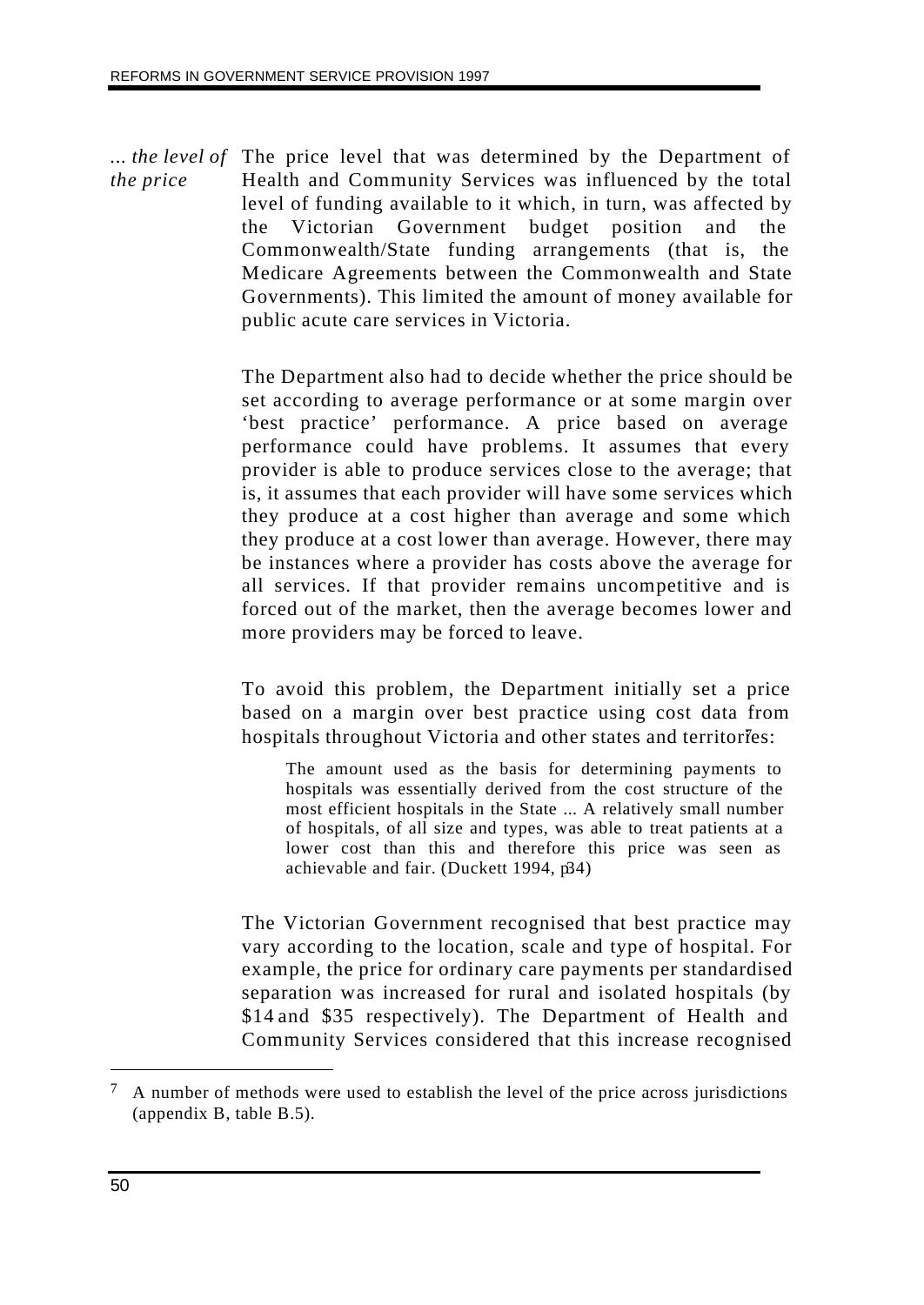the extra transport costs incurred by these hospitals when transferring their patients to larger hospitals for treatment.

The Department also recognised that teaching hospitals incurred extra costs which were attributable to unmeasured additional services. In this instance, however, the Department decided to fund those services directly rather than provide an indirect subsidy for each patient.

*... and the cost weights of each DRG.* Because hospitals are able to produce a large number of different outputs, cost weights are used to determine the amount to be paid to hospitals for each different DRG. Cost weights are used to adjust the basic price to reflect the different costs associated with treating patients with different diagnoses<sup>8</sup> In effect, cost weights act as 'exchange rates' and allow the strategic and operational decisions about the mix of services supplied to be made at the level of the hospital and their clinicians.

> The challenge is to use a credible set of resource weights. Jackson et al. (1994) suggested that:

An accurate estimate of cost relativities between types of cases is essential to the fairness of any case payment system. Fairness, in turn, is fundamental to ensuring that the payment system does not create incentives to provide some forms of care at the expense of others, thus distorting access to the full range of hospital services which may be needed.  $(\text{pl.})$ 

Victoria had the options of: using US cost weights; using a set of national cost weights for AN–DRGs developed by the Commonwealth Government; or using its own set. It was decided that US cost weights would not be appropriate in an Australian setting. Thus, because the national cost weights were unavailable for the first year of casemix funding, Victoria

<sup>8</sup> For example, a hospital treating a patient diagnosed with a condition which has a cost weight of two will receive twice the standard payment. Similarly, a diagnosis with a cost weight of 0.5 will attract half the standard payment. These are referred to as DRG weighted separations and reflect the standard costs associated with a particular ailment.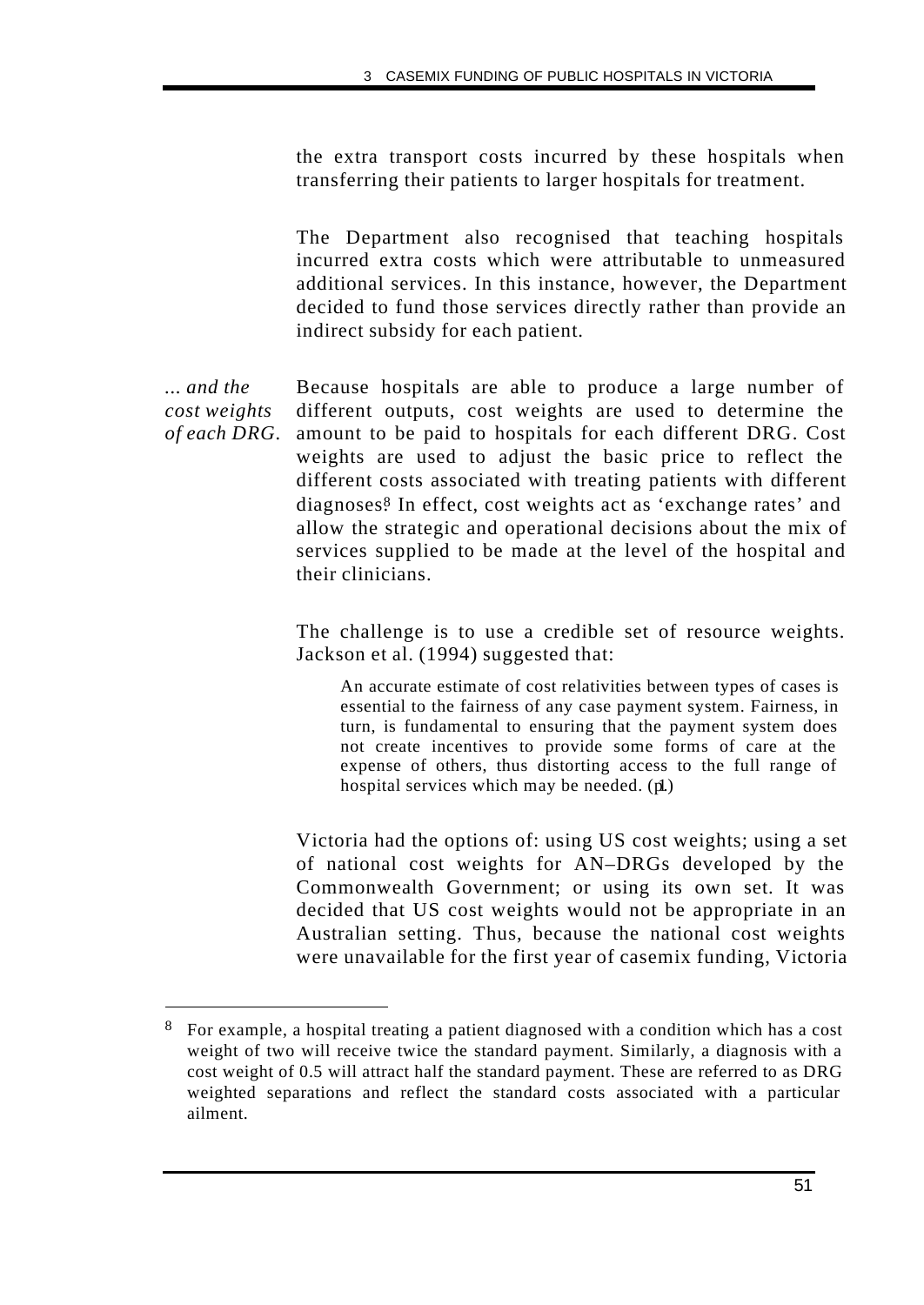used its own set to apply to the Australian version of DRGA sample of 10 per cent of total admissions in 1992–93 (obtained from five hospitals) was used to produce these weights.

National cost weights were released in August 1993 (two months after the introduction of casemix funding in Victoria), and a study undertaken by Health Solutions (1994) found about 80 per cent comparability between the Victorian weights and the national weights. The Victorian Government has continued to develop its own set of cost weights because, as explained by the then Director of Acute Health Services in Victoria, Dr Michael Walsh (1995):

... in comparison to the KPMG national weights, our cost weight studies use hospitals that we know have got reliable clinical costing systems in place. We believe that the data [are] more reliable, so for that reason, we use our own.  $(\vec{p})$ .

A second cost weights study was released in 1996 using a sample of almost 50 per cent of total admissions in 1994–95 (obtained from 16 hospitals), leading to greater confidence in the results.

There have also been changes in the way that certain costs have been allocated. In 1995–96, for example, the Department of Human Services recognised that there were problems with the supply of prosthetic cost data. Adjustments were made for the 1996–97 cost weights.

For a number of reasons, it may be desirable to revise cost weights regularly<sup>10</sup> These include changes in technology, changes in clinical practice, changes to the patient mix within each DRG, and changes necessary to correct any shortcomings in the funding system. Moreover, there is a relatively low direct financial cost of collecting the information. However,

<sup>&</sup>lt;sup>9</sup> Most jurisdictions use the national cost weights (appendix B, table B.4).

<sup>10</sup> Victoria, NSW, Queensland, Tasmania and the NT adjust their cost weights annually (appendix B, table B.4).

<sup>&</sup>lt;sup>11</sup> The Department estimates that it spends approximately \$250 000 each year on cost weight studies out of an annual budget of \$2.1 billion for acute health services in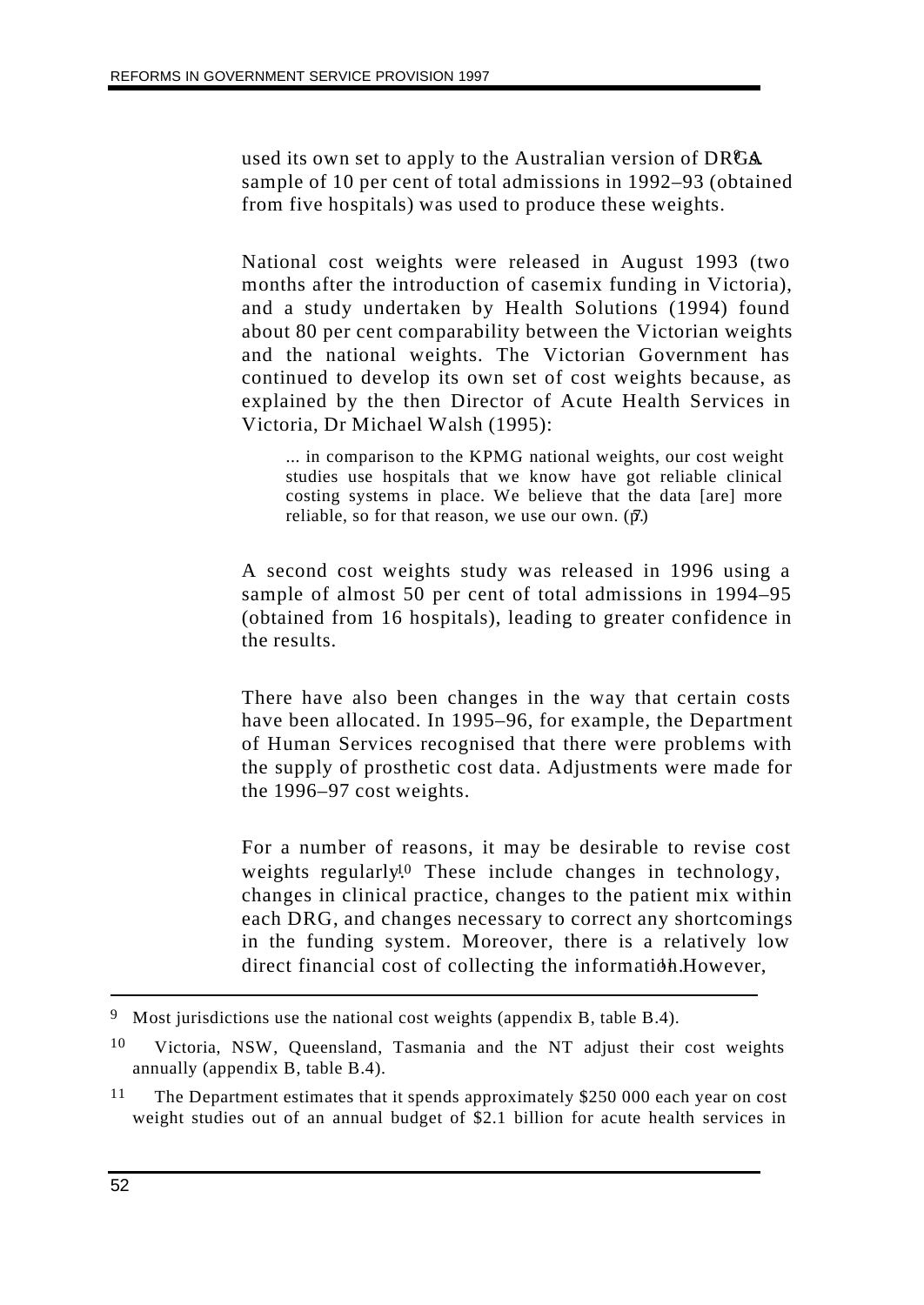changes must be weighed against the lack of certainty created by frequent changes which could alter the incentives for longterm investment.

### **3.5.2Funding exceptional cases**

*Risk management poses challenges* Within every DRG, there are likely to be a number of cases with costs significantly above or below the average. It is important to develop a policy to take account of these exceptional cases (also known as outliers) because they may expose purchasers and providers to considerable risk. For example, high cost patients may expose providers to financial risks because the standard payment for that treatment may not cover all reasonable expenses. On the other hand, making full payments for low cost patients may expose the purchaser to the financial risk of overpaying providers.

> Not adjusting for exceptional cases may adversely impact on the mix of patients. For example, not adjusting for high cost patients may provide hospitals with incentives to restrict the number of high cost patients treated and to focus their efforts on low cost patients. Similarly, payments that are too high for low cost patients (especially same day cases) could encourage providers to treat patients as inpatients rather than outpatients.

*... and adjustments must be considered carefully.* In developing an appropriate policy, it is important to recognise the tradeoff between minimising risks to providers and purchasers and reducing the incentives for better resource use. For example, adjustments for high cost patients effectively fund inputs and weaken incentives for more costeffective forms of treatment. Similarly, sharply reduced payments for low cost patients could result in providers prolonging stays in hospital to the threshold period (Scotton and Owens 1990). It is also important to recognise the administrative costs of developing a policy and implementing it.

1996–97. Hospitals incur costs in providing data for the cost studies. However, although much of these data are necessary for internal management decision making, other management costs may be incurred in preparing data in the form necessary for the cost weight studies.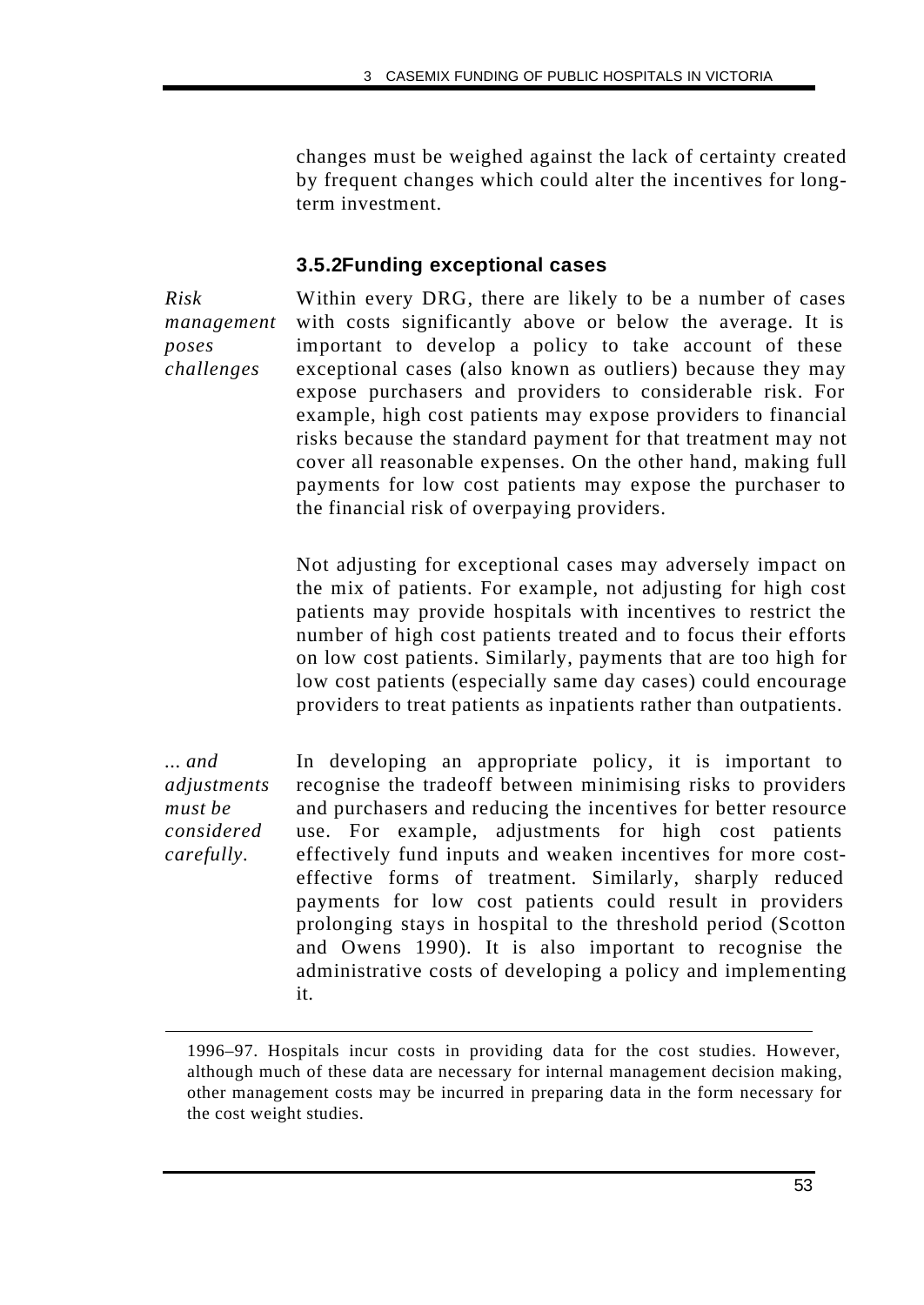A number of approaches for dealing with exceptional inpatient cases use length of stay as a proxy for cost. Exceptional cases are defined in terms of the variance from the average length of stay. A relatively narrow band of standardised patients produces a generous definition of an exception case. This reduces the risk to providers that the price paid per case will not cover treatment costs. But it also results in a far greater number of exceptions to be managed. By contrast, a wide range will reduce the number of exceptions but increase the risk that the payment per patient will not cover all costs (McGuire, Bender and Maskell 1995).

In Victoria, providers receive an additional payment for high stay patients<sup>2</sup> (see box 3.4 for other adjustments for high cost patients), while payments for low stay patients are discounted. However, the Department has continued to modify the method of calculating payments for exceptional cases, perhaps reflecting the difficulties discussed earlier. For example, initially, low stay patients included same day admissions. However, improvements in technology have increased the proportion of patients that can be treated on a same day basis. To deal with this, the Department has established separate cost weights for some same day treatments for 88 DRGs. Other same day treatments continue to receive a fixed percentage of the normal payment.

<sup>&</sup>lt;sup>12</sup> The relative cost weight for a high (or low) stay case is adjusted to incorporate the payment for additional (or fewer) days. This adjusted case is referred to as a weighted inlier equivalent separation (WIES). This forms the basic unit of funding for Victorian hospitals. However, for ease of understanding, this chapter will continue to use the term 'standardised separations'.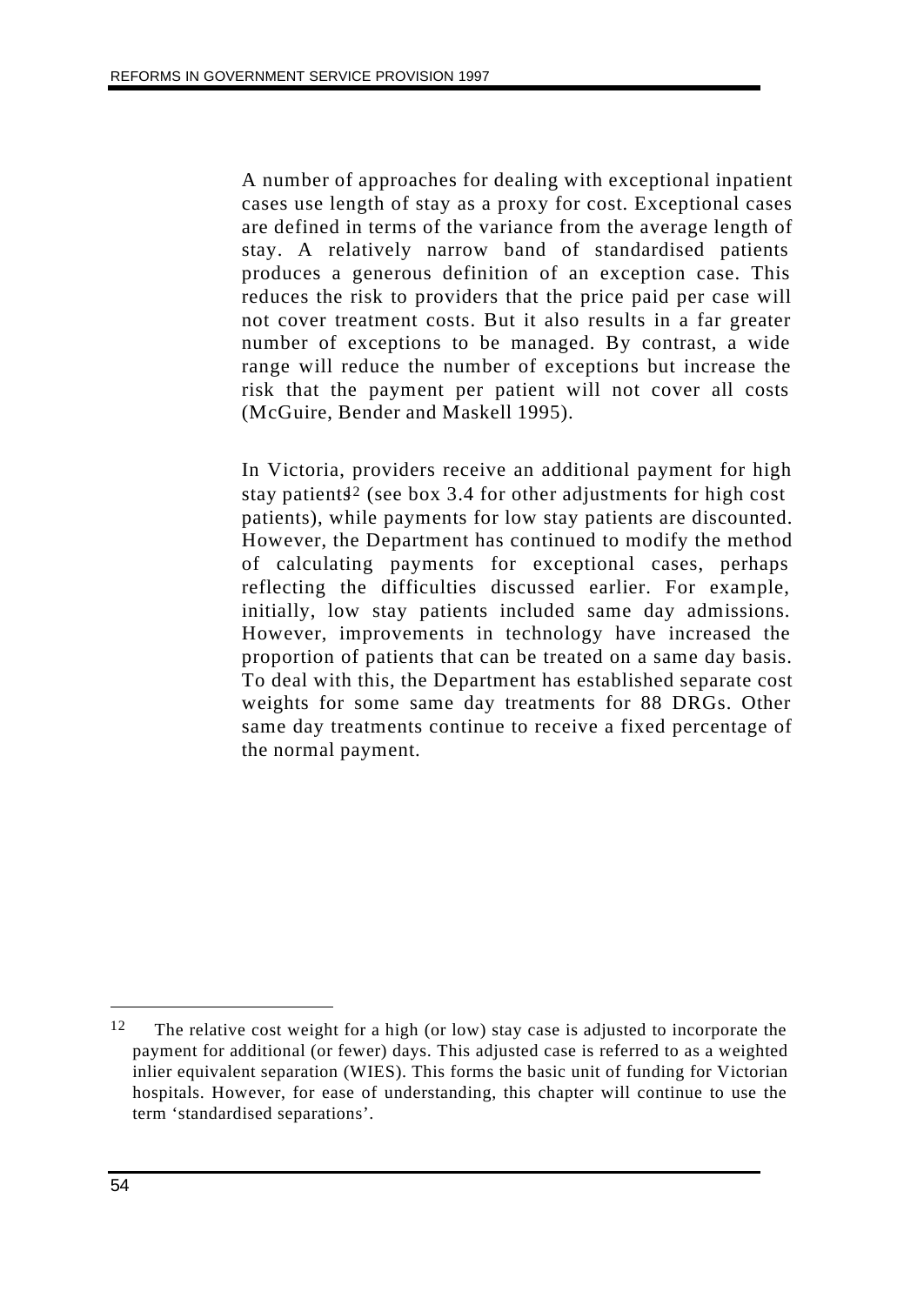### Box 3.4: Other adjustments for high cost patients

While length of stay is a useful proxy for cost, it does not reflect all the other variations in costs which may be incurred by hospitals treating high cost patients. Recognising this, the Department introduced a number of other measures counteract any distortions created by high cost patients.

- The training and development grant paid to teaching hospitals partly reflects the complexity of the patients treated.
- A supplement is paid for each public patient to account for the increased costs of providing medical services to those patients compared with private patients.
- Hospitals receive a payment for each nursing home type day to cover the costs of non-acute inpatients.
- Hospitals receive an additional payment for the use of mechanical ventilation equipment where this is not already included in the treatment cost.

#### **3.5.3Improving competition**

Casemix funding can have a direct impact on the level of competition among providers if prices are set competitively (that is, if providers have the option of bidding for services). However, by deciding to centrally determine the price for acute health care services, the Victorian Government precluded direct competition among public hospitals.

However, the current system does allow for yardstick competition among providers. Under casemix funding, efficient hospitals (that is, those able to treat patients at or less than the set price) will, in the long run, receive an increasing proportion of the funding set aside for acute health care services. In this way, casemix funding promotes an indirect form of competition among providers. To maintain this form of competition, the Department annually adjusts the cost weights and the price paid per output.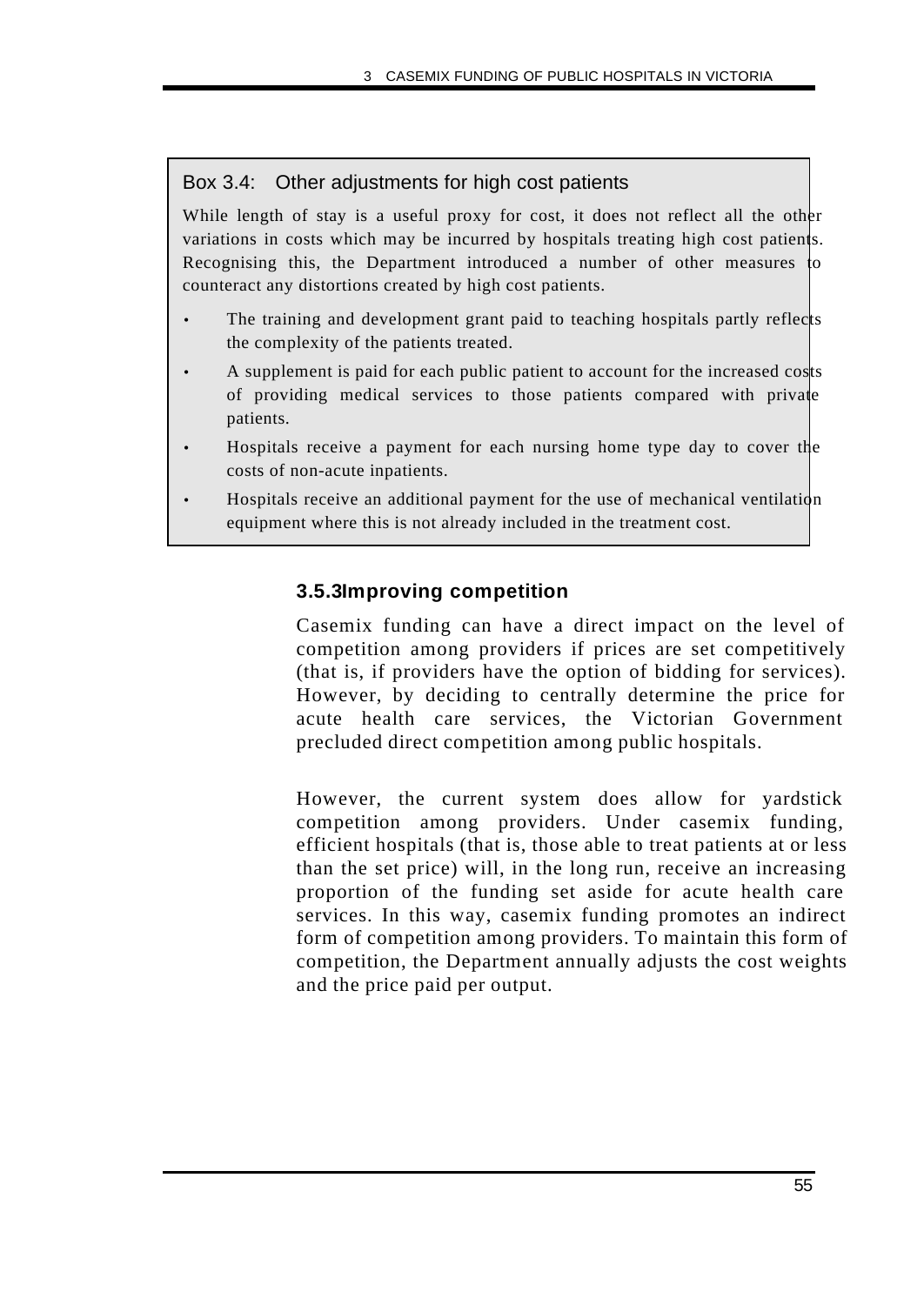*Providers compete for additional patients.*

In addition, the Department initially set aside a fixed amount of funding (\$39 million) to fund any increase in the number of patients treated<sup>13</sup> Hospitals were to be funded from the 'additional throughput pool' in proportion to their share of the State's additional activity. The Department guaranteed a minimum payment of \$600 per unit of care. The pool was allocated quarterly. The arrangement continued in 1994–95 although an escalating rate of throughput, particularly by larger hospitals, '... threatened the availability of any pool funds for all other hospitals' (Health Solutions 1994). The Department responded by increasing the pool and adjusting the base rate of output of most hospitals.

In 1995–96, a new incentives pool was created, replacing the additional throughput pool to fund patients beyond targets. Increases in throughput at each hospital were funded at a declining rate of payment.

The funding model for 1996–97 split the total forecast increase (or additional throughput) into two pools: option cases (or patients) and bid cases. All are paid at the fully variable rate. Option cases comprise the bulk of the additional throughput and these are allocated to networks (box 3.5) and non-metropolitan hospitals on the basis of demand and past achievement of targets. Networks and hospitals can accept all or some of these option cases. Unallocated option cases and the remainder of the additional patients are defined as bid cases, and hospitals and networks across the state can bid for these extra cases.

Various other measures have also been implemented to improve competition among providers — for example, tendering on the open market for the provision of particular services, such as lithotripsy (a treatment for kidney stones).

<sup>13</sup> Additional throughput or incentive pools are also used in Queensland, SA and the ACT (appendix B, table B.7).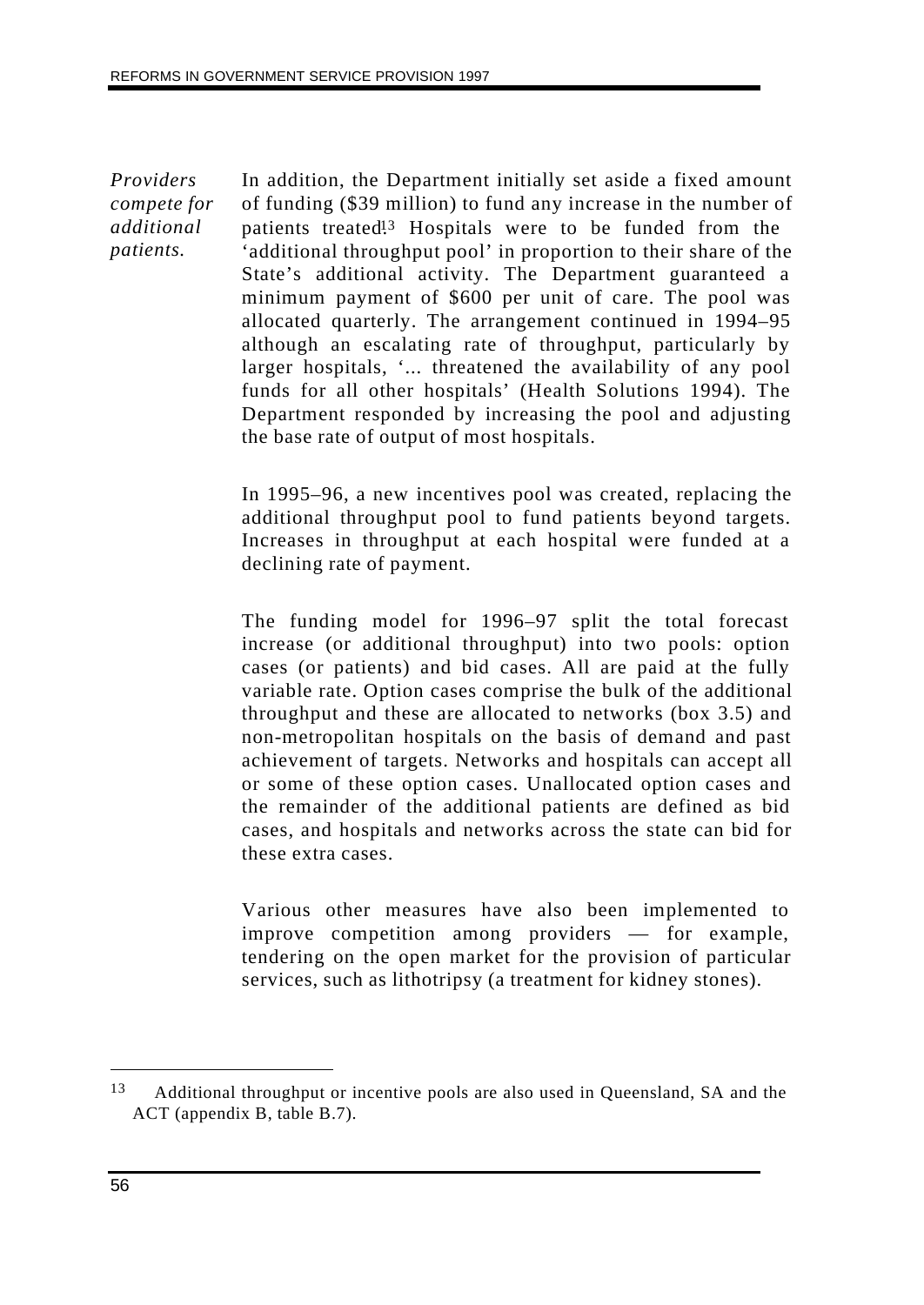## Box 3.5: Metropolitan networks

While casemix funding addresses the issue of improving the technical efficiency of Victorian public hospitals, there is still the issue of ensuring that the right mix of services is available to meet the needs of the community. This was particularly an issue for metropolitan hospitals as the population distribution within Melbourne changed.

To address this issue, the Department abolished the boards of Melbourne's 31 hospitals and created seven networks which encompassed all metropolitan hospitals. The Department hoped to '... facilitate the integration of health services and allow more localised, detailed and rational planning of a range of services for a given community' (Metropolitan Hospitals Planning Board 1995, p. 40).

Networks (which comprise a CEO that is answerable to a board of management) came into effect on 1 August 1995 and hospitals ceased to be legal and financial entities. Networks were made responsible for planning and developing hospital and community based services across a geographical area. Networks negotiate a target level of output with the Department and receive funding on the basis of that target. Networks then deploy resources to hospitals. They can change the mix and level of services across hospitals. Managers at the hospital level are still responsible for each hospital's day-to-day planning, operation and control.

Networks are accountable for the provision of services and so are responsible for performance monitoring. In addition to the information requested by the Department, all networks also collect information for their own monitoring purposes. The networks impose financial penalties for those hospitals not meeting targets, and have the authority to replace the management of a non-performing hospital. In this way, the networks try to encourage better performance.

# **3.6 Managing providers**

The challenges of implementing casemix funding are not confined to developing the appropriate classification systems and pricing structures. They also involve developing systems to ensure that the system is working effectively. This includes monitoring the performance of providers and applying rewards and sanctions. These issues are discussed below.

<sup>14</sup> The Inner and Eastern Healthcare Networks were merged on 1 July 1996.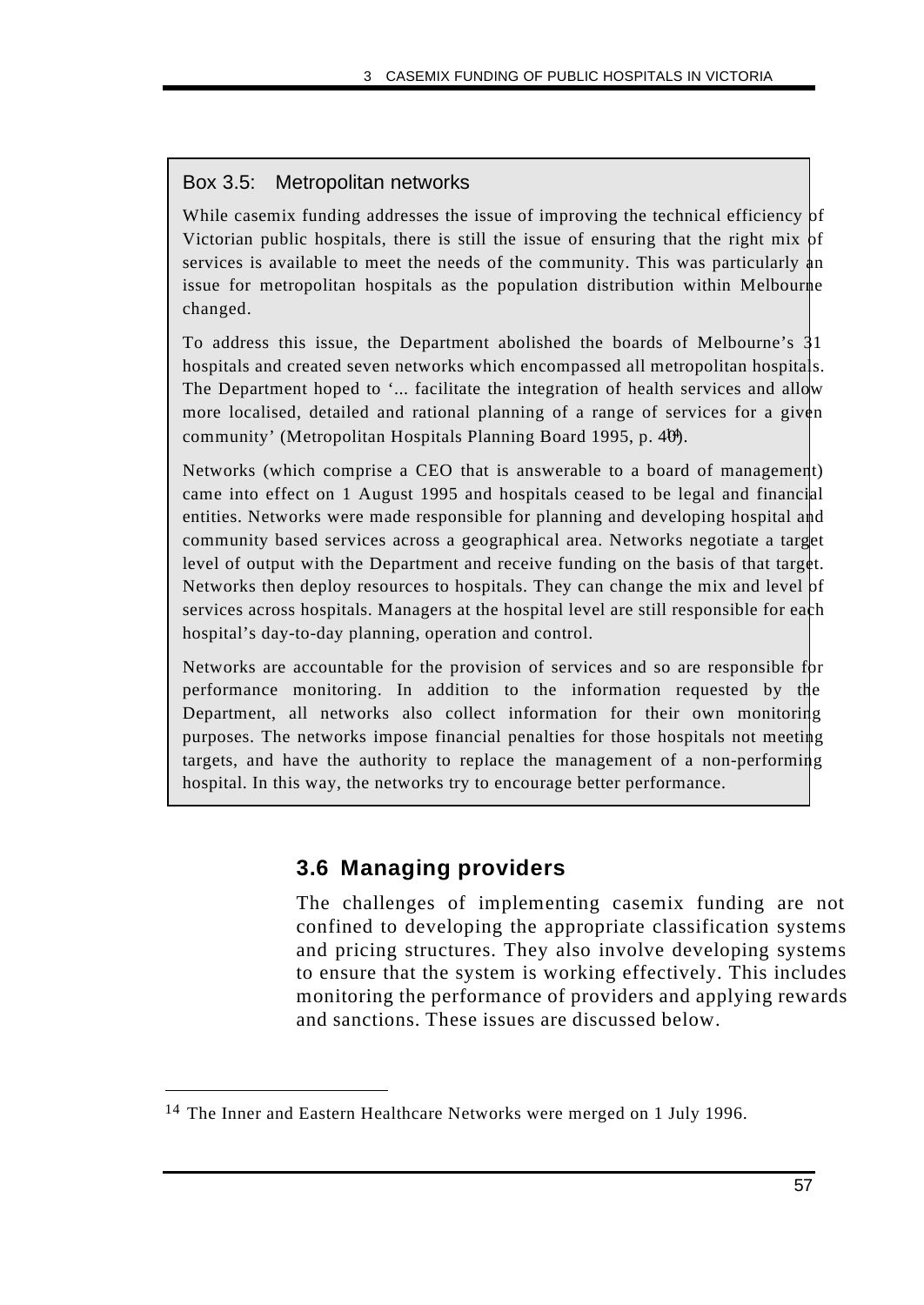## **3.6.1Financial monitoring and coding audits**

*The Department monitors* Before casemix funding was introduced, Departmental monitoring of Victorian public hospitals focused on inputs and processes with crude output measures. The move to output based funding was accompanied by a range of improved monitoring systems.

- *... output levels,* Every month, networks provide basic financial information to the Department, such as entity surplus/deficit before and after depreciation, operating fund surplus/deficit and current asset ratio. Networks also supply information on the number of patients treated each month and the estimated cost per inpatient. The casemix of networks is monitored monthly but is not considered a reliable indicator of performance because changes may be seasonal and/or influenced by short-term environmental factors.
- *... waiting lists and coding practices.* Networks also supply information on access to emergency and elective waiting times. Option and bid targets are monitored to ensure that unmet targets are not being accumulated. The records of hospitals are monitored to ensure that patients are coded accurately. The Department conducts a random audit of 1 per cent of medical records to deter wide scale and systematic upcoding.

In the Department's view, these changes have shifted the focus of monitoring from inputs to outputs, reflecting the nature of the purchaser/provider relationship established.

## **3.6.2Monitoring the quality of care**

The first step in monitoring the quality of care is to specify what is to be expected. Next, the purchaser must decide whether to upgrade existing internal quality assurance (and quality

<sup>15</sup> Most jurisdictions reported that hospitals now supply more detailed information more quickly (appendix B, table B.7).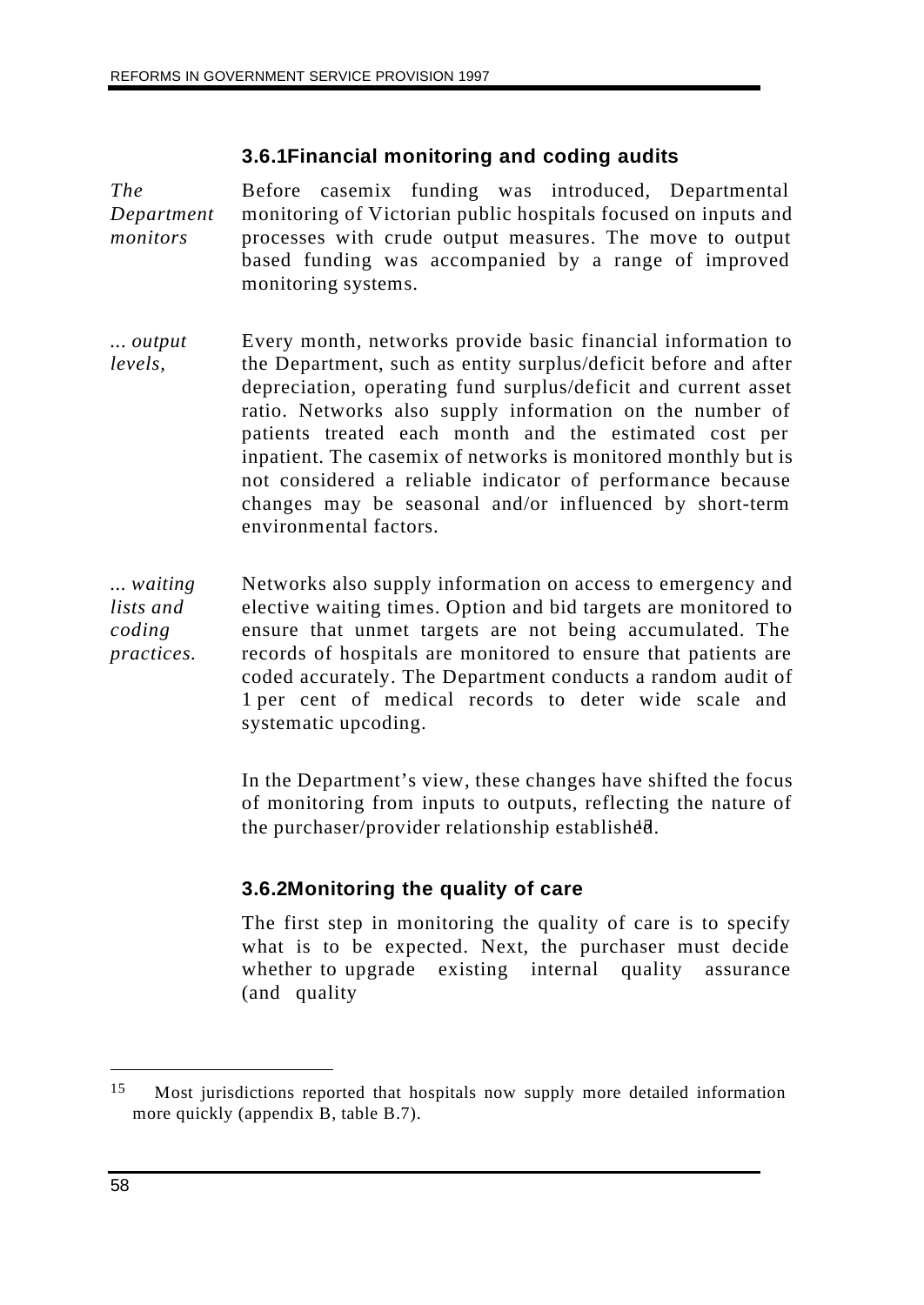improvement) requirements, or to add another layer of external review.

Each approach has its problems. According to Owens (1993) hospitals could simply comply with requirements if internal review processes are the only form of quality assurance. Given few incentives to improve quality, hospitals may pay little attention to outcomes.

However, external regulations may stifle existing or future internal review processes. A system that focuses on identifying errors in the process or poor outcomes could be inconsistent with one that emphasises system errors *and* continuous improvement (Owens 1993).

*Internal and external processes ensure the quality of services.* It was recognised that various quality controls were already in place in Victorian hospitals, such as processes of medical registration and well-developed peer review and quality assurance processes. However, the Department also imposed external regulations to maintain the quality of services:

- *accreditation.* Additional funds are made available to those hospitals that are accredited by the Australian Council on Healthcare Standards (ACHS). Alternative forms of accreditation, such as ISO 9000, will also be considered by the Department;
- *quality assurance plansHospitals that are not accredited* will be required to submit their quality assurance plans to the Department; and
- *quality committees.* Quality committees have been established to help create an integrated model for promoting quality in the public hospital system.

Finally, there must be some way for the purchaser to monitor the outputs to ensure that quality is being maintained. In this instance, the Department relies on performance data (measuring

the rate of unplanned readmissions) and patient satisfaction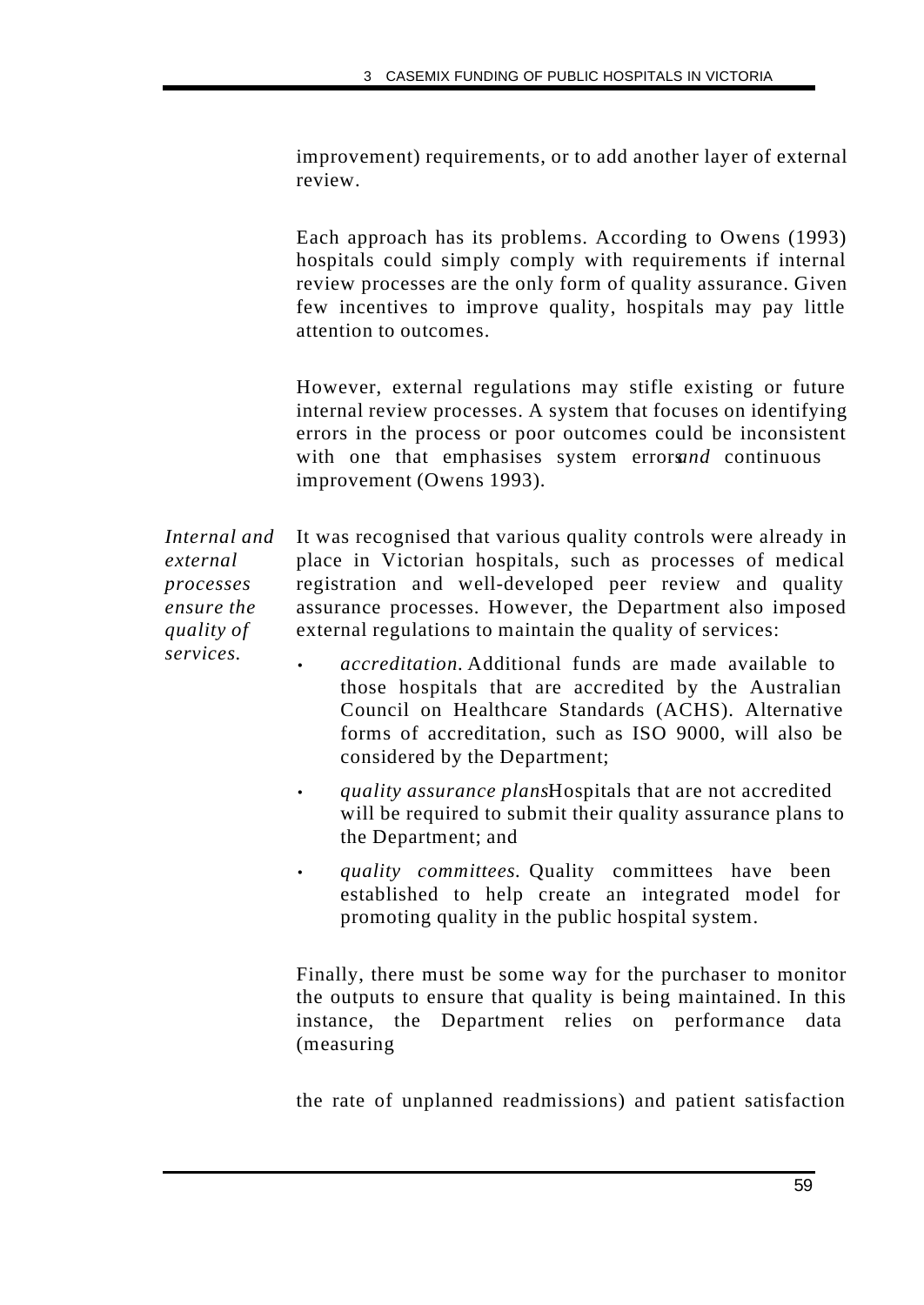surveys (box  $3.6$ )<sup>[6]</sup>.

#### Box 3.6: Patient satisfaction surveys

Human Services Victoria developed a patient satisfaction survey to ensure that the quality of inpatient services in public hospitals was maintained after casemix funding was introduced. About 1 per cent of patients discharged from public hospitals are surveyed about six weeks after their discharge.

The survey asks patients about:

- any problems they experienced while in hospital;
- how much information they were given on their treatment; and
- how clear explanations were about coping at home.

The survey was developed in three stages. Stage 1 involved adapting a questionnaire developed in the United States for local conditions by surveying a small number of patients from two hospitals. Stage 2 involved surveying 5000 patients from 30 hospitals. The process is being reviewed based on these results, including an evaluation of how participating hospitals have used survey results to change processes and procedures. Stage 3 will involve refining the survey and extending it to all public hospitals across Victoria.

*Sources* : Duckett (1994); DHS (1996d).

#### **3.6.3Using rewards and sanctions**

The funding arrangements developed in Victoria allow for both rewards and sanctions to be applied to public hospitals. The rewards — gaining market share; retaining some of the gains from efficiency improvements; and having autonomy are each discussed below. A separate section discusses the ways in which the Government may deal with nonperformance.

*Gaining market share* Output could be adjusted in two ways under casemix funding. The Department could increase the base level of output to be provided by hospitals and/or pay hospitals that are performing well to increase output beyond their base level. The funding tools used to achieve the latter have changed over time as a

<sup>&</sup>lt;sup>16</sup> These measures to ensure quality are used to varying degrees by other jurisdictions (appendix B, table B.9).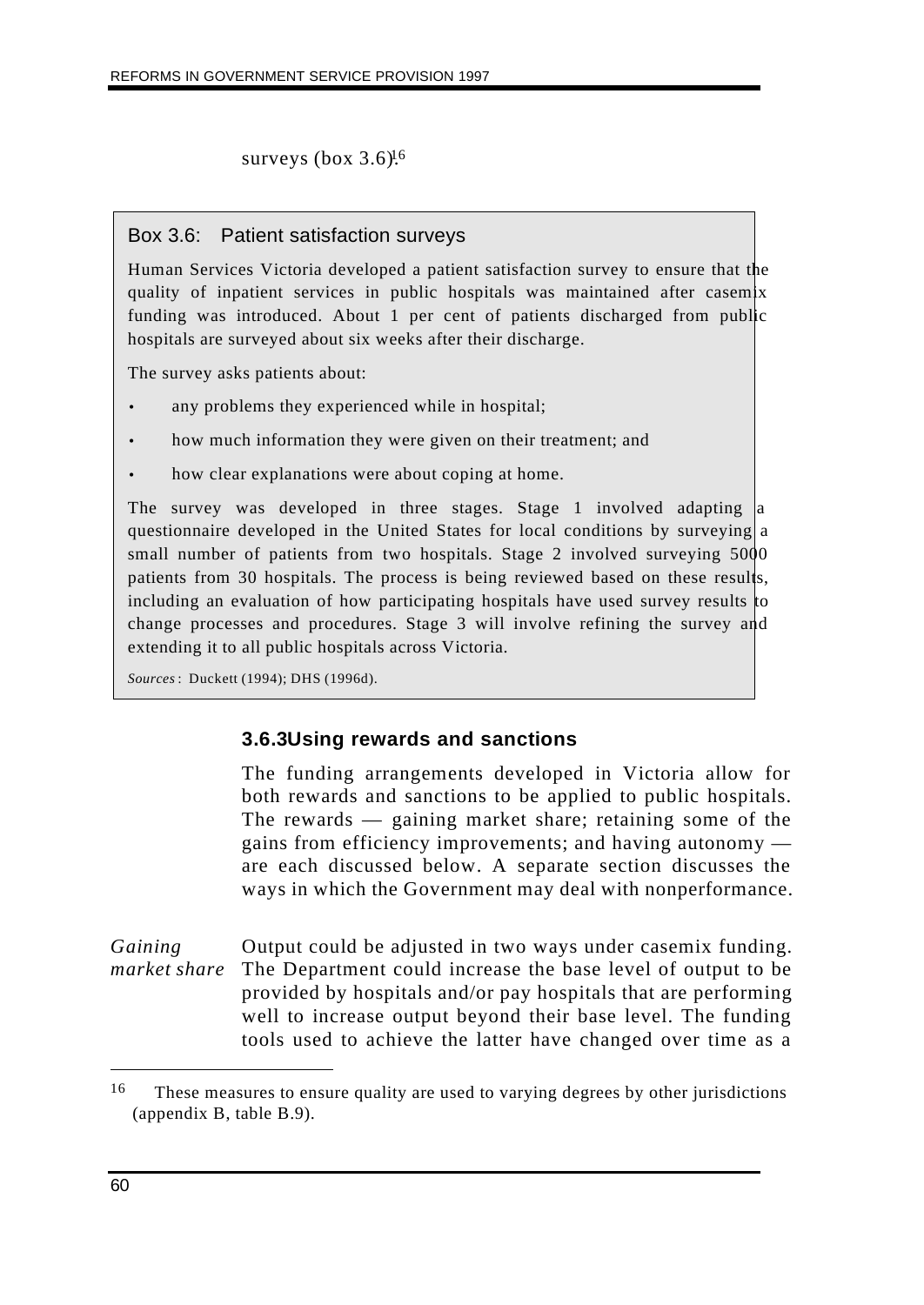result of attempts to balance a higher output against a fixed or capped overall budget for hospitals.

Option and bid targets developed for the 1996–97 model clearly reflect the Department's desire to reward efficient hospitals while sanctioning less efficient hospitals. Options, for example, will be awarded, in part, based on past achievement of targets. Those hospitals that have performed well in the past will be given the option to increase their output.

*Retaining the* Under current arrangements, a network or rural hospital may *efficiency dividend* retain the difference if it is able to treat a patient at less than the DRG price. This provides an incentive for managers to enhance efficiency.

> There is a risk that the incentives to encourage better resource use may be counteracted when adjustments are made to compensate providers for high cost patients. These issues were important when it came to developing the policy to deal with exceptional cases which was an iterative process (section 3.5.2).

*Autonomy* Two of the policy objectives of casemix funding were to develop a system that was free from centralised bureaucratic control and to promote hospital autonomy. Together, it was considered that these would encourage the strengthening of business management skills.

> In one sense, the Department considers it has freed the networks and hospitals from bureaucratic control and promoted autonomy by reducing restrictions on how hospital outputs should be produced. However, the Department has increased monitoring of outputs, which may partly reflect the availability of better output measures.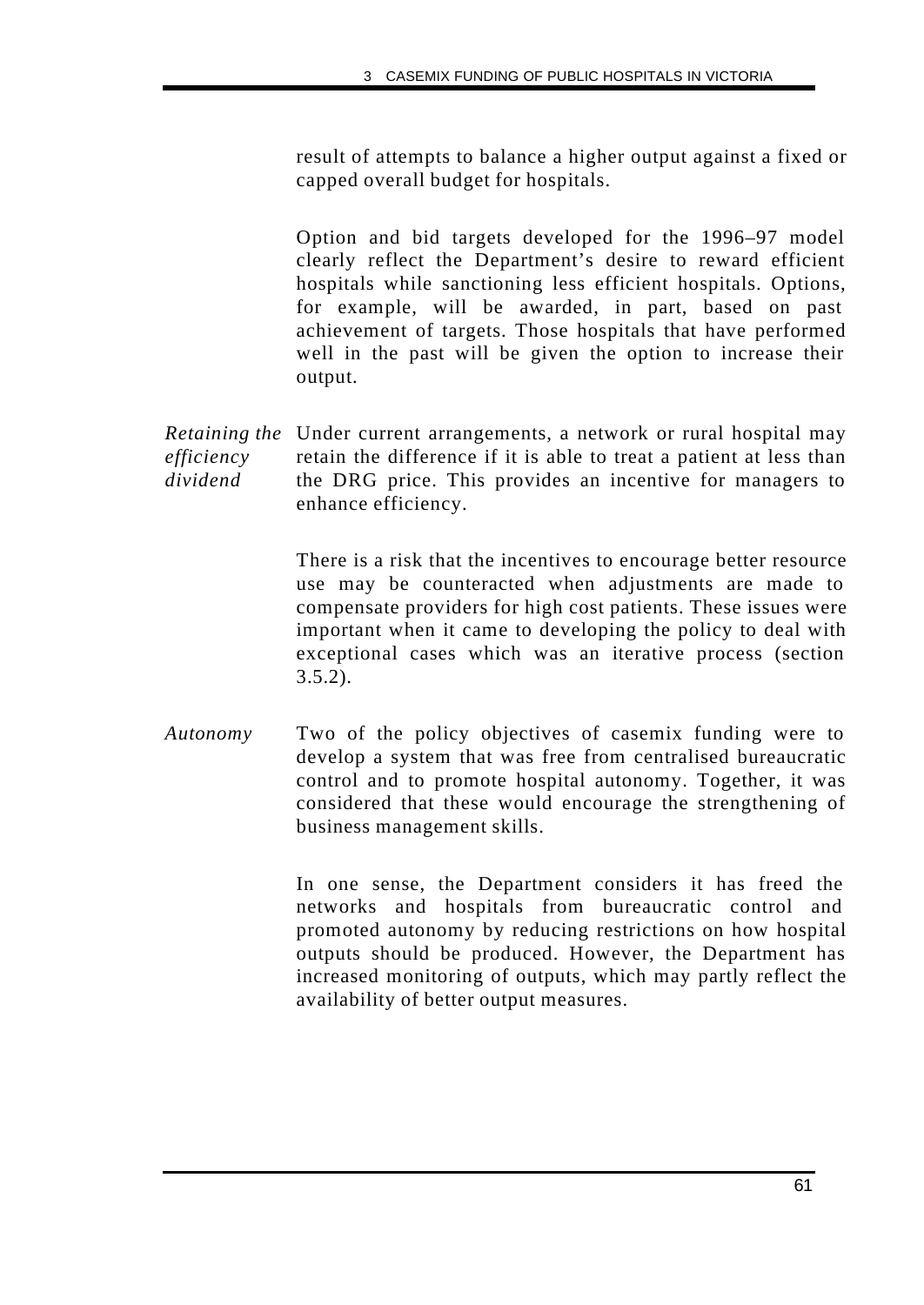*There are three options for dealing with failure:* Dealing with hospitals unable to operate efficiently under the new funding arrangements presents problems for the Victorian Government. The Department is usually both the purchaser of services and the owner of infrastructure and, therefore, must rely on administrative decisions to address failure.

*... to change management;* One option available to the Department is to change the hospital management, but this depends on whether nonperformance can be attributed to individual managers. For example, a hospital may be experiencing problems with meeting budget constraints because of the age of its capital. In such an instance, the Department may provide money (either as a loan or a direct equity injection) to upgrade equipment. Similarly, current problems could be the result of poor decision making by previous management. To overcome such problems, the Department may supply officers or fund consultancies to develop new business plans.

*... to increase* A second option available to the Department is to impose more *monitoring; or to close a hospital.* intrusive monitoring guidelines, while a third option is closure. The Department of Health and Community Services indicated that less efficient hospitals may not survive the era of casemix funding:

> As far as possible, the future of each hospital will be in the hands of that hospital and the community it serves. If the hospital cannot provide services efficiently, it should not expect to survive. If a hospital cannot persuade local people to use its services rather than those of nearby hospitals, then again, it cannot expect to survive. (DHCS 1993a, p. 21)

The decision to close a hospital within a network is now made by the network board, in conjunction with the Government. In 1996, the Government announced that, five of Melbourne's hospitals will be closed over time, and that the services will be relocated to more appropriate sites. While casemix funding has made the cost effectiveness of various hospitals more transparent, these closures largely reflect the reorganisation of

services in response to changes in demand and the level of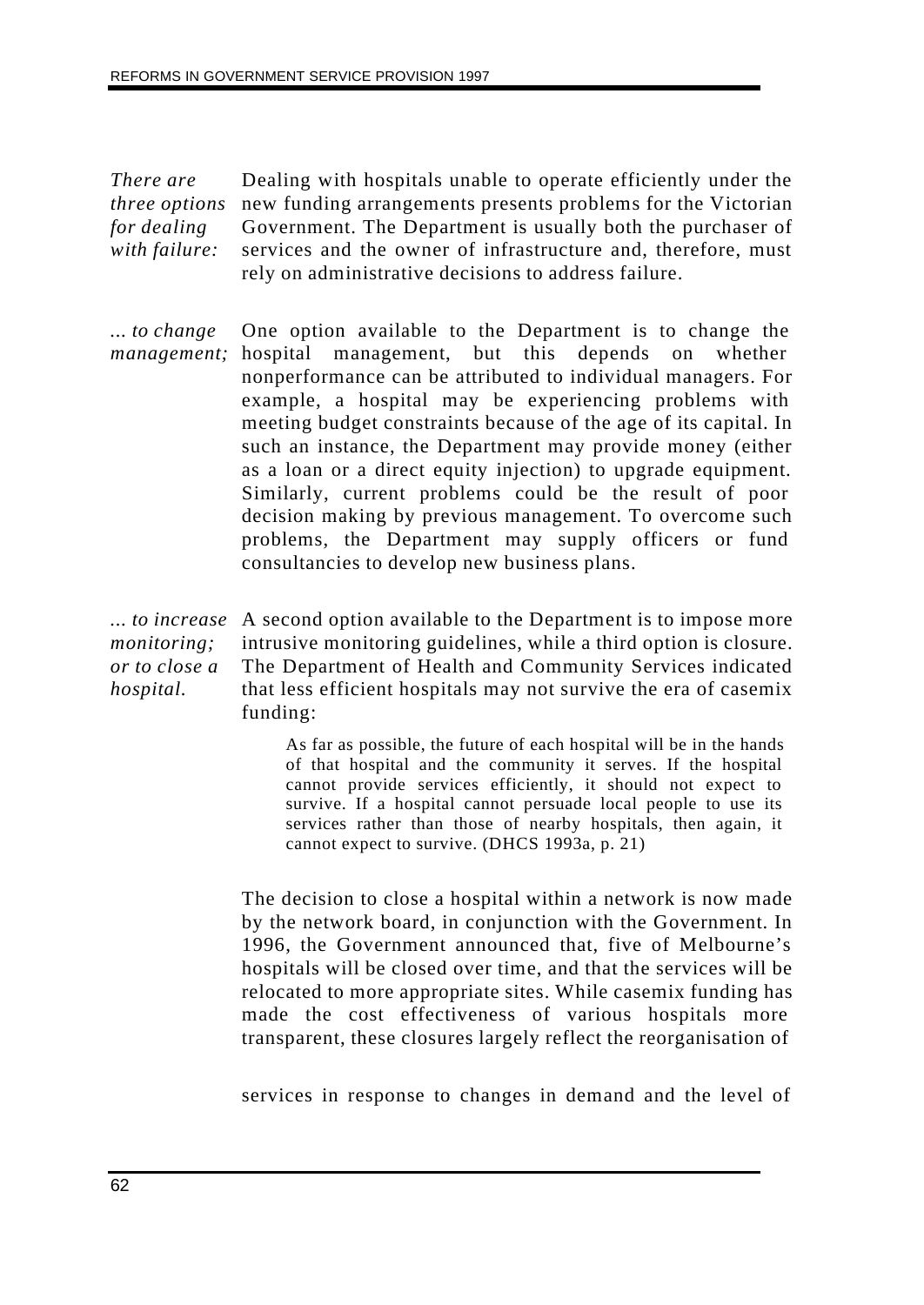funding across the metropolitan area.

## **3.7 Implementation issues for public hospitals**

The introduction of casemix funding (and associated budget cuts) represented a major challenge for public acute care hospitals in Victoria.

The first issue facing hospitals was to identify the true costs of providing acute care services. Although hospital information systems had improved significantly in the five years before casemix funding, a survey of hospital CEOs found that 80 per cent felt that their existing information and costing systems were inadequate for coping with the implementation of casemix funding (Health Solutions 1994, p. 118). Therefore, upgrading information systems became a priority for many hospitals in Victoria, particularly smaller and nonmetropolitan hospitals.

A second issue facing hospitals was to identify how costs could be reduced to meet the efficiency objective. Labour costs account for approximately three-quarters of all hospital costs, and capital is a relatively fixed resource (at least in the short term), so many hospitals achieved cost savings through staff reductions.

*Funding changes affected hospital structures and practices.* The Health Solutions survey found that hospitals had reduced the number of nursing staff and 'hotel' type staff (down 7.9 per cent and 18.8 per cent respectively in 1993–94) by focusing on the provision of acute care services. To do so, hospitals had increased the number of same day cases and lowered the number of nursing home type patients by reducing supportive services and longer stays wherever they could not be funded.

> To ensure that cost reductions were not achieved at the expense of quality, hospitals improved their clinical protocols (that is, their pre-admission, admission and discharge practices) and developed formal links with post acute care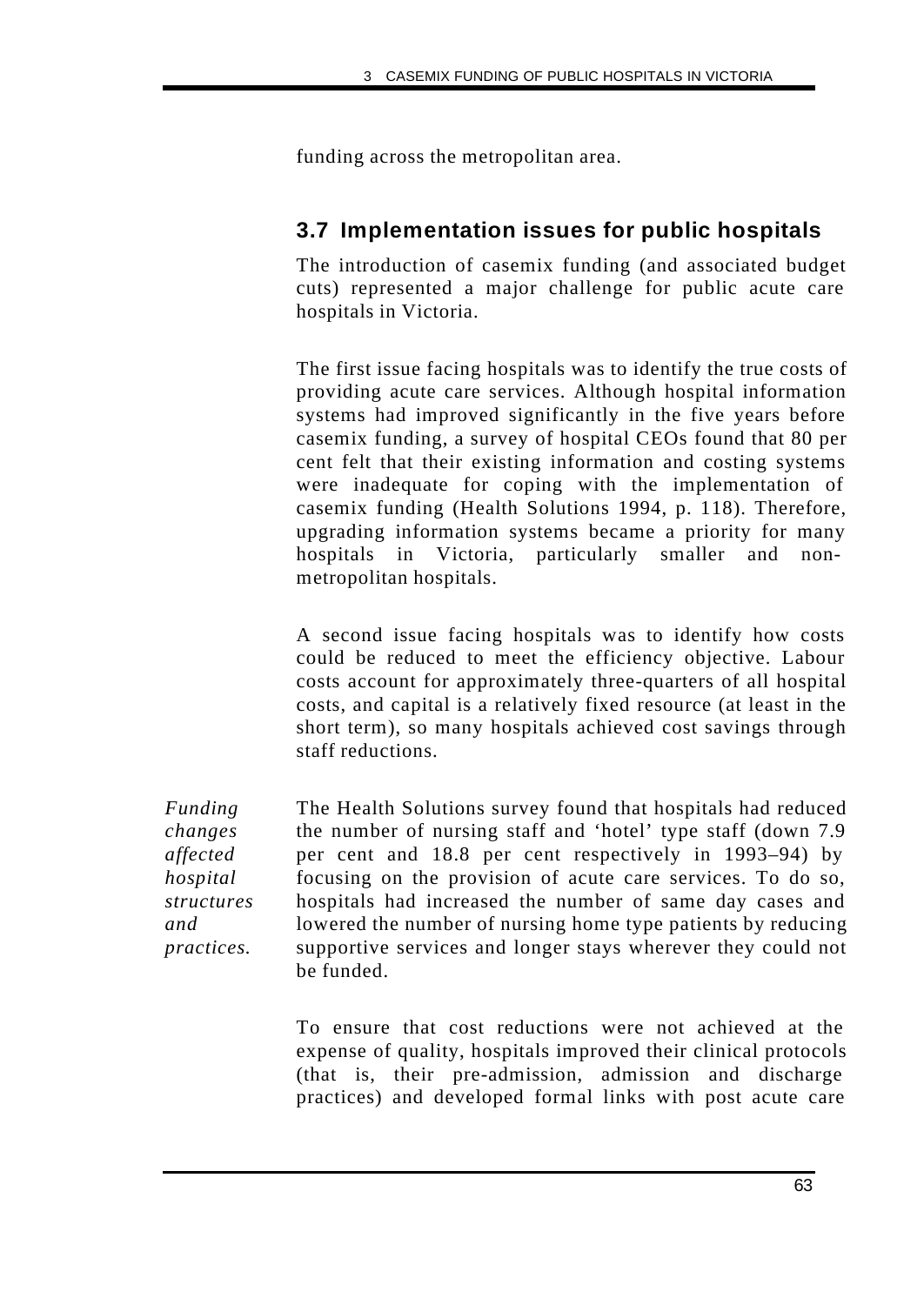services. Thereby, hospitals aimed to minimise the risk of incidences such as premature discharge and patients not having access to appropriate care after discharge.

Some hospitals also enhanced efficiency by changing their organisational structures (box 3.7). Rather than allocating funds along functional lines (that is, administration, nursing, medical, etc.), funds were allocated to clinical activity units. These units have delegated budgets and responsibility for their own casemix<sup>17</sup> To this end, it was necessary to educate clinical and other professional staff of the validity of the casemix approach. Increasingly, many doctors found it necessary to upgrade their coding practices to ensure accuracy and to derive the maximum benefit from the system (Health Solutions 1994).

Hospitals introduced a range of other efficiency initiatives such as fostering more teamwork and coordination among clinical units, linking resources to service quality, using new staff rostering methods, improving operating room efficiency, and lowering patient transfer costs.

# **3.8 Transitional funding**

The introduction of casemix funding was likely to have a large impact on the amount of funding received by some hospitals. Therefore, some transitional funding was introduced to allow hospitals time to adjust to the new arrangements.

*Some hospitals were compensated for the first year.* First, the Victorian Government recognised that it could not develop a perfect funding arrangement for 1993–94. Therefore, funding levels were relatively generous in the first year, with reductions made in subsequent years. Second, less efficient hospitals received an additional once-off compensation payment in the first year. Third, the fixed component of the new funding system provided some stability

 $17$  In smaller hospitals, restructuring involved greater lews of consultation between doctors and supporting accounting and management staff (Health Solutions 1994, p. 190).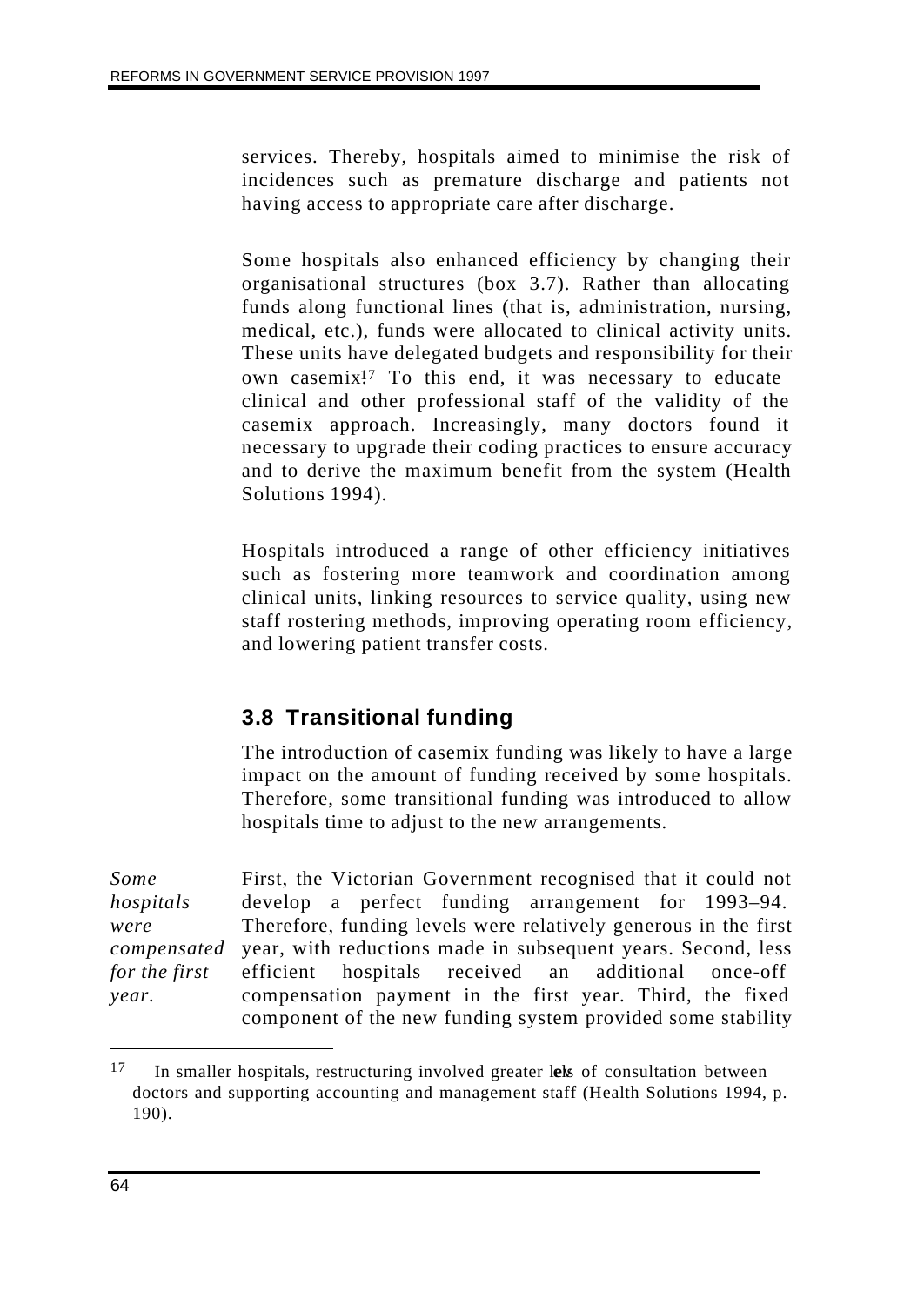to public hospitals in a time of otherwise dramatic change. Finally, hospitals were given a further once-off payment to encourage early retirement and voluntary redundancies to facilitate the staff reductions (discussed in section 3.7).

#### Box 3.7: Some provider perspectives

The previous section outlined some of the implementation issues facing Victorian public hospitals when casemix funding was introduced. These included the need to:

- upgrade information systems;
- devolve management and budgeting to clinical units;
- educate professionals; and
- adopt appropriate coding practices.

The importance of these issues varied significantly depending on the size of the hospital.

Discussion with management of Royal Melbourne Hospital (RMH), one of Victoria's major teaching hospitals, revealed that many of its implementation challenges involved behavioural changes, rather than changes to information systems and the organisational structure. Many of the changes needed to encourage the appropriate responses to incentives were taking place before casemix funding. For example, RMH's costing and coding information systems had been upgraded as part of the Department's earlier work on developing casemix policy.

Moreover, clinicians were familiar with coding practices. In the past, coding information was collected primarily for research purposes, albeit less comprehensively. The challenge for RMH was to encourage clinicians to better recognise the link between coding and funding. Making clinicians responsible for clinical budgets was one way of promoting this. According to hospital management, devolution of responsibility was occurring before casemix funding, but the new funding arrangements reinforced the need for this change.

By contrast, many smaller metropolitan hospitals and non-metropolitan hospitals had introduced few organisational changes prior to casemix funding. Introducing information systems and coding practices alone were significant changes for these hospitals.

More recently, the development of metropolitan networks has highlighted the need to clarify roles and responsibilities of networks and metropolitan hospitals with regard to related issues such as management of waiting lists.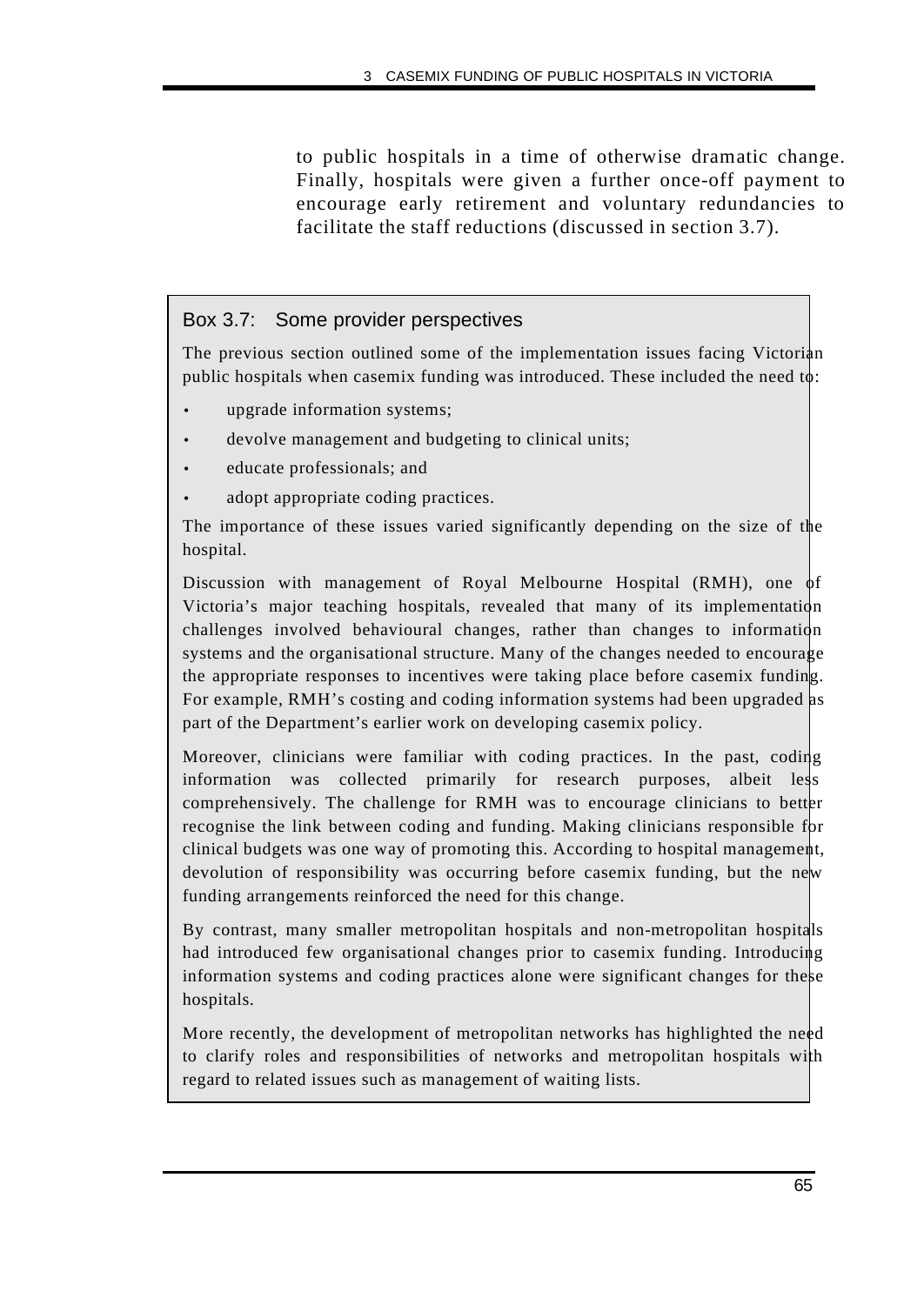*Sources* : Dr David Campbell, General Manager Royal Melbourne Hospital (personal communication 1997); Health Solutions (1994).

### **3.9 Future issues**

The casemix funding system in Victoria has undergone a range of refinements and enhancements since it was first introduced and this process will continue. Some potential future refinements are discussed below.

#### **3.9.1Treatment of capital**

*Excluding capital can cause problems*

Hospitals, like most government funded services, have traditionally received separate funding for recurrent and capital expenditure. Financial reporting and costing systems have focused on recurrent expenditure, recorded on a cash basis. The introduction of casemix funding altered the distribution of recurrent funding, but did not initially address how to treat capital. Duckett (1994) noted that this is not ideal:

> All of the costs of capital (borrowing costs etc.), have been met by Government and so from the hospital's perspective, capital has been a free good. This could not be expected to lead to rational investment decisions and capital planning has, to a very large extent, been a political process where hospitals have put in bids for expansion, often unrelated to need, and used political processes to ensure that these projects were funded. Casemix funding, as implemented in 1993–94, has done nothing to redress those perverse incentives.  $(p88)$

There has been a major effort to shift the basis of government financial reporting, funding and decision making to an accrual basis, so that the full cost (including capital) is integrated into the decision making process. This is important in acute inpatient care because capital costs are a significant component of the total costs?

<sup>18</sup> Indicative estimates from NSW of the cost of capital suggest that buildings and equipment account for about 11 per cent and 4 per cent respectively of the total cost (excluding land) per casemix adjusted separation (derived from SCRCSSP 1997, pp. 218–19).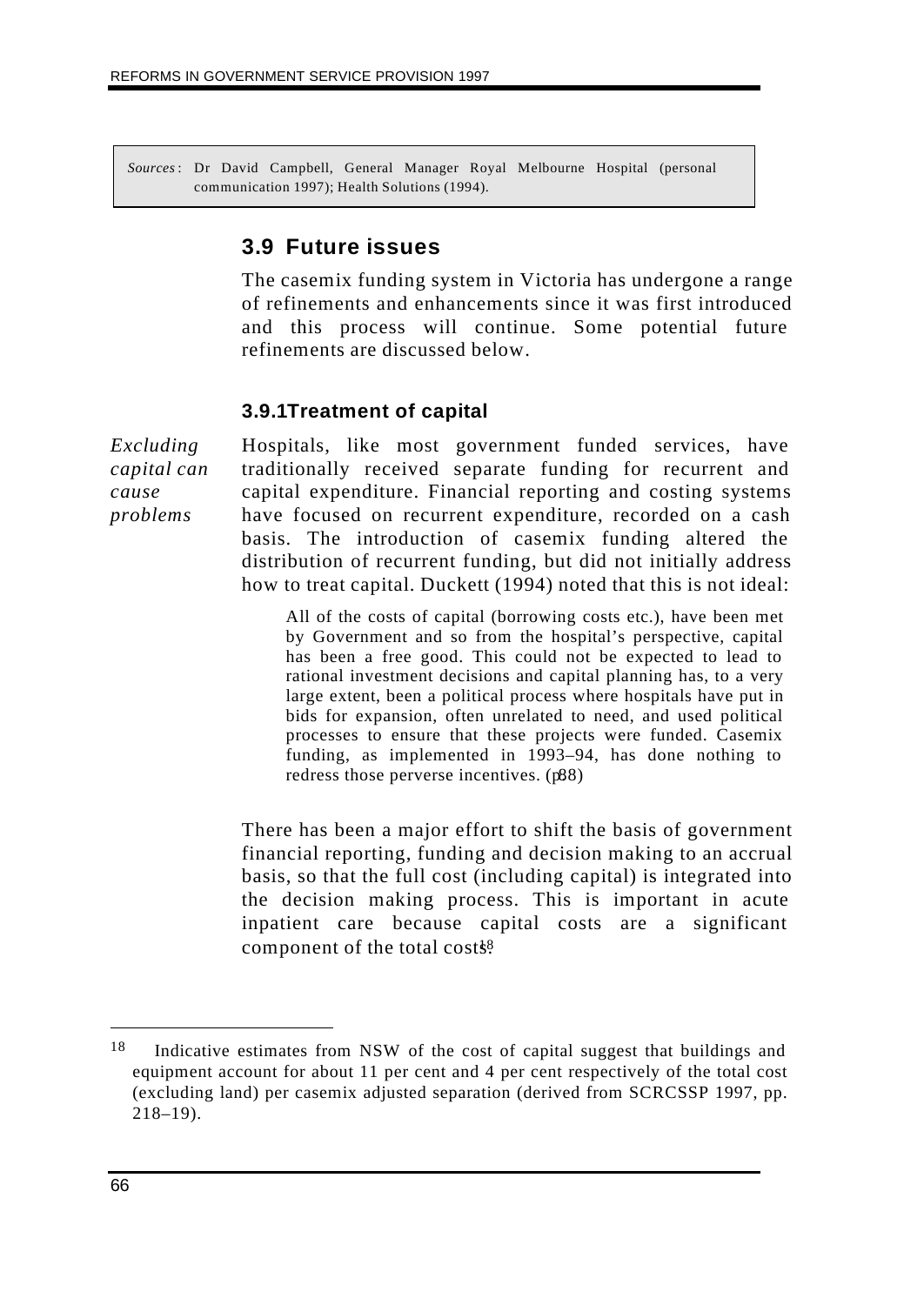Duckett (1994) suggested that different approaches may be appropriate for:

- minor works and equipment; and
- land, plant and buildings.

*... but there are no easy solutions.* In July 1994, the Department introduced an additional payment as the Government's contribution to equipment replacement costs. Based on each hospital's output level, this was intended to replace the system of annual grants for minor capital work (DHCS 1994b, p. 12<sup>p</sup>). The aim was to encourage rational economic decisions about equipment purchases, including trade-offs between capital and labour costs. However, as Duckett noted, this payment requires monitoring to ensure that hospitals appropriately provide for depreciation, and that unviable hospitals do not continue to operate by running down their capital stocks.

> The treatment of major capital works has not yet been addressed and new projects are still subject to Government approval.20 Reimbursing all capital costs (including the opportunity cost of capital and depreciation) in the casemix funding formula — in conjunction with a regime of capital charges — would provide a basis for delegating these decisions to the network or individual hospital.

> However, including funding for major capital and plant, which are typically lumpy investments with occasional decisions, in annual funding poses some practical difficulties. Issues to be considered include asset valuations and depreciation rates.

j

<sup>&</sup>lt;sup>19</sup> WA and the ACT have made allowances for depreciation of capital stock. Queensland will introduce a notional capital asset charge from 1 July 1997 (appendix B, table B.5).

<sup>20</sup> Major capital works are defined as land transactions or building work exceeding 10 per cent of the annual revenue of an agency or \$2 million, whichever is the lesser amount (DHCS 1995b, p. 5).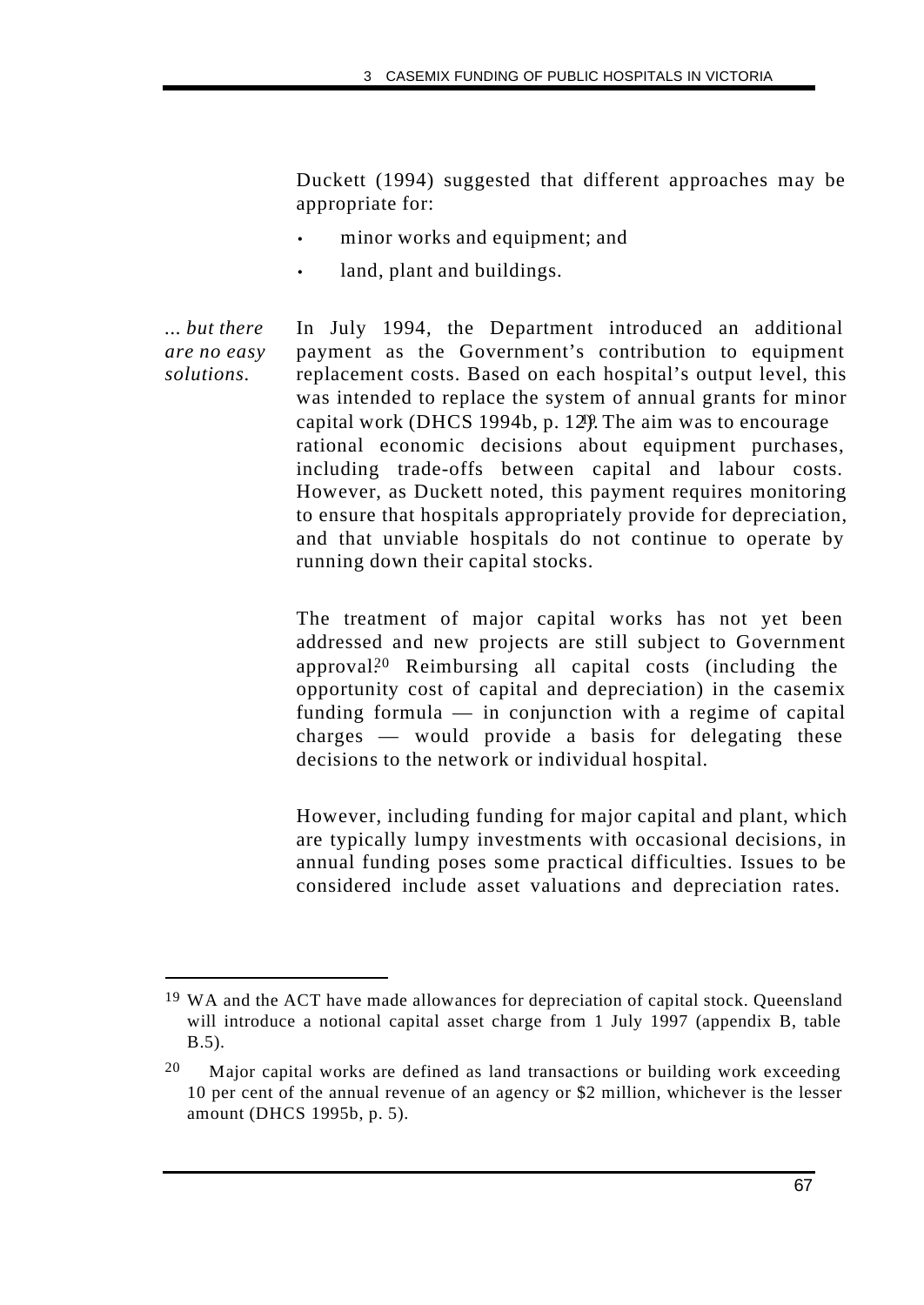If capital is to be included in the output price, then the Department will need to determine how to apportion capital costs across the services to be used.

In addition to these practical issues, the Department is also wrestling with the broad policy implications of incorporating funding for land, buildings and major capital in the casemix formula. Under the current approach, strategic decisions to adjust the Government's investment in a particular area or service are handled at the whole-of-government rather than network level. This is implemented through the Department assessing individual capital investment proposals.

With regard to the level at which investment decisions are made, fully funding capital costs each year would remove one of the tools by which the Department can alter the mix and distribution of services. A funding regime which includes capital, and has uniform prices for outputs across hospitals, should result in each viable hospital or network being able to maintain a stable capital base. A Government wishing to reduce services in an area would have to explicitly specify the reduction in the capital base in the service being cut.

However, funding capital would enhance incentives for hospitals to dispose of surplus assets and reconfigure services, and provide a better environment for deciding on the mix of labour and capital used. For example, newer hospital designs have the potential to reduce operating costs by increasing the efficiency with which nursing staff are used. Given the existing approach to capital investment, such capital improvement allows a hospital to reduce its recurrent costs while not bearing the additional capital costs.

#### **3.9.2Achieving the appropriate mix of services**

Initially the Department focused on improving the cost effectiveness of Victoria's acute care services. There is still the issue of ensuring that the best mix of services is available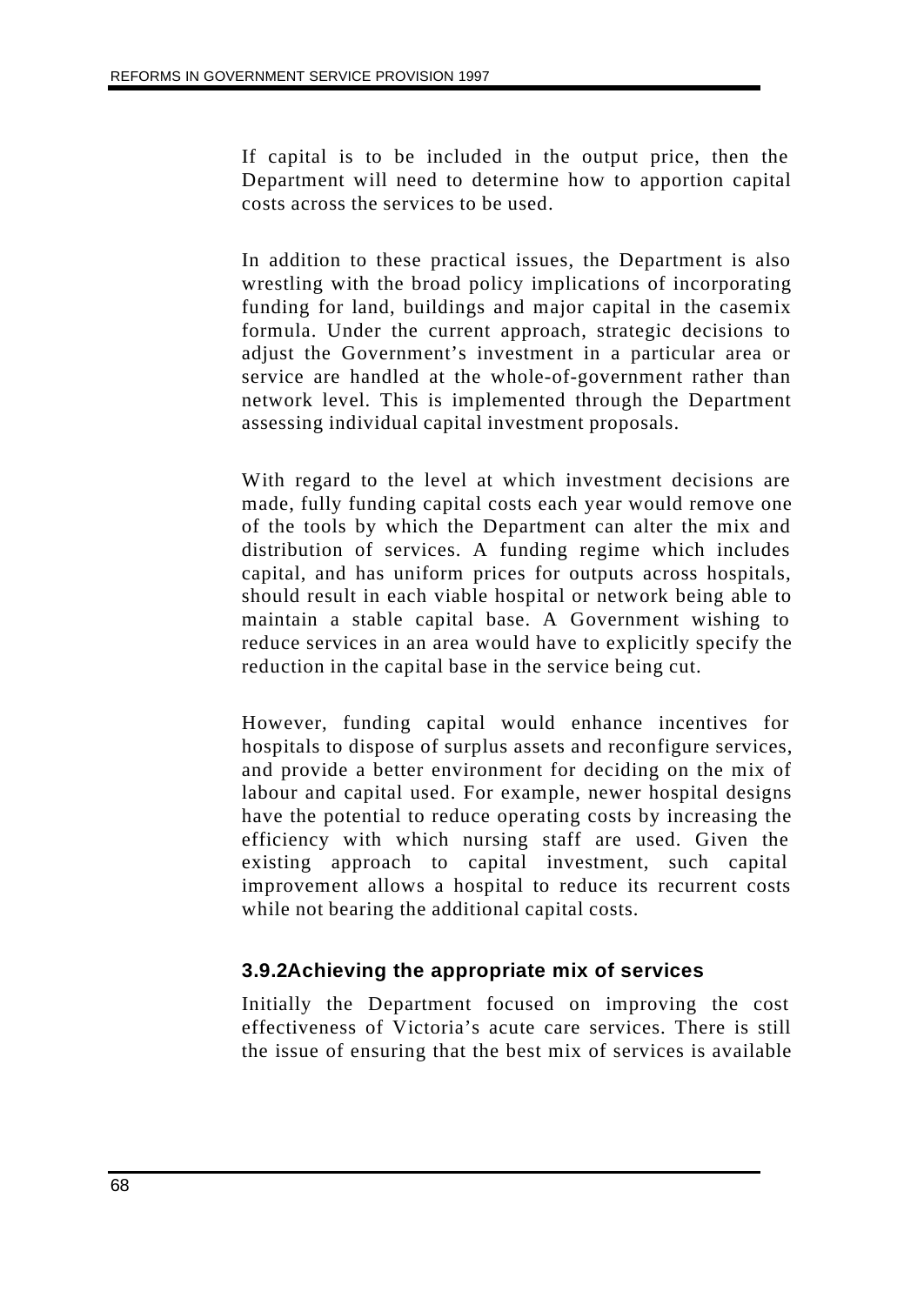to meet the needs of the community. This involves achieving:

- the appropriate mix of treatments (for example, hip operations versus heart transplants);
- the appropriate mix of service types (for example, inpatient services versus outpatient services); and
- the appropriate mix of locations (for example, inner city versus suburban).

*The appropriate* Palmer (1994) argued that the casemix model used in Victoria could be adapted to fund outcomes:

*mix of treatments* If the emphasis on outcomes is restricted to the assessment of the effectiveness of specified treatments and procedures there is ample opportunity within casemix funding to modify the prices associated with each DRG. In the limit those treatments which are demonstrated to be ineffective, or indeed iatrogenic in some cases, would have a zero price assigned to them. In other instances, where the health authorities wished to discourage certain treatments the prices of the relevant DRGs might be heavily discounted.  $(p293)$ 

> 'Evidence based' pricing, as described by Palmer, could be used as a means of ensuring that hospitals provide the appropriate mix of services. An alternative would be for the Department to purchase specific services from providers.

> However, the Department decided not to use casemix funding to centrally determine the mix of hospital outputs. It was felt that this involved medical and ethical judgements best made by networks, hospitals and their clinicians responding to the particular circumstances of patients and the community.

*The appropriate mix of service* change in the funding mechanism has had impacts on the mix *types* Casemix funding is not being explicitly used to influence the mix of service types available in the community. However, the of service types.

<sup>21</sup> That is, the Department has still to consider the issue of allocative efficiency.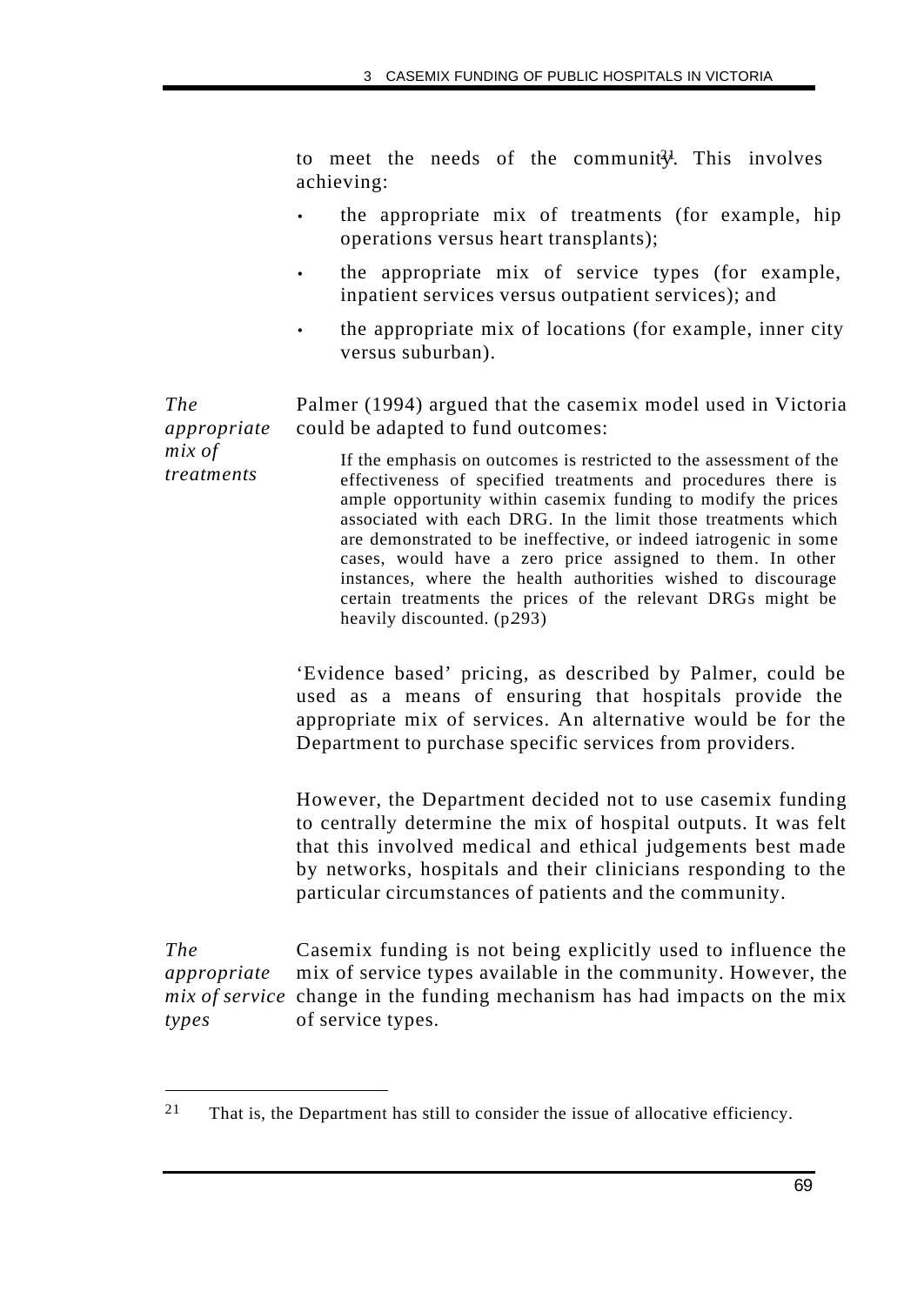Given that hospitals receive a payment for every patient they treat, there can be an incentive to admit more people. In this way, casemix funding can encourage inpatient care at the expense of other, perhaps more cost-effective, types of care.

To avoid this, the Department capped the total number of admissions for each year. There are also moves to extend casemix funding to other hospital services, in the first instance to ambulatory and outpatient services. Human Services Victoria has developed a grouping system and cost weights for ambulatory care services in Victorian hospitals.

The Victorian Ambulatory Care System (VACS) is being trialled in a selection of major teaching and/or specialised hospitals (known as Group A hospitals). It will become the basis for funding for all Group A hospitals in 1997–98.

Under VACS, the unit of output is a visit to an ambulatory care service. The visit is then classified to one of 43 groupings that relate to major areas of clinical practice. The cost weights for each group include the cost of the visit and the costs of any ancillary services (such as pharmacy or pathology services) provided to patients 30 days either side of the visit.

As with casemix funding for inpatient services, the price paid per unit of output comprises a fixed payment and a variable payment. However, the system is designed to be relatively neutral in terms of the level of throughput. To avoid an increase in throughput, each hospital is allocated a maximum budget for ambulatory care. Human Services Victoria is working towards linking non-inpatient services with inpatient services, and

<sup>&</sup>lt;sup>22</sup> The Commonwealth Department of Health and Family Services is also developing an ambulatory care casemix classification. However, the national classification and cost weights were not available for use in 1996–97. Queensland and SA have also developed their own ambulatory care classifications and cost weights. The SA model is also being used in the ACT and the NT (appendix B, table B.3).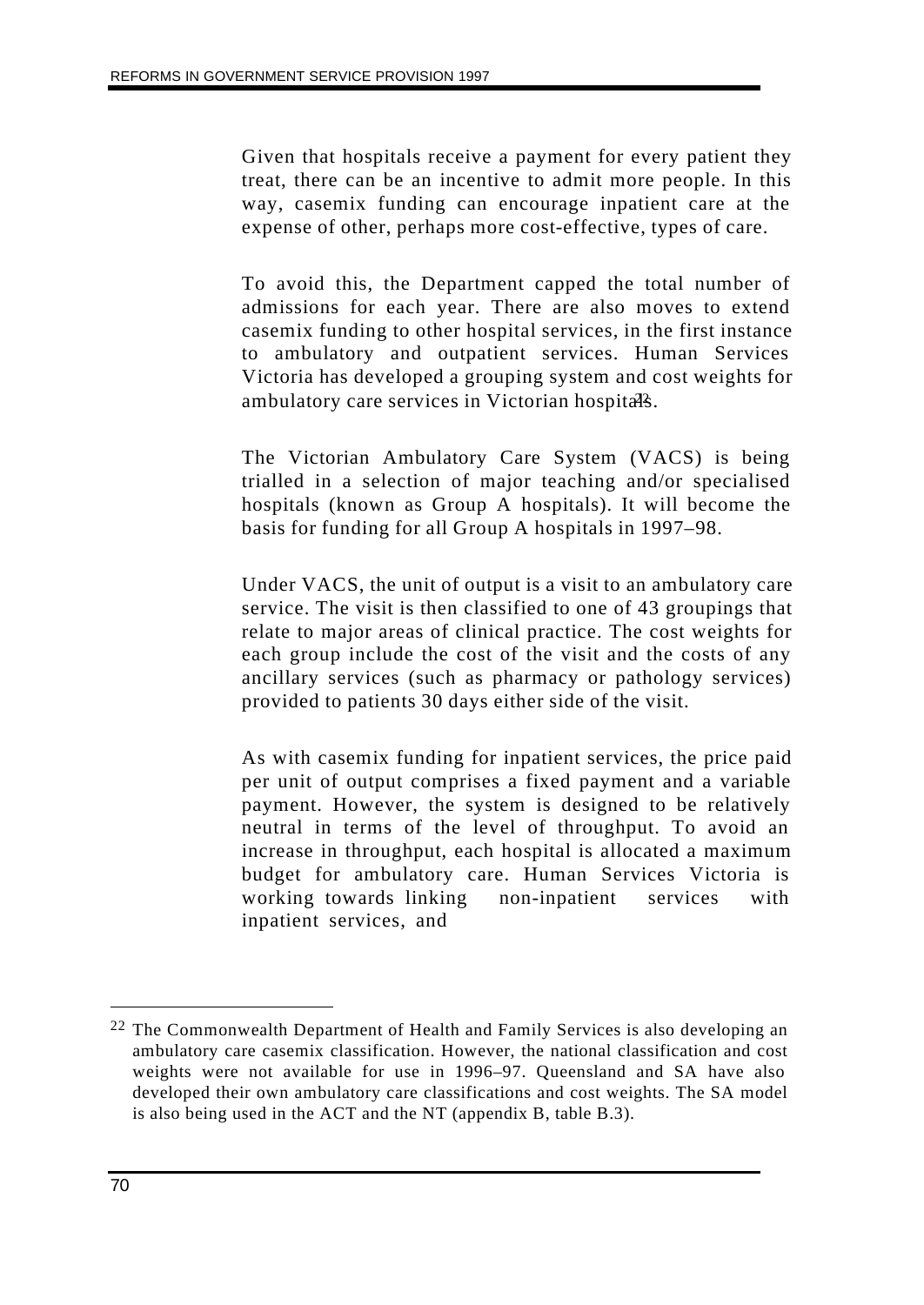introducing incentives to encourage substitution of noninpatient care for inpatient care where appropriate.

The acceleration under casemix funding of the trend towards shorter lengths of stay in hospital has highlighted the need for other care settings, and in particular the need for post-acute care services. Earlier discharge of patients can shift some of the burden of post-acute care to the Commonwealth Government (via the Medical Benefits Scheme or the Pharmaceutical Benefits Scheme), or to the patient's family (who may be forced to provide additional care). The establishment of a system of healthcare networks should partly address this.

It is the responsibility of networks to better integrate acute care, extended care and psychiatric care as well as to increase the provision of locally available ambulatory care and links with general practitioners. A number of other programs have also been introduced to encourage integrated healthcare funding and delivery. In addition, adopting a broader definition of an output — embracing the full episode of care, not just inpatient care — could reduce incentives to cost shift and influence the mix of service types. However, this would require addressing the variation in the need for follow-up treatment between individuals who have the same primary condition.

*The appropriate mix of locations*

The Department developed a system of networks to facilitate the hospital system's ability to respond to the longer term needs of the community and maintain quality. This restructuring led to some cuts to the services at major city hospitals, with increased resources devolved to middle and outer suburbs (see earlier discussion of hospital closures).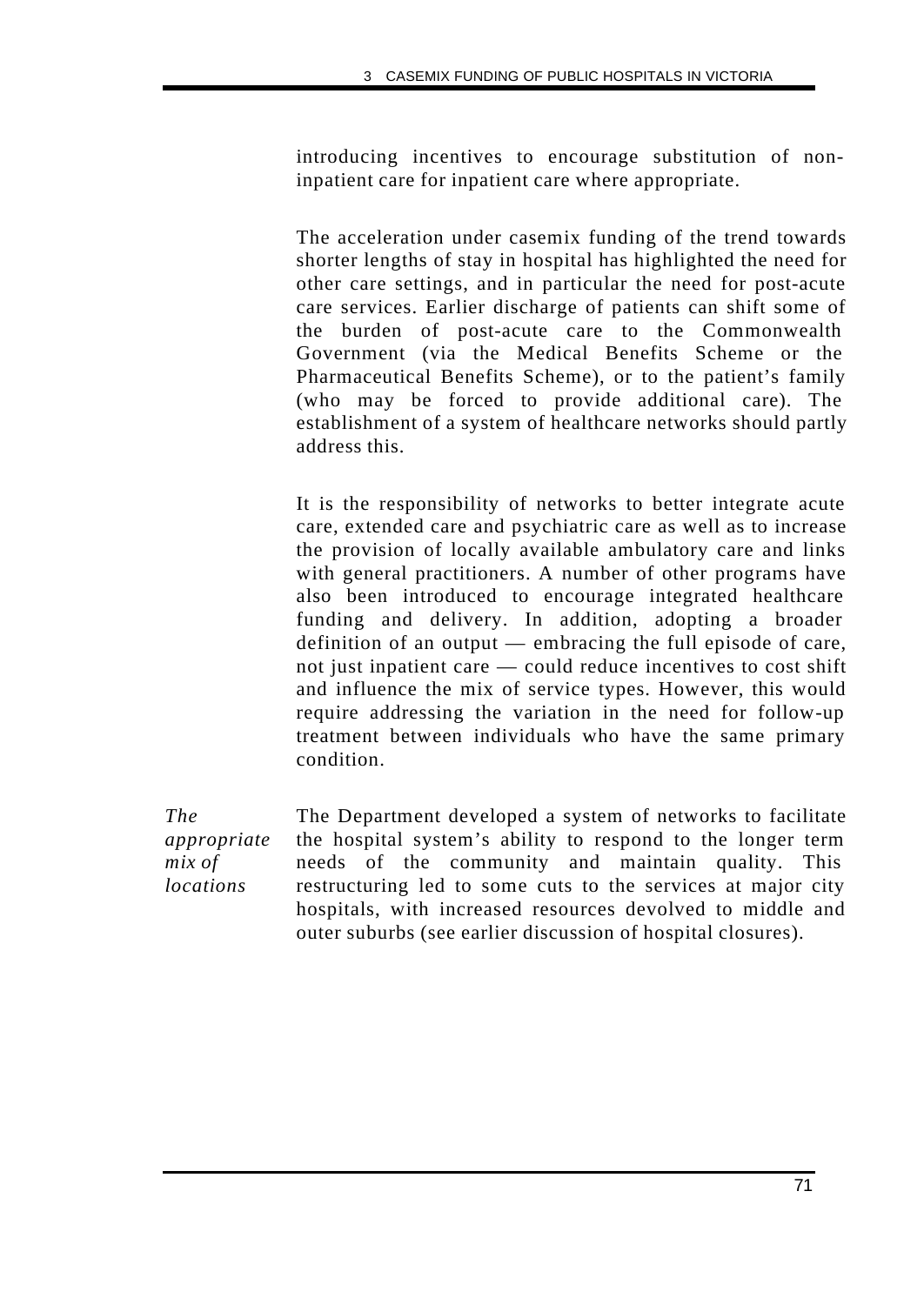# **3.10 Conclusion**

Casemix funding of Victorian public hospital inpatient services has strengthened incentives for hospitals to use their resources in the most efficient manner. Hospitals are free to adjust the mix of labour and other inputs they use, although major capital expenditure is still funded on a submission basis.

The introduction of casemix funding coincided with significant cuts to the public health budget in Victoria, and this may have complicated the process and the analysis of the impact — it may have undermined the support of professionals in the field. However, the one-off payments to encourage early retirement and voluntary redundancy may have facilitated the restructuring process, particularly if they created opportunities for those remaining to make significant changes.

Implementing casemix funding for inpatient services has been complicated by factors — all of which are found to a greater or lesser extent in other human services areas — which include:

- the diverse mix of inpatient services produced;
- varying client characteristics which have a significant effect on costs;
- joint production with other hospital services which are less suited to output based funding in the short term (psychiatric care, outpatients, teaching and research);
- variations in scale, age of capital and capital/labour mix;
- inadequacy of the cost information available to both the purchaser and the providers;
- complex interrelationships within hospitals between management and clinicians which affect efficiency; and
- quality which has not been explicitly defined but has been 'assured' by process controls and other mechanisms.

Casemix funding strengthens incentives for hospitals to be efficient by increasing pressures to constrain costs, but it also creates incentives to reduce the quantity or quality of those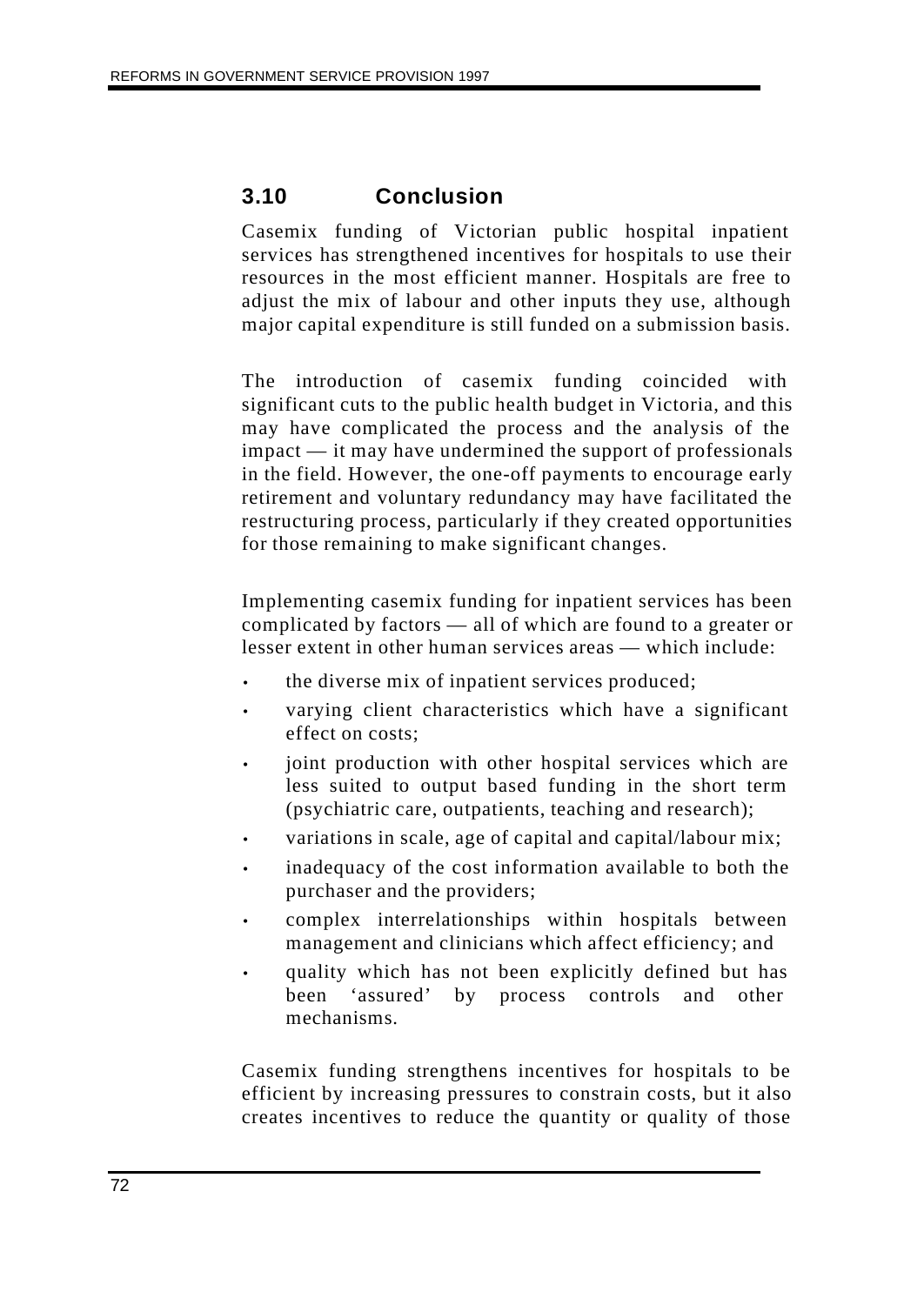outputs which are not well specified. For example, there may be greater incentives to: focus on less costly patients or more financially rewarding cases (thus reducing access); discharge patients earlier (thus shifting costs to other parts of the medical system and to individuals and their families); or reduce the effort devoted to less well specified hospital activities (such as research or outpatients). A major implementation issue is how to prevent or minimise these unintended side-effects of the funding mechanism.

As the Department places greater pressure on providers to constrain costs, it will become even more important to specify the quality of the funded services, and the outputs and quality of other hospital services.

There are a number of further refinements to the casemix funding system in Victoria that may warrant further consideration. For example, the definition of an output for some conditions could be extended to an episode of care. At present, casemix funding focuses on hospital based care at the expense of other forms of care. The Department has addressed this issue by establishing healthcare networks that plan for the integrated provision of health services in a particular area. An alternative approach would be to extend the definition of the output to an episode of care to include other health care services in the casemix funding mechanism. However, current institutional arrangements make such an approach difficult.

The Department could also move towards a greater emphasis on outcome based funding. The funding formula could be applied to alter the mix of treatments, in addition to the current focus on influencing the average cost. While the Department now uses centralised (non-price) controls to influence the mix of treatments adopted, casemix funding provides an alternative approach based on price incentives. Where the Department considered that judgements on the supply of a particular

treatment were best made centrally, it could raise or lower the price of the treatment.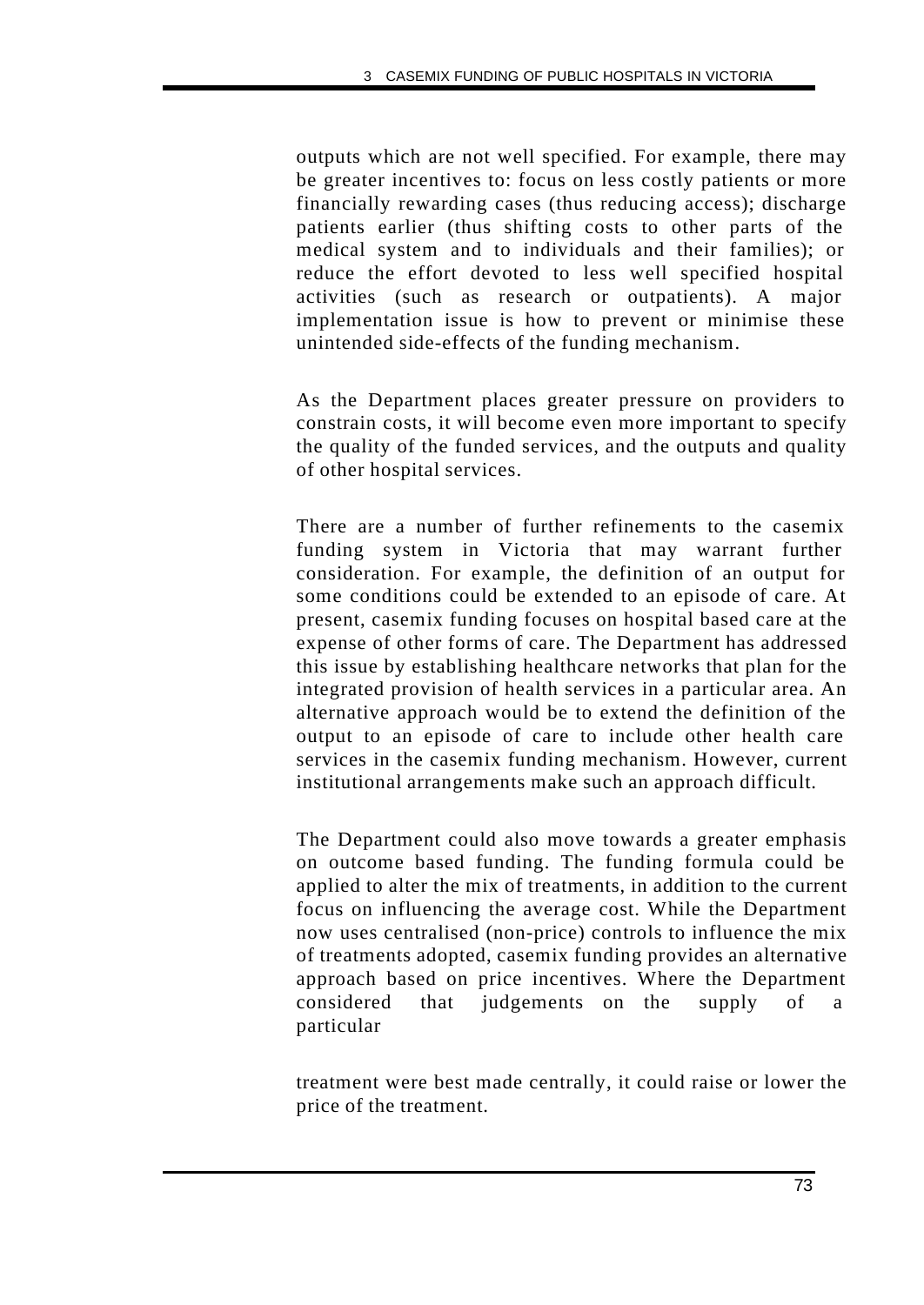A third refinement could entail including capital costs in the casemix funding formula. Including capital user charges and depreciation would remove some of the disadvantages faced by older hospitals which may have higher operating costs but lower capital costs. This would also free networks to make investments which enhance efficiency by adjusting the mix of capital and other inputs. However, this would also reduce the Department's ability to directly determine the location of additional or replacement capital expenditure. Along with including capital in the funding formula, the Department would need to develop new tools to prioritise location.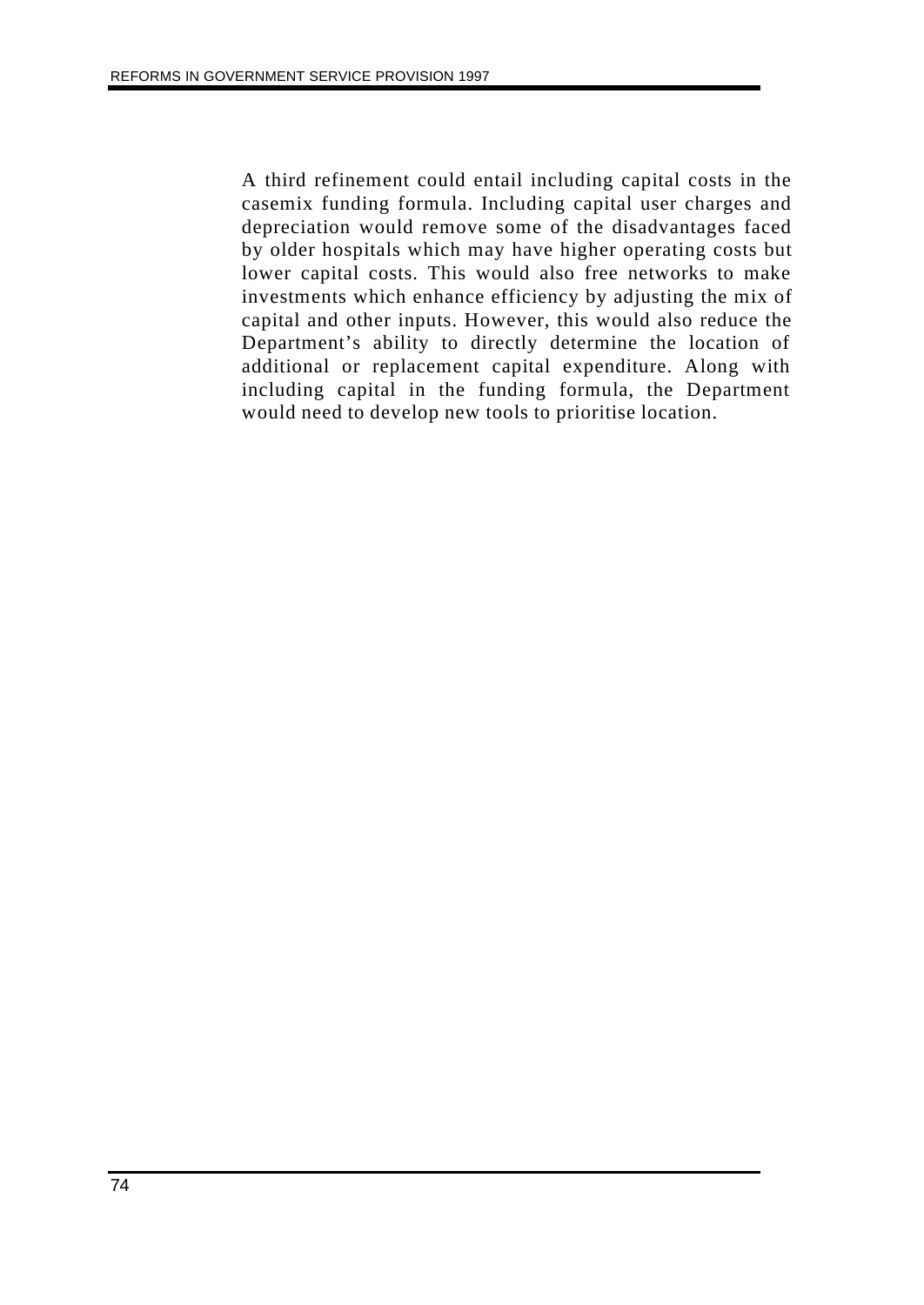# **4 COMPETITIVE TENDERING OF PRISONS IN QUEENSLAND**

*The introduction of the private sector into a formerly public sector activity has led to efforts to improve performance in two ways. The Queensland Corrective Services Commission (QCSC) has sought to foster direct competition — that is, competition for market share initially between private providers, but later between private providers and QCSC inhouse bids. The QCSC has also sought to foster benchmark or indirect competition — that is, competition based on comparisons between providers — between private and public prisons operations.*

## **4.1 This case study**

This case study examines the introduction of privately operated prisons in Queensland with regard to:

- how the reform was structured to realise its objectives; and
- what other changes were then introduced to more fully realise the available efficiency and effectiveness improvements.

# **4.2 The reform**

Private management of prisons in Queensland was introduced at the Borallon Centre in 1990 and at the Arthur Gorrie Centre in 1992. A competitive tendering process took place after the centres had been designed and substantially completed, but before operations commenced. No inhouse bids were considered. The contracts were for most aspects of the operations of the centres but the QCSC retained responsibility for ownership and maintenance and a few other services.

More recently, the Woodford Centre was put up for tender. Unlike the Borallon and Arthur Gorrie tender processes:

- the QCSC was instructed to make an inhouse bid; and
- the centre was to be designed, built and maintained by the successful tenderer.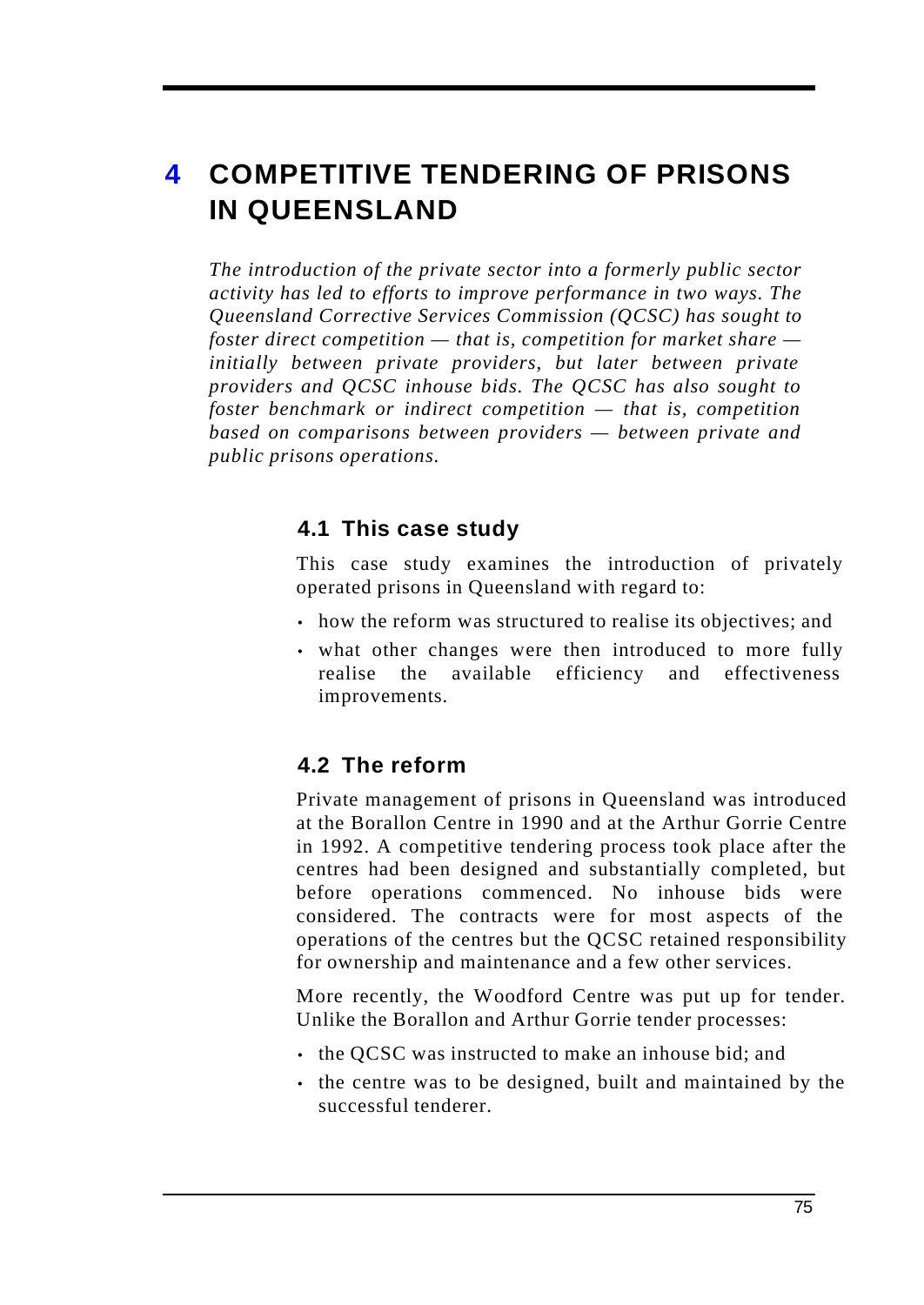The QCSC inhouse bid for this centre was successful.

|                  | Approved<br>capacity | Location        | <i>Opened</i> | Security<br>classification | <i>Operator</i> |
|------------------|----------------------|-----------------|---------------|----------------------------|-----------------|
| <b>Borallon</b>  | 389                  | Ipswich         | 1990          | Medium/low                 | <b>CCA</b>      |
| Arthur<br>Gorrie | 458                  | <b>Brishane</b> | 1992          | Remand/reception           | ACM             |
| Woodford         | 600                  | Woodfor<br>d    | 1997          | High/medium                | <b>OCSC</b>     |

#### Table 4.1: Competitively tendered correctional centres in Queensland

CCA — Corrections Corporation of America

ACM — Australasian Correctional Management

*Source:* QCSC

*Queensland was first* Borallon was Australia's only privately managed prison when it commenced operations in 1990, although private operation of prisons had recommenced in the United States in 1984, and by 1988 was apparently being considered in NSW and SA (Kennedy 1988, vol. II, p. 50).

*...but other States have followed.* Since privately managed prisons were introduced in Queensland, they have also started in NSW (Junee), Victoria (Deer Park and Fulham) and SA (Mount Gambier). Another privately operated prison is scheduled to begin operations in Victoria by the end of 1997 (Men's Metropolitan Prison at Laverton) — see appendix  $C$  for further details. Private firms also operate prisons in a number of other countries, including the UK and the USA.

### **4.2.1 Objectives**

The decision to introduce private management into prisons was driven by particular difficulties in the Queensland prison system, rather than as part of a more general government policy of outsourcing.

The QCSC had four objectives in introducing private sector management. These were:

• to stimulate improved performance of publicly managed prisons by facilitating benchmark competition;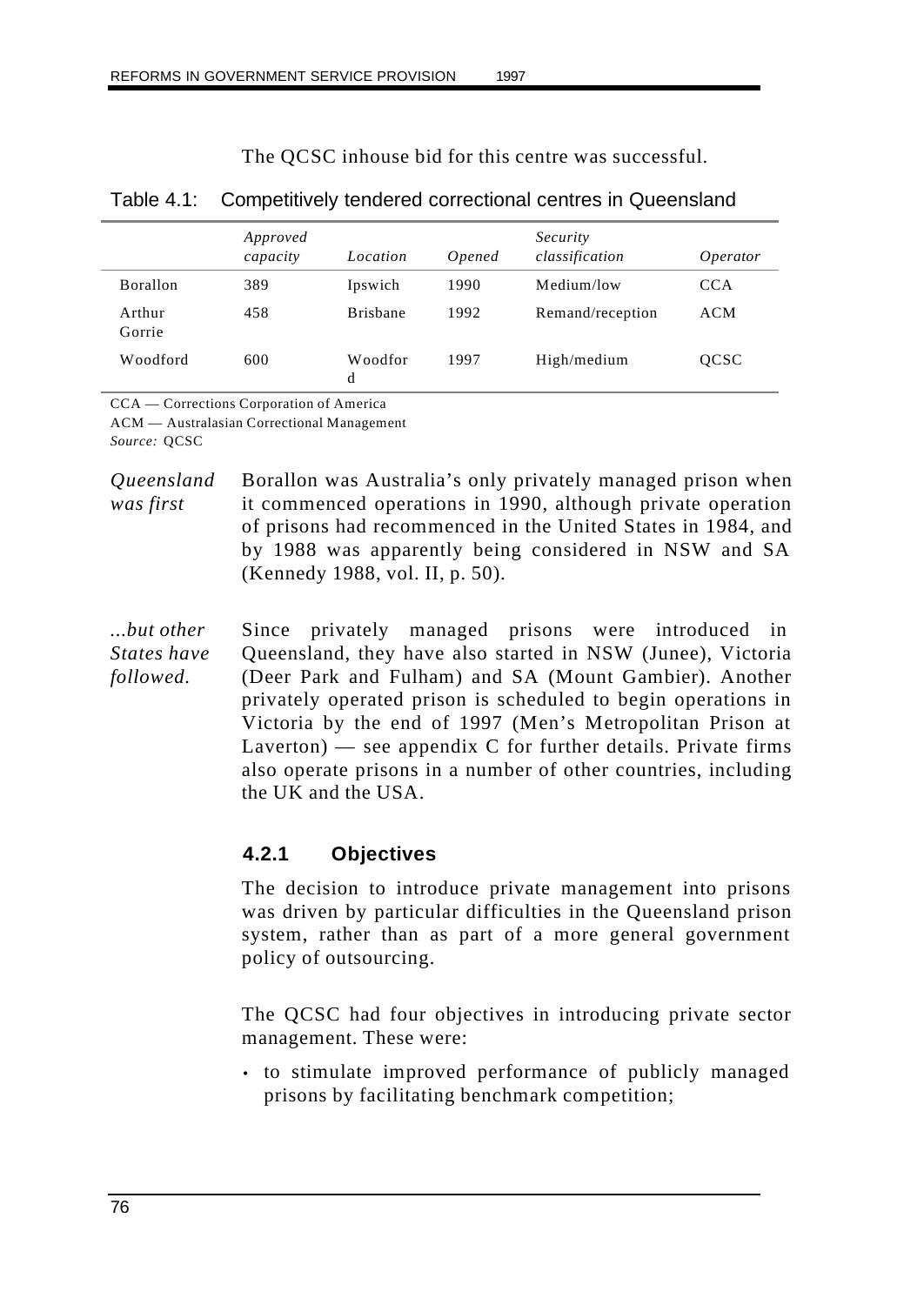- to reduce costs by removing restrictive work practices;
- to introduce cultural and attitudinal change in the management and operation of prisons that would lead to improved efficiency and effectiveness in rehabilitation; and
- to provide comparative information to help assess options for future development (Macionis 1994, pp. 183 –185).

The relationship between the introduction of contracting and efforts to reform working practices was noted by the Public Sector Management Commission which observed that:

The more recent [than Borallon] arrangement with the Arthur Gorrie centre was not part of a QCSC strategy to enter into contract arrangements. The Government approved the arrangement on the advice of the QCSC after negotiations with the Queensland State Service Union on a site agreement broke down.(PSMC 1993, p. 116)

# **4.3 Background to the reform**

The QCSC is responsible for all adult correctional functions, including supervision in the community and in correctional centres (box 4.1). Impending structural changes to QCSC are discussed below.

### Box 4.1: The Queensland Corrective Services Commission (QCSC)

The QCSC has twelve correctional centres, of which ten are operated by the QCSC and two (Borallon and Arthur Gorrie) by private contractors. The new centre at Woodford is operated by the QCSC, having been awarded to an inhouse bid.

Community custody occurs in QCSC operated centres — two centres contracted to not-for-profit operators, and five residential facilities run by community organisations (QCSC 1995a, pp. 31–3).

The QCSC has a budget of \$283 million for 1996–97, including payments to contractors (Queensland Government 1996a, p. 188), and is responsible for an average daily prison population of 3122 in secure custody and 15 000 offenders  $\phi$ n community based orders (SCRCSSP 1997, pp. 808 and 812). These figures include the two privately managed correctional centres which hold about 33 per cent of the prisoners in secure custody in Queensland (QCSC 1995a, p. 65).

The central office of QCSC provides some services for all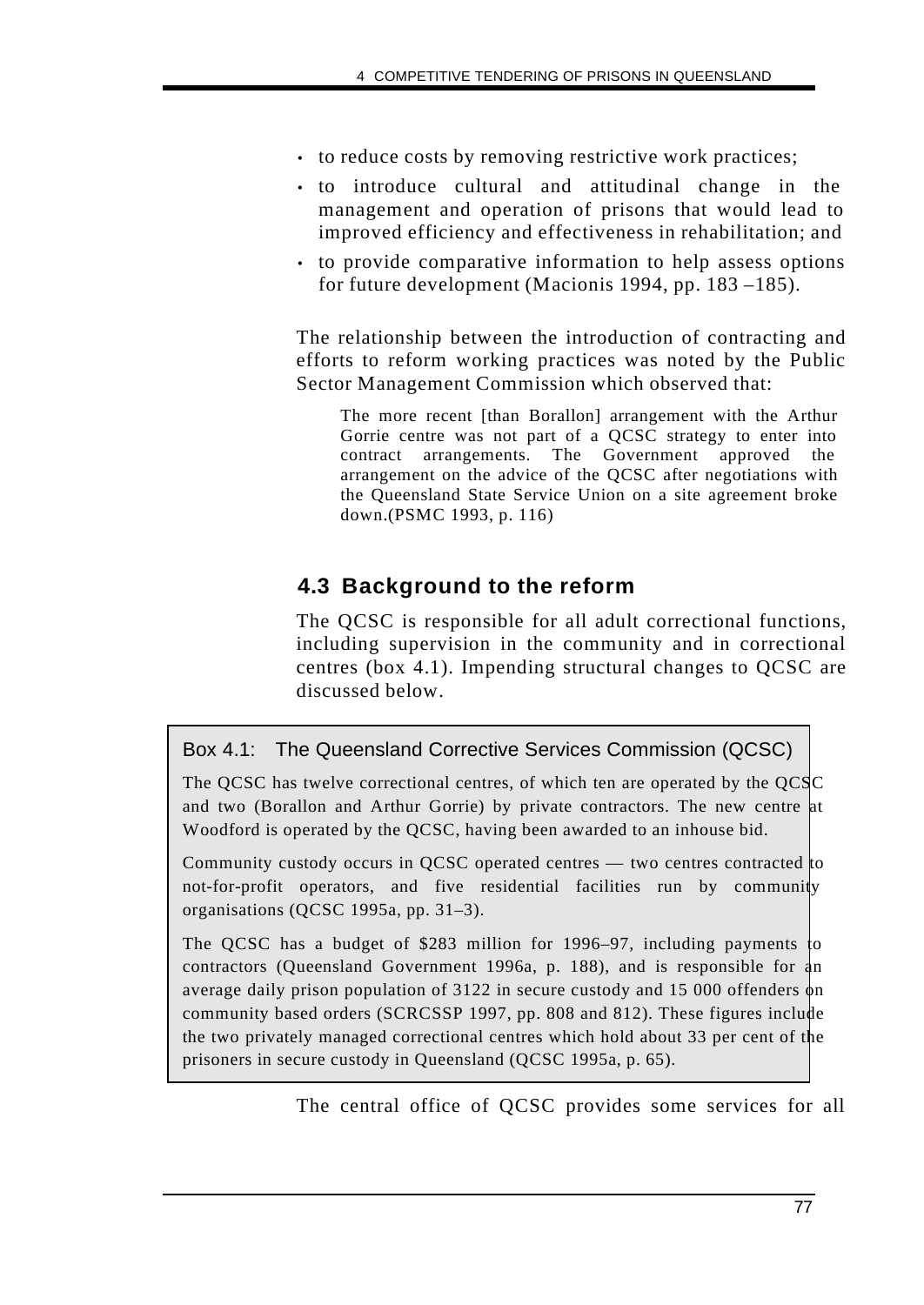prisons. It is responsible for building maintenance at both QCSC operated and privately managed prisons, and for meeting the operating costs such as rates, electricity and water charges.1 It also provides dog squad services, routine drug testing, records management, and dental, chaplaincy and official visitors services. In addition, a community corrections officer to assist with assessments is provided from Community Corrections.

QCSC central office provides additional services to QCSC operated prisons — negotiating industrial relations agreements and organising grievances hearings, the recruitment and appointment of officers, training of custodial staff, payrolls, IT support, purchasing, accounts processing, and prisoner escort.

This leaves QCSC prison general managers responsible for the secure containment of prisoners, prison services (food, laundry, cleaning, maintenance of grounds), program development and implementation (education, training, rehabilitation), the maintenance of sentence management records, capital purchases (up to a set limit), and human resources (leave processing, promotions, rostering).

In December 1996, the Minister for Police and Corrective Services announced that the QCSC will be split into two organisations from 1 July 1997 — one to 'purchase' prison services and the other to 'provide' services. The purchasing arm will retain the QCSC name, the coordination of sentence management and overall control of the provision of corrective services (including setting policy in conjunction with the QCSC Board). The service provider, which will operate the publicly run prisons, will be a Government owned corporation known as Queensland Corrections (QCORR) (Queensland Government 1996b).

<sup>&</sup>lt;sup>1</sup> The more recent Woodford tender required the operator to be responsible for the maintenance of the centre.

<sup>&</sup>lt;sup>2</sup> Correctional centres outside South East Queensland recruit their own staff.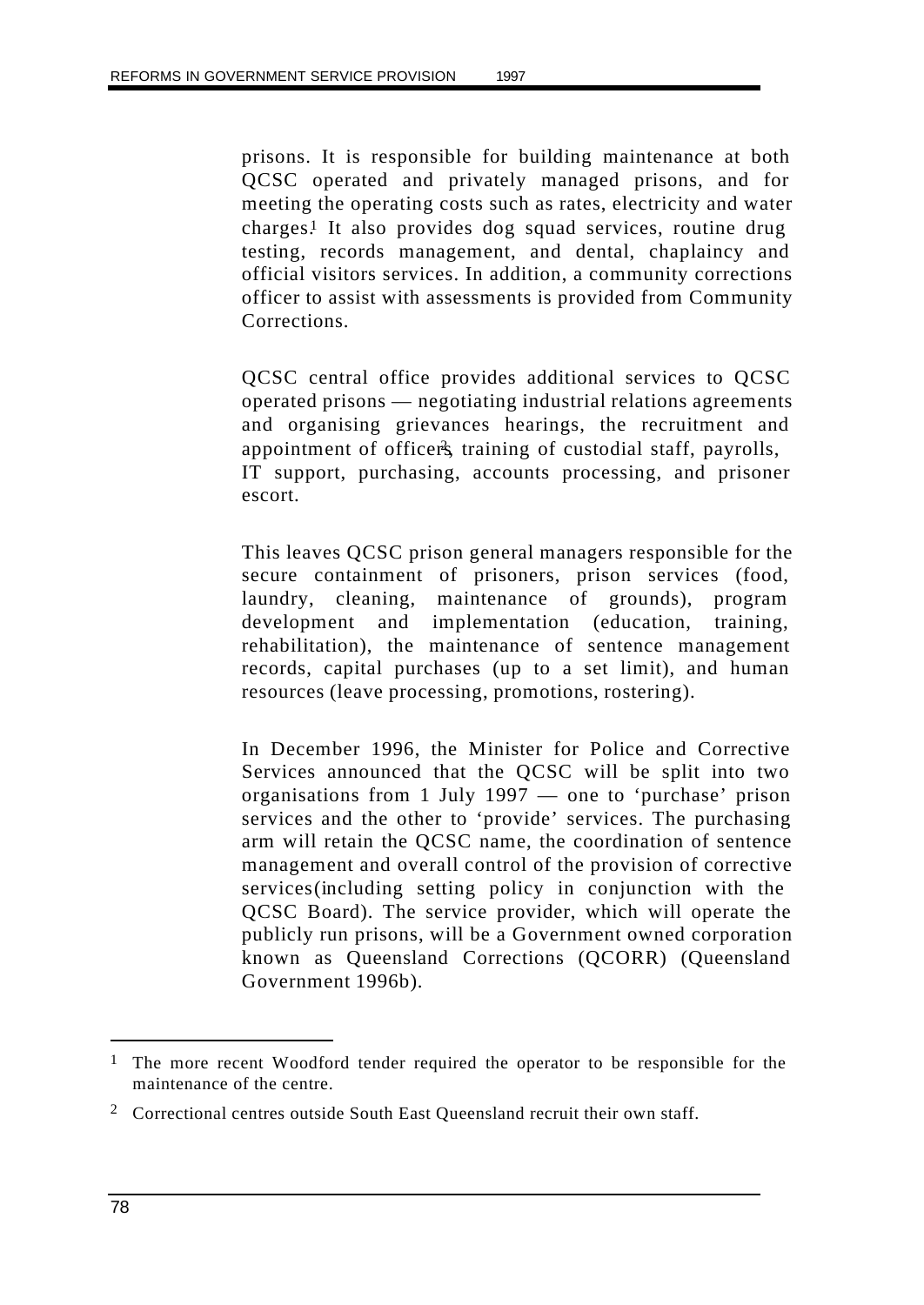## **4.4 Defining the service**

*What to contract* The initial advice to Government to competitively tender and contract the management of a correctional centre came from the 1988 Kennedy Report. To implement the policy, the QCSC needed to decide:

- what the scope was for outsourcing each of the services delivered through prisons; and
- how the individual services that could be outsourced should be combined.

The services to be considered ranged from asset management, to education services and security, to discipline and sentence management.

### **4.4.1 Determining what services to contract**

*... involved considering the risks*

Deciding which components of prisoner services could be outsourced involved identifying the risks of contracting each component, and assessing the cost of these risks. The underlying risk was that the selected provider would fail to provide the required service to the required standards at the contracted price.

This assessment required an understanding of:

- the additional risks involved in proceeding with competitive tendering and contracting, compared with the risks of internal provision;
- the magnitude and potential costs of each risk; and
- whether these risks could be reduced or avoided, and at what cost.
- *... and the market.* The Kennedy Report, which recommended the creation of the QCSC and the private operation of Borallon, identified discrete services that could be purchased from the private sector and thus be subject to competitive tendering and contracting. These services included:
	- education programs for prisoners;
	- health care services and especially 'general practice' services;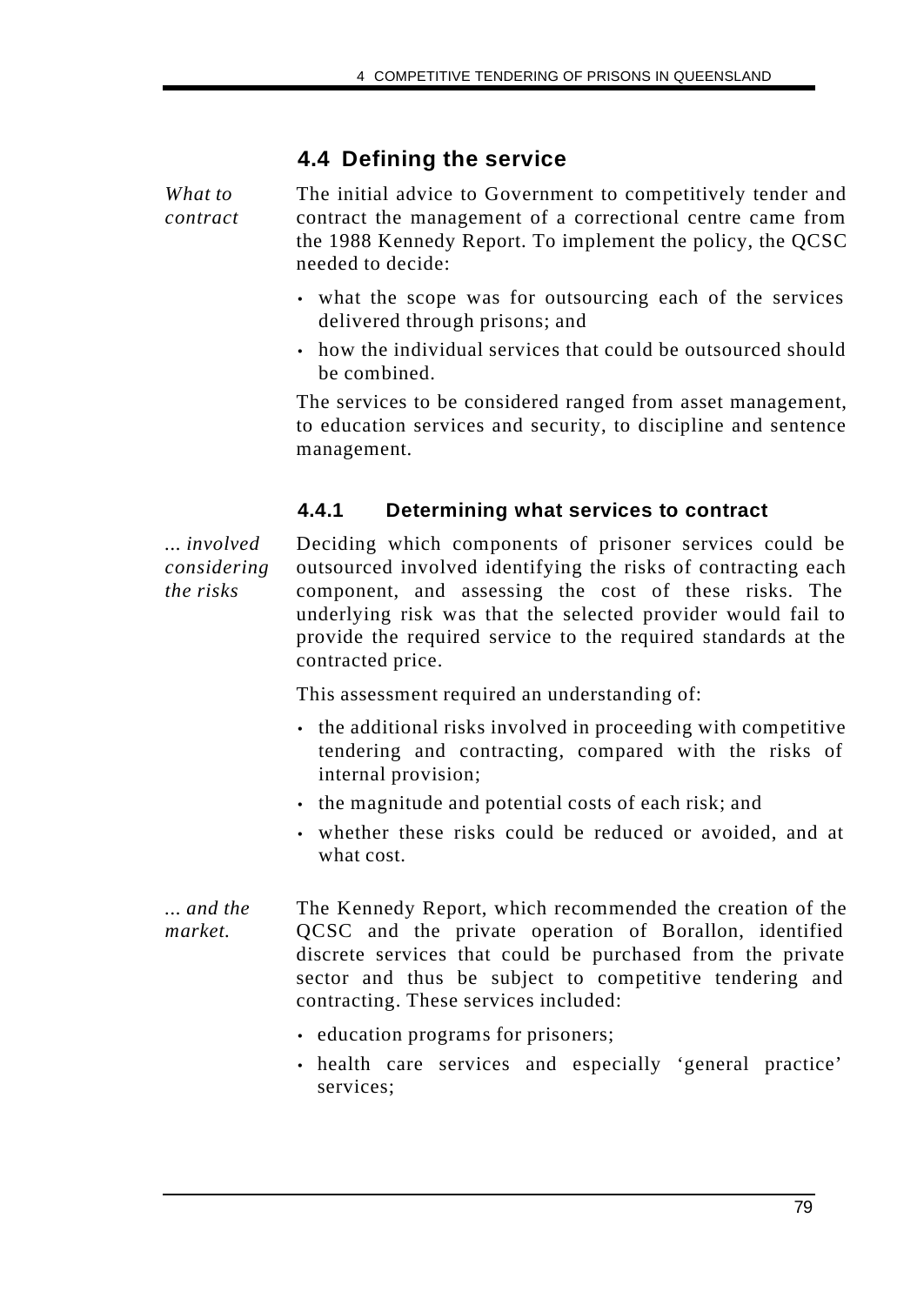- audits of management and operations;
- legal services;
- consultancy services including computing, industrial relations and management advice;
- psychological assessments and counselling; and
- staff recruitment and training (Kennedy 1988, p. 91).

In addition, Kennedy recommended that tenders be called for the entire operation of correctional services at Borallon. However, he noted:

I would expect the best approachfor the moment would be for Queensland to continue to own the property, and to lease it out. (Kennedy 1988, p. 97) [emphasis in the original]

*The QCSC retained ownership.* The QCSC adopted this approach to asset management and retained ownership of contracted correctional centres. It gave the following reasons:

- The Government can affect the total level of demand through policy decisions and, as the only buyer of prison services, can also affect the demand for the services of any one prison. Thus, it can better manage the risks associated with changes in demand for prison services than could a private owner.
- By retaining ownership, it is less complex to change providers. Thus, the potential for provider capture is reduced.
- By purchasing the design and construction services in conjunction with operations, most of the benefits of the integration of services are achieved.

Others have argued that another benefit of government ownership is that the combination of the government's taxing powers and high credit rating mean that it could borrow money to finance the asset at a lower cost.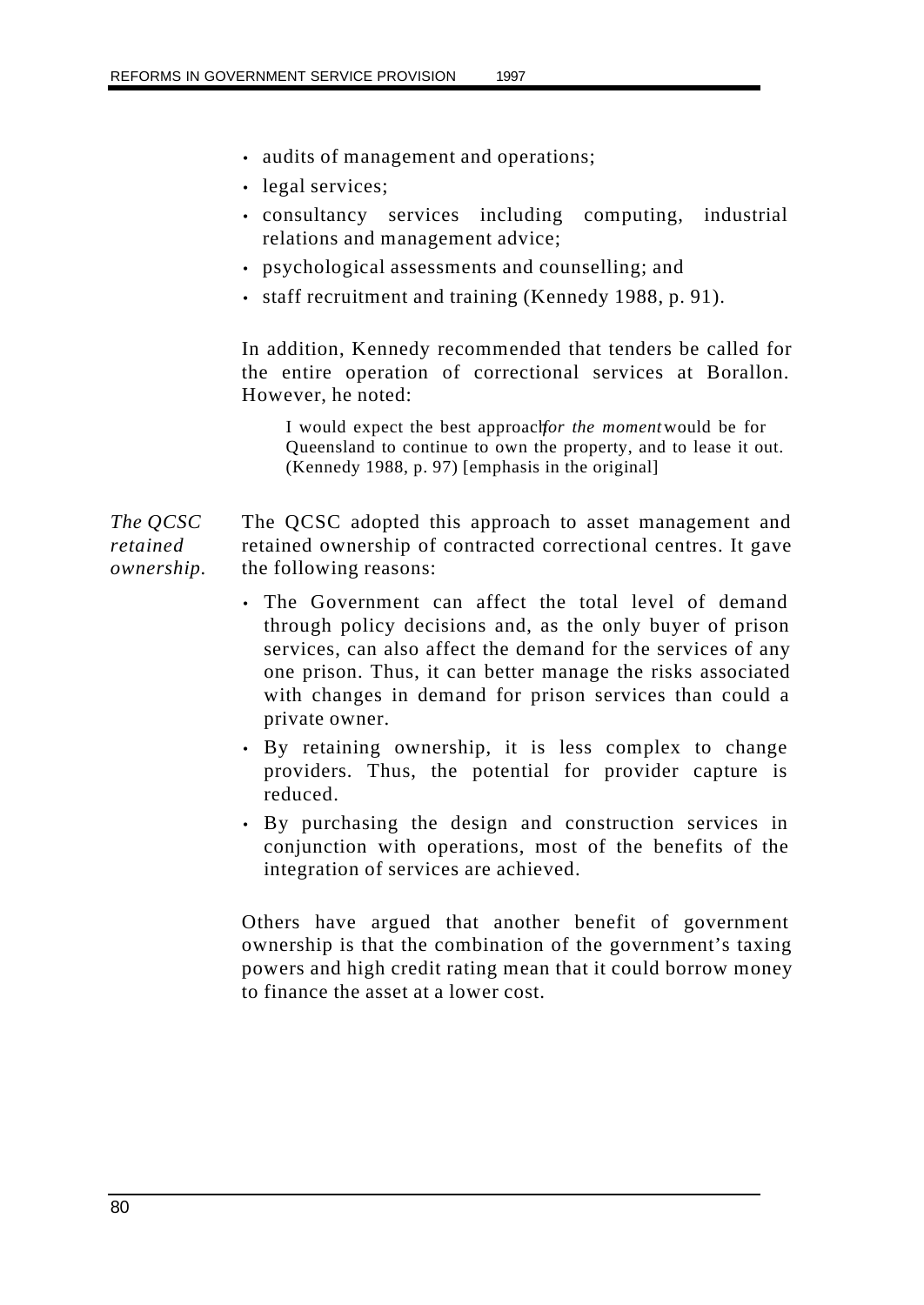Some private providers, however, prefer private ownership with operation because:

- it ensures the operator has control over maintenance, particularly that which affects security; and
- it gives the operator greater freedom to make capital improvements which lower operating costs.

On the question of the costs of borrowing, the Economic Planning Advisory Commission's *Private Infrastructure* **Taskforce Reportangued that:** 

... [the] governments' lower cost of funds largely reflects the fact that taxpayers are providing an implicit guarantee for project risks under public ownership. Thus, it concluded that much of the difference in the public and private cost of capital is apparent rather than real. (EPAC 1995, p. 37)

On balance, the QCSC considers that the benefits of retaining ownership outweigh the loss of the potential efficiency gains. However, it now accepts the view that the operator should be responsible for maintenance. For this reason, the operators of Woodford are responsible for upkeep of the centre, in contrast to the situation at Borallon and Arthur Gorrie, which were tendered earlier.

Given that the QCSC owns the buildings, its decision to be responsible for paying rates and land taxes, even for those centres operated by private firms, is consistent. However, it is less clear why QCSC chose to pay the gas, water and electricity costs when the private operators have control over the use of these resources. The QCSC changed its approach for Woodford where the operator pays these costs, and this approach will be adopted for QCORR.

<sup>&</sup>lt;sup>3</sup> Victoria is the only jurisdiction where private operators own the prison buildings (appendix C, table C.2)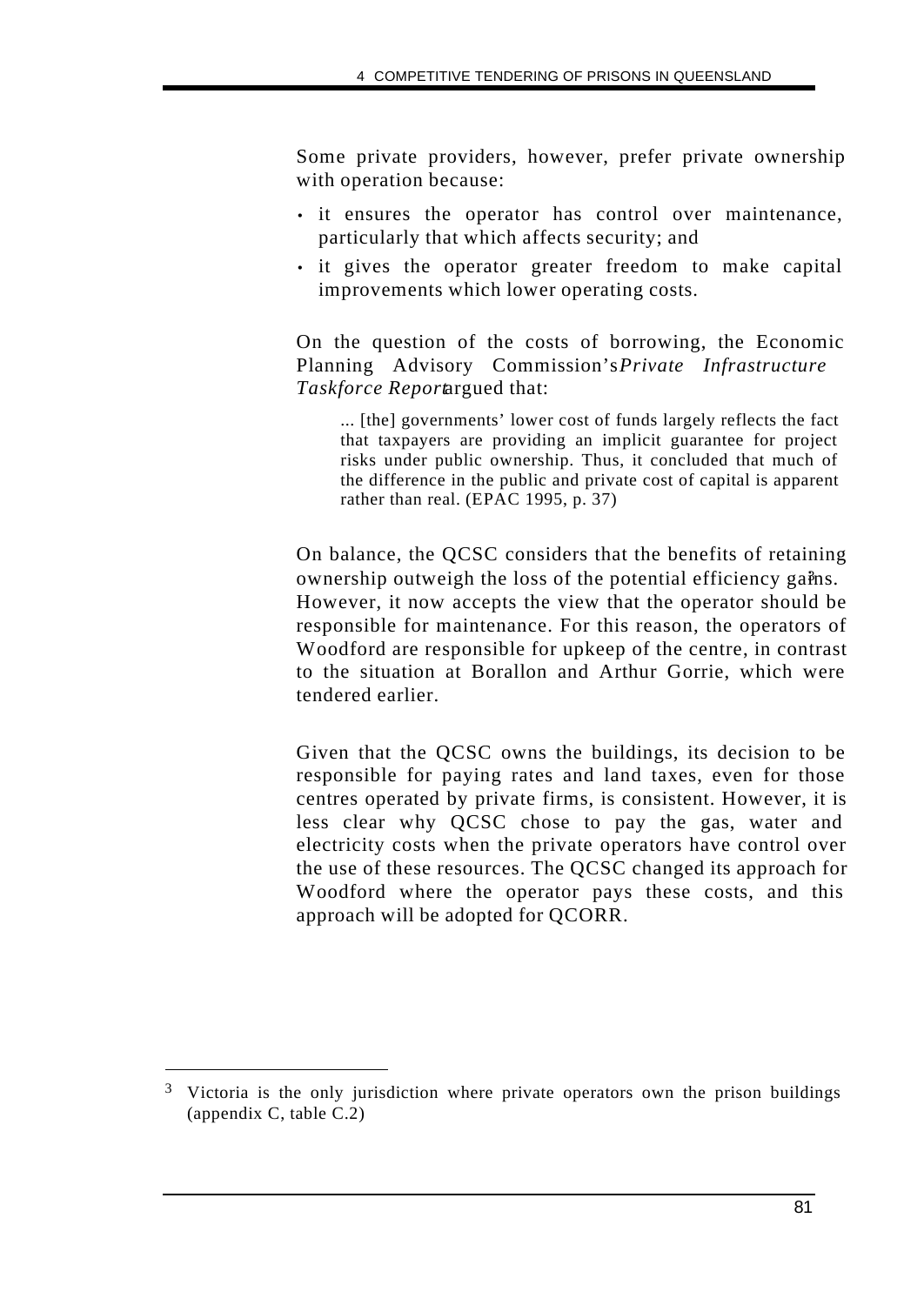*Regulatory services remained inhouse.* The QCSC has kept other services inhouse — for example, the development of sentence management guidelines and the provision for a community corrections officer to assist with assessments. The QCSC has determined that they should not be delegated because the decisions on these guidelines and supporting services determine the nature of a prisoners confinement. This approach has been taken further in the UK, with public sector employees having the responsibility for administering discipline in privately run prisons (Harding 1997, p. 40).

> The QCSC considers that most of the remaining services are either regulatory functions (such as auditing, appointment of official prison visitors and drug testing) or most cost-effective when shared across centres (such as the dog squad). It is anticipated that with the introduction of corporatisation, a separate, stand alone contract for Transport and Escort (including the dog squad) will be let.

## **4.4.2 The scope of each contract**

The decision by QCSC to keep inhouse some services considered to be central agency responsibilities still left a large number of discrete services which they considered suitable for outsourcing. These services include: containment, supervision (including discipline) and transport of prisoners; the administration of sentence management policies; the delivery of education and industry programs; health services; food and other hotel-type services; and the general care and management of the prison.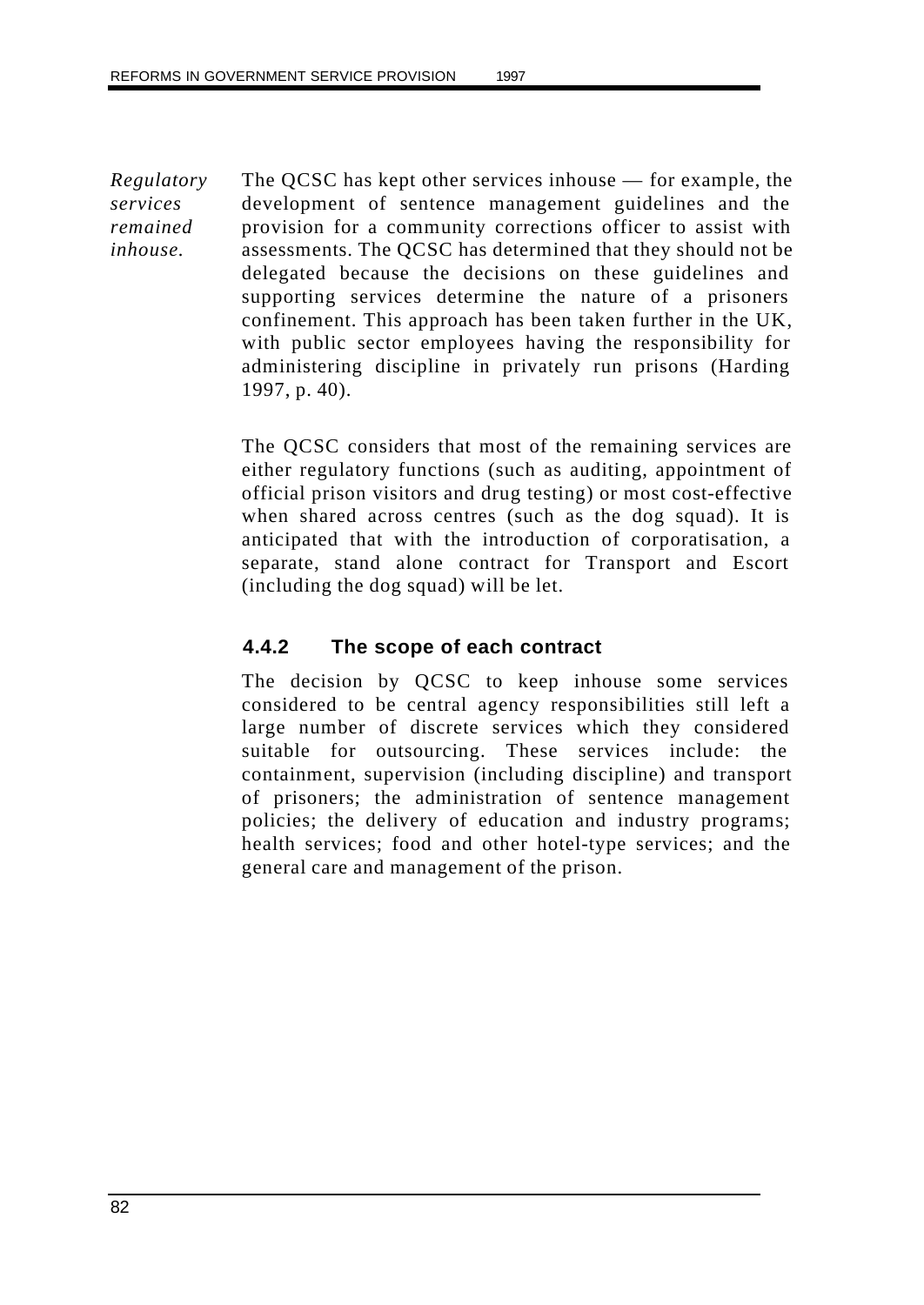In Queensland these services are combined into a single management contract for each centre. In other jurisdictions overseas, some of these services have been contracted separately: for example, the delivery of education and health care has been separately contracted in a number of public UK prisons.

The QCSC argues that several considerations were balanced in making this decision because the larger contract scope means greater potential to:

- reduce the level of competition;
- facilitate more integrated and thus more efficient or effective operations;
- reduce the costs of selecting and monitoring providers; and
- reduce the scope for disputes about responsibility and thus enhance accountability.

Combining a number of services in one contract also permits a provider to offer innovative solutions regarding integration of related or complementary services. For example, the private operators require their officers to patrol around, rather than monitor from fixed posts (as was common in QCSC prisons), and have advocated designs more conducive to that form of operation.

If the services to be provided under the contract are large in total, small players could be excluded — reducing the number of contenders and possibly reducing competition. A larger contract scope will only reduce competition, however, if specialised providers are not able to readily form a consortium to make joint bids, or if there are barriers to entry by other providers.

<sup>4</sup> NSW, Victoria and SA also have single management contracts (appendix C, table C.2).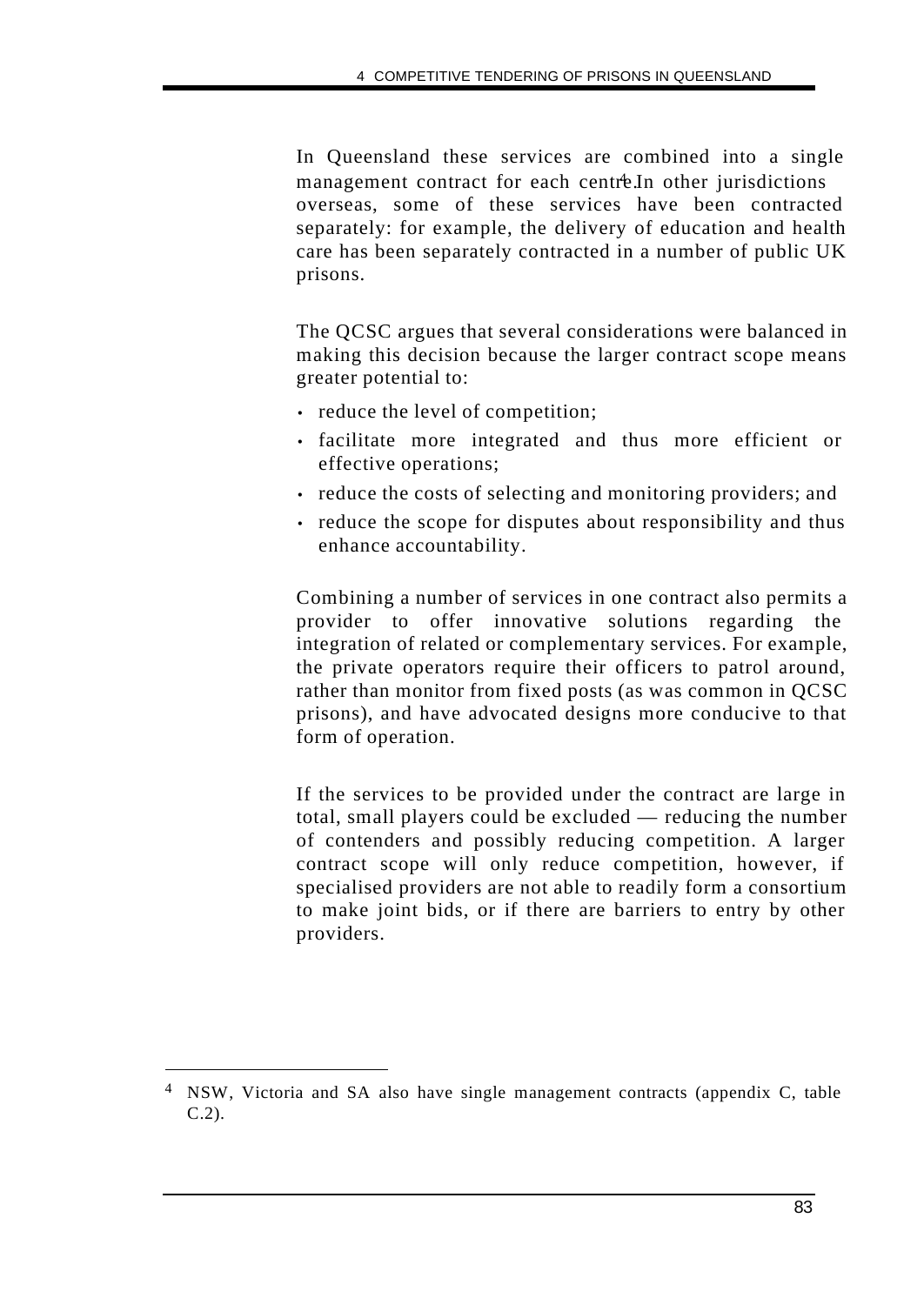The QCSC does not consider that competitive pressures have been compromised in Queensland as a result of the decision to combine services. The number of expressions of interest to bid for contracts to deliver prison services have ranged from five for the Borallon tender to seven for the Arthur Gorrie tender, with five in the case of the design/construct/manage Woodford tender.5

### **4.4.3 Defining the services**

As noted above, the operations of a correctional centre include a number of distinct services — containment, supervision, programs, employment opportunities, the provision and maintenance of buildings. Service requirements can generally be specified by documenting either the required process (or design) characteristics of the particular component of the overall service (design specifications) or the required levels of contractor performance (performance specifications) (table 2.2).

Performance specifications allow contractors to choose how to achieve the desired outcomes or outputs. They also shift an element of the risk, with the contractor benefiting from any cost savings and bearing any additional costs. The value of this depends upon which party is best able to manage the risk.

Design specifications offer a higher degree of certainty in terms of tendered solutions and provide a consistent basis for bid evaluation. Further, if output specification and monitoring is not well developed, then monitoring contractor performance may be easier under design rather than performance specifications. The QCSC faced a trade-off between these risks and returns when formulating its specifications.

In early contracts, the QCSC mostly specified the service in terms of inputs and processes. More recently, while many aspects of the service must still be defined in terms of inputs or

<sup>5</sup> Most jurisdictions have had five firms respond at the expression of interest stage (appendix C, table C.4).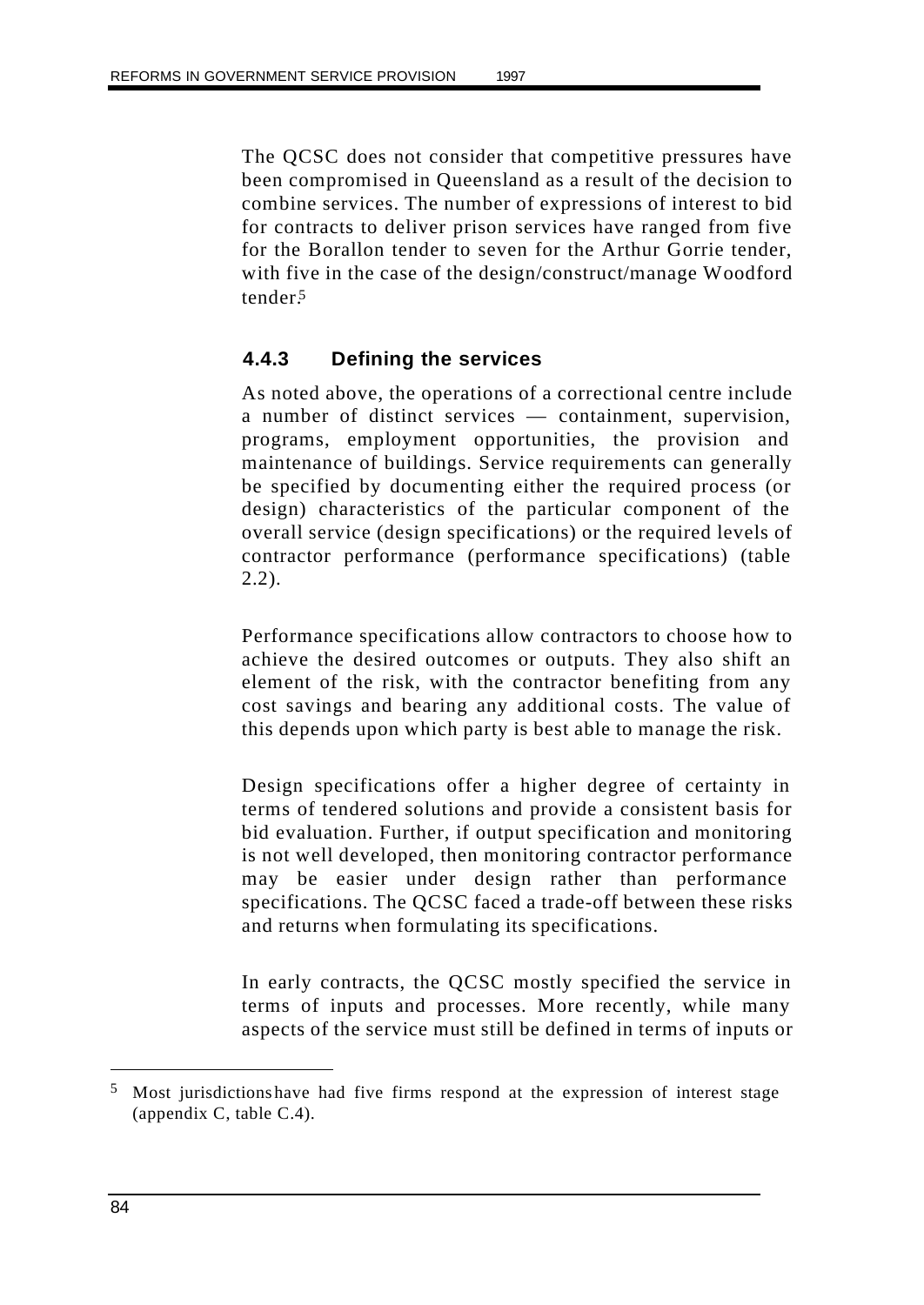*The QCSC is moving to more output focused* specifications random urinalysis results for the Principal's other correctional process (for example, staff at certain levels must hold specified qualifications), there have been attempts to focus on outcomes and outputs. Examples include: escapes, penalties for positive results from drug testing 'higher than the average facilities' (QCSC 1995b) and 'the standard of health care [for prisoners] is to equate with that available in the community' (QCSC 1995c).

*... as it develops* The QCSC considers the move to output based specifications is feasible because:

*experience.*

- it is now better able to monitor outputs/outcomes and thus manage risks; and/or
- it has gained a greater understanding of the extent of risks as it has developed a better understanding of the contractor's abilities.

The QCSC could expect to gain further efficiency benefits through this approach because those elements best managed by the provider are no longer centrally mandated.

The QCSC has also had to ensure that it does not frame tender specifications in a way which unduly favours particular providers. If the existing provider has a large influence, then there is a danger that the specifications will describe current practices rather than the desired outputs or outcomes. This may preclude innovative alternative approaches, and entrench the existing provider when it is the only provider that knows the full cost of operating under those specifications.

This issue did not emerge with the letting of the Borallon and Arthur Gorrie contracts, but was an issue for Woodford because there was an inhouse bid. The QCSC consulted with other potential bidders before formulating the final specifications. However, concerns emerged about the timing of

<sup>6</sup> 'Chinese walls' are administrative arrangements put in place within organisations to avoid conflicts of interest between the different parts, particularly through reporting lines and the sharing of information.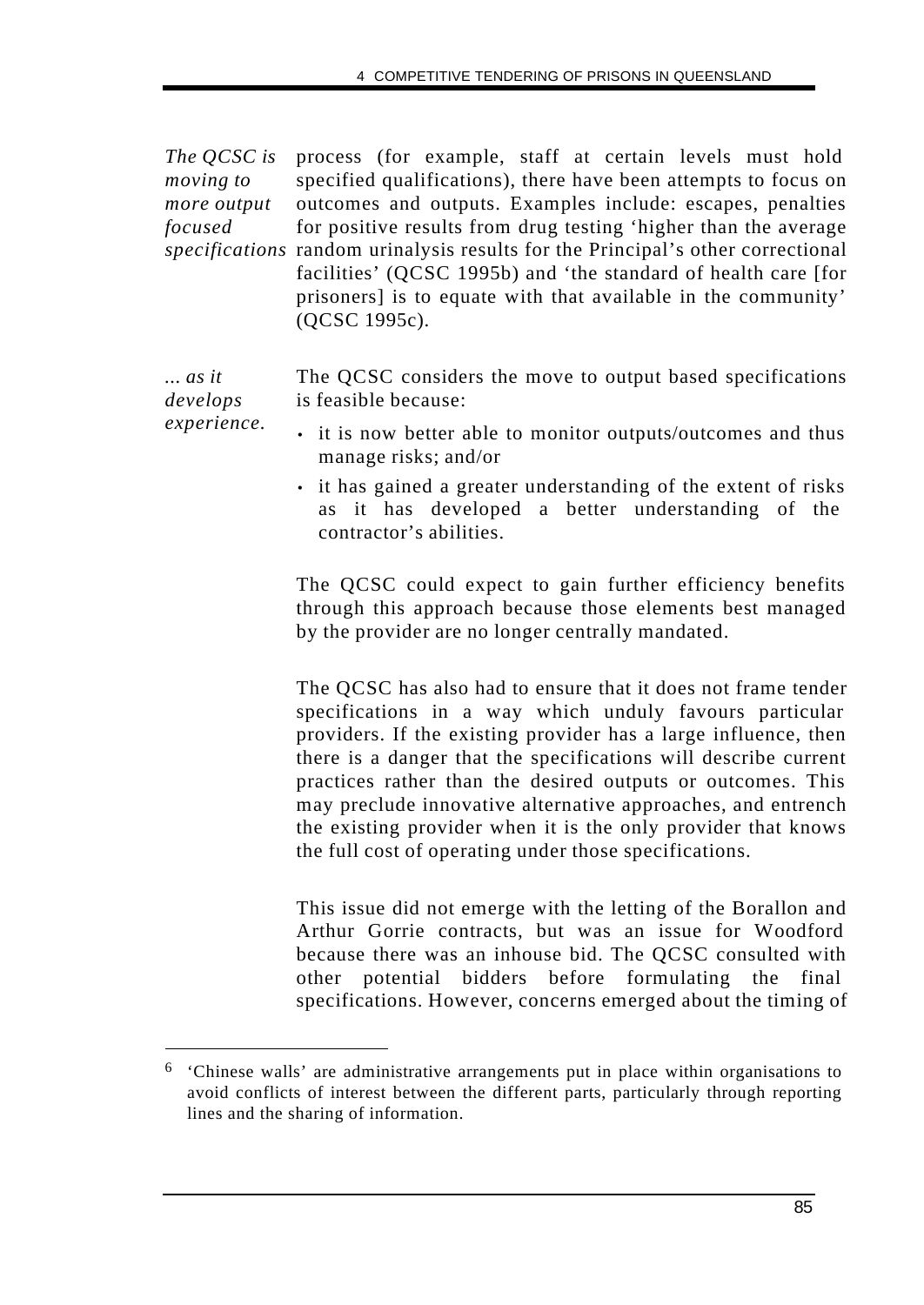construction of 'Chinese walls' around the inhouse bid. Unsuccessful bidders objected to several QCSC staff being involved in both developing the specifications and preparing the inhouse bid (ACM 1996 p. 1; Codd Partnerships 1996, p. 1).7

## **4.4.4 Determining the length of contract**

Considerations in determining the length of a contract include:

| A number of<br>factors<br><i>influence the</i><br>ideal<br>contract<br>length | • who owns the assets and whether the assets have alternative<br>uses;                                                                                                                                                                                                                                                                                              |  |  |  |  |
|-------------------------------------------------------------------------------|---------------------------------------------------------------------------------------------------------------------------------------------------------------------------------------------------------------------------------------------------------------------------------------------------------------------------------------------------------------------|--|--|--|--|
|                                                                               | the predictability of service demand — which is not under<br>the control of the contractor and, in the case of prisons, is<br>outside the control of the principal;<br>• the predictability of service costs — which are more<br>directly related to the actions of the contractor;                                                                                 |  |  |  |  |
|                                                                               | • the conditions for renewal of the contract; and                                                                                                                                                                                                                                                                                                                   |  |  |  |  |
|                                                                               | • the processes for amending the specifications.                                                                                                                                                                                                                                                                                                                    |  |  |  |  |
| <i>including</i><br>ownership of<br>the assets                                | The QCSC felt able to let relatively short contracts because it<br>retained ownership of the prisons. Longer contracts are more<br>likely to be appropriate where the contractors are required to<br>recoup the investment over the period of the contract. The<br>economic life of a prison is likely to be at least 20 years, and it<br>has few alternative uses. |  |  |  |  |
| and the<br>purchaser's<br><i>ability to</i><br>monitor<br>quality.            | The original contract for Borallon was for three years with a<br>further option for two years, able to be terminated by either<br>party with three months notice without need to show cause.<br>The relatively short period of notice of termination was also a<br>way of reducing the risk of an unacceptable quality of service.                                  |  |  |  |  |
|                                                                               | $C$ and the state of the comparison of the construction of the constructed as lating state of the state of $\mathcal{L}_{\mathcal{F}}$                                                                                                                                                                                                                              |  |  |  |  |

*Contracting* A government may be concerned that a contracted relationship *can constrain* will mean that it loses flexibility to implement policy changes

<sup>7</sup> NSW and Victoria have not permitted inhouse bids. SA permitted an inhouse bid for the Mt Gambier prison (appendix C, table C.3).

<sup>&</sup>lt;sup>8</sup> NSW and South Australia also have three month notice periods (appendix apple  $C.6$ ).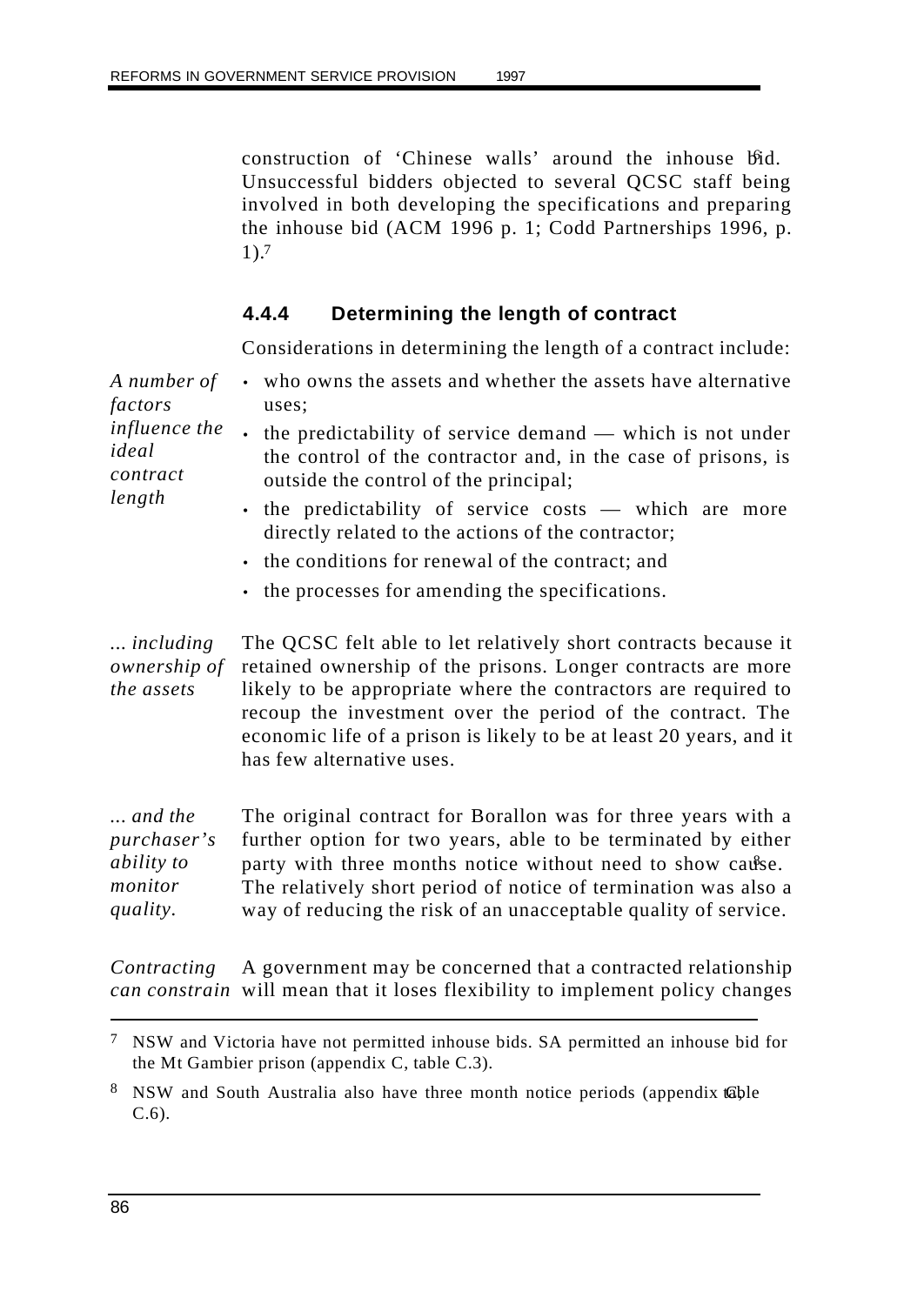*policy flexibility* or respond to unanticipated situations (such as a rapid rise in the prison population).

*... depending on the relationship between the parties.* This, however, has not been the experience of the QCSC. The contract for Borallon is written to allow amendment by agreement in writing by both parties. The ease with which the contract could be renegotiated, and the goodwill between the parties, meant that when the QCSC faced a rapid rise in prison numbers in the early 1990s it was able to negotiate the introduction of two prisoners per cell and more cells at Borallon. These steps were achieved more quickly at Borallon under the contractual relationship than at the QCSC operated centres.

#### **4.4.5 Addressing economies of scope between policy advice and service provision**

*Maintaining information flows is important* The introduction of external providers created two distinct roles within the corrections service in Queensland — the role of purchaser and that of provider. Having retained responsibility for developing and refining policy (and consequently assessing its effectiveness), the QCSC central office needed to maintain information flows between its policy makers and the providers (external and inhouse) implementing these policies.

*... and a number of measures can* managers with the Director General after board meetings. In *help.* The QCSC has partly addressed this issue by having monthly phone conferences of public and private prison general NSW and Victoria information flows are enhanced by regular meetings, while in SA there is daily contact through the on-site monitor.

> The QCSC also considers that it has enhanced the policy debate by:

- releasing considerable information about its relationships with the providers and about their performance;
- seeking independent advice from commissioned reports/inquiries (such as the Kennedy Report) and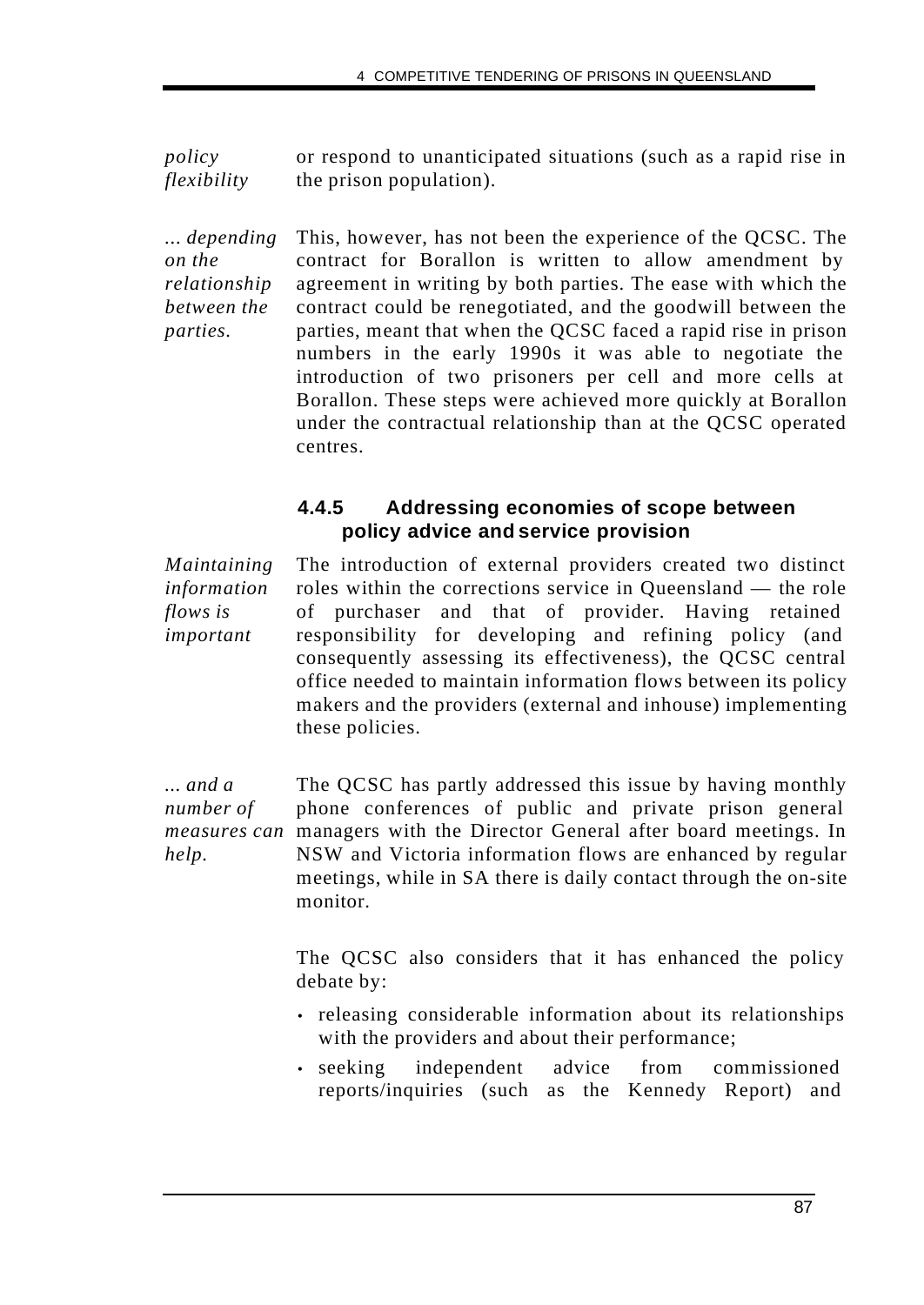management consultants; and

• sponsoring research projects by academics.

An example of the QCSC's use of outside expertise is the plan to conduct a longitudinal study on the impact of the Sexual Offenders Treatment program on levels of reoffending. This study will be undertaken by a PhD student on a QCSC funded fellowship (QCSC 1996,  $p28$ ).

#### **4.4.6 Maintaining cooperation among competing providers**

*Each prison is part of a* Prisoners are part of an integrated prison system and move from high to lower security close to the end of their sentence or from low security to higher security as a result of breaches. Consequently, prisoners move both ways within the security classifications and often between prisons. Prisoner management in each prison can be improved if prisoner records are kept up to date and if prisoner information is shared. Therefore, there is some incentive for each prison management to maintain adequate and up-to-date records which are transferred with prisoners between prisons. The QCSC has not yet experienced any particular difficulties in this area.

> However, there is little incentive for competing prison managements to share innovations that reduce the costs of operations, although it may be difficult to keep some innovations secret. There is some incentive for private providers to share information which will enhance their reputation in other States (thereby increasing the possibility of winning future contracts) or which increases the likelihood of their existing contract being renewed. This may have contributed to Australasian Corrections Management's efforts to share details of its suicide prevention program with QCSC centres.

*larger system.*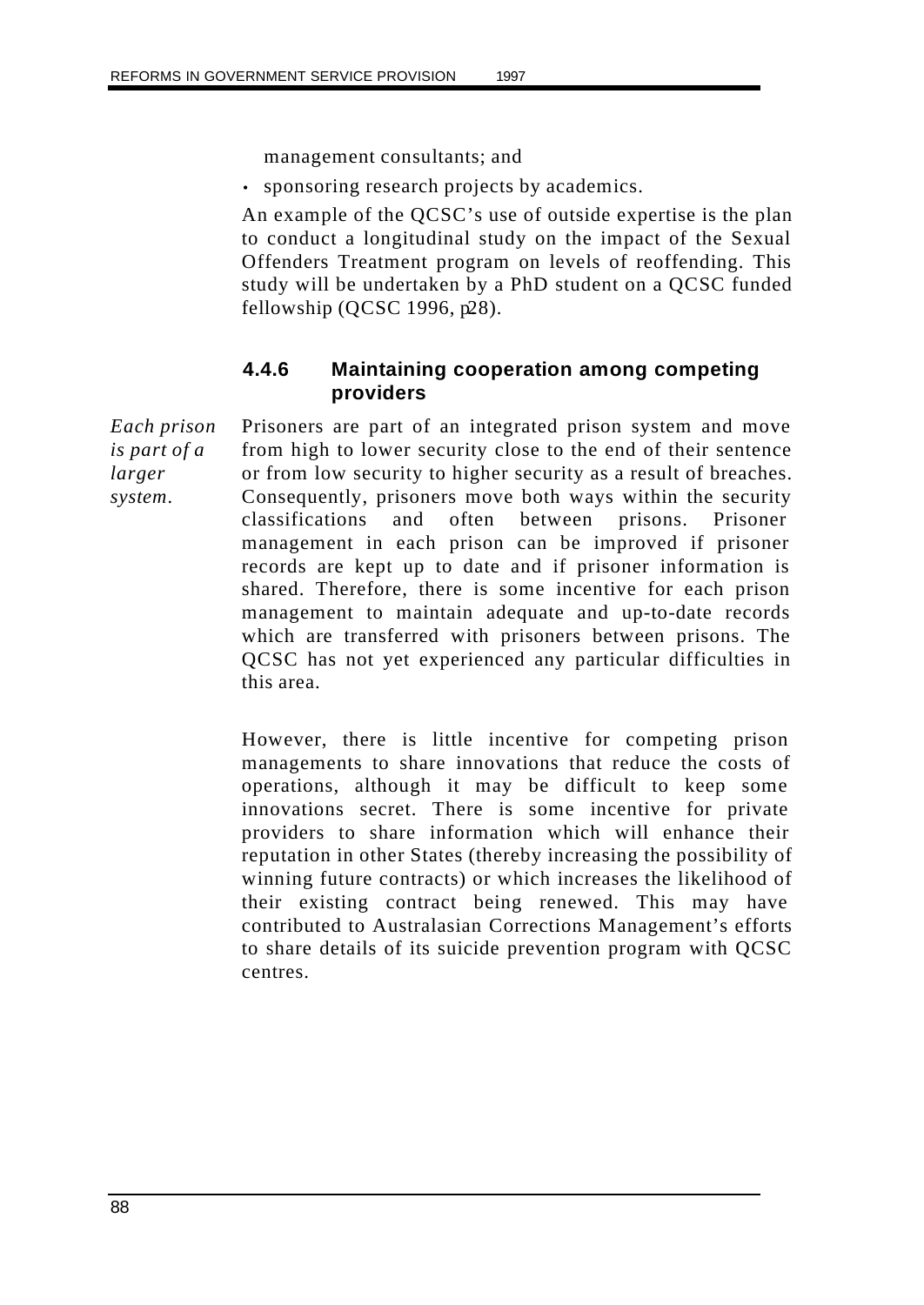# **4.5 Selecting and managing providers**

### **4.5.1 Issues for the purchaser**

The task facing the QCSC as the purchaser of the contracted services is to ensure that:

- the tender specifications, evaluation and selection processes are, and are perceived to be, fair; and
- they select the best bid.

To ensure fairness, and the perception of fairness, it is necessary that the specifications do not unduly favour one competing firm over another, and that the selection criteria (and their rankings) are transparent. Ensuring a perception of fairness is a relatively straightforward process when there are only private firms bidding for the contract.

The tender evaluation task for the QCSC was to assess the competing bids on the basis of value for money. In December 1988, the QCSC called for expressions of interest to contract manage Borallon. Five organisations submitted comprehensive proposals, two of which were asked to submit formal tenders. The contract decision was not made on price alone, and the higher bidder, Corrections Corporation of Australia, won the contract as the best qualitative tender based on the programs it offered. Australasian Corrections Management won the Arthur Gorrie contract but again not on the basis of price alone — it was the second lowest priced bid.

*Inhouse bids increase the importance of* Two private tenderers were shortlisted and there was an *a transparent* inhouse bid. Given that the organisation involved in deciding *process* The transparency of the tender process became a significant issue for the first time when Woodford was put out to tender. the winner and managing the contract was also bidding, the fairness of the process was likely to be questioned. The issues that arose were the fairness of:

> • the process by which the tenders were evaluated (including whether the inhouse team had an unfair advantage in meeting the criteria because the bid was prepared by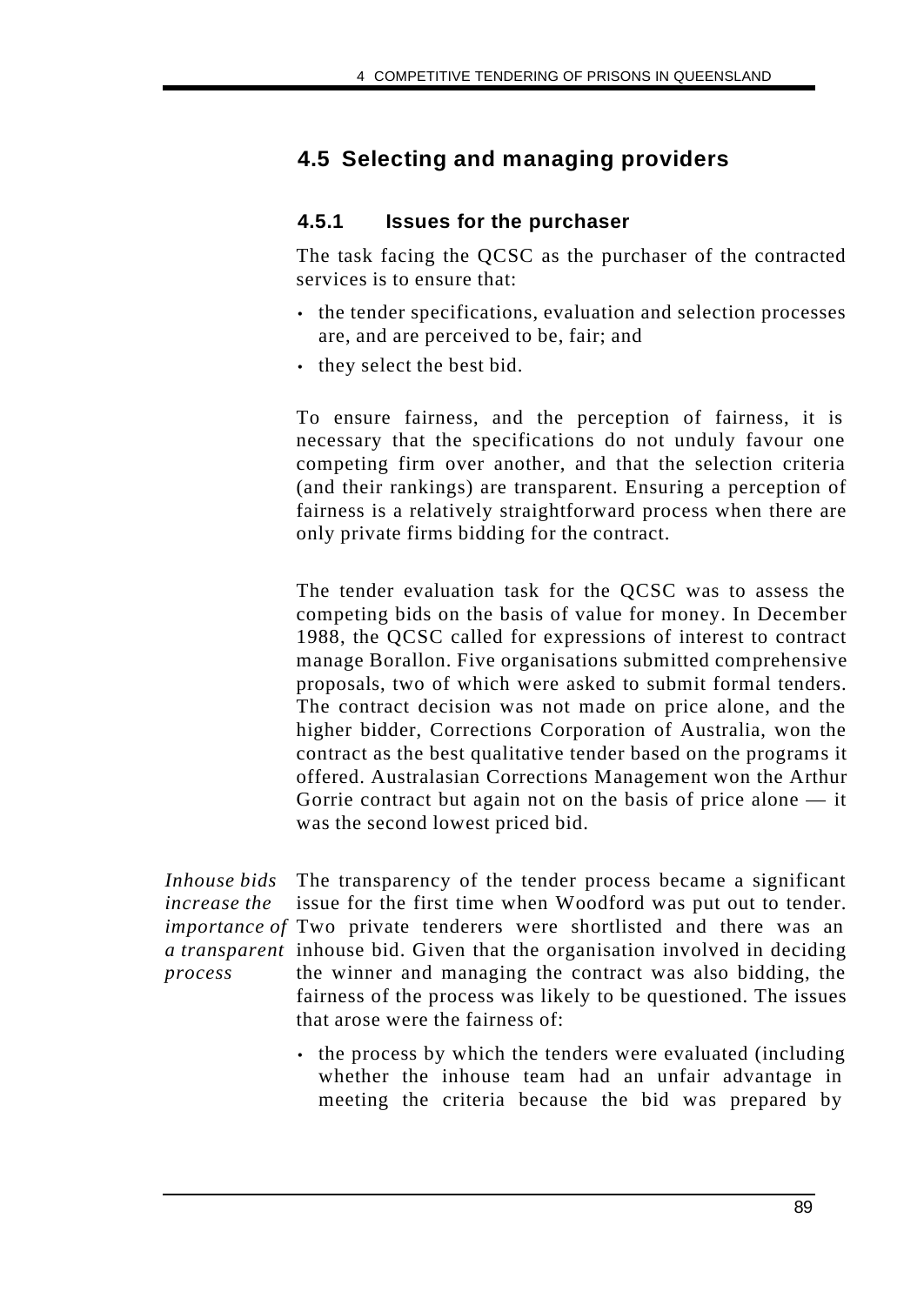QCSC); and

• the basis on which the QCSC tender was prepared particularly how costings were made (in relation to liabilities like superannuation and to services provided by head office) and how tax advantages were equalised.

The basis of the QCSC tender was not made public, so the perception of a lack of fairness could not be directly addressed.

*... including the guidelines for* would own (for example, vehicles). However, the treatment of *preparing the* a number of other costs have not been made public, including: *inhouse bid.* The tender documentation specified that contractors would be responsible for paying sales tax on any items which they the basis on which head office costs were apportioned; whether QCSC and other resources available to the inhouse bid team was included in the bid; and how bid preparation costs were accounted for in the costing of the bid.

> Bid preparation costs can be substantial. Codd Partnership, a party to Australasian Correctional Services consortium bid for Woodford, claimed that the cost to each consortium assembling a design, construction and management bid for Woodford was around \$750 000 (Codd Partnerships 1996, p. 3).

> Furthermore, the inhouse cost estimates were predicated on a union agreement to a change in work practices. The QCSC had obtained the union's written agreement to the work practices contained in the bid but did not finalise a registered industrial agreement until after the QCSC was selected as the successful bidder.10 This would not be a concern unless there was doubt

j

<sup>&</sup>lt;sup>9</sup> The basis by which the QCSC apportions overheads, including that used in the preparation of the Woodford bid, has not been publicly released.

 $10$  The inhouse bid team were able to convince the union that the bid could only be successful if working practices were reformed. The union has agreed to revised working practices in exchange for higher starting salaries in the Woodford Correctional Centre agreement. If the work practices were not adopted, the QCSC believed that it could not operate the centre within the tendered sum.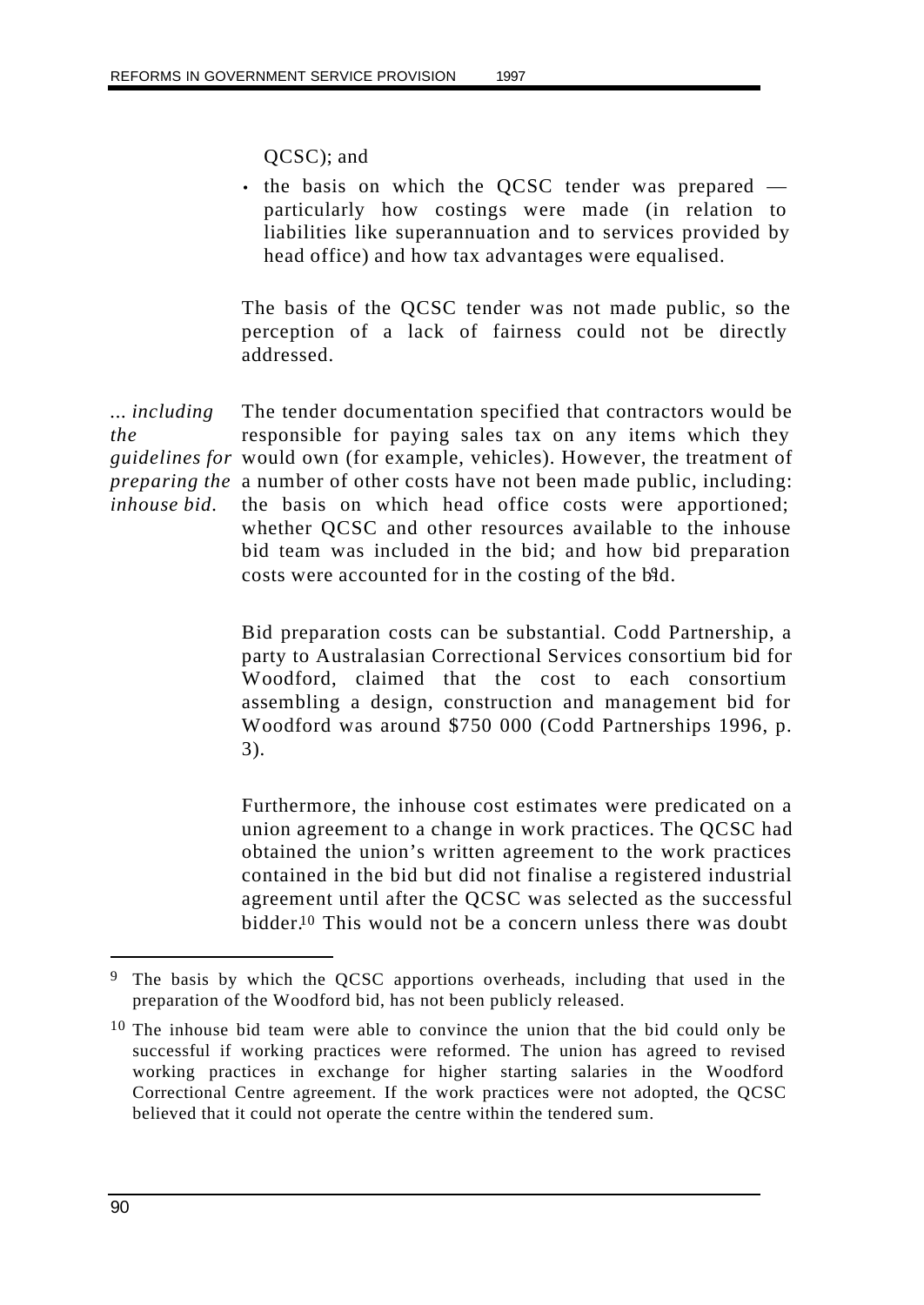regarding the QCSC's ability as a service provider to deliver in accordance with its tender bid — for example, it is not uncommon for winning tenderers to be required to put quality assurance procedures in place before commencing operations rather than before being awarded the contract.

When the integrated QCSC acts as both the purchaser and a competing provider of prison services, these competitive neutrality issues and concerns about their resolution would be difficult to overcome, increasing the risk of private bidders being deterred from participating in future tenders.

Future perceived conflicts of interest should be reduced with the expected separation of the purchasing functions from the provider functions of the QCSC, and the QCSC's corporatisation from 1 July 1997 (Queensland Government 1996b).

The objectives of the tender evaluation processes adopted by QCSC were to use clear evaluation criteria and ensure that a fair evaluation was made.

The Tender Evaluation Committee for the Woodford Centre supplied tenderers with detailed information on the criteria to be used and the procedures in place to ensure probity (box 4.2). An advisory team from the QCSC provided expert advice to the committee. To ensure the fairness of the tender evaluation process, an independent chairperson and a probity auditor were appointed. Steps taken to address criticisms about the fairness of the bid preparations included separating (by setting up 'Chinese walls') the inhouse bid team from the teams that advised on the evaluation of the bids. (Although, as noted earlier, there was some overlap between those who prepared the specifications and the inhouse bid team.)

An independent probity audit by the accounting firm KPMG did not raise any concerns. However, during an inquiry by the Queensland Parliament's Public Works Committee into the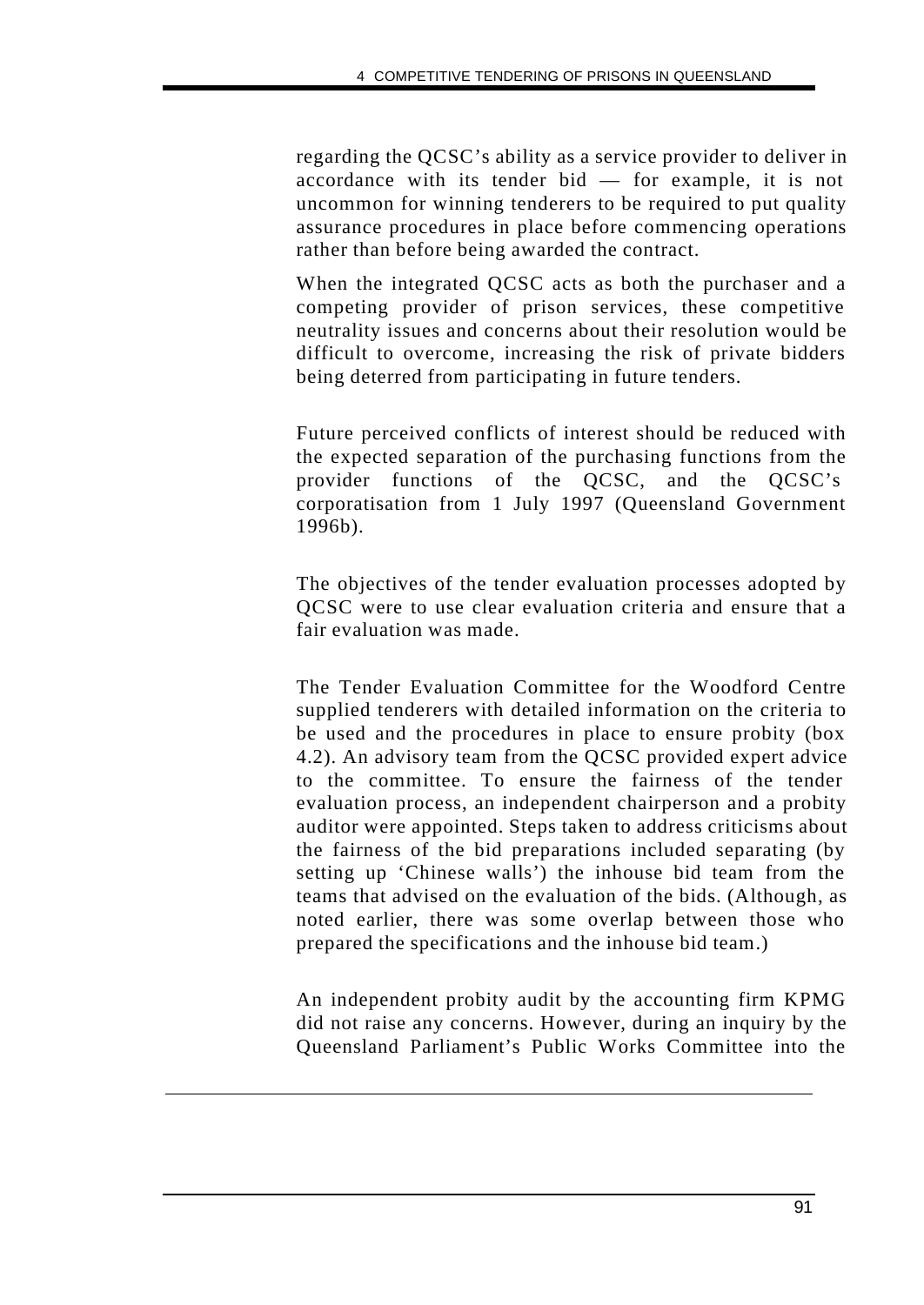*An independent probity auditor was used.*

construction of the new Woodford Correction Centre, a number of submissions by unsuccessful bidders raised concerns about the tendering process. Some made specific suggestions including: that QCSC staff involved in preparing the specifications should not be involved in preparing QCSC bids (Australasian Corrections Management 1996); that the secretary of the Tender Evaluation Committee should not be a career officer in the QCSC when it bids (Codd 1996); and that the Tender Evaluation Committee should include suitably qualified private sector representatives (Barclay Mowlem 1996).

#### Box 4.2: The Woodford Tender Evaluation Committee

The *Invitation to Tender* and *Conditions of Tender* provided to each tenderer contained the following information:

Tenders will be assessed by an independent Tender Evaluation Committee chaired by Mr Tony Ayers, Secretary to the Department of Defence. Other members of the Committee

are senior executive officers of the Treasury Department, Office of the Cabinet, and the Administrative Services Department.

The Committee includes Professor Patrick Weller, the Chair of the Queensland

Corrective Services Commission. In accordance with probity procedures, Professor Weller will have no part in preparing the Commission bid or any discussions of the bid at Board level.

The Committee after assessing the tenderers will make their recommendations directly to the Minister. The Committee will be advised by officers from the Commission, Treasury Department, Office of the Cabinet and the Administrative Services Department. Officers from the Commission and the Administrative Services Department who will advise

the Committee are not allowed to discuss tender matters with other officers of their respective departments.

To ensure probity is applied in all aspects of the tender process, the Minister has appointed a probity auditor from one of the large accounting firms. This auditor is independent of both the Commission and the Committee and reports directly to the Minister.

In concert with the probity auditor, procedures have been adopted to ensure equitable dealings with all tenderers. These procedures are attached for your information.

*Source:* QCSC (1995c, pp. 29–30.)

The Public Works Committee examined the issues raised, concluding that the tendering process was fair and that the QCSC did a credible job in running the tender process. It did recommend, however, that guidelines be developed to improve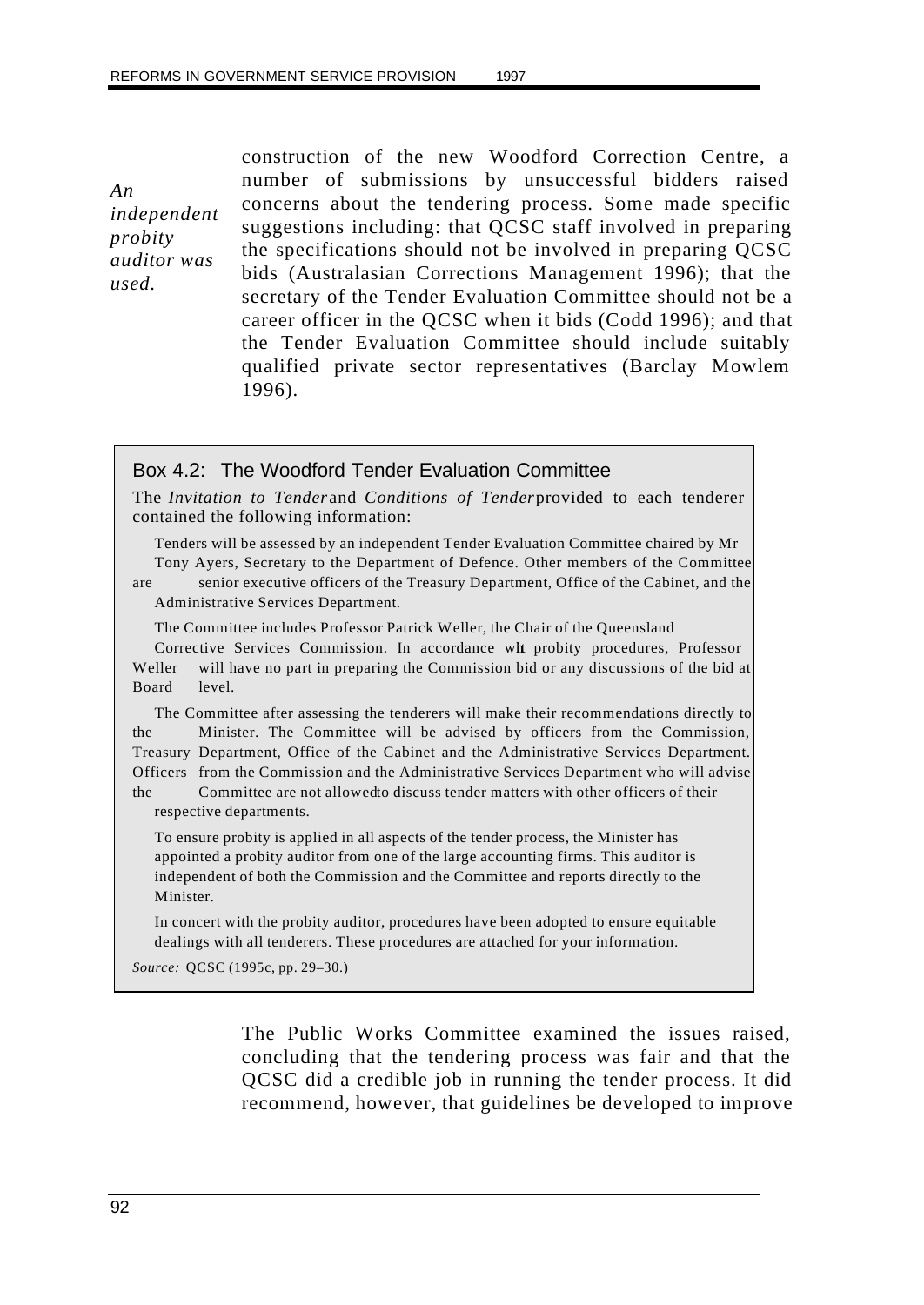the quality of the tendering process. These included guidelines on the cost treatment of services provided by QCSC head office, tax exemptions, and how to equalise for the requirement that private firms make a return on their investment.

The existing institutional structure, where the QCSC performs both purchaser and provider roles, made it difficult for the QCSC to resolve all the tenderers' concerns. The restructuring of corrective services in Queensland into separate purchaser (QCSC) and provider (QCORR) agencies, consistent with National Competition Policy (box 4.3), will make such competition policy concerns easier to address.

Box 4.3: Inhouse bids and National Competition Policy

In addition to reviewing legislation, the Competition Principles Agreement sets out circumstances when the structural reform of public monopolies should be examined. The agreement states:

Before a Party introduces competition to a market traditionally supplied by a public monopoly, it will remove from the public monopoly any responsibilities for industry regulation. The Party will re-locate industry regulation functions so as to prevent the former monopolist enjoying the regulatory advantage over its (existing and potential) rivals.

*Source* : COAG (1995, p. 6.)

*Monitoring is* Monitoring is important in accounting for the overall contract *crucial* performance, and in addressing public concerns about service quality and the treatment of prisoners. There is a trade-off for the purchaser between supporting the provider selected (whether public or private) and ensuring that performance is independently and rigorously evaluated.

*... and has a number of* Full-time on-site monitors were placed at the Borallon and Arthur Gorrie Centres for about a year; monitoring is now more ad hoc although there are major regular audits. The

<sup>&</sup>lt;sup>11</sup> More detailed and frequent monitoring may be necessary during a new prison's startup period. Both Arthur Gorrie and Woodford experienced significant teething problems.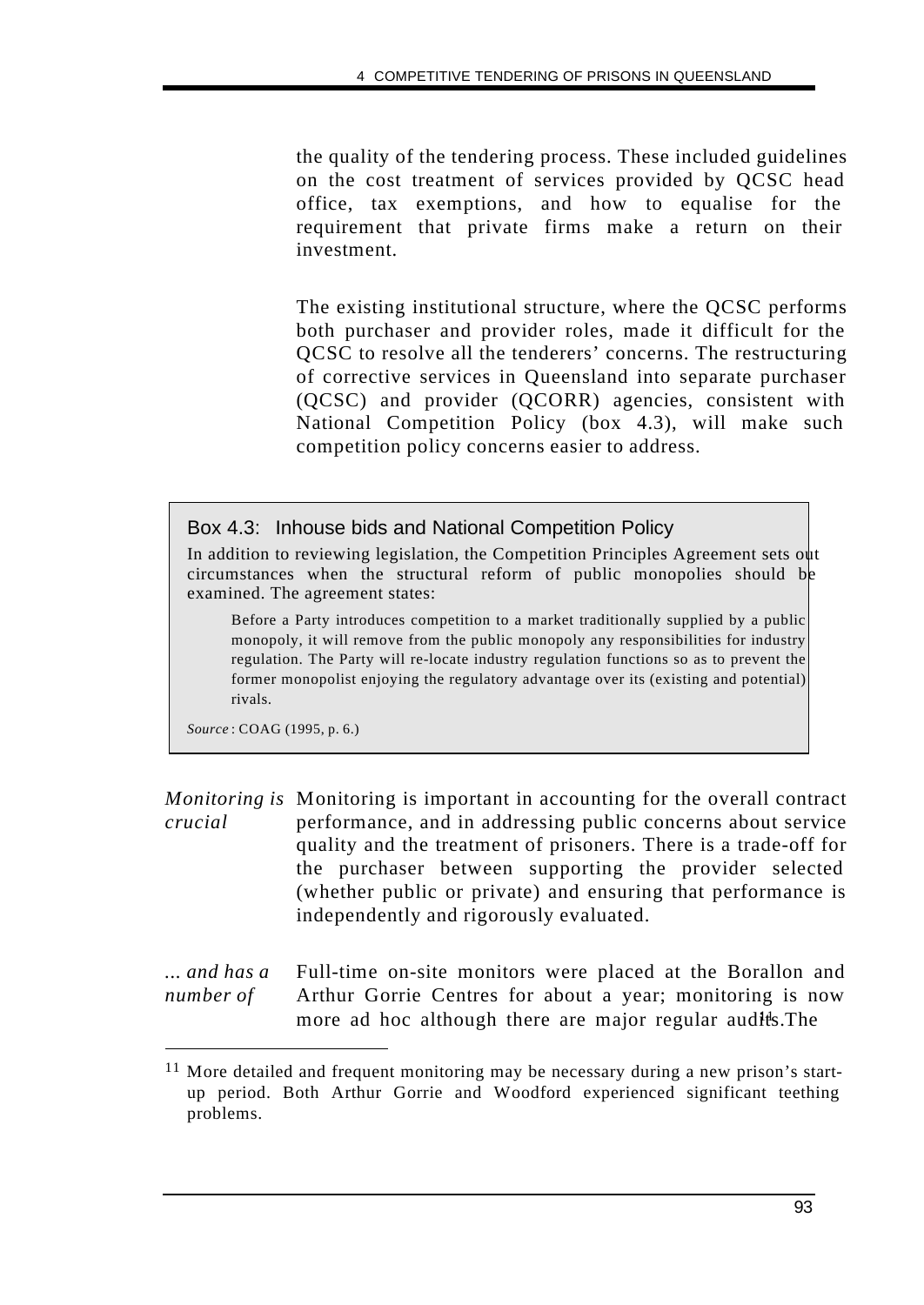*elements.* challenge to the QCSC is to ensure that the monitor remains independent of the providers (both public and private) that are being evaluated. The independence of the monitor will depend on such factors as the status of the monitor and their lines of reporting.

> Monitors in Queensland are typically below the organisational status of the centres' general managers. In the absence of separate purchaser and provider agencies, they report to an integrated agency. This reporting line will change with the separation of the functions into QCSC and QCORR from 1 July 1997.

> A different approach is used in the UK. Monitors have status equivalent to the general manager of a prison and report to the Home Office, which is independent of the prison system.

> The effectiveness of the QCSC internal audit process will also be influenced by:

- the number of staff (resources) available for monitoring the contract;
- the frequency of monitoring;
- the detail of monitoring; and
- the follow-up to the monitor's report.

The contract for Borallon specifies that the QCSC may appoint a monitor (whose salary shall be paid by the QCSC) to monitor the performance of the contactor. The monitor has access without restriction to the records of the provider for that prison.

In addition, each prison (both public and private) is subject to an operational audit every 12–18 months. A team of seven to eight QCSC auditors may take up to a week to complete the audit, with the objective of ensuring that the management of

<sup>&</sup>lt;sup>12</sup> The frequency, detail and form of monitoring varies considerably across jurisdictions. For example, SA has a Department of Correctional Services official onsite, while Victoria and NSW rely on monthly meetings and reports (appendix C, table C.7).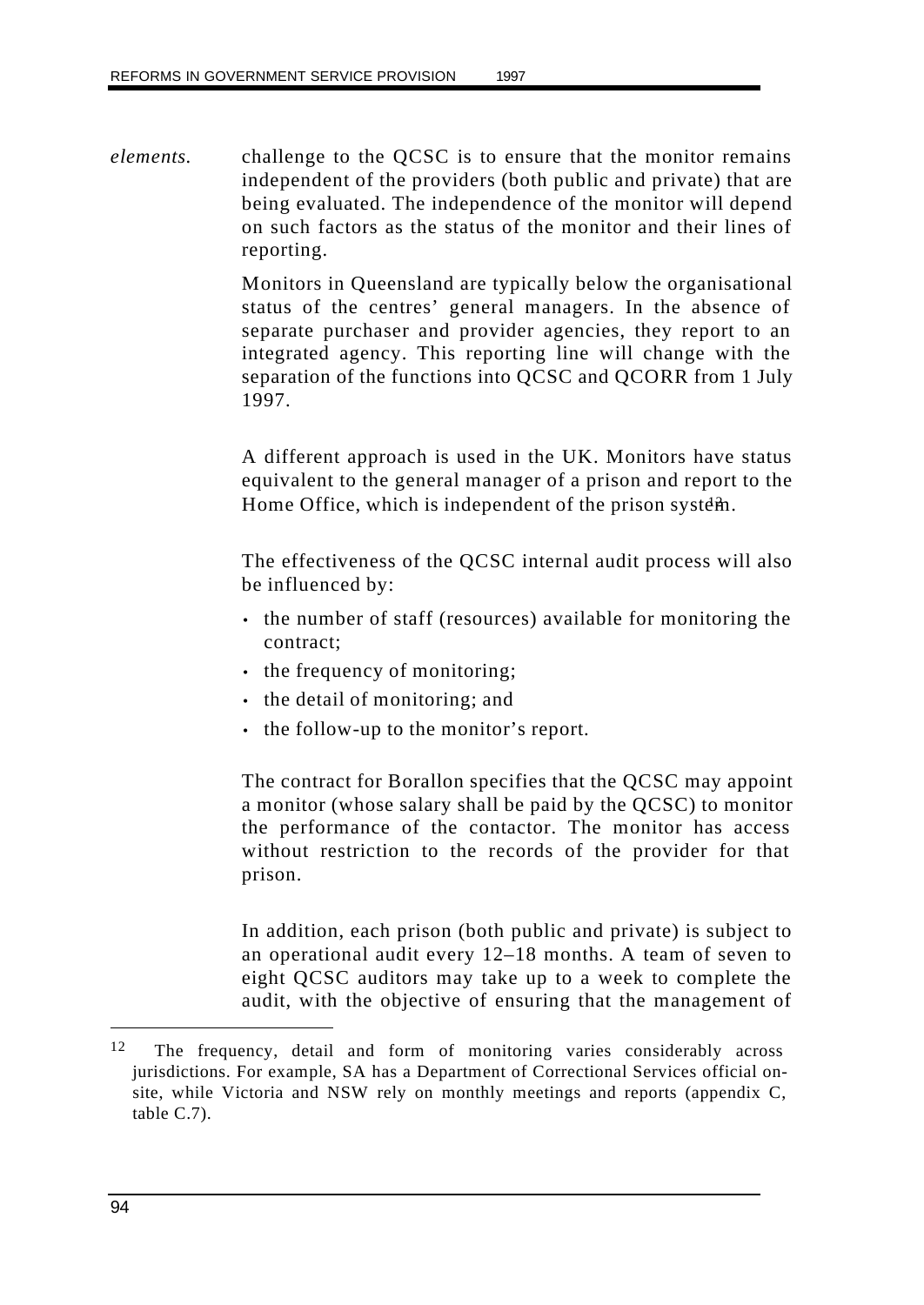the prison have operationalised the performance specification standards. The results of the audit (whether in full or in part) are not made public.

Monitoring currently focuses on management's compliance with the minimum levels specified in the contract. However, in assessing the policy of introducing contractors, and the performance of individual providers, the Public Sector Management Commission has argued that:

It is important that performance at a level above the minimum levels required be taken into consideration. While the margin between Borallon and Lotus Glen may be narrowing, Borallon appears to be providing a service above the minimum standard and is demonstrating an approach to correctional management that other correctional centres might emulate to their advantage. It is important that the quantitative and qualitative bases on which private contract management is assessed are given full consideration and that the criteria used do not focus entirely on minimum standard compliance and budget. (PSMC 1993, p. 119)

In addition, official prison visitors have access to prison records and are available to independently investigate inmate grievances.

*Rewards and* Purchasers can reward or sanction a provider in a number of *sanctions* ways, including:

- making bonus payments or applying penalties;
- increasing or decreasing the extent of monitoring of outputs or processes; and
- purchasing more or less in future contracts.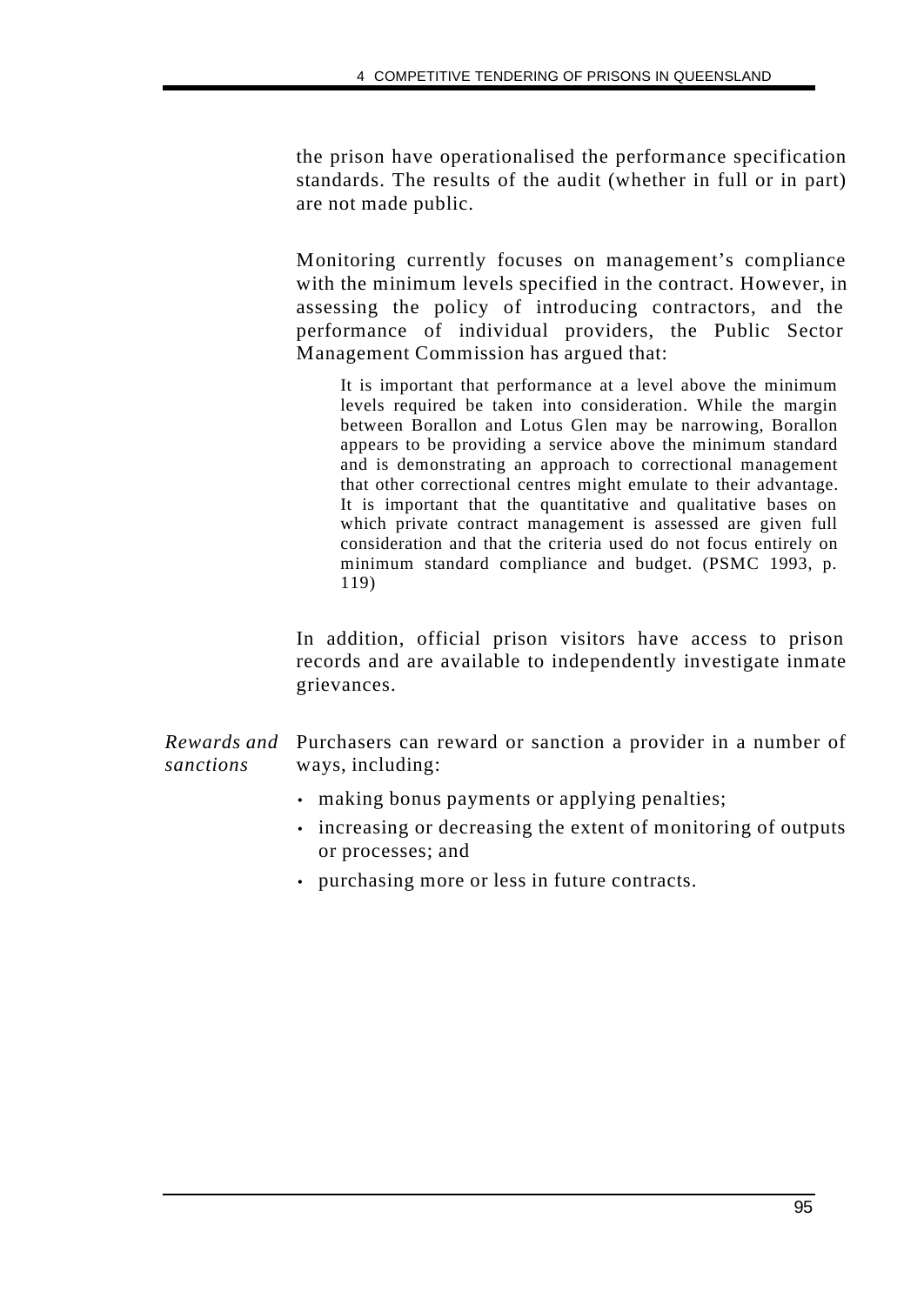The QCSC has specifically:

- varied the intrusiveness of monitoring for example, the intensity of monitoring was increased at Arthur Gorrie when there were initial operational problems and a number of deaths in custody; and
- purchased more or less in subsequent contracts for example, the initial Borallon contract was renewed for a further five years without a tender process.

Further sanctions for nonperformance are available to the QCSC. It also has veto power over the appointment of the general manager of a contracted prison.

Similar rewards and sanctions for successful inhouse bids are available. There may be scope to:

- improve or reduce the pay and conditions of the workforce and/or management;
- increase or reduce the autonomy of management (by varying the nature or frequency of monitoring of expenditure, the degree of responsibility delegated or the tenure of management); and
- continue or cease operations.

The QCSC can remove its prison general managers without notice, but it is more difficult for the QCSC to apply effective sanctions to prisons which they operate unless they have the real alternative of contracting them to private management. The QCSC may be limited in the number of existing prisons which it would contract out given commitments to, and the costs of redundancies for, the existing workforce.

## **4.5.2 Issues for the provider**

*Effective benchmark competition* An aim of QCSC in introducing private management was to facilitate benchmark competition — to stimulate improved performance of publicly managed prisons by comparing their performance with that of contracted providers on the basis of cost and quality of service. To be successful, such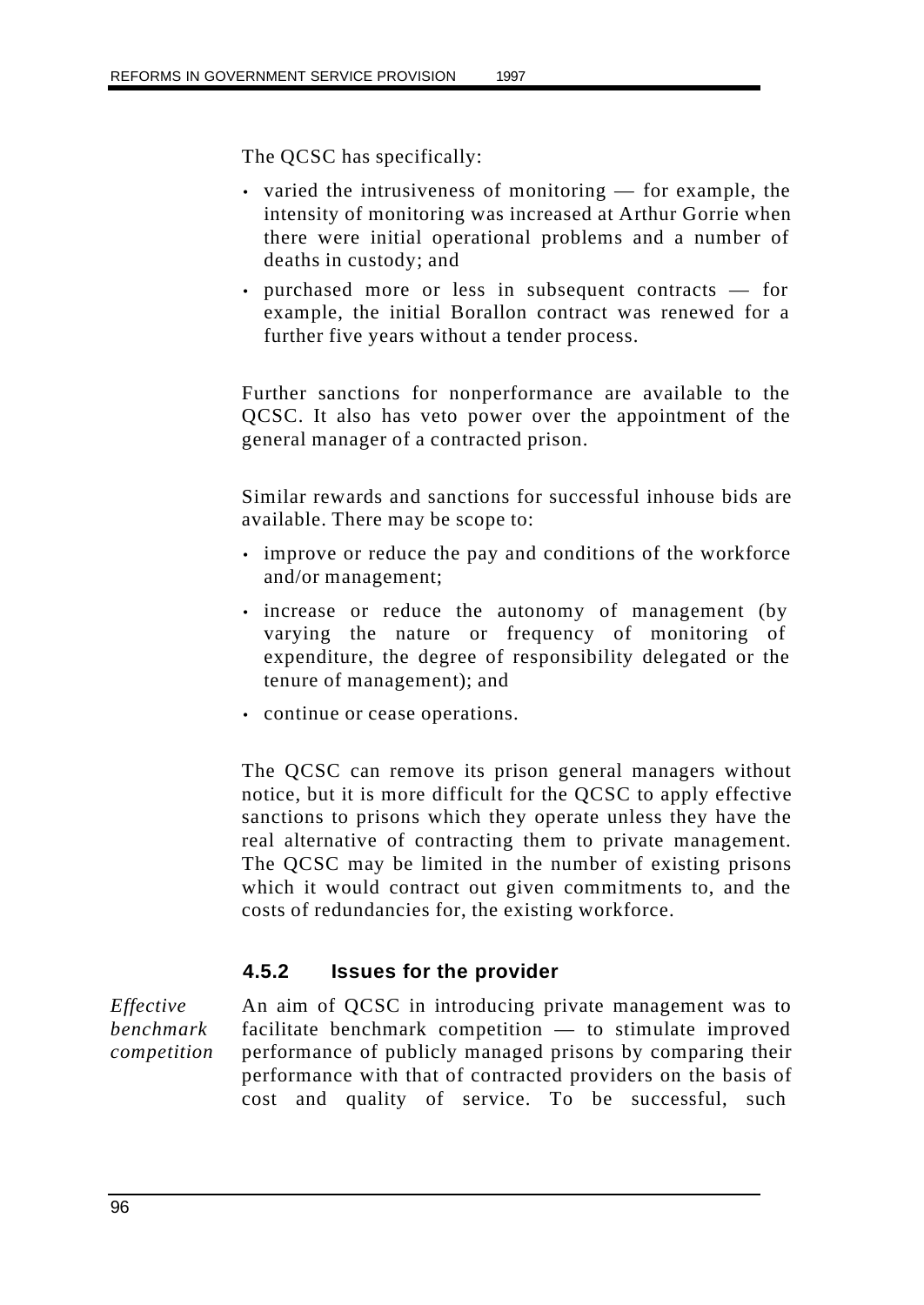benchmarking needs good comparative information. It also needs mechanisms to translate benchmark information about achievable performance into changes for the providers not subject to competitive tendering.

The QCSC has released cost comparisons of the Borallon and Lotus Glen Correctional Centres and has been refining these over time. However, there is debate about whether the differences between the two prisons in prisoner mix, location and scale allow a valid comparison, as well as about the methodology used for apportioning central office overheads.

More generally, in December 1993, the Public Sector Management Commission noted that more comprehensive work needed to be done:

The Review has found that no comprehensive evaluation of the performance of contract managed centres or their comparison with QCSC operated centres has been undertaken. Some cost comparisons have been made but these need to be further developed over time. The private contracts are closely monitored in terms of minimum performance standards. However, there is insufficient basis for establishing the effectiveness of contract management in the corrective services system. The Review recommends such an evaluation be undertaken. (PSMC 1993, p. 8)

No publicly available evaluation has been undertaken but the QCSC confidential Annual Performance Assessment provides some information for benchmarking the service quality of individual prisons (both public and private): escapes, deaths in custody, assaults, major incidents, industrial relations, budget overruns and programs.

The second element of benchmarking — mechanisms to translate information about achievable performance into change for the nontendered prisons — is less clear. The benchmark information has strengthened the QCSC's position in enterprise bargaining and its ability to assess the performance of its general managers.

The QCSC identified practices and conditions that lead to gaps in performance between contracted and QCSC prisons. These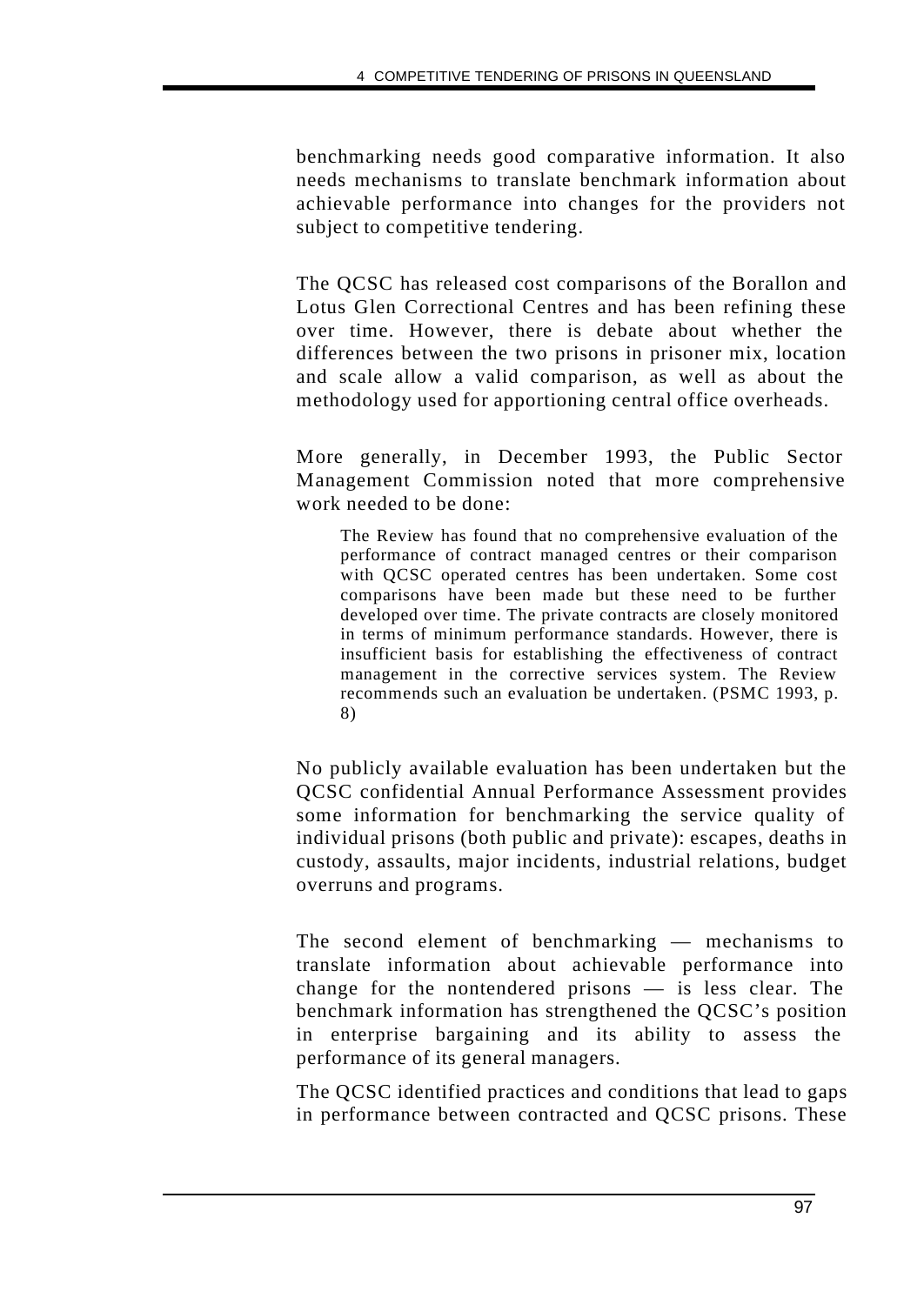include:

- delays in adopting case management of prisoners and structured days<sup>13</sup>
- the difficulty of introducing 12 hour shifts to QCSC prisons;14
- a high incidence of industrial disputes;
- high levels of absenteeism or sick leav $\delta$ ; and
- the difficulty of terminating the employment of poorly performing prison employees.

While the Woodford contract was based on significant improvements in work practices, there have been significant delays in translating these practices to other QCSC prisons. The initial contracts for two new facilities are to be assigned to the new QCORR only if there is agreement to introduce Woodford style work practices (Queensland Government 1996b).

The service specification and negotiation that will be needed with a separate purchaser (QCSC) and provider (QCORR) may provide an ongoing process whereby the nontendered prisons can be encouraged to adopt improved practices identified through benchmark competition.

The confidential Annual Performance Assessment allows QCSC general managers to compare their performance with similar prisons. This may help translate performance by private sector prison managers into improved performance by the nontendered prisons. However, implementation depends on

j

 $13$  A structured day regime ensures that prisoners rea able to participate in employment, educational and therapeutic programs and recreational activities.

<sup>14</sup> It was agreed in September 1995 to introduce 12 hour shifts at Woodford. Agreement to introduce them at other QCSC operated centres was achieved in May 1997 as a result of enterprise bargaining.

<sup>&</sup>lt;sup>15</sup> The QCSC annual reports publish the number of sick days per employee (up from 7.3 in 1994–95 to 8.0 in 1995–96) and time lost in disputes (up from 361 shifts in 1994–95 to 1464 in 1995–96).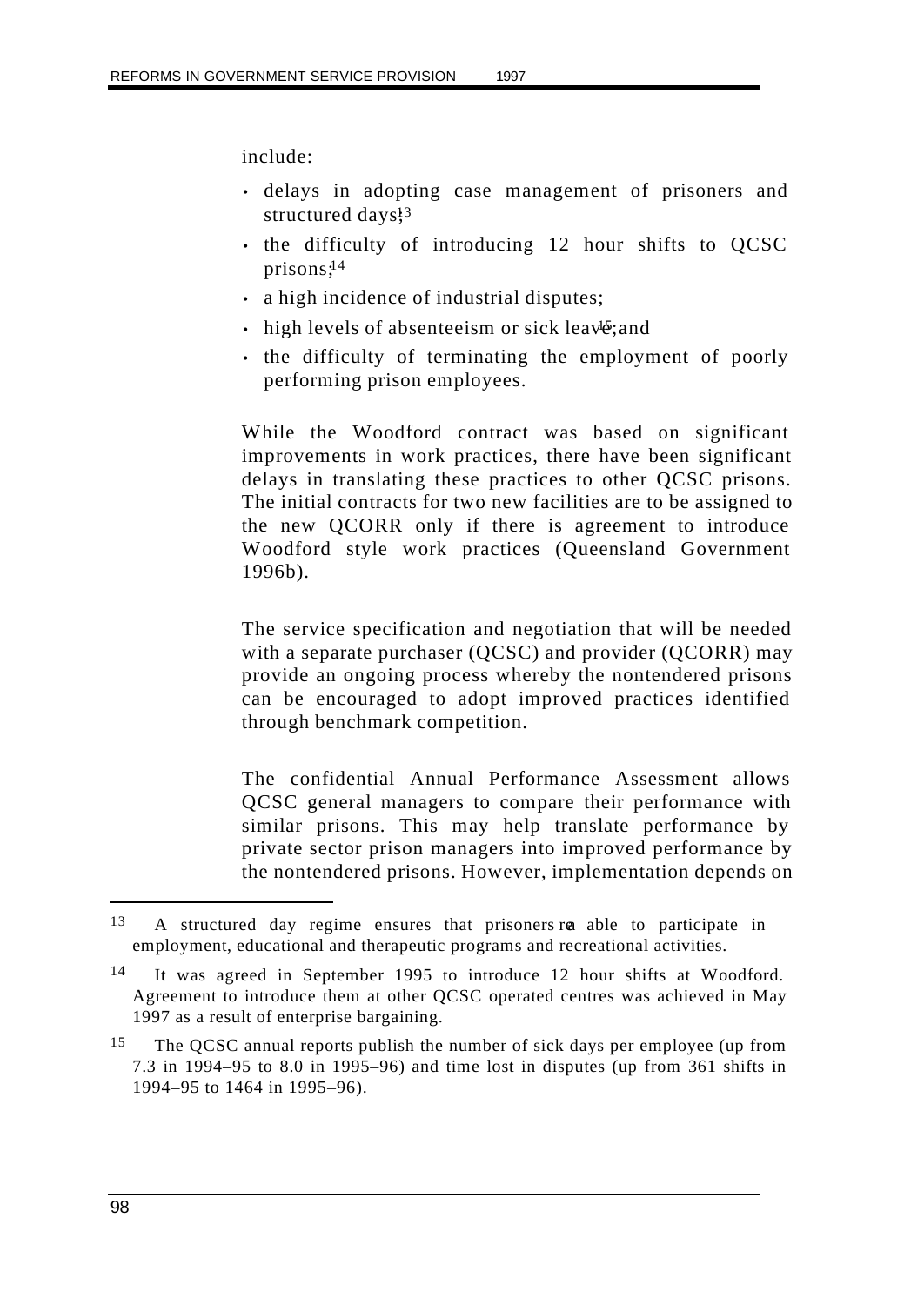whether managers can change work and managerial practices.

# **4.6 Addressing community concerns**

The QCSC also recognised that it needed to address the accountability aspects of services in which the private sector was involved, as well as standard contracting issues. These aspects included which detention functions should be delegated by the state, and what information should be made available about how well delegations are being performed.

*Some have raised ethical* prisons have raised concerns including: Groups opposing the introduction of private management of

*concerns.*

- whether the role of government decision making in denying people liberty should be delegated;
- the ethics of for-profit firms being involved in imprisonment;
- the profit incentive leading operators to shave the quality of the service (for example, in the quality of food for prisoners and in rehabilitation programs);
- a conflict between society's desire to minimise the incidence of imprisonment (for example, through rehabilitation) and a private operator's desire to maximise the size of the total market (Brown 1994,  $\frac{1}{2}$ 96); and
- the possible erosion of terms of pay and conditions of prison staff from public sector standards.

Concern about the profit motive is evidenced by the more muted opposition to the contracting of community corrections centres to not-for-profit providers, compared with the opposition to for-profit firms operating secure correctional centres. As the Public Sector Management Commission noted:

Contracted community corrections have not been subject to the same level of public scrutiny as their correctional centre counterparts. This may be because they are smaller and less subject to major incidents. Another factor could be that the operators are for the most part church or community organisations whose motivation is not perceived as profit-based. Whatever the reason, they are generally accepted as legitimate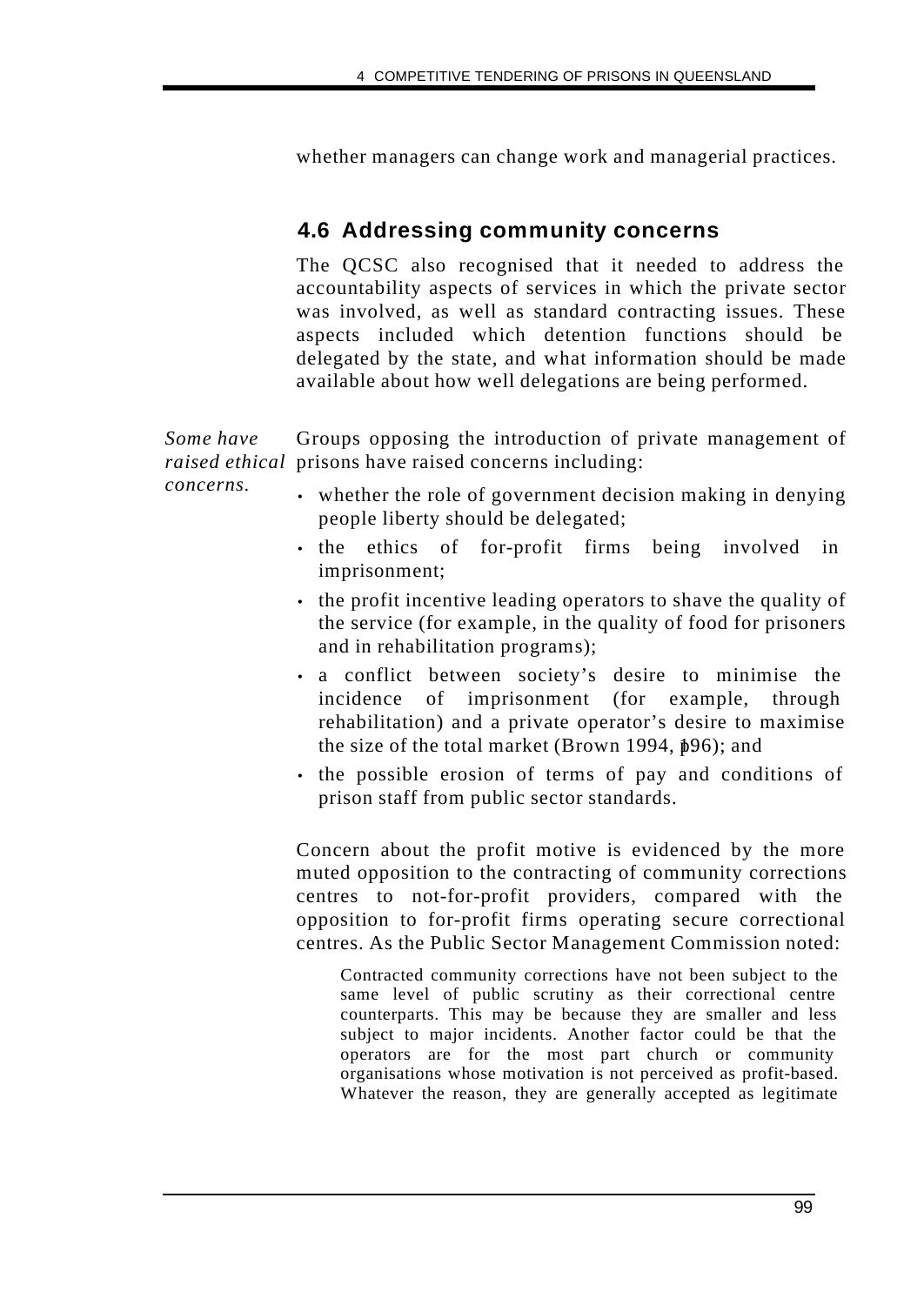service providers. (PSMC 1993, p. 121)

However, another interpretation is that the participation of church or community organisations is more accepted in corrections because they have acquired community goodwill through their other activities.

The QCSC chose to retain inhouse activities that relate to the nature of the prisoners' confinement (such as sentence management guidelines and prison visitor services).

Concerns about for-profit organisations compromising quality were addressed by the QCSC in its decisions about service specification and monitoring (described earlier).

As for the concern that a firm could seek to expand the prison population by limiting its efforts to rehabilitate prisoners (and thus contribute to a larger market for its services), the incentives for it to do so depend on the extent to which these actions will reduce their market share. Australasian Correctional Management claims that it has been successful in winning contracts because it:

... was able to demonstrate that the experience and knowledge of its parent company Wackenhut Corrections Corporation (WCC) would provide 'best practice' correctional management and inmate rehabilitation initiatives aimed at reducing recidivism, in a cost effective manner. (Diplock and Calabrese 1994, p. 109)

#### **4.6.1 Information to the public**

The QCSC has sought to address community concerns about the quality of prison services by disclosing information about private prison operations. At a more detailed level, the QCSC has been making more material publicly available with each successive round of contracting. The first Borallon contract (1989) and the Arthur Gorrie contract (1992) were not released, but the second Borallon contract (1995) only allowed

<sup>16</sup> NSW, Victoria and SA have not released their contracts to the public (appendix C, table C.6).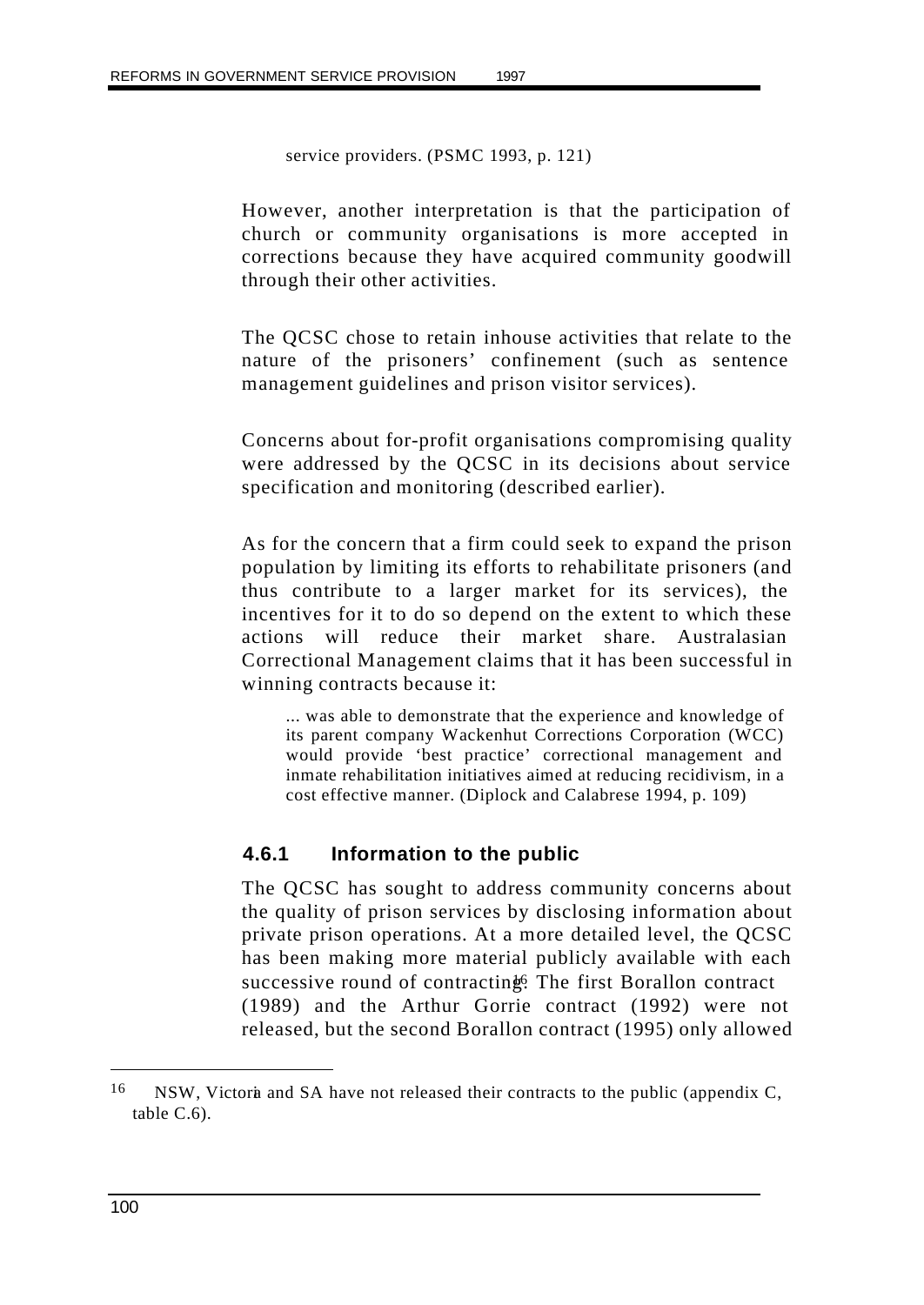for confidentiality of:

- the amount of any performance security;
- the insurance amounts; and
- any other commercially sensitive information.

The contract explicitly provided that:

The Performance Specifications and Minimum Performance Standards pertaining to the Contract shall be made freely available to the public. (QCSC 1995b, p. 26)

More recently, the Woodford*Invitation to Tender* and *Conditions of Tenderstated that:* 

The name of the tenderer and tendered lump sum and subsequent Contractor and contract sum shall be subject to public disclosure. Any other information provided with the tender which the tenderer desires not be subject to disclosure shall be clearly endorsed — "In confidence" — by the tenderer. (QCSC 1995c, p. 30)

Limited information relevant to private prisons is also provided in documents such as the QCSC annual reports which publish prisoner numbers and escapes from both public and private prisons<sup>17</sup>

# **4.7 Conclusion**

The benefits from introducing private operations of prisons come from both better performance at the individual centre, and any flow-on of better working or management practices to other centres. Achieving the former largely depends on good tendering practice, but blockages to achieving the latter have been less tractable.

<sup>&</sup>lt;sup>17</sup> Limited information is also provided in NSW, Victoria and SA (appendix C, table C.7).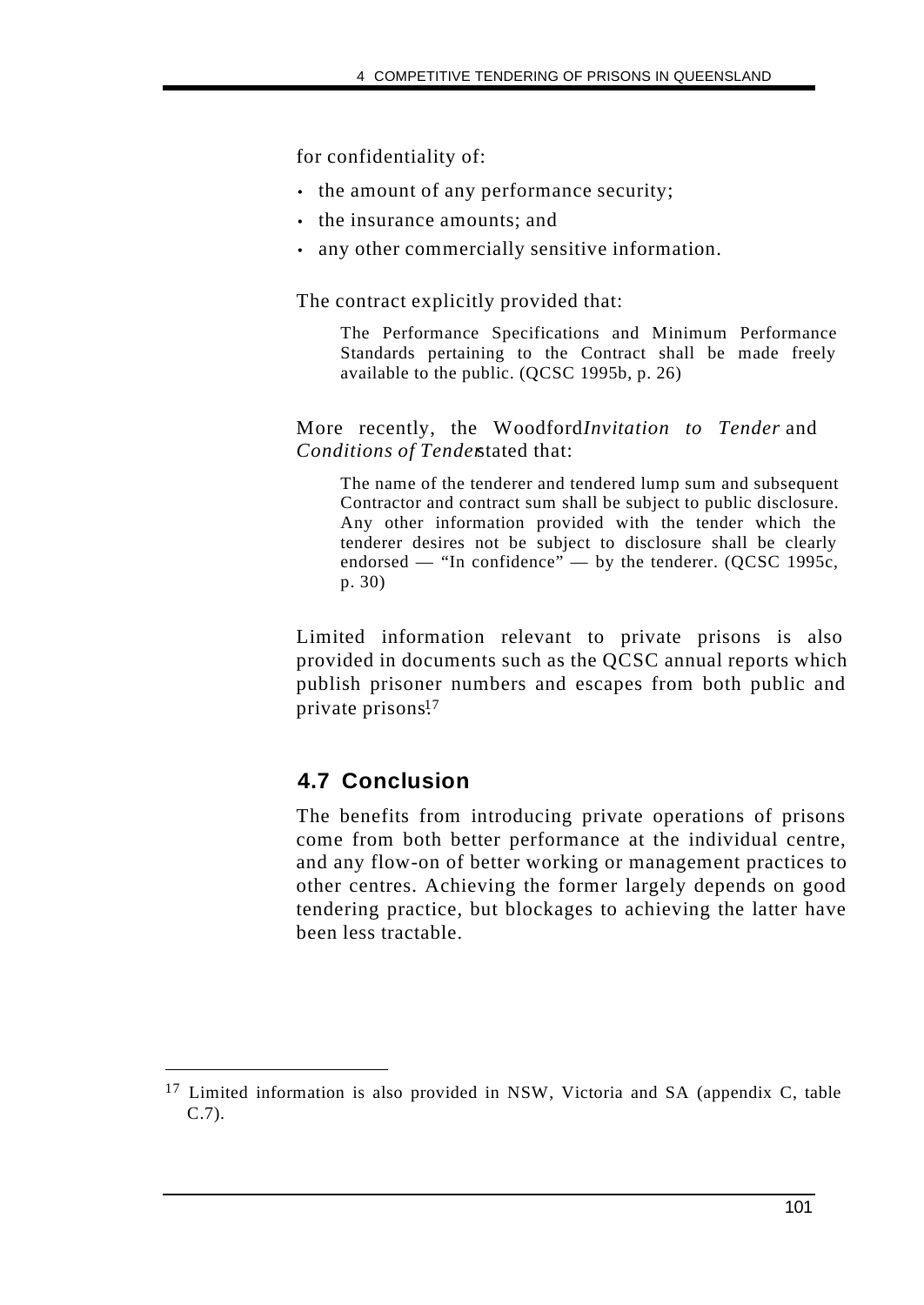Introducing private management to the Borallon Centre provided the QCSC with what it considers to be a well run centre at a fair cost. However, the benefits did not flow on to the working practices at the other centres. The operation of the Arthur Gorrie Centre was put out to tender when the QCSC's negotiations with its own workforce broke down. Again, the QCSC gained what it considers to be a well run centre, with an alternative approach to management and working practices, for a fair price.

The incentives for the QCSC's workforce to agree to changes in working practices were strengthened by allowing an inhouse team to bid for the Woodford Centre. The QCSC selected what it considered the best bid — the inhouse bid. This bid was only viable because the inhouse bid team was able to reach agreement with the union on what it considers to be significantly less costly working practices — a benchmark for QCSC operated centres. However, direct competition between inhouse and external bidders in the tender process raised concerns about competitive neutrality. Furthermore, the QCSC has not been able to readily introduce these improved working practices to its other centres.

The QCSC has now created a formal purchaser/provider arrangement. The new public sector provider was granted the right to operate two replacement centres conditional on introducing Woodford style working arrangements.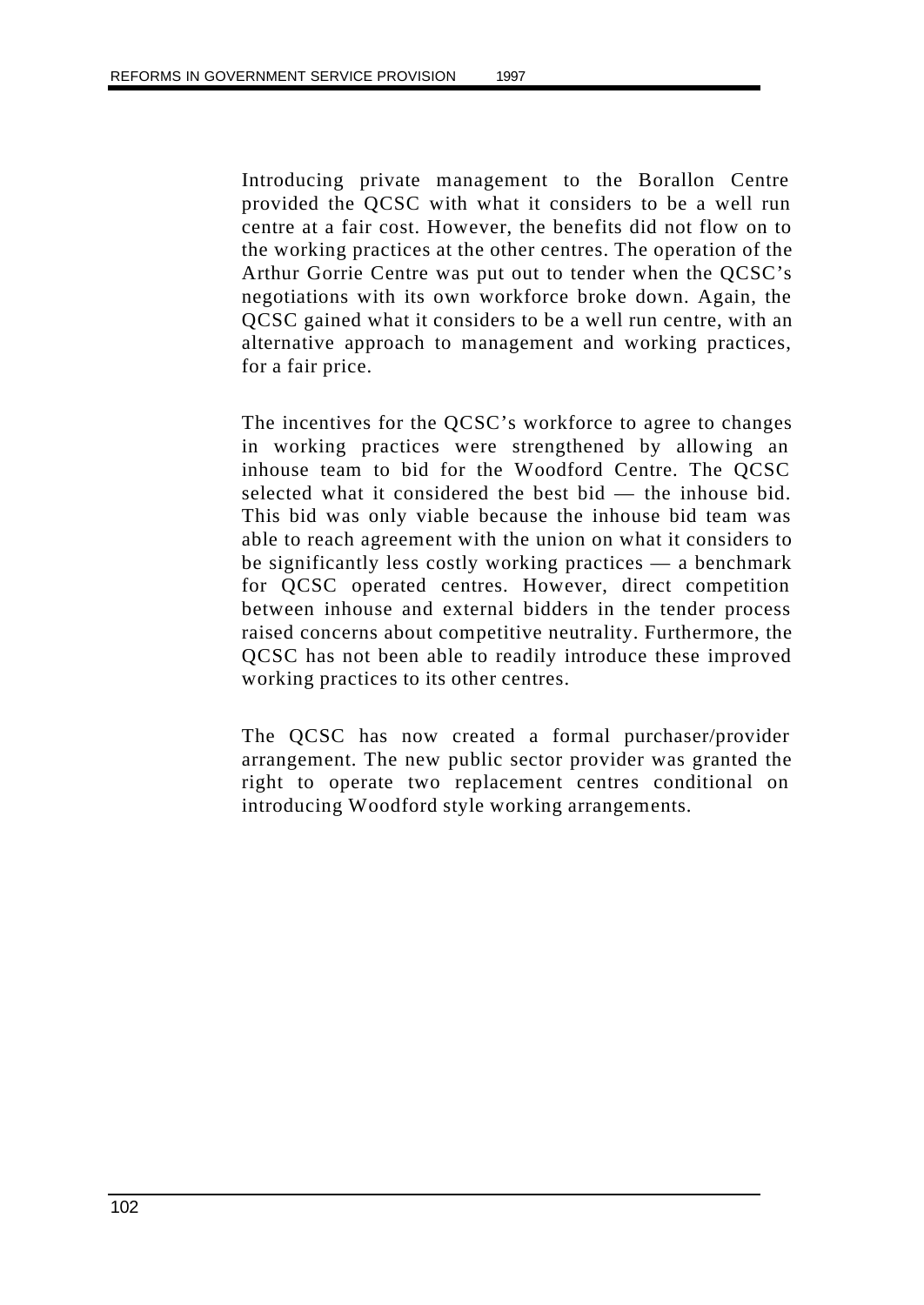# **A SURVEY OF COMMUNITY SERVICES**

This appendix examines aspects of the administration of government funded services providing:

- child protection;
- out-of-home placement services for children; and
- family support services.

See box A.1 for a description of services.

The appendix provides information on the extent to which the changes introduced in SA (which are dealt with in detail in the case study) have been introduced elsewhere, and how they are being implemented.

The information covers:

- the extent to which external providers are used for these services;
- whether the community services department had introduced purchaser/provider arrangements for internal provision;
- funding mechanisms for internal and external providers;
- whether service agreements are used to formalise the relationship between the community services department and internal and external providers;
- how monitoring is used to assess performance;
- how under-performing service providers are managed.

Information was not collected on other government funded community services. Not covered were services for the aged (for example, the Home and Community Care program), the Supported Accommodation Assistance program services for people with a disability, or child care services.

Information was collected from the relevant department in each State and Territory by the Steering Committee Secretariat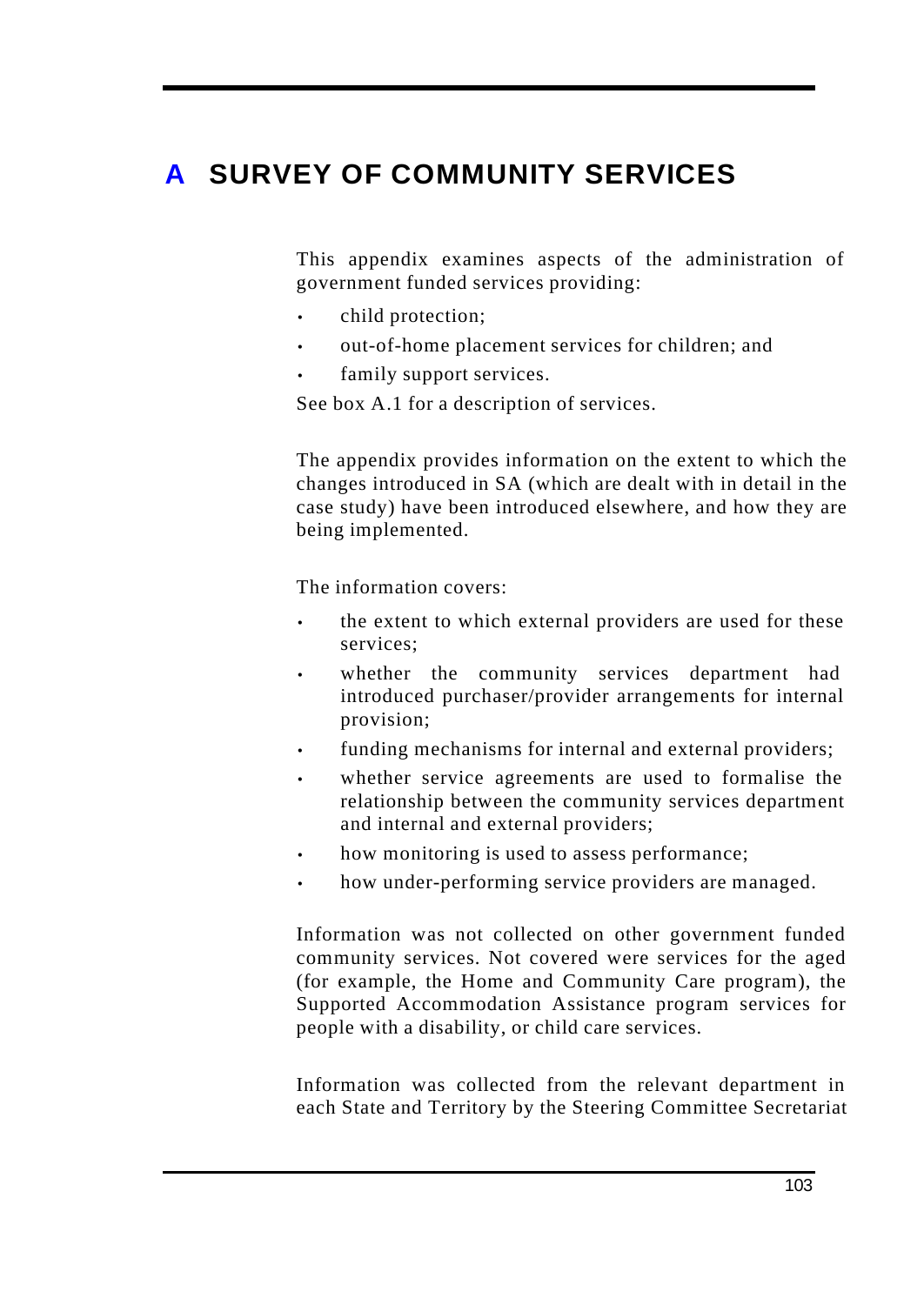through telephone interviews based on a standard survey.

### Box A.1: Description of services

*Child protection:* These services aim to assist families to provide safe and nurturing environments for children, and to ensure the safety of children when families are unable to fulfil this role. They include responding to allegations of suspected child abuse and neglect; undertaking investigations subject to legislative provisions; issuing care and protection orders; and supervising children subject to a statutory order.

*Out-of-home placements for children*These are arrangements for children to live with people other than their parents for reasons of safety or family crisis. The main service components include: placement of children in residential or foster care/other home-based care; support of children in placements, including case management; recruitment, training and supervision of carers; and care in placement. The scope of services for this survey are those arrangements where there is departmental intervention and government funding.

*Family support services:* These range across prevention services, services aimed at stabilising a situation and alleviating its effects, and services that aim to address  $\ln$ immediate crisis situation. They include emergency financial and in-kind payments, parenting skills courses and counselling.

> In all jurisdictions, government funded services in this area are supplied by both government and non-government providers, although the proportion has differed between services and across jurisdictions.

> Some jurisdictions are increasing the provision by nongovernment providers. Victoria's current policy is to contract out all services with the exception of child protection services, except where outsourcing is detrimental to the service (that is, the service is less effective or less efficient). It should be noted that already 68 per cent of the total budget for out-of-home

<sup>&</sup>lt;sup>1</sup> The Tasmanian Government is in the middle of a major restructuring that may affect the nature of service delivery.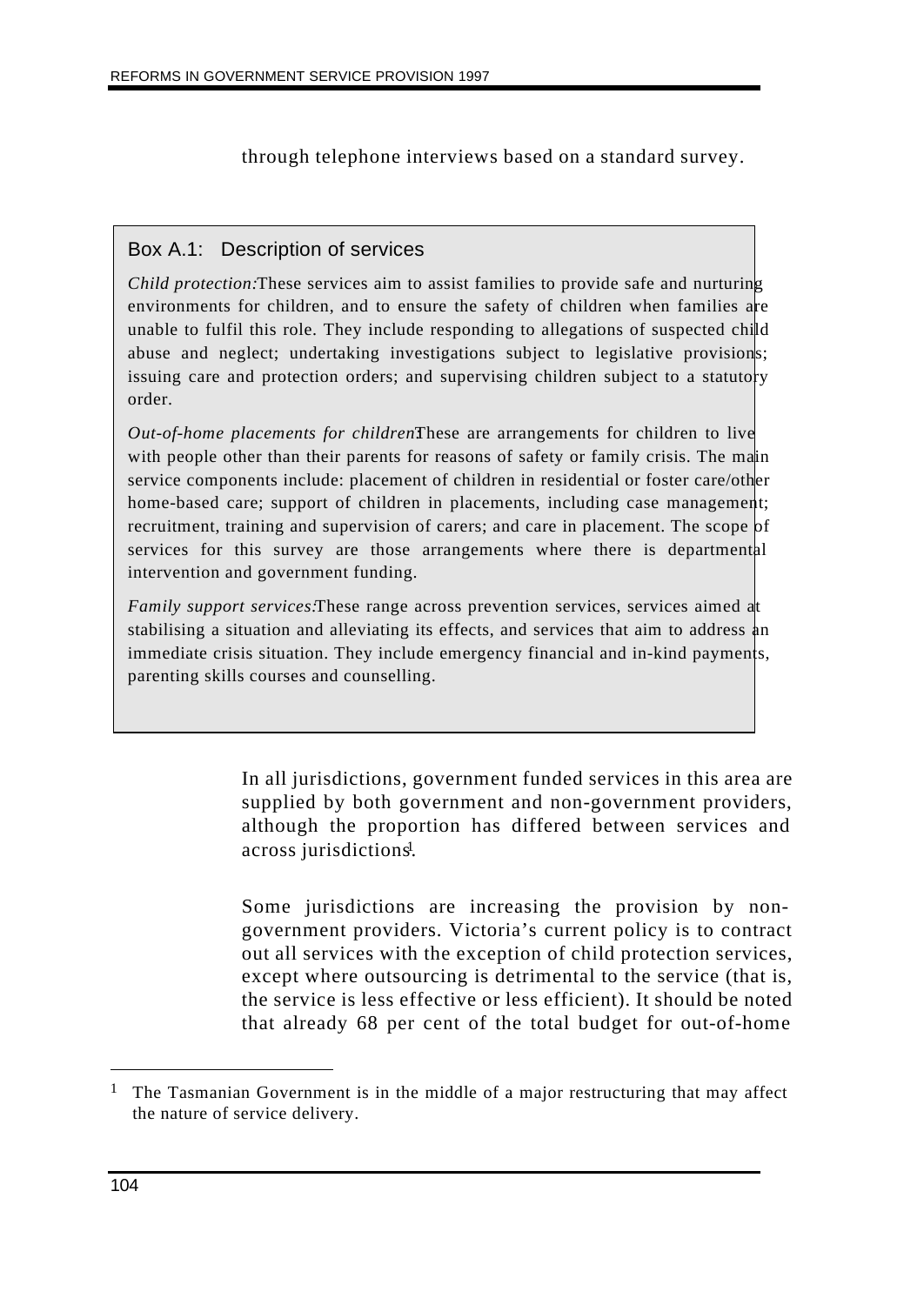care and placement support services is contracted to the nongovernment sector. The policy in NSW is that new out-ofhome placement services will be tendered or will be provided by government if no non-government provider is able or available to tender, for example, in rural and remote areas. In Queensland, a two year program to phase out internal provision of out-of-home placement services commenced in January 1997.

In many jurisdictions, the relationships between government funders and providers — both external and internal — are being altered. In many cases, where there are internal providers, governments are introducing structures which separate the roles of purchaser and provider. For example, for child protection services in NSW, agreements to be established between the central office and each Community Services Centre by December 1998 will set out the objectives of the service and how funding is determined, and will allow reporting on trend data and compliance by each Centre. In Queensland, resource agreements between central program areas and regional services, to be introduced in 1997, will specify outputs to be achieved with allocated resources. In Victoria, the purchasing and providing roles in the department are currently being separated, with internal providers being organised into business units.

Across all jurisdictions, the involvement of non-government providers has been lowest in child protection services, explained in large part by the statutory nature of the services. Some changes, however, are being considered. For example, by the end of 1997, Victoria will have completed a review of the youth and family services system to assess, among a range of other factors, whether aspects of the child protection program should be contracted. Issues include: whether child protection services should continue to be solely provided by the government; whether case management functions that are contracted to non-government organisations should be increased; whether the department should (and could) accredit providers with the on going case management of children subject to statutory orders while retaining delegation; and, whether such a provider should exercise such delegations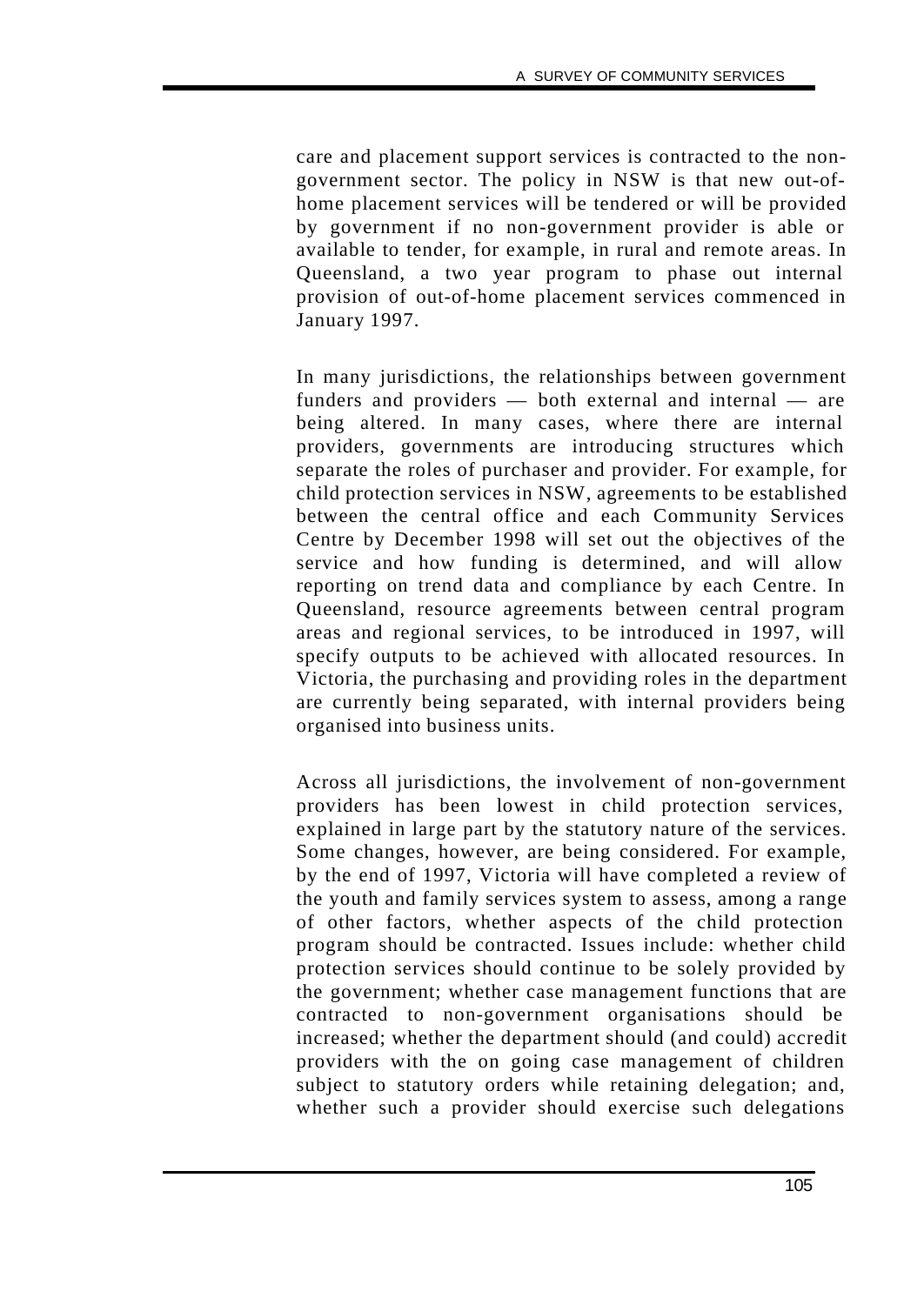### currently restricted to statutory child protection functions.

#### Box A.2: Inputs, Outputs and Outcomes

The *Report on Government Service Provision: 1995* published the following definitions.

**Inputs:** The resources used by a service area in providing its service. Resources include land, labour and capital.

**Output:** The services provided by a service area. For example, one of the outputs of public acute care hospital is a treated case.

**Outcome:** The impact of the service on the status of an individual. While a servide provider can influence an outcome, external factors can also apply. For example, a desirable outcome for a school would be to add to the ability of students to effectively participate in, and interact with, society through their lives. Similarly, a desirable outcome for a hospital would be to improve the health status of  $\ln$ individual receiving a hospital service (SCRCSSP 1995, p. 36).

A number of States and Territories are moving from input based to output based budgeting or funding, both for the funding of individual services and at a whole -  $pf$ - government level. However, as yet, robust common definitions have not been agreed. The tables in this survey report the responses from the each jurisdiction, with footnotes providing additional information where this may illuminate the approach to defining outputs that has been used.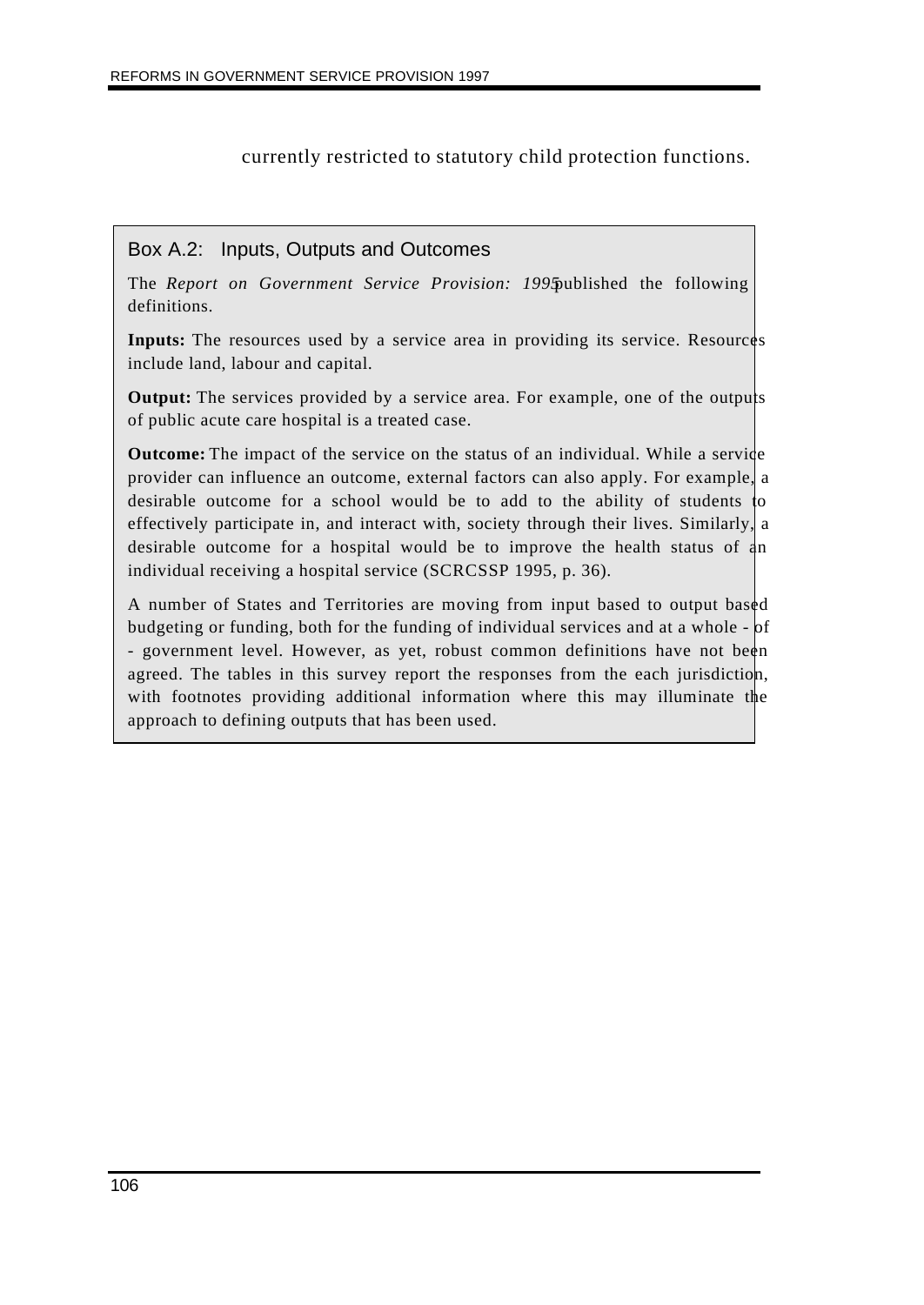|      | Funding split         |                        |                       | Internal provision            |                           | <i>External provision</i>           |                               |                           |
|------|-----------------------|------------------------|-----------------------|-------------------------------|---------------------------|-------------------------------------|-------------------------------|---------------------------|
|      | Internal:<br>External | Purchaser<br>/provider | Main funding<br>basis | Service agreement<br>coverage | Performance<br>indicators | Main<br>funding<br>basis            | Service agreement<br>coverage | Performance<br>indicators |
| NSW  | $70:30^{1}$           | no                     | input                 | $\overline{0}$                | no                        | input                               | $100\%$ <sup>2</sup>          | no                        |
| Vic. | 32:68                 | no                     | input                 | $\overline{0}$                | yes                       | output                              | 76-100%                       | yes <sup>3</sup>          |
| Qld  | 85:15                 | no                     | input                 | $\theta$                      | no                        | input                               | 90-100%                       | yes <sup>8</sup>          |
| WA   | 70:30                 | no                     | input                 | $\boldsymbol{0}$              | yes                       | output and<br>outcomes <sup>4</sup> | 100%                          | yes                       |
| SA   | 48:52                 | no                     | input                 | $\theta$                      | no                        | input                               | $75\%$ <sup>5</sup>           | no                        |
| Tas. | 90:10                 | no                     | output <sup>6</sup>   | $100\%$ <sup>7</sup>          | yes <sup>8</sup>          | output                              | 100%                          | no                        |
| ACT  | 33:67                 | no                     | output                | $\overline{0}$                | yes <sup>9</sup>          | output                              | 100%                          | yes <sup>10</sup>         |
| NT   | 90:10                 | no                     | input                 | $76 - 100\%$ <sup>11</sup>    | yes                       | output                              | 76-100%                       | yes <sup>12</sup>         |

Table A.1: Internal and external provision of out-of-home placement services

+ Services covered include: NSW ~ foster care and residential care; VIC ~ all out-of-home and placement support services; QLD ~ residential care, shared family care;

WA ~ group, residential and foster care as well as recruitment, assessment, training review and support of foster/group carers, and adoption services; SA ~ foster care;

TAS  $\sim$  departmental family group homes and foster care; ACT  $\sim$  residential care and foster care; and NT  $\sim$  foster care and cottage homes.

- 1 Indicates service provider split from client data. Comparison of government and non-government costs of service provision is not accurate due to structural differences.
- 2 Fourteen per cent of service agreements are via contracts with the remainder letters of agreement .
- 3 Process and input performance indicators, as well as output specifications and standards (see table A.6).
- 4 Outcome measures include the degree of improvement in client performance.
- 5 As of April 1997; currently all provision is subject to open tender to be completed by July 1997, resulting in some providers not having new service agreements in place.
- 6 Output states the type of service provided (for example, support services to communities, families and individuals) and the deliverable service (for example, adoption services to clients).
- 7 Agreements are between the corporate office and each region within the State.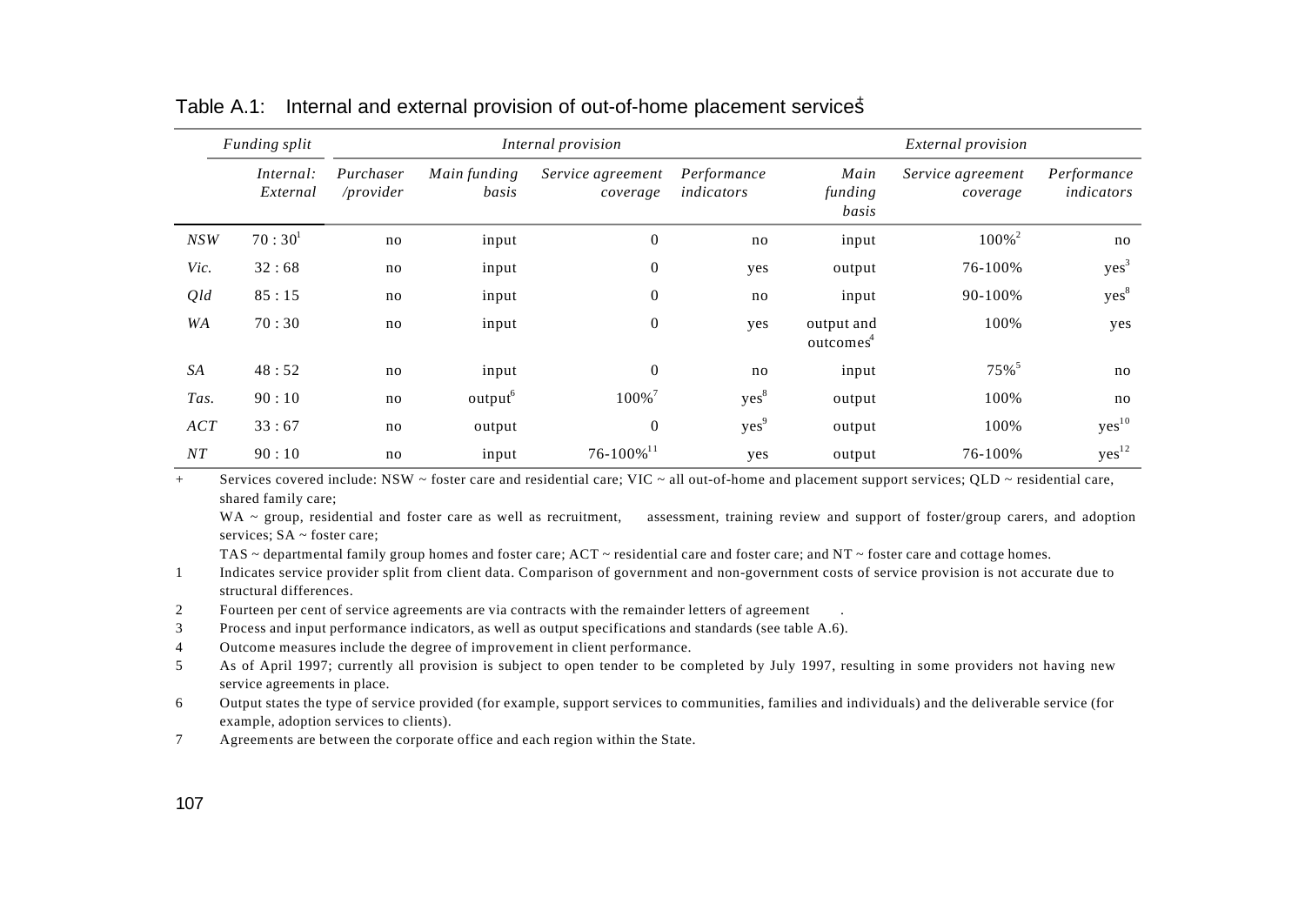- General performance indicators concentrating on output measures (for example, number of clients; beds provided).
- Output measures are for the whole of the program rather than for particular providers or types of service provision.
- Performance indicators are input based (for example, ratio of inputs to output) and output based (for example, level of output).
- There are service agreeme nts with foster carers recruited, trained and supervised by the department. Departmental cottage homes do not have service agreements.
- Includes the number of children in care, the number of carers, and the availability of providers for departmental case reviews.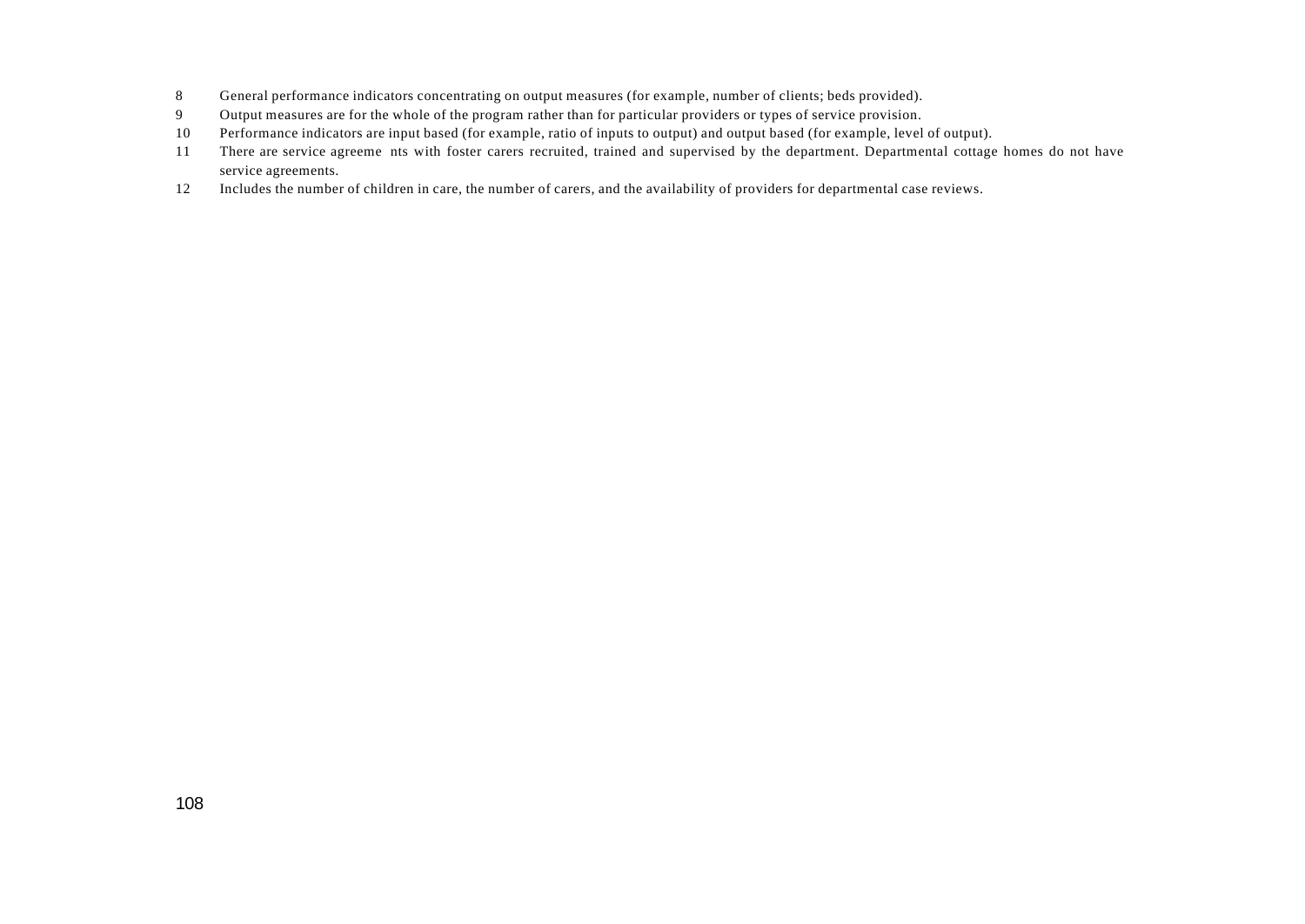|             | Existing services<br>competitively tendered | New services<br>competitively tendered | Length of service<br>agreement | For-profit providers can<br>compete with not-for-profits | Inhouse providers can compete<br>with non-government providers |
|-------------|---------------------------------------------|----------------------------------------|--------------------------------|----------------------------------------------------------|----------------------------------------------------------------|
| NSW         | 17%                                         | yes                                    | 3 yrs                          | yes                                                      | no <sup>3</sup>                                                |
| Vic.        | no <sup>2</sup>                             | yes                                    | $1 \, \text{yr}^3$             | no                                                       | $no^{\circ}$                                                   |
| Qld         | no                                          | no <sup>5</sup>                        | 1 <sub>yr</sub>                | no                                                       | no                                                             |
| WA          | no                                          | $yes^6$                                | $3 \text{ yrs}^7$              | no                                                       | no                                                             |
| SA          | no <sup>8</sup>                             | yes                                    | 3 yrs                          | no                                                       | no                                                             |
| Tas.        | no                                          | yes <sup>9</sup>                       | $1 \text{ yr}^{10}$            | yes                                                      | no                                                             |
| ACT         | no                                          | yes                                    | 1 yr                           | yes                                                      | no                                                             |
| ${\cal NT}$ | no                                          | no                                     | 3 yrs                          | n/a                                                      | no                                                             |

Table A.2: Arrangements for out-of-home placement services

n/a not applicable

1 Inhouse providers can provide services if the external tendering process is unsuccessful.

- 2 Currently all new services or services that have had significant redevelopment are subject to tender processes, before the development of the new program purchasing framework.
- 3 Treasury guidelines only permit the department to enter into 12 month contracts. However, as part of the new purchasing arrangements it is expected that services purchased via competitive tender will have three year contracts.
- 4 Capacity for inhouse tenders will be considered a part of the service redevelopment process and subsequent development of the program purchasing framework.
- 5 A small number of services will be tendered following the reform process this year.
- 6 A request for pr oposal process is initiated.
- 7 The services are to be reviewed annually, in accordance with the Non-Government Funding Guidelines manual.
- 8 As of April 1997; currently all provision is subject to open tender to be completed by July 1997.
- 9 Department determines funding level and awards a tender on the quality, organisational experience and standards of the submitting agencies.
- 10 While most contracts are for 12 months, the department has the capacity to offer three year contracts once certain standards are met by the service provider.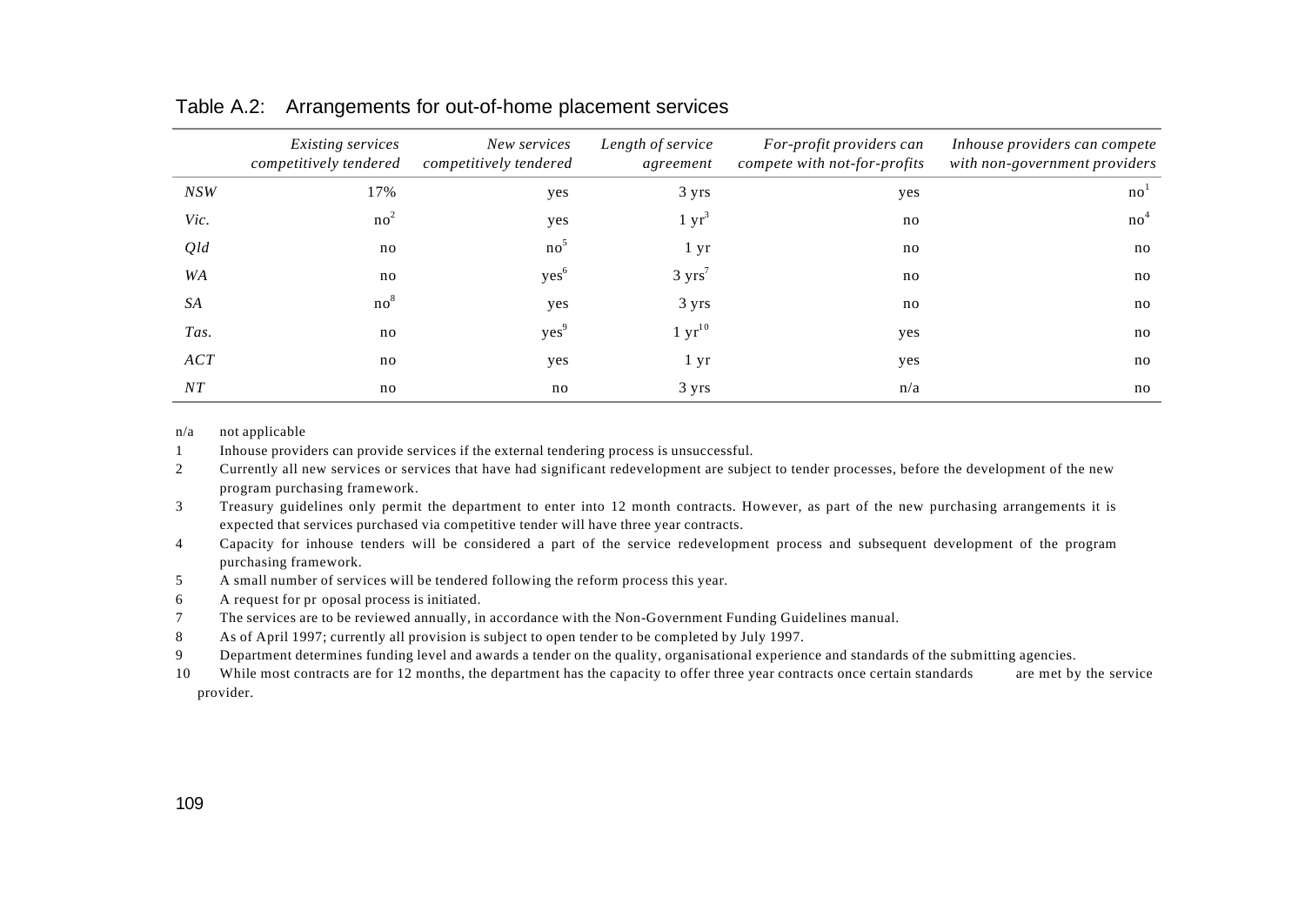|            | Funding<br>split      |                        |                          | Internal provision               | <b>External</b> provision |                                 |                                  |                           |
|------------|-----------------------|------------------------|--------------------------|----------------------------------|---------------------------|---------------------------------|----------------------------------|---------------------------|
|            | Internal:<br>external | Purchaser/<br>provider | Main<br>funding<br>basis | Service<br>agreement<br>coverage | Performance<br>indicators | Main<br>funding<br>basis        | Service<br>agreement<br>coverage | Performance<br>indicators |
| NSW        | $0:100^{1}$           | n/a                    | n/a                      | n/a                              | n/a                       | output                          | 76-100%                          | yes                       |
| Vic        | 0:100                 | n/a                    | n/a                      | n/a                              | n/a                       | output                          | 76-100%                          | no                        |
| Qld        | $20:80^{2}$           | no                     | input                    | no                               | no                        | input <sup>3</sup>              | 90-100%                          | yes <sup>8</sup>          |
| WA         | $30:70^{2}$           | no                     | input                    | $\boldsymbol{0}$                 | yes                       | output,<br>outcome <sup>4</sup> | 100%                             | yes                       |
| SA         | $50:50^5$             | no                     | input                    | no                               | no                        | output                          | 100%                             | yes                       |
| <b>Tas</b> | $10:90^{6}$           | no                     | $output^7$               | 100%                             | yes                       | input                           | 100%                             | no                        |
| ACT        | 0:100                 | n/a                    | n/a                      | n/a                              | n/a                       | output                          | 100%                             | yes <sup>8</sup>          |
| NT         | 40:60                 | no                     | input                    | yes <sup>9</sup>                 | no                        | output                          | 76-100%                          | no                        |

Table A.3: Internal and external provision of family support services

n/a not applicable

1 As part of a continuum of child protection and family support, the government provides financial assistance, respite care, counselling and child care to vulnerable families.

2 This estimate includes to all family support services, provided as part of a child protection res ponse.

3 As service agreements or contracts are renewed or tendered, annual block grants will specify expenditure by components, negotiated between the agency and the Department.

4 Customer satisfaction and worker assessments.

5 Includes internal services not directly related to child protection.

6 Does not include Child Health Services.

7 Output states the type of service provided (e.g. support services to communities, families and individuals) and the deliverable services (e.g. adoption services to clients).

8 General performance indicators are used (e.g. number of families provided with services compared to the number of salary dollars provided).

9 Internal providers have business plans which contain some performance measures. These include timeliness of response to requests, waiting times, degree of service referral, availability of specialists and the length of the contract with clients.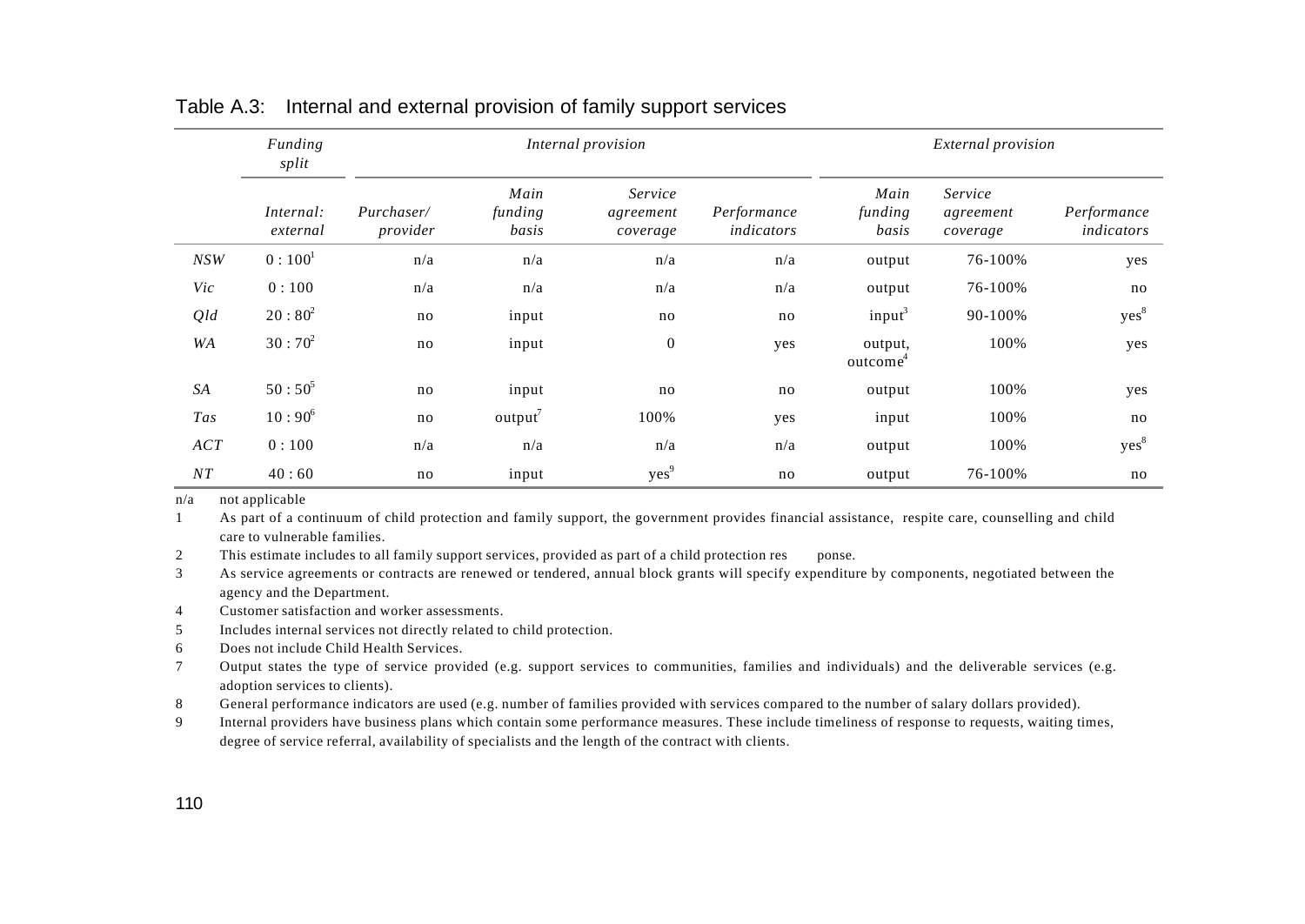|      | Existing services<br>competitively tendered | New services<br>competitively<br>tendered | Length of<br>service<br>agreement | For-profit providers can<br>compete with not-for-profits | Inhouse providers can compete<br>with non-government providers |
|------|---------------------------------------------|-------------------------------------------|-----------------------------------|----------------------------------------------------------|----------------------------------------------------------------|
| NSW  | no                                          | yes <sup>1</sup>                          | 3 yrs                             | yes                                                      | n/a                                                            |
| Vic. | no                                          | yes                                       | $1 \text{ yr}^2$                  | yes                                                      | n/a                                                            |
| Qld  | no                                          | no <sup>3</sup>                           | $1 \, yr$                         | no                                                       | no                                                             |
| WA   | no                                          | yes                                       | $3 \text{ yrs}^5$                 | no                                                       | no                                                             |
| SA   | yes <sup>6</sup>                            | yes <sup>6</sup>                          | 3yrs                              | no                                                       | no                                                             |
| Tas. | no                                          | yes                                       | $1 \, \text{yr}^7$                | yes                                                      | no                                                             |
| ACT  | no                                          | yes                                       | $1 \, yr$                         | yes                                                      | no                                                             |
| NT   | no                                          | no                                        | 3 yrs                             | n/a                                                      | no                                                             |

#### Table A.4: Arrangements for family support services

n/a not applicable

1 A proposal process is initiated.

2 Treasury guidelines only permit the department to enter into 12 month contracts. However, as part of the new purchasing arrangements it is expected that services purchased via competitive tender will have three year contracts.

3 A small number only of new services are competitively tendered.

4 A request for proposal process is initiated.

5 The services are to be reviewed annually, in accordance with the Non-Government Funding Guidelines manual.

6 Applicable to external providers only.

7 While most contracts are for 12 months, the department has the capacity to offer three year contracts once certai n standards are met by the service provider.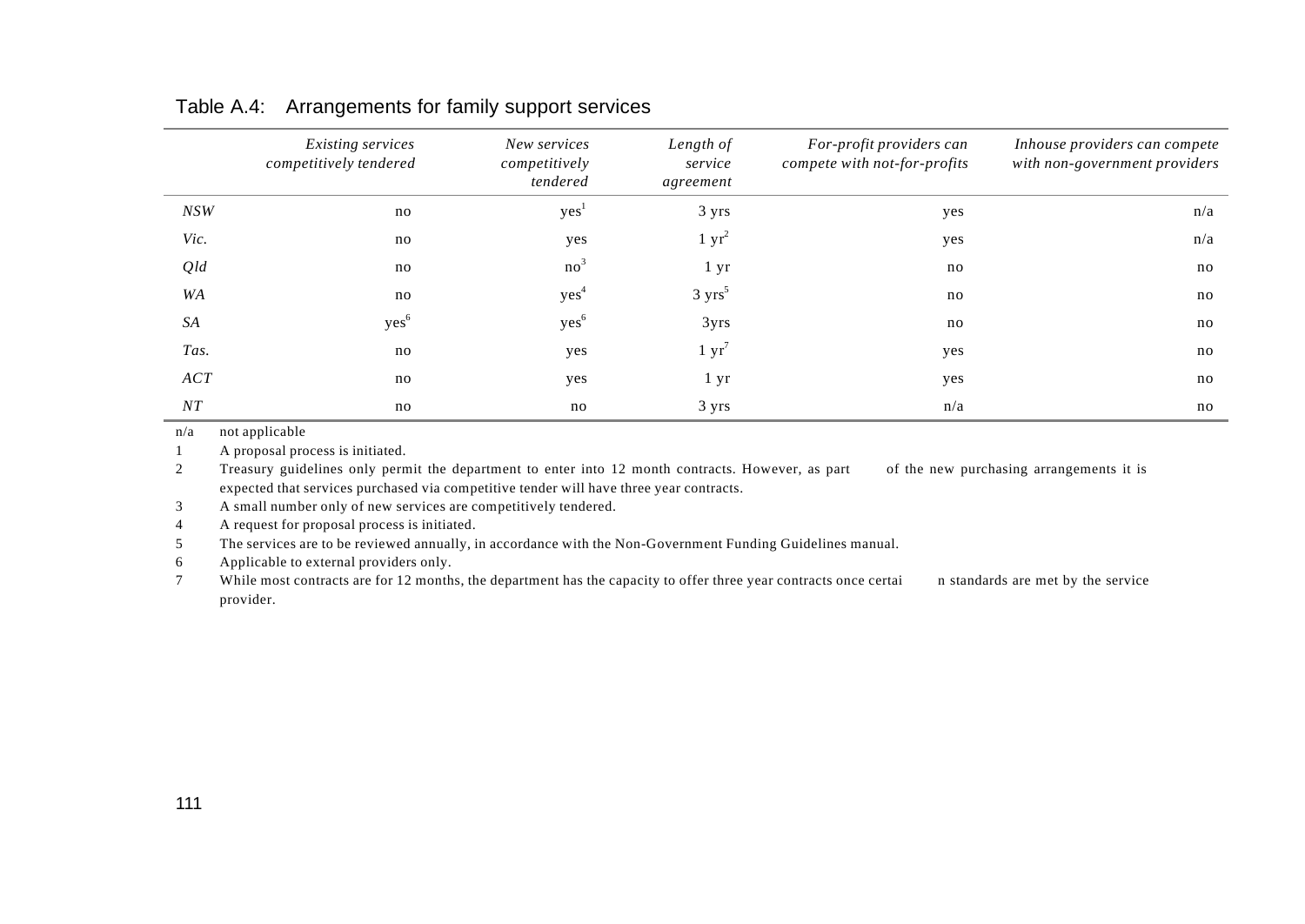|             | Funding split         | Internal provision     |                       |                               |                           |  |  |  |
|-------------|-----------------------|------------------------|-----------------------|-------------------------------|---------------------------|--|--|--|
|             | Internal:<br>external | Purchaser/<br>provider | Main funding<br>basis | Service agreement<br>coverage | Performance<br>indicators |  |  |  |
| NSW         | 100:0                 | no                     | input                 | $\boldsymbol{0}$              | yes <sup>1</sup>          |  |  |  |
| Vic.        | $100:0^2$             | no                     | input                 | $\overline{0}$                | yes                       |  |  |  |
| Qld         | 100:0                 | no                     | input                 | $\boldsymbol{0}$              | yes <sup>3</sup>          |  |  |  |
| $WA^4$      | 100:0                 | no                     | input                 | $\boldsymbol{0}$              | no                        |  |  |  |
| SA          | 100:0                 | no                     | input                 | $\boldsymbol{0}$              | no                        |  |  |  |
| Tas.        | 100:0                 | no                     | $output^5$            | $100\%$ <sup>6</sup>          | yes                       |  |  |  |
| ACT         | 100:0                 | no                     | output                | $\boldsymbol{0}$              | yes'                      |  |  |  |
| ${\cal NT}$ | 100:0                 | no                     | input                 | $\boldsymbol{0}$              | no                        |  |  |  |

#### Table A.5: Child protection services

1 There is broad performance monitoring of the chil d protection system.

2 There are formal arrangements in operation to contract case management of child protection cases to non-government service providers. Currently, approximately 20 per cent of post-substantiated child protection cases are formally contracted.

3 There is broad performance monitoring. Resource agreements to be implemented in 1997–98 will include performance indicators.

4 This relates to the investigative and assessment components of child protection services. However, some non-governme nt services are funded to provide treatment and intervention services.

5 Outputs state the type of service provided (for example, support services to communities, families and individuals) and the deliverable services (for example, protection and support services for children and families at risk of harm, abuse or neglect).

6 Service agreements between the central office and the three regions provide for very general standards and quality of service.

7 These are output measures.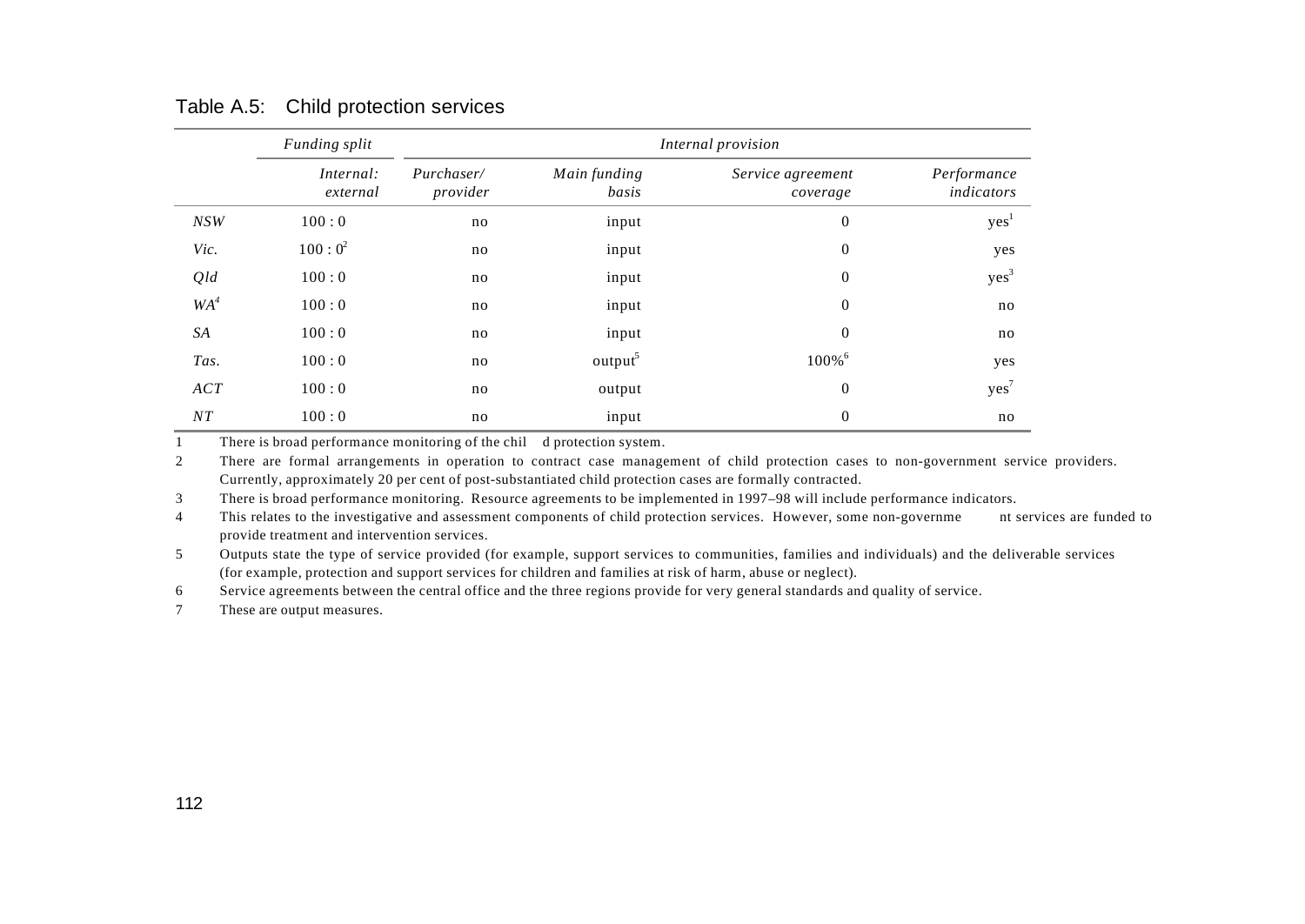## **Arrangements with external providers — some issues**

*Tighter specifications* tightening of specifications in service agreements with All jurisdictions reported that over time there has been a external providers, but they recognised that there was considerable room for development in the way the level of output, outcomes and service quality are specified.

> Tasmania is staging the process of improving service agreement specifications. The department's approach has been to negotiate acceptance of service agreements with the sector before introducing more detailed service specifications as agreements are renewed or renegotiated.

> In NSW, current service agreements for out-of-home placements specify minimum levels of use of service by particular target groups. The department plans to introduce an accreditation system for out-of-home placement services covering both internally and externally provided and funded services in 1998.

> In Victoria, service agreements for family support services incorporate an individual service plan for each service provided by the provider, including broad specifications of output (for example, client numbers and hours; availability of support services) and inputs (for example, qualifications of staff to be used).

> Over time the specifications of output in Victorian out-ofhome placement service agreements and the individual service plans have become more detailed. Initially, the total number of beds was the output specified. Now a number and mix of outputs are specified, each with a different unit cost. The targeting of services is contracted via the funding and service agreements with the individual agency, and the department has targeted the client group and core business of each service type.

> In the NT, as three year service agreements for out-of-home placements are renegotiated, the department is introducing greater specification of quality of outputs (for example, stability of placement and measures of service quality).

> Tasmanian service agreements with internal providers of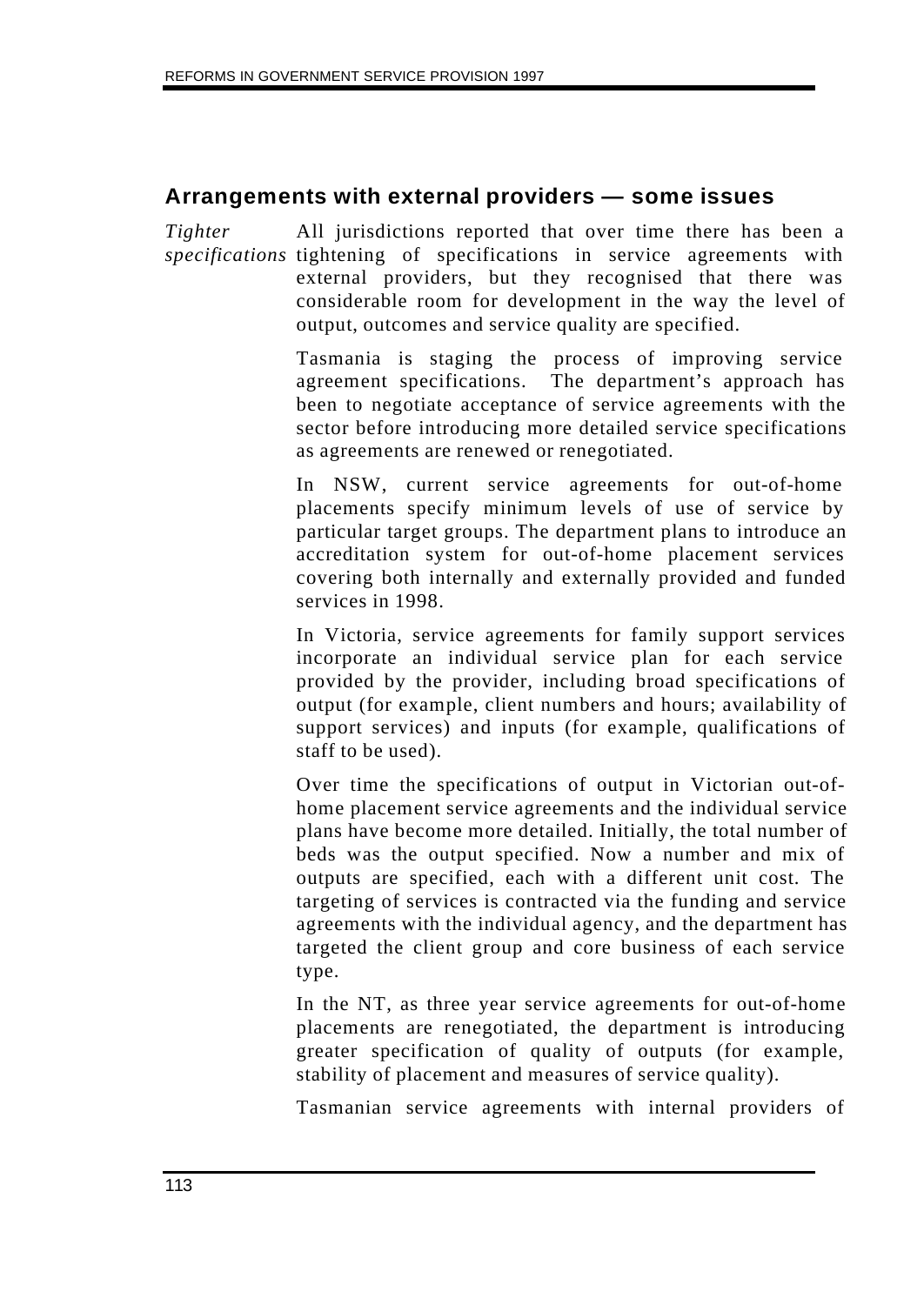family support services specify the types of services to be purchased with the objectives to be met by those services (for example, hours of service delivery expected).

*Funding arrangements* family services (these target protective intervention cases) In NSW, output based funding is used more for intensive than for other family support services. In intensive family services, agreements with external providers specify the quantity of the service to be provided (for example, the minimum number of children to be provided with services, hours of input) and outcomes for the clients.

> NSW plans to fund non-government organisations to provide foster care according to a unit costing approach. A points system will be introduced from 1998 whereby cases are classified according to the intensity of the case. Each case worker is to be funded to provide a specified number of case types. Funding for each case worker is to be based on case types including overheads (except rent). Non-government organisations will also receive a grant to cover the cost of rent.

> In WA, requests for proposals for out-of-home placement services are called on a fixed price basis, in which the department fixes the level of funding available. Nongovernment organisations bid on the basis of the quantity and quality of the service they can provide in line with the services specifications.

> In Victoria, from July 1 1997, a performance based funding system will be implemented to define and better develop the link between agency performance and funding levels. The department views this system as an appropriate transition phase between the current system of single block grant funding and full output purchasing. This establishes a sound platform for the future contestable and competitive tendering framework. This in turn will strengthen the funder/provider relationship being developed between the Government and the service provider agencies.

> The system is based on unit prices and negotiated placement targets, with funding for core services calculated by the equation: *placement target(s) x unit price(s)*If a service provider's actual placement performance, as compared with the target, is within a nominated bandwidth, 100 per cent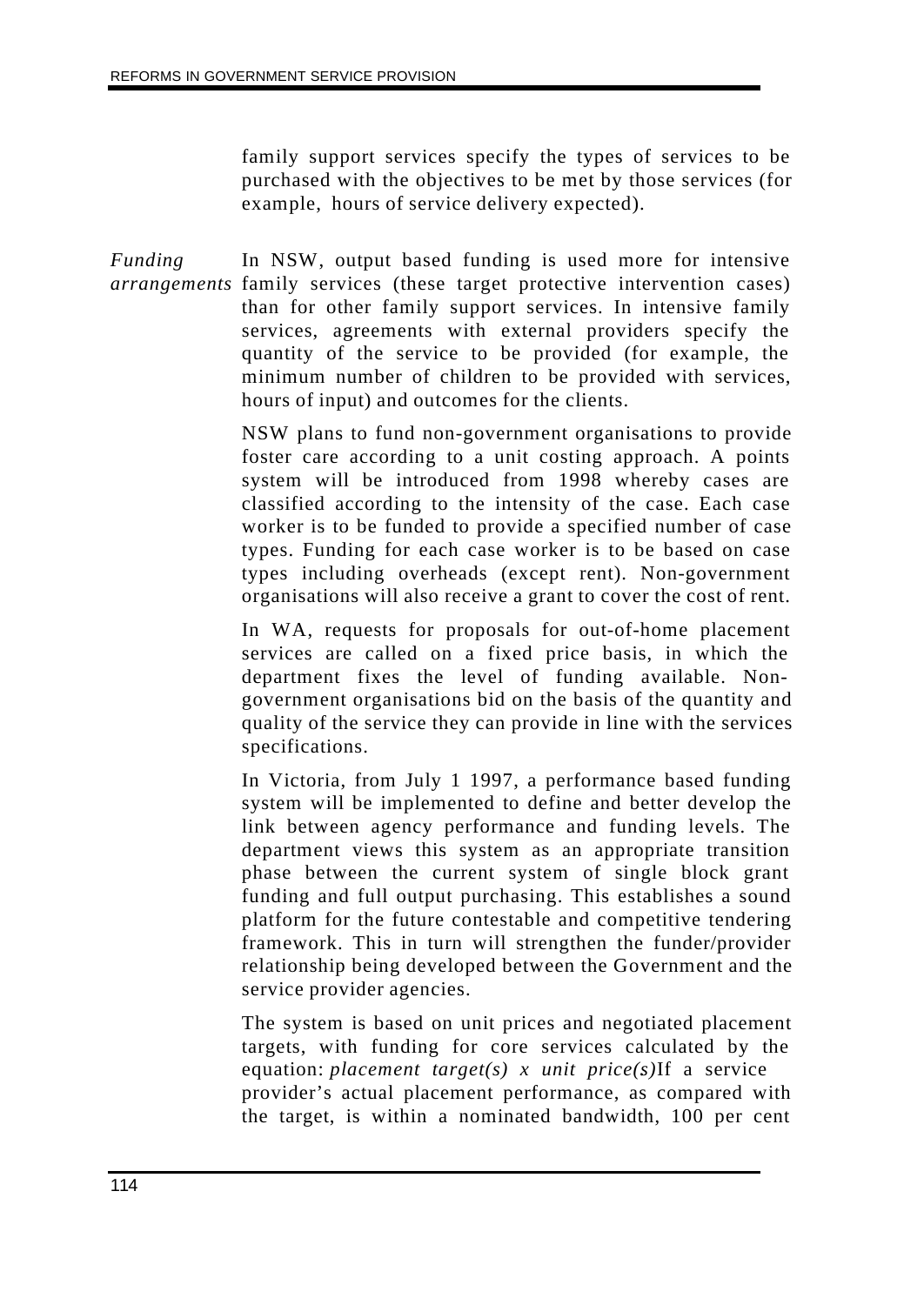funding will be maintained. Service provider agencies whose performance is outside the bandwidth may be subject to a funding adjustment.

Victoria has also begun a number of new funding initiatives, introducing more flexible funding packages to purchase individually tailored service responses. A base unit price has been established, but each arrangement is negotiated to meet the clients' care needs. The department considers that this has been particularly successful for new service responses for high risk adolescents in out-of-home care.

In Queensland out-of-home placement services, the current funding mechanism of specified expenditure components (for example, salaries and operating expenses) will be gradually replaced from July 1997. Under the new system, providers will negotiate the breakdown of expenditure by components, rather than have the components determined by the department. In addition, it is proposed that service providers will receive an incentive payment if a certain benchmark of performance is met. This payment would be automatic with the benchmarks and the size of the potential payment agreed beforehand. The benchmark being considered is output based (the number of placements provided) adjusted for client need levels (the degree of difficulty of those placements).

In Tasmania, only new out-of-home placement services will be tendered, on a fixed price basis with specified outputs. The department selects providers on the basis of the expected quality of the service.

*Client satisfaction* In all jurisdictions, except WA, no direct mechanisms exist to measure client satisfaction with the services offered or the providers who deliver them. Client feedback is typically provided through grievance mechanisms — for example: in NSW through an independent statutory authority, the Community Services Commission, and an internal complaints mechanism, and through evaluations of child and family teams; and in Tasmania through the whole of government client complaints system.

> WA monitors the satisfaction that clients receive when dealing with the Family and Children's Services Department. In addition, it has a system in place to formally survey clients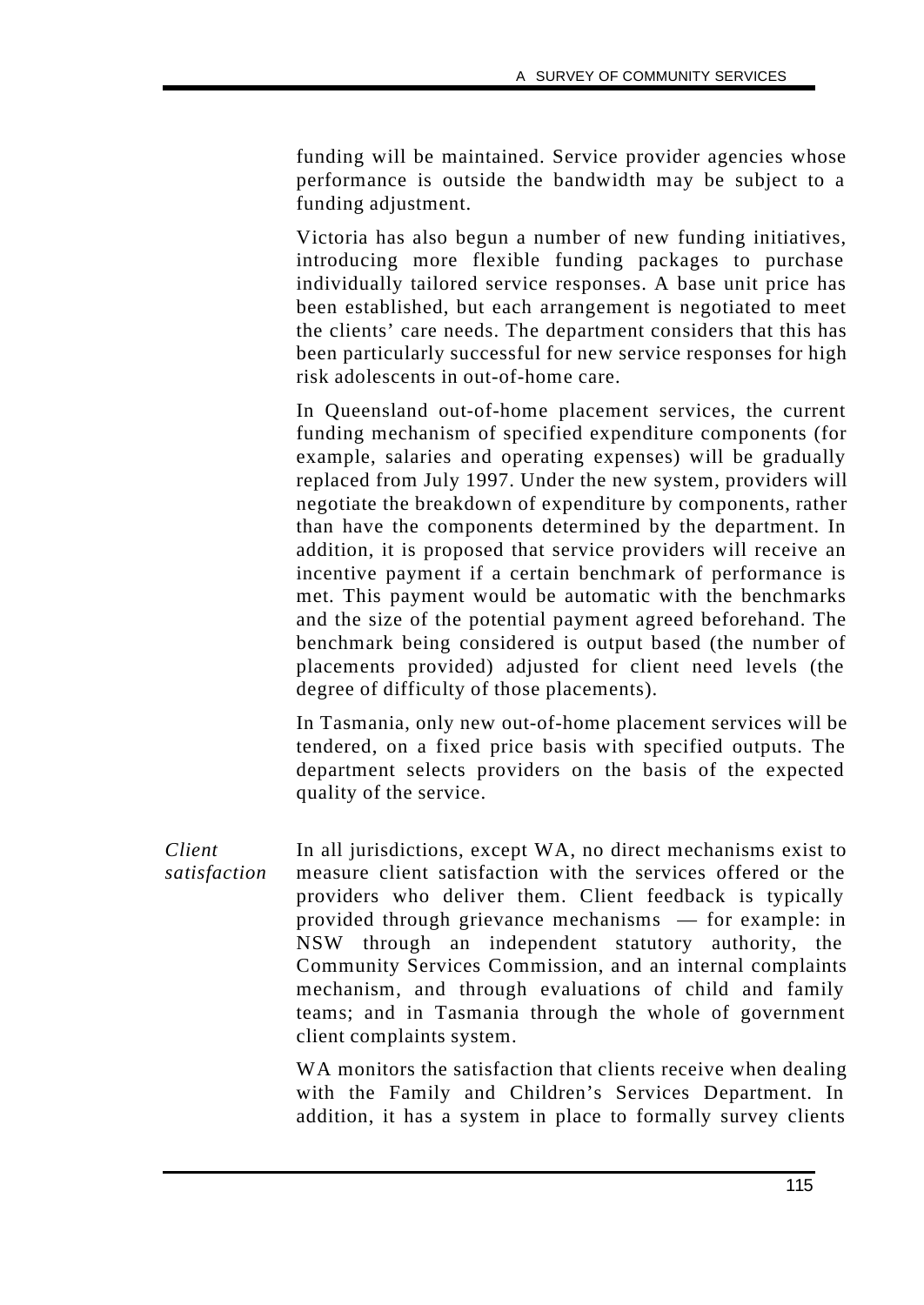about their satisfaction with services provided by nongovernment providers. Client feedback, including satisfaction surveys, is used by providers to evaluate their own performance and for public reporting through the department's annual report.

*Client choice* For some services (for example, counselling services and parenting skills programs), clients elect whether to enter the service. If there is more than one provider in an area and places are available, then the client may also choose the provider. In Victoria, individuals who voluntarily seek access to alternative care services may approach an agency directly to negotiate a placement. This can be contracted between the service provider and parent/guardian by way of a child care agreement. In most jurisdictions, clients who must receive a service because they are provided under statutory provisions (for example, the investigation of suspected child abuse and neglect, or the provision of out-of-home placement services for reasons of child safety) may also be unable to choose the provider. However, in WA, clients may be able to choose some intervention and support services provided in a statutory framework.

> In Victoria, for statutory clients, the most appropriate service available is determined via the placement coordination units within the departmental regional offices and then negotiated with the individual service provider.

*Rewards and sanctions* Several jurisdictions noted that imprecise specifications for many community services, where they existed at all, have made it difficult to establish objectively how well providers are performing.

> Financial penalties for under performance have been rare. In WA, sanctions are usually considered inappropriate, although service agreements outline grievance resolution procedures and how monies may be withheld during grievance processes. In most jurisdictions, the only real sanction has been to cease

<sup>&</sup>lt;sup>2</sup> Yet to be introduced with services provided for out-of-home care.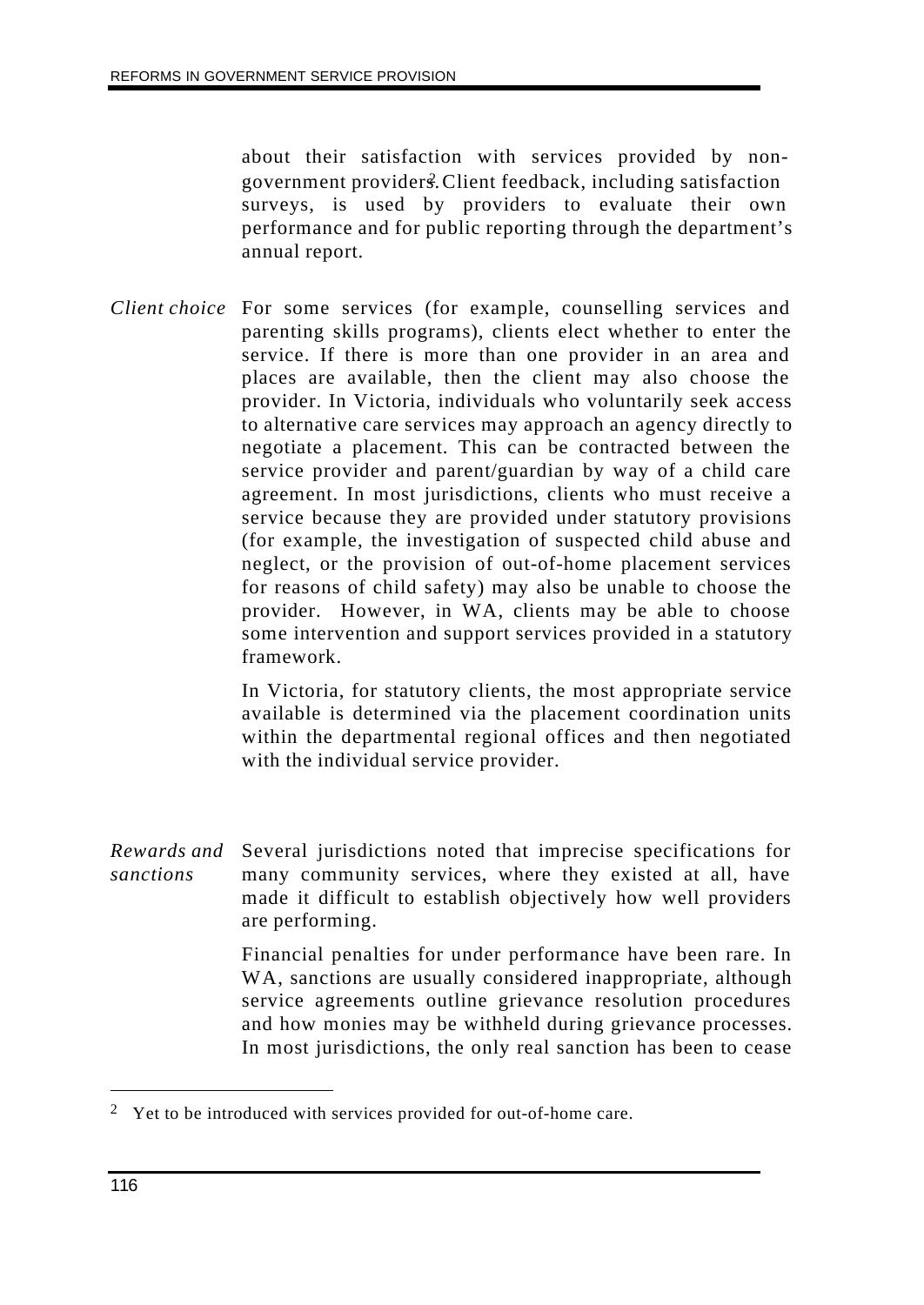funding at the end of the period of the grant or service agreement (or, on occasion, to withhold funding during the period). These approaches have also often been difficult to justify, with departments resorting to a redesign of services as a means of revisiting who should be the providers.

In Victoria, under the performance based funding system, performance bandwidths have been determined (for 90–110 per cent residential care programs, 85–110 per cent for home based care programs) and agencies performing within those bandwidths will have 100 per cent funding maintained. Agencies outside the bandwidths may be subject to a funding adjustment. In addition, the existence of any special circumstances which affected a service provider's ability to achieve their placement target is considered before any funding adjustment being made. Payments are adjusted against the annual funding level according to the variation of performance (including special circumstances considered) from the outer parameter of the bandwidth.

Jurisdictions noted that they sought to influence the provider's practices in the absence of more explicit rewards and sanctions. Common approaches included providing support and advice, for example, through discussions with the management or boards of providers. In some jurisdictions it is considered appropriate to encourage changes in a providers' management board, while other jurisdictions would not take this approach because it is an issue for the Committee or Board of Management.

*Contracting skills* In the past, department staff developing service agreements and monitoring non-government providers have generally had community development and consultation skills.

> More recently, in NSW, staff have been recruited with contract management skills for specialised contracting positions (for example, NSW area based managers of service planning monitoring and evaluation). In WA, the unit with responsibility for ensuring compliance with purchasing of non-government services is required to meet International and Australian Quality Assurance Standards. In Victoria, there is a whole - of - government approach to improved training for contract management skills. This includes Department of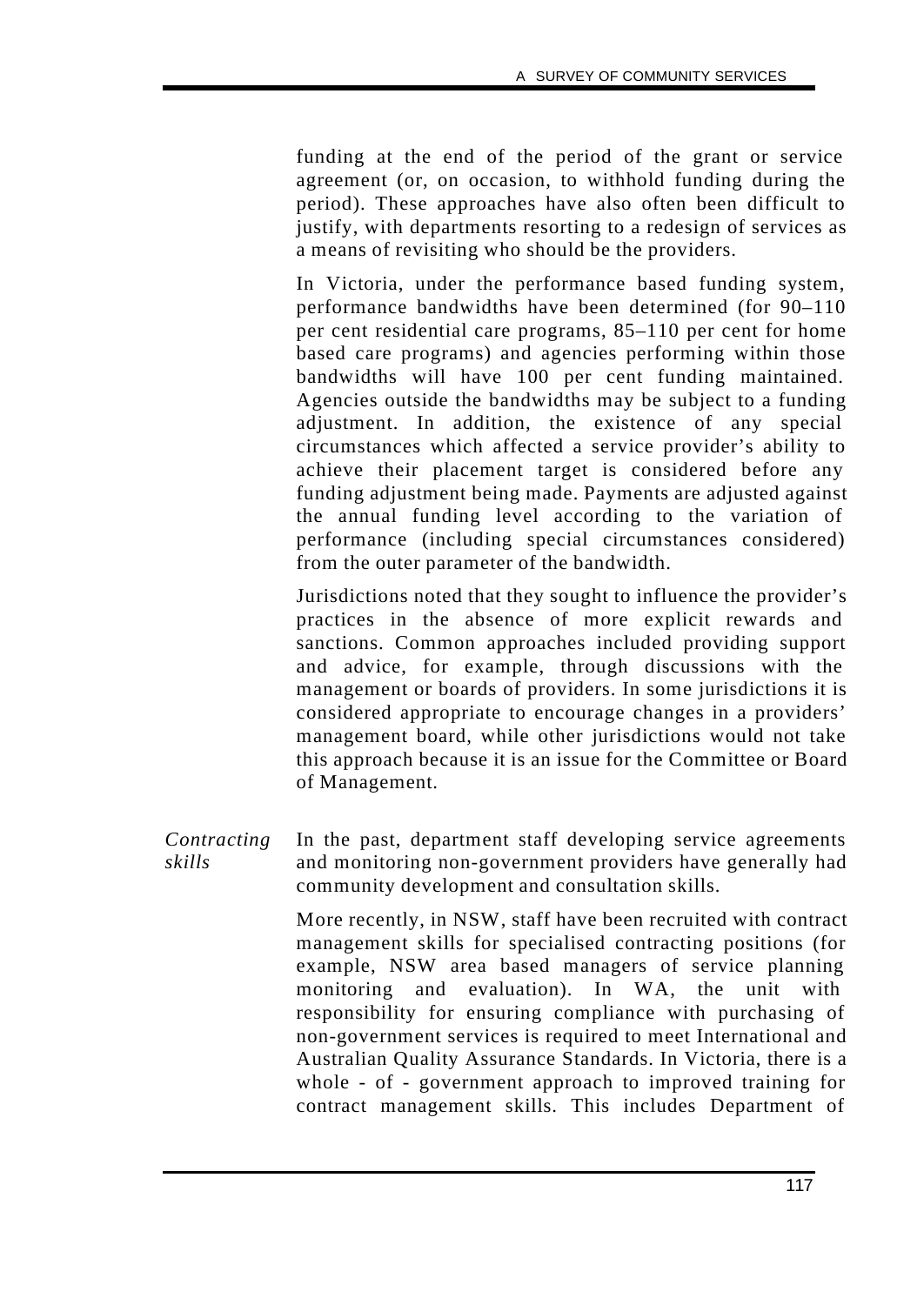Treasury and Finance guidelines for contracting out (including training guidelines) and the use of a standard training model by all departments.

Within each region of Victoria, management teams are responsible for out-of-home services which are contracted out, while client services teams manage in-house provision.

*Competition* All jurisdictions reported that they are seeking to introduce more opportunities for using competitive processes to enhance the objectivity of provider selection, particularly for new services. The ACT, the NT and Tasmania noted that there were concerns about likely vigour of competition as a result of their relatively small markets. Other jurisdictions expressed similar concerns about services to rural clients.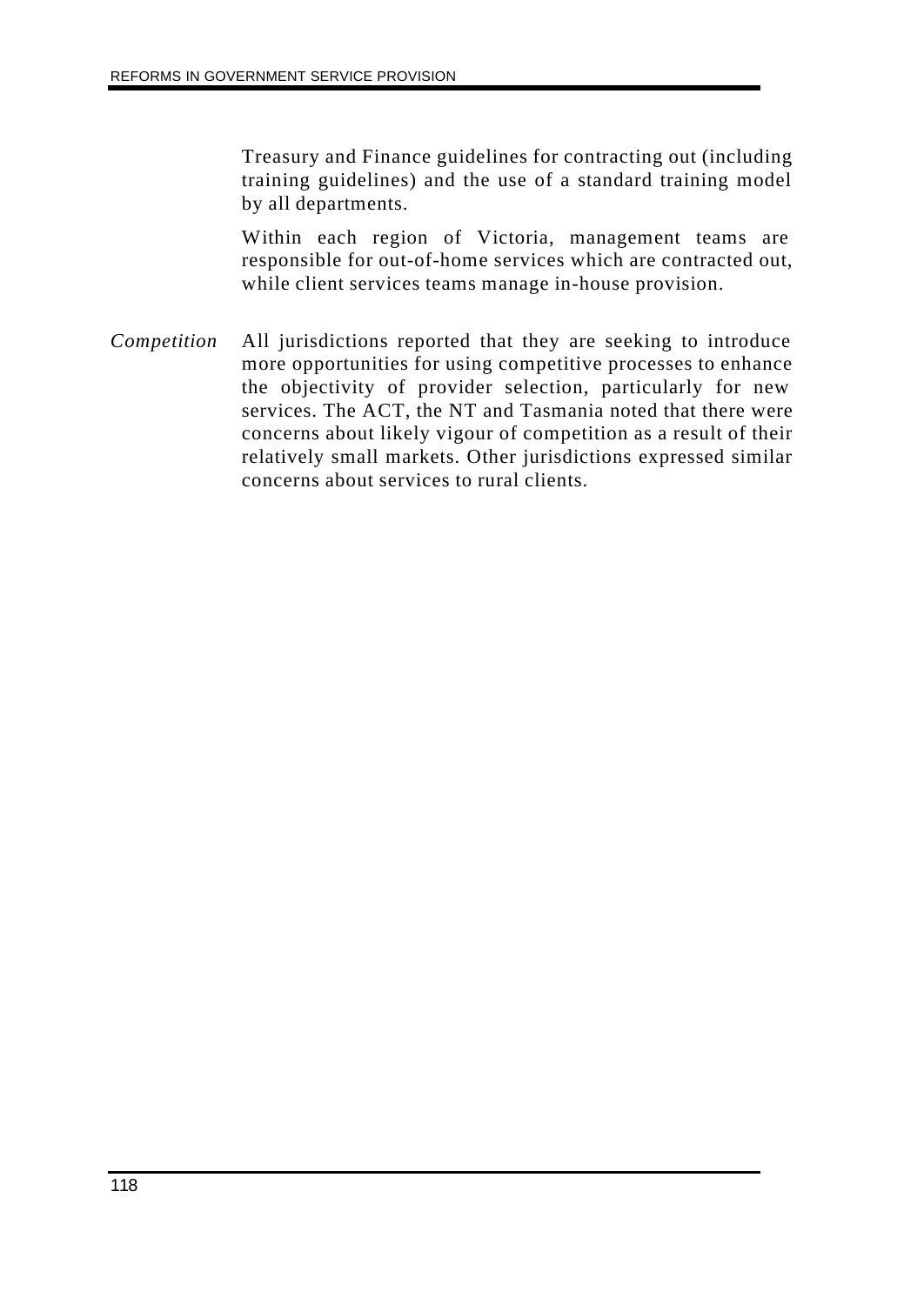|                   | Frequency of written<br>report to department | Provider reports to the<br>department's: | Information contained in the<br>report to the Department | Is there a formal process for feedback to<br>providers on performance? |
|-------------------|----------------------------------------------|------------------------------------------|----------------------------------------------------------|------------------------------------------------------------------------|
| NSW               | $\text{month1y}^2$                           | central office                           | targeting <sup>3</sup> , quantity, financial             | no                                                                     |
| Vic.              | monthly                                      | regional office                          | quality, quantity, financial                             | yes                                                                    |
| Qld               | quarterly                                    | regional office                          | quantity, financial                                      | yes                                                                    |
| WA                | three monthly                                | district and central<br>offices          | financial                                                | yes                                                                    |
|                   | six monthly                                  | district and central<br>offices          | quality, quantity                                        | yes                                                                    |
| SA                | quarterly <sup>4</sup>                       | central office                           | financial                                                | no                                                                     |
| $\mathit{Tas.}^5$ | quarterly                                    | regional office                          | quality, quantity, financial                             | yes                                                                    |
| ACT               | annually                                     | central office                           | input, quantity, financial                               | yes                                                                    |
| NT                | annually                                     | central office                           | quality, quantity, financial                             | no                                                                     |

#### Table A.6: Performance monitoring of external providers – out-of-home placements and family support services<sup>+</sup>

+ Except as footnoted for NSW, Victoria and Tasmania, performance monitoring is the same for out-of-home placements and family support services.

1 A formal process is defined as one where the process is specified and systematic. Meetings held between providers and the department's regional offices do not form part of a systematic or formal performance monitoring process unless there is a clearly specified process of feedback and performance monitoring.

2 Providers of family support services submit annual written reports; in other respects performance monitoring is the same as for ou t-of-home placements.

3 Non-identifying client data — services provided to each demographic group.

4 A system of six monthly, but more detailed, monitoring with feedback to poor performers is being trialed.

5 Family support services annual reports contain financial data, client data and activity data.

Glossary: Targeting The required minimum share of state wards to total clients.

Input Input based ratios (for example, the ratio of inputs to outputs).

Quantity Measure of quantity of output (for example, number of clients or bed days).

Financial Income and expenditure statements for the funded service.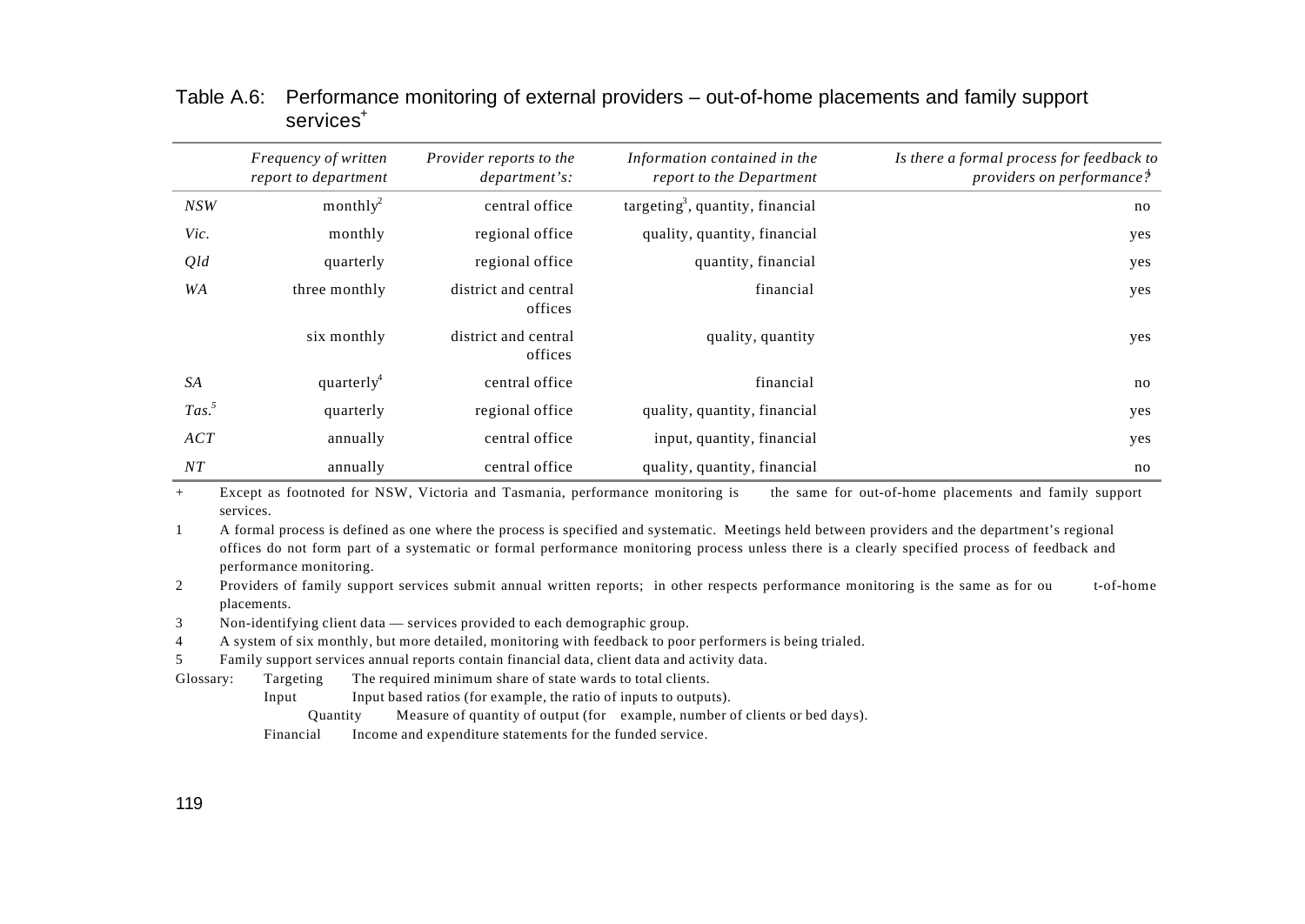#### REFORMS IN GOVERNMENT SERVICE PROVISION

Quality Quality measures (for example, service access hours and access of provider to department case workers). Meetings Regular one-to-one meetings with providers where performance matters are discussed.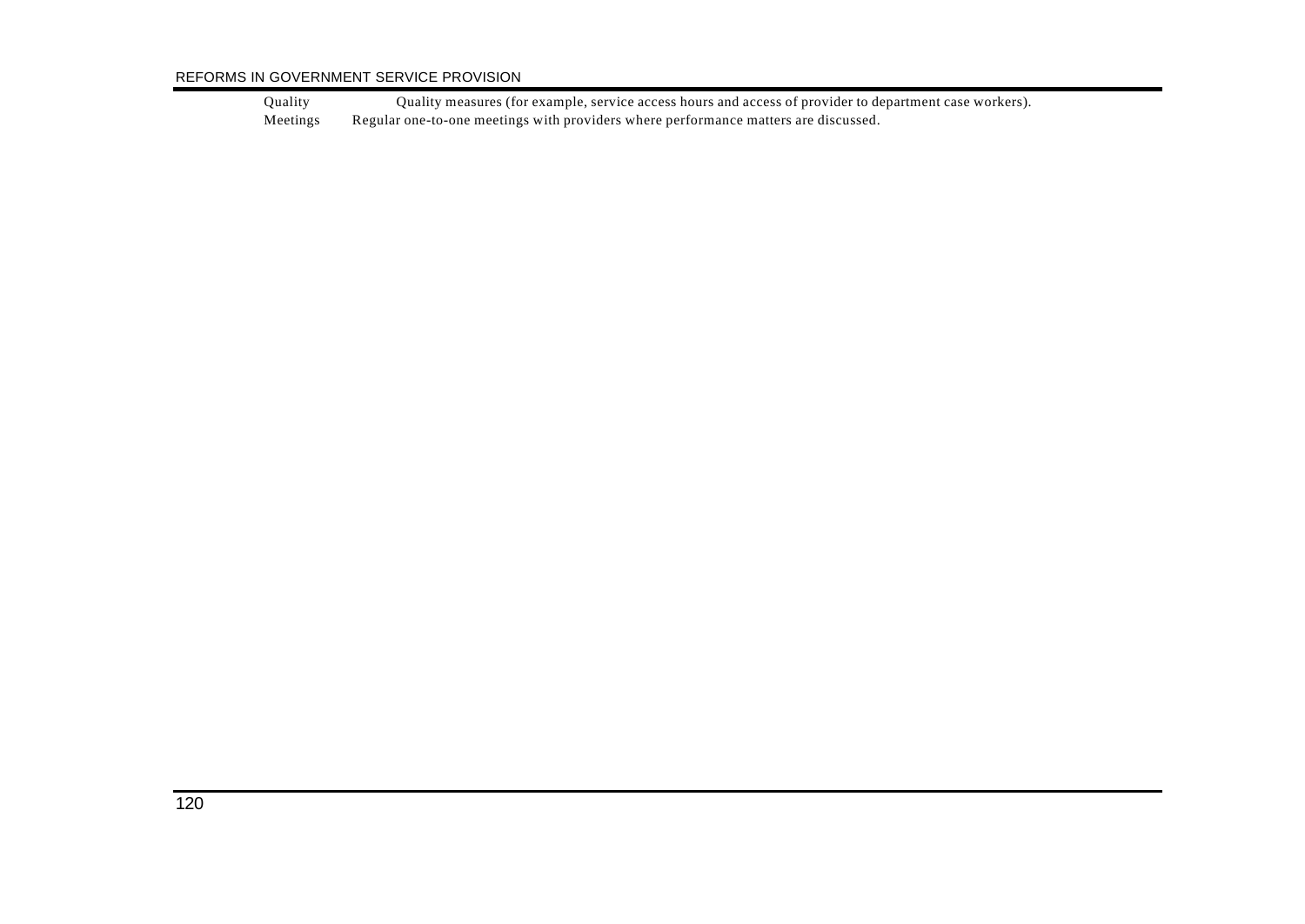## **Performance monitoring**

All jurisdictions reported that they are refining performance information in concert with the development of tighter service specifications, although progress differs across services. NSW, Victoria and Tasmania commented that output and performance indicators are being specified more clearly in external providers' service agreements as they are renewed, allowing non-performance to be more clearly demonstrated.

In Victoria, the actual agency placement performance and the financial impact of that actual performance, as compared with target performance and negotiated funding, can be monitored throughout the year via a recently implemented agency based data collection system (FACTS).

NSW is introducing a standardised reporting mechanism across services to replace the current unsystematic approach. This system will set down the standard information that is required from all non-government providers. An accreditation process will be introduced in 1998. The sanctions/rewards linked to the process are yet to be determined. However, the system is being designed for service development rather than as a monitoring mechanism in the first instance.

In Tasmania, out-of-home placement providers receive formal feedback on an annual basis when, following self-assessment, they are assessed against standards. Currently, family support service providers do not have formal service standards or outcomes for clients specified in their service agreements. The department reported that this makes performance evaluation difficult.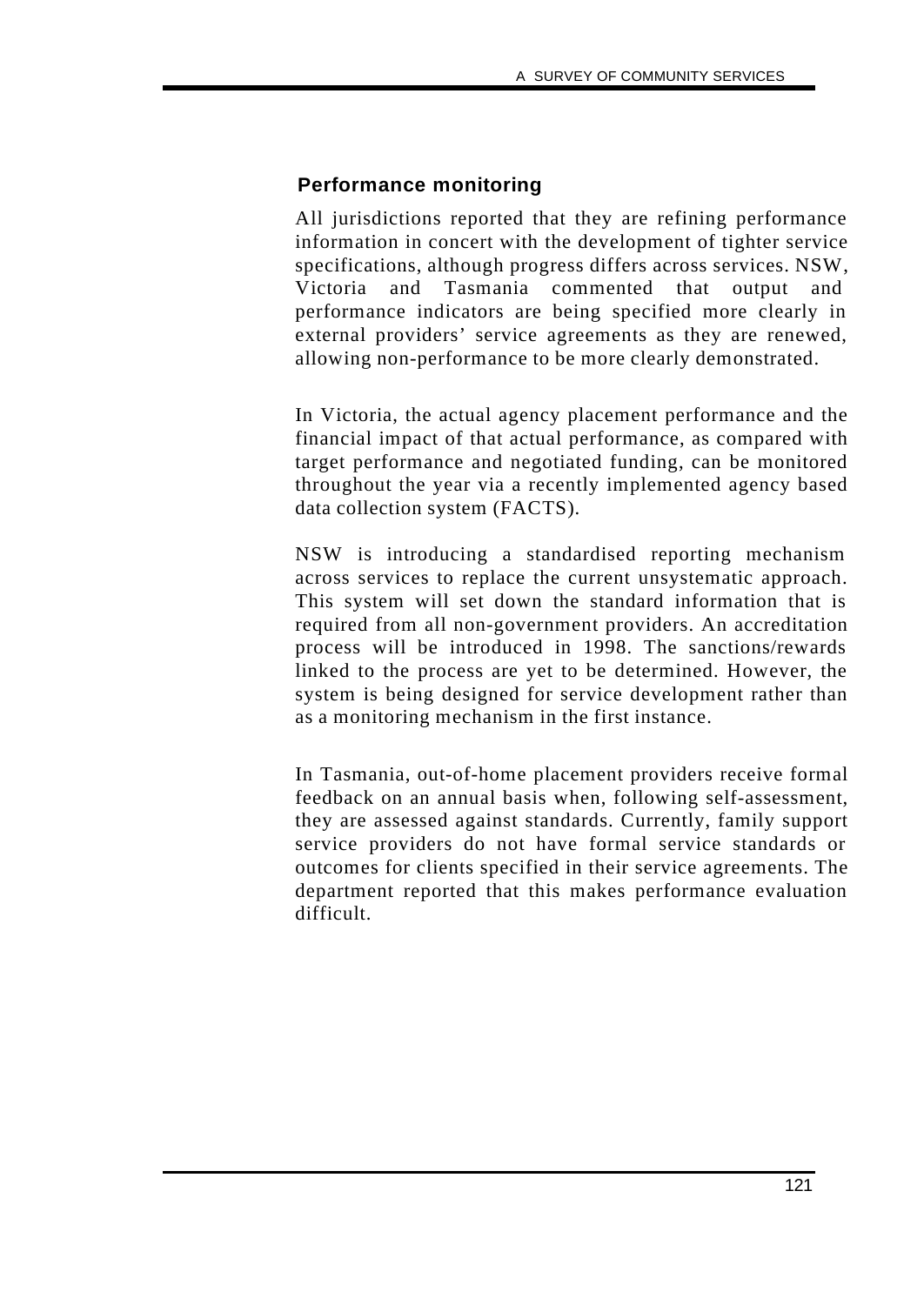|      | Grant funded providers by | services            |                     | Contracted providers<br>by services <sup>1</sup> | Specifications in         | Performance   | Providers' performance against<br><i>those indicators</i> |                      |
|------|---------------------------|---------------------|---------------------|--------------------------------------------------|---------------------------|---------------|-----------------------------------------------------------|----------------------|
|      | Providers'<br>names       | Level of<br>funding | Providers'<br>names | Level of<br>funding                              | service<br>agreements     | indicators    | By individual<br>provider                                 | In aggregate<br>only |
| NSW  | A                         | A                   | $\mathbf{A}$        | A                                                | ${\bf F}$                 | F             | n/a                                                       | n/a                  |
| Vic. | $\mathbf E$               | B                   | B                   | B                                                | $\boldsymbol{\mathrm{F}}$ | F             | no                                                        | no                   |
| Qld  | A                         | A                   | $\boldsymbol{A}$    | A                                                | F                         | $\mathbf{F}$  | no                                                        | yes(G)               |
| WA   | D                         | D                   | D                   | D                                                | yes                       | yes           | no                                                        | yes(A)               |
| SA   | A                         | A                   | $\mathbf{A}$        | A                                                | no                        | no            | no                                                        | no                   |
| Tas. | $\mathsf{C}$              | C                   | $\mathcal{C}$       | $\mathcal{C}$                                    | $\mathbf C$               | $\mathcal{C}$ | $\mathcal{C}$                                             | yes(C)               |
| ACT  | A                         | no                  | $\mathbf{A}$        | no                                               | no                        | yes           | no                                                        | no                   |
| NT   | B                         | A                   | no                  | A, B                                             | no                        | no            | no                                                        | no                   |

Table A.7: Publicly available information

n/a not applicable

1 Contracted services include those covered by a service agreement, including those that have been competitively tendered.

A Published in the department's annual report.

B Organisations make known their source of funding in their own annual reports which, in most cases for larger non-government organisations, is available to the public.

C Information pertaining to grants and contracts is only available upon request.

D Media releases, letters to Members of Parliament, parliamentary questions and on request.

E Community services approved by the Secretary Department of Human Services.

F Freedom of information legislation.

G Information pertaining to performance is available upon request.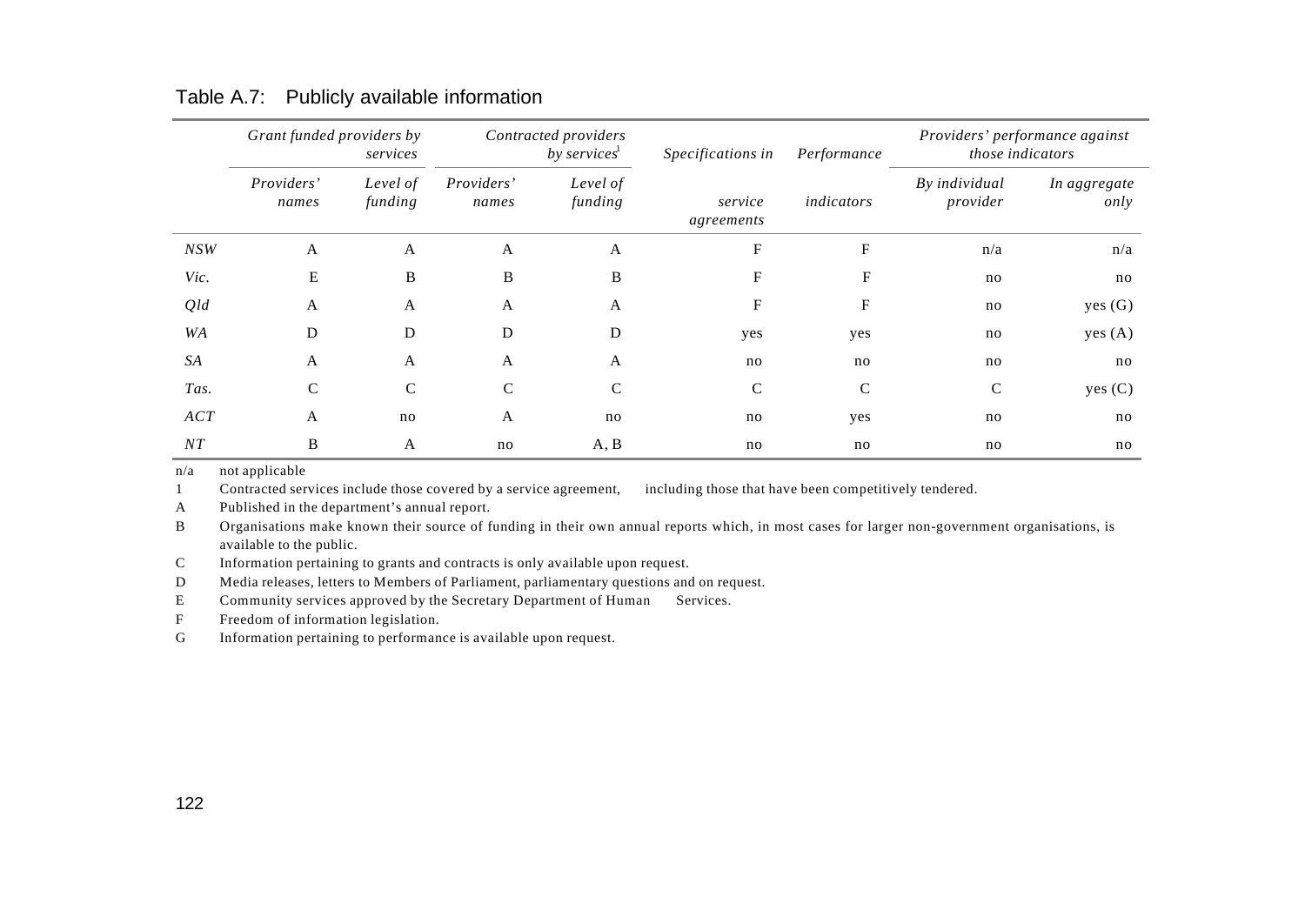# **B SURVEY OF PUBLIC HOSPITAL FUNDING ARRANGEMENTS**

This appendix examines the introduction of casemix funding into the public hospital sector. It provides information on the extent to which the changes introduced in Victoria (dealt with in detail in the case study) are being used elsewhere and how they have been implemented.

The information provided canvasses a range of issues, including:

- the size and structure of the public hospital sector;
- the use of casemix funding;
- the casemix funding model used;
- the structure of hospital costs;
- rewards and sanctions;
- the impact of introducing casemix funding; and
- the transitional arrangements put in place to facilitate reform.

Information was collected from the relevant department in each State and Territory by the Steering Committee Secretariat.

|  |  | Table B.1: The public hospital sector in each jurisdiction (1994-95) |  |  |
|--|--|----------------------------------------------------------------------|--|--|
|--|--|----------------------------------------------------------------------|--|--|

|      |                | Number of public hospitals<br>Total separations |         | Recurrent expenditure |
|------|----------------|-------------------------------------------------|---------|-----------------------|
|      | Teaching       | Non-teaching                                    | (000)   | (\$million)           |
| NSW  | 10             | 176                                             | 1 2 1 5 | 3877                  |
| Vic. | 16             | 109                                             | 845     | 2419                  |
| Qld  | 8              | 174                                             | 604     | 1588                  |
| WA   | $5^1$          | 84                                              | 337     | 879                   |
| SA   | 6              | 70                                              | 295     | 898                   |
| Tas. | $2^2$          | 15                                              | 77      | 263                   |
| ACT  | 1              | 1                                               | 55      | 199                   |
| NT   | $\overline{2}$ | 3                                               | 42      | 125                   |

1 The Princess Margaret and King Edward Memorial Hospitals are u nder one management.

2 Tasmania currently has 2 teaching hospitals and 15 district hospitals. From 1 July 1997, there will be 3 teaching hospitals and 14 district hospitals, and funding for the teaching hospitals will be based on their casemix.

*Source* : SCRCSSP (1997).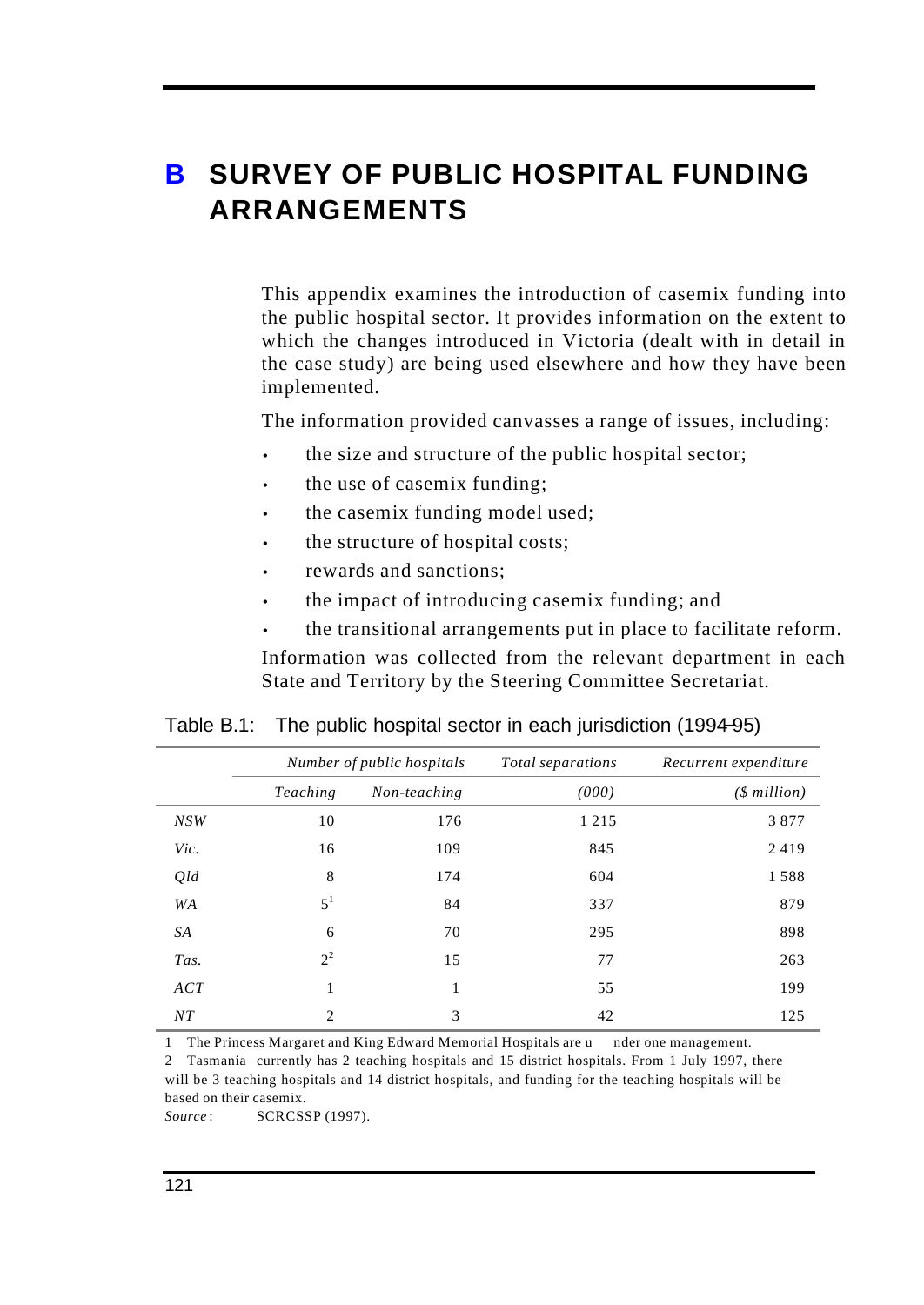|      | Service agreements | Parties to the agreement                                                              | Agreements specify outputs |
|------|--------------------|---------------------------------------------------------------------------------------|----------------------------|
| NSW  | yes <sup>1</sup>   | Department $\Leftrightarrow$ Area Health Services                                     | $yes^2$                    |
| Vic. | yes                | Department $\Leftrightarrow$ metropolitan network/non-metropolitan hospital           | yes                        |
| Qld  | yes                | Department $\Leftrightarrow$ metropolitan/regional network $\Leftrightarrow$ hospital | yes                        |
| WA   | yes                | Department $\Leftrightarrow$ Health Service <sup>3</sup>                              | yes                        |
| SA   | yes <sup>4</sup>   | Department $\Leftrightarrow$ hospital                                                 | yes                        |
| Tas. | yes                | Department $\Leftrightarrow$ regional management                                      | yes                        |
| ACT  | yes                | Department $\Leftrightarrow$ hospital                                                 | yes                        |
| NT   | yes                | Department $\Leftrightarrow$ hospital <sup>6</sup>                                    | yes                        |
|      |                    | Department $\Leftrightarrow$ region $\Leftrightarrow$ hospital <sup>7</sup>           |                            |

#### Table B.2: Use of service agreements

1 There are performance agreements between the department and Area Health Services that include performance indicators across a wide range of strategies relating to health improvement targets, access and equity, and quality improvement.

2 From 1997–98, areas receiving funding enhancements will be set output targets based on casemix weighted activity.

3 A Health Service comprises one or more hospitals plus other services, such as community health.

4 From 1 July 1997, agreements with country hospitals will be converted to regional agreements.

5 From 1 July 1997, service agreements will be between the department and hospitals and will exclude district hospitals which are currently under a different program.

6 Royal Darwin Hospital has an agreement directly with the department.

7 The three way agreement applies to the remaining four hospitals in the Northern Territory.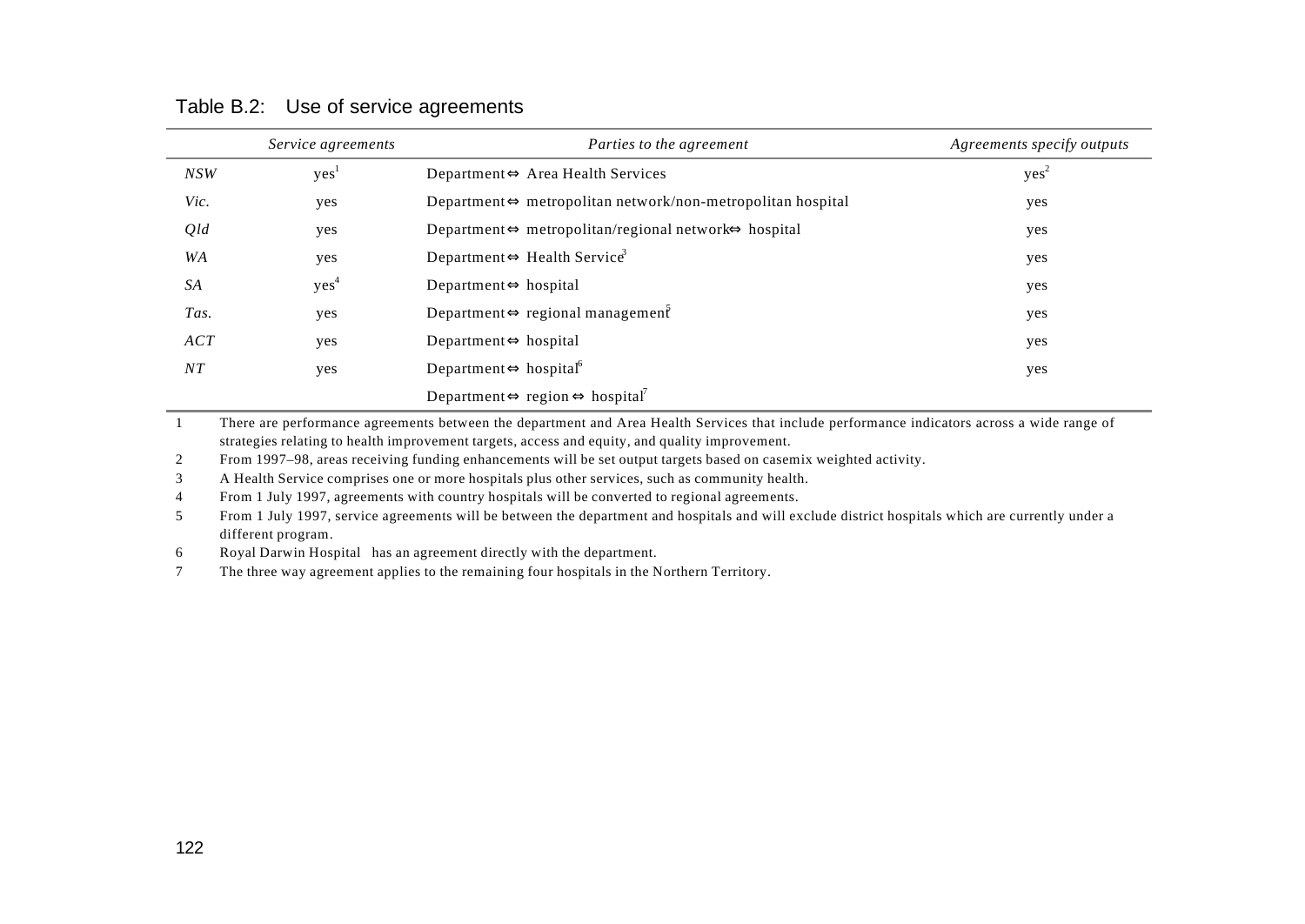|           | Activities which are casemix funded |                                |                                                                   | Reasons for using casemix funding |                          |                       |                                  |                                             |
|-----------|-------------------------------------|--------------------------------|-------------------------------------------------------------------|-----------------------------------|--------------------------|-----------------------|----------------------------------|---------------------------------------------|
|           | Acute<br>inpatients                 | $Non-$<br>admitted<br>patients | Other                                                             | Reduce<br>costs                   | <i>Improve</i><br>access | Improve<br>efficiency | Transparent<br>funding<br>method | Ensure an<br>appropriate mix of<br>services |
| $NSW$     | yes <sup>1</sup>                    | no                             | n/a                                                               | n/a                               | n/a                      | yes                   | yes                              | yes                                         |
| Vic.      | yes                                 | yes <sup>2</sup>               | n/a                                                               | yes                               | n/a                      | yes                   | yes                              | n/a                                         |
| $QLD^3$   | yes                                 | yes                            | sub- and<br>non-acute<br>inpatients                               | yes                               | yes                      | yes                   | yes                              | n/a                                         |
| WA        | no <sup>4</sup>                     | no                             | n/a                                                               | yes                               | yes                      | yes                   | yes                              | yes                                         |
| $SA^5$    | yes                                 | yes                            | home oxygen<br>retrievals;<br>sub- and<br>non-acute<br>inpatients | yes                               | yes                      | yes                   | yes                              | yes                                         |
| Tas.      | no <sup>6</sup>                     | no                             | n/a                                                               | n/a                               | yes                      | yes                   | yes                              | yes                                         |
| ACT       | yes                                 | yes                            | sub- and<br>non-acute<br>inpatients <sup>7</sup>                  | yes                               | yes                      | yes                   | yes                              | yes                                         |
| $\cal NT$ | yes                                 | yes                            |                                                                   | n/a                               | n/a                      | yes                   | yes                              | yes                                         |

| Table B.3: Use of casemix funding |  |  |  |
|-----------------------------------|--|--|--|
|-----------------------------------|--|--|--|

 $\overline{n/a}$  not applicable.

1 Casemix is used to guide funding to hospitals at an area level. Area Health Services are allocated a budget based on need (assessed using a population based formula). Areas then determine what proportion of their total health budget is allocated to acute inpatient services. The department has published guidelines on casemix budgeting for areas to use when determining funding for hospitals on the basis of their share of casemix activity.

2 Group A (teaching) hospitals commencing 1 July 1997.

3 Districts receive funding based on need and districts allocate that funding according to the casemix of each hospital.

4 From 1 July 1997, acute inpatient services will be funded according to casemix

5 From 1 July 1997, domiciliary care and district nursing services should be output based funded.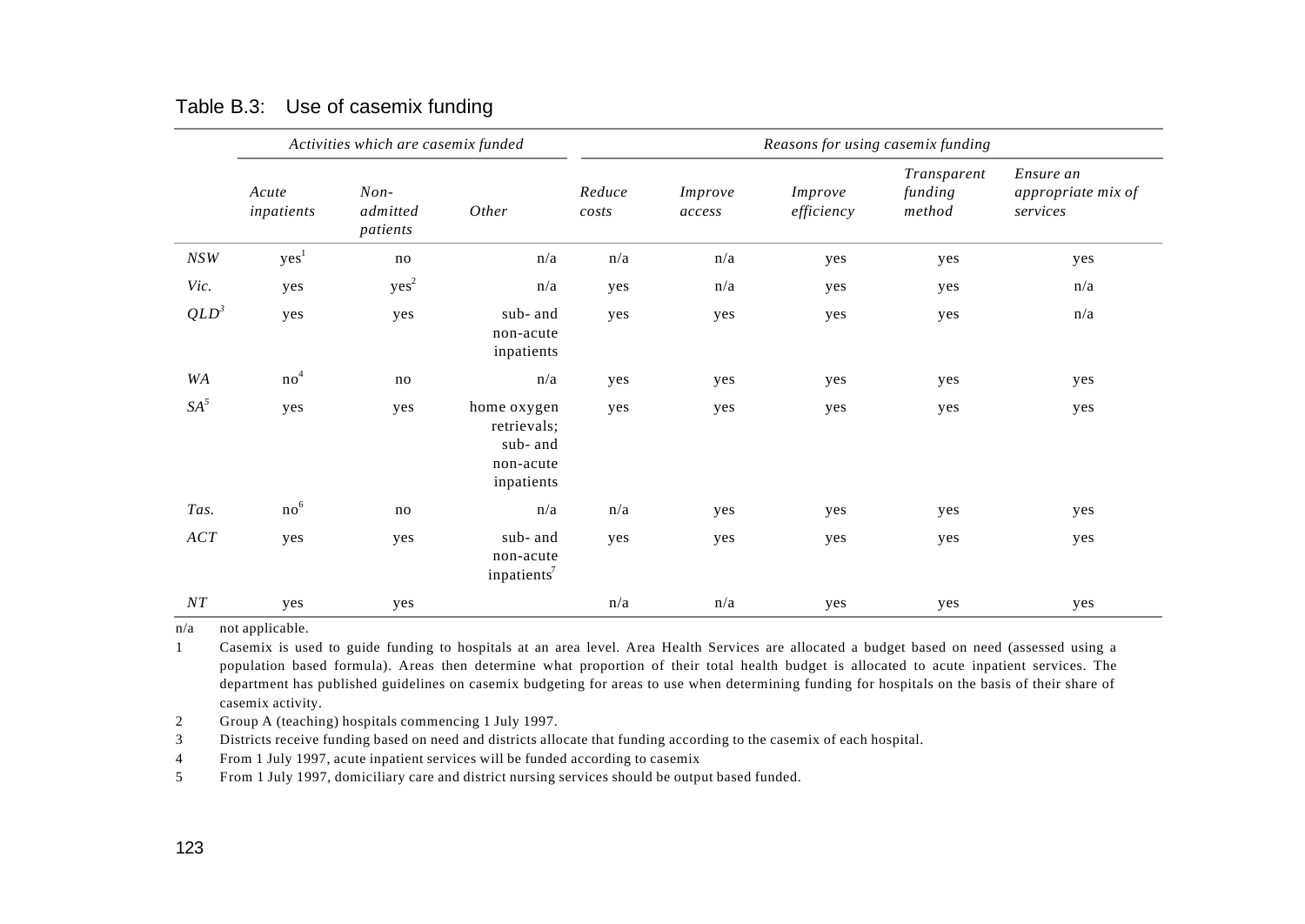- From 1 July 1997, acute inpatient services will be funded according to casemix for teaching hospitals.
- Funded on occupied bed days.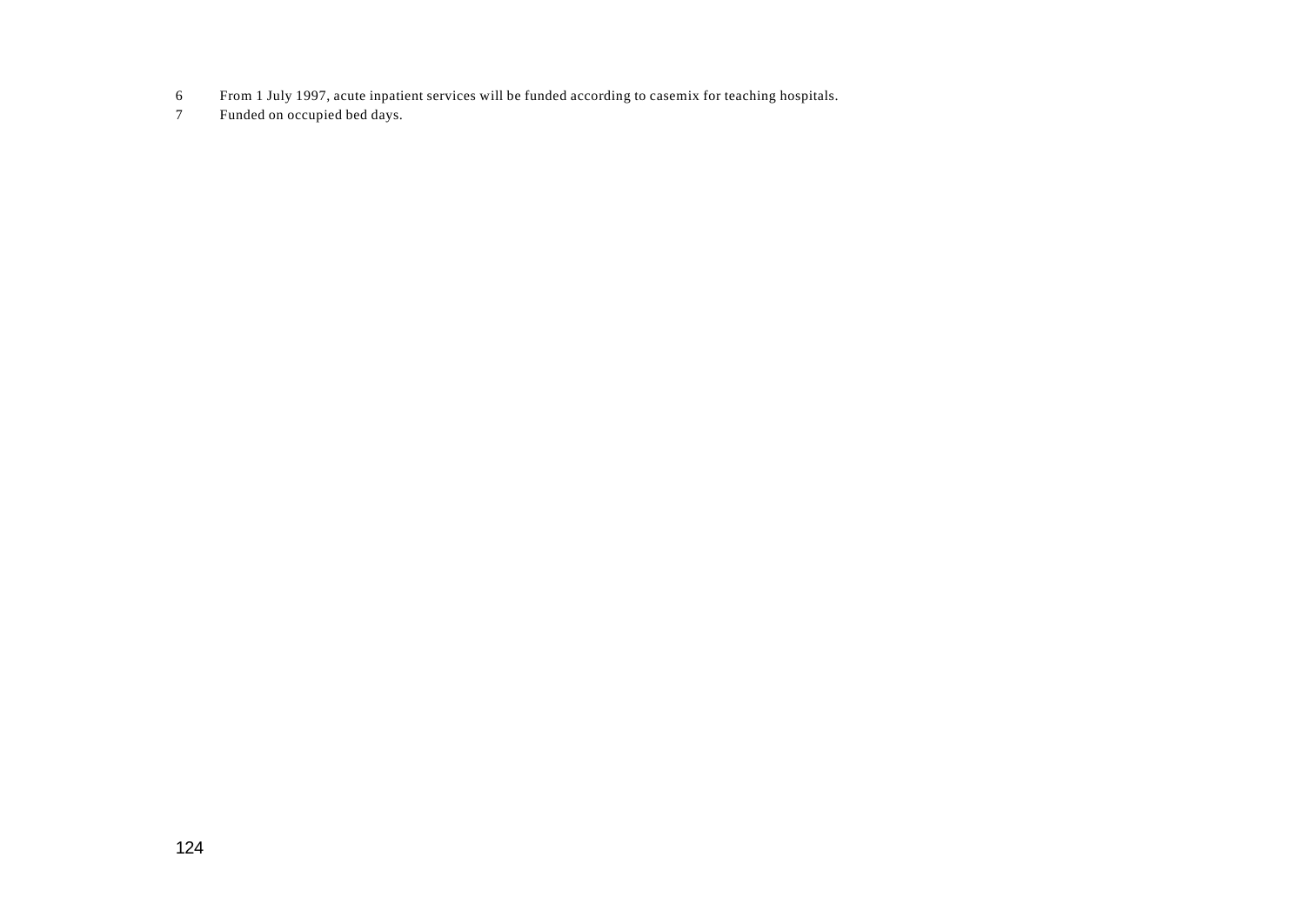|      |                                                          | Output classification                                                    | Cost weights used                |                                                            |                                       | Why use<br>own<br>cost | How often variable are<br>changed         |                       |  |
|------|----------------------------------------------------------|--------------------------------------------------------------------------|----------------------------------|------------------------------------------------------------|---------------------------------------|------------------------|-------------------------------------------|-----------------------|--|
|      | <b>National</b><br>system                                | Own system                                                               | National set                     | Own set                                                    | Other                                 | weights                | Classification                            | Cost weights          |  |
| NSW  | acute inpatients                                         |                                                                          |                                  | acute inpatients <sup>1</sup>                              |                                       | A, B                   | National<br>timetable                     | Annually              |  |
| Vic. | acute inpatients                                         | non-admitted<br>patients                                                 |                                  | non-admitted<br>patients; acute<br>inpatients              |                                       | A, B, C, D             | Annually                                  | Annually              |  |
| Qld  | acute<br>inpatients; sub-<br>and non-acute<br>inpatients | non-admitted<br>patients                                                 | acute<br>inpatients <sup>2</sup> | non-admitted<br>patients; sub- and<br>non-acute inpatients |                                       | A, D                   | National<br>timetable                     | Annually              |  |
| WA   | acute inpatients                                         |                                                                          | acute<br>inpatients <sup>3</sup> |                                                            |                                       | A, B, C                |                                           | Annually <sup>4</sup> |  |
| SA   | acute inpatients                                         | non-admitted<br>patients                                                 | acute inpatients                 | non-admitted<br>patients                                   |                                       | A, B, D                | National<br>timetable/<br>State timetable | Annually              |  |
| Tas. | acute inpatients                                         |                                                                          | acute inpatients                 |                                                            |                                       |                        | National<br>timetable                     | Annually <sup>4</sup> |  |
| ACT  | acute inpatients                                         | non-admitted<br>patients <sup>5</sup> , sub- and<br>non-acute inpatients | acute inpatients                 | sub- and non-acute<br>inpatients                           | non-admitted<br>patients <sup>5</sup> | $\mathsf{A}$           | National<br>timetable                     |                       |  |
| NT   | acute inpatients                                         | non-admitted<br>patients <sup>5</sup>                                    | acute inpatients                 |                                                            | non-admitted<br>patients <sup>5</sup> |                        | National<br>timetable                     | Annually              |  |

# Table B.4: Output classification and cost weight model

1 Based on NSW data in the national set of cost weights with some adjustment made for same day procedures and prosthetics.

2 Based o n the national set of cost weights but with some modification for intensive care units and prosthetics.

3 From 1 July 1997, WA will use its own cost weights for acute inpatients.

4 The department expects to revise cost weights annually.

5 SA classification system and cost weights.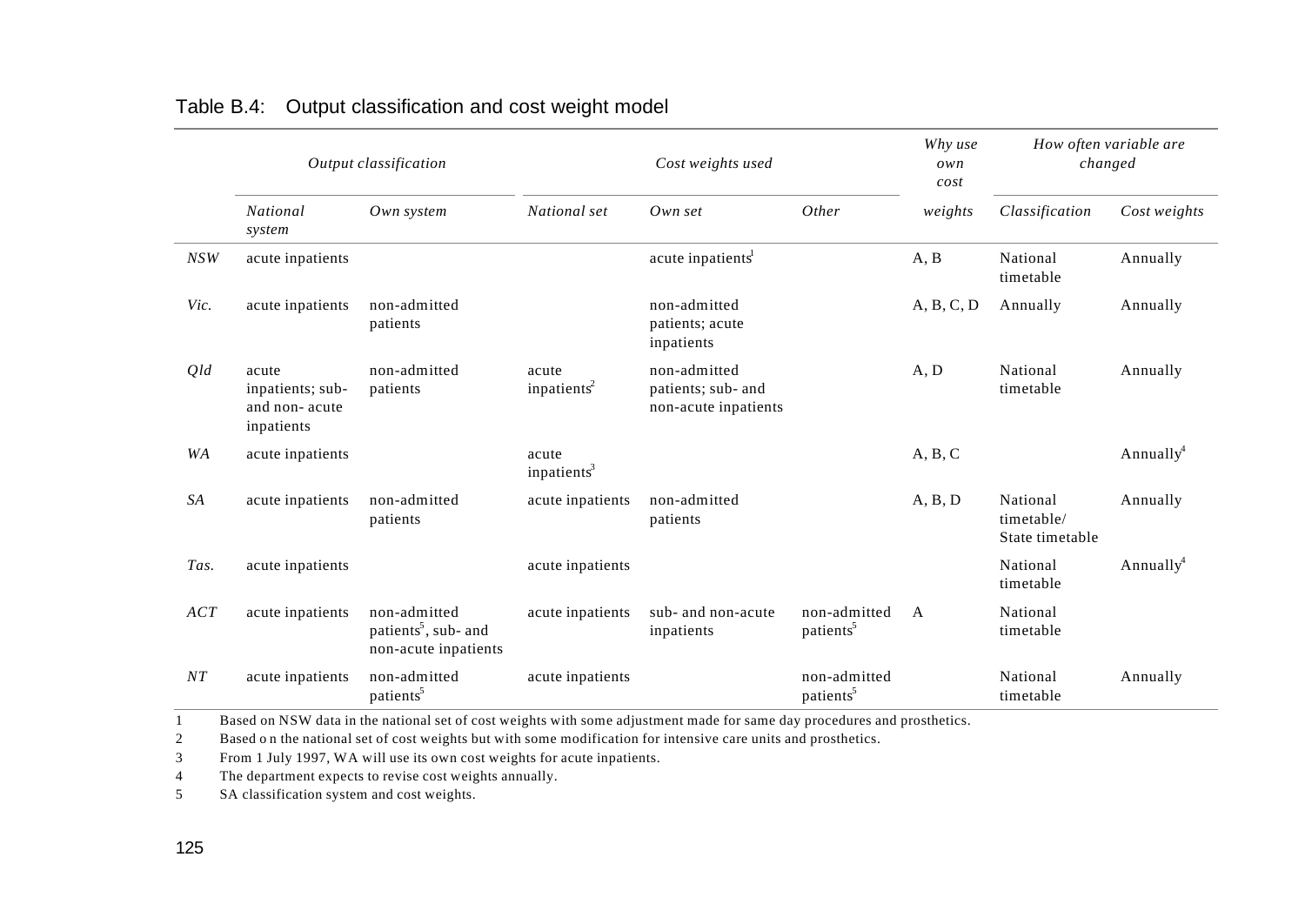- 
- 
- A Own weights are more relevant. C National weights are out of date.<br>B Own weights are more accurate. D 1 B Own weights are more accurate.  $D$  D National weights have not been developed.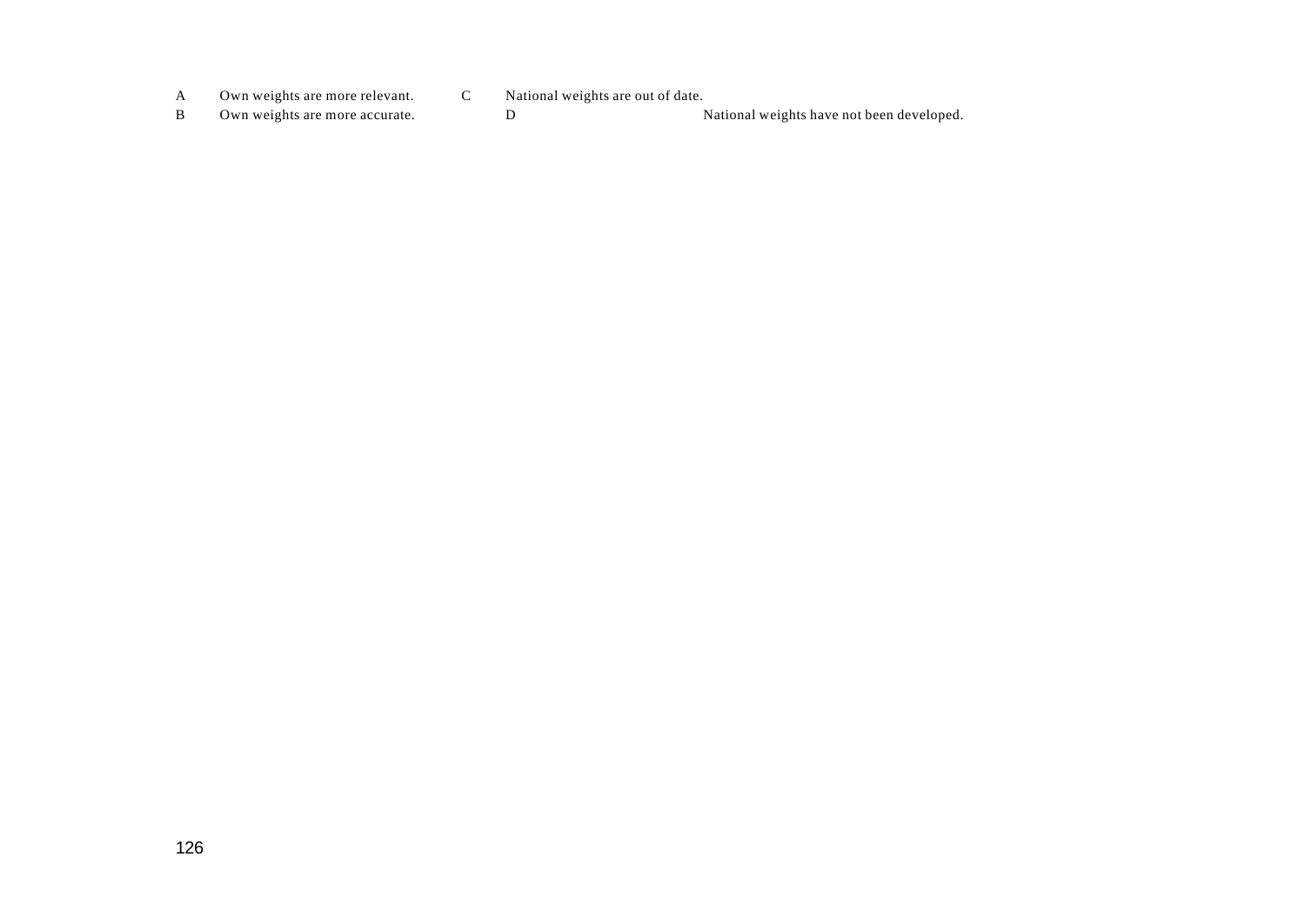|      | Department sets<br>price | Type of funding |                         | <b>Basis for setting price</b> | Price recognises that<br>some costs vary more<br>directly with changes<br>in output levels |
|------|--------------------------|-----------------|-------------------------|--------------------------------|--------------------------------------------------------------------------------------------|
|      |                          | Recurrent       | Capital                 |                                |                                                                                            |
| NSW  | n/a <sup>1</sup>         | n/a             | $\mathrm{n}/\mathrm{a}$ | $\mathrm{n}/\mathrm{a}$        | n/a                                                                                        |
| Vic. | yes                      | yes             | no <sup>2</sup>         | $\mathbf{A}$                   | yes                                                                                        |
| Qld  | yes                      | yes             | no <sup>3</sup>         | $\, {\bf B}$                   | yes                                                                                        |
| WA   | yes                      | yes             | yes <sup>4</sup>        | $\mathbf C$                    | yes                                                                                        |
| SA   | yes                      | yes             | no                      | $\mathbf C$                    | yes                                                                                        |
| Tas. | yes                      | yes             | no                      | D                              | no                                                                                         |
| ACT  | yes                      | yes             | yes <sup>5</sup>        | $\mathbf D$                    | yes                                                                                        |
| NT   | yes                      | yes             | no                      | D                              | yes                                                                                        |

#### Table B.5: Pricing mechanism

1 Where casemix budgeting is used, Area Health Services determine the average price.

2 Providers receive funding for minor capital based on casemix targets.

3 From 1 July 1997, a notional capital asset c harge will be incorporated into the price. This will be replaced with the real capital asset charge from 1 July 1998.

4 From 1 July 1997, the funding mechanism will allow for depreciation of capital equipment.

5 Currently an allowance is made for major plant and equipment (> \$5000). From 1 July 1997, the allowance will cover only minor plant and equipment.

A State financial position and interstate comparative costs. C Average performance less efficiency requirements.

B Average performance of a sample of hos pitals. D National benchmark.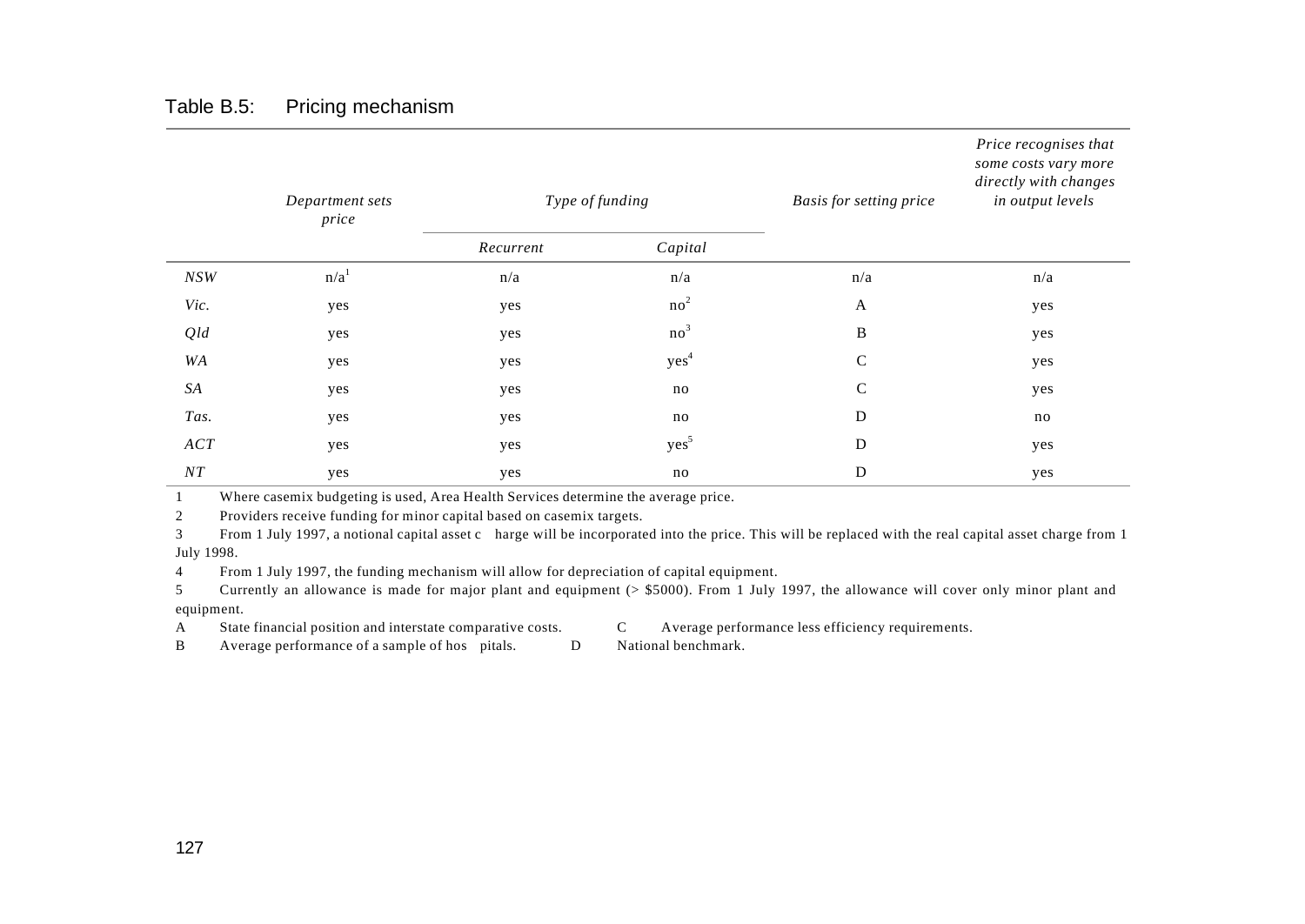|               | Adjustment for variations in<br>patient costs |                        | Reasons for cost variations<br>between hospitals |                            |                                                   |                                                                 | How are cost variations dealt with                                                     |
|---------------|-----------------------------------------------|------------------------|--------------------------------------------------|----------------------------|---------------------------------------------------|-----------------------------------------------------------------|----------------------------------------------------------------------------------------|
|               | Low-stay and<br>high-stay<br>outliers         | High cost<br>equipment | Severity of<br>patients                          | Differences in<br>settings | Additional<br>payment to<br>teaching<br>hospitals | Additional<br>payment to<br>$non-$<br>metropolitan<br>hospitals | Other                                                                                  |
| $\it NS$<br>W | yes <sup>1</sup>                              | n/a                    | yes                                              | yes                        | yes <sup>1</sup>                                  | n/a                                                             | Separate funding formula for<br>hospitals with more than 50<br>beds is being developed |
| Vic.          | yes                                           | yes                    | yes                                              | yes                        | yes                                               | yes                                                             | n/a                                                                                    |
| Qld           | yes                                           | yes                    | yes                                              | yes                        | yes                                               | yes <sup>2</sup>                                                | n/a                                                                                    |
| WA            | yes <sup>3</sup>                              | yes <sup>4</sup>       | yes                                              | yes                        | yes                                               | yes                                                             | Grant funding for specific<br>health programs                                          |
| SA            | yes                                           | n/a                    | yes                                              | yes                        | yes                                               | yes                                                             | n/a                                                                                    |
| Tas.          | yes                                           | n/a                    | yes                                              | yes                        | yes                                               | n/a                                                             | n/a                                                                                    |
| ACT           | yes                                           | n/a                    | yes                                              | n/a                        | yes                                               | n/a                                                             | n/a                                                                                    |
| ${\cal NT}$   | yes                                           | n/a                    | yes                                              | yes                        | yes                                               | n/a                                                             | Extra payment for hospitals<br>treating less than 10 patients in<br>a particular DRG   |
|               |                                               |                        |                                                  |                            |                                                   |                                                                 | Severity index for three DRGs                                                          |

# Table B.6: Adjustment for cost variations

n/a not applicable

1 Included in guidelines for Area Health Services applying casemix budgeting principles to internal hospital funding.

2 Non-metropolitan hospitals compensated for infrastructure costs.

3 From 1 July 1997.

4 Providers receive indirect funding for high cost equipment.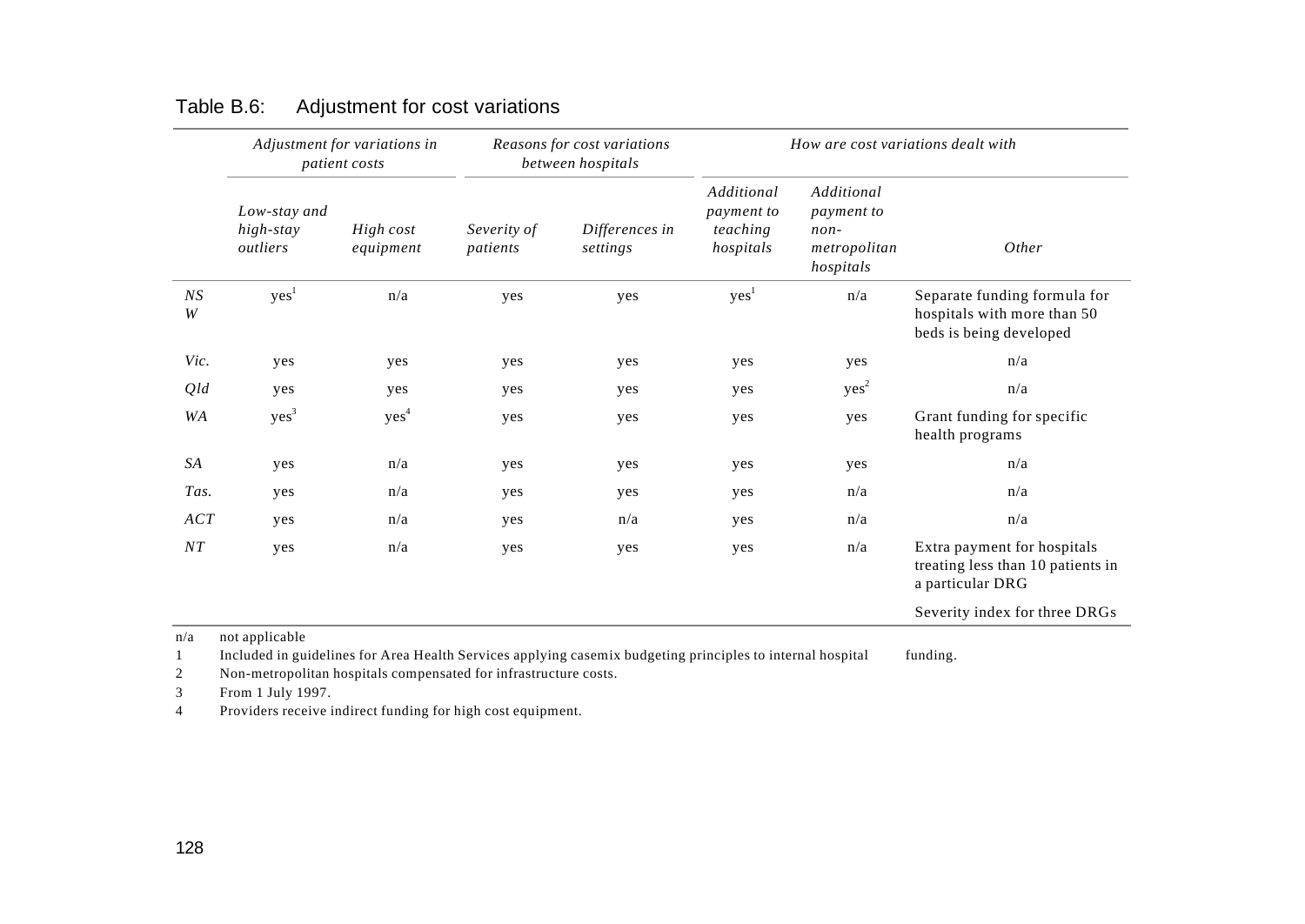|       |                                                                         |                                      | Impact on monitoring of providers |                      |  |  |  |
|-------|-------------------------------------------------------------------------|--------------------------------------|-----------------------------------|----------------------|--|--|--|
|       | Measures to promote<br>competition                                      | Funding for additional<br>throughput | Increased detail                  | Increased timeliness |  |  |  |
| $NSW$ | n/a                                                                     | n/a                                  | yes                               | yes                  |  |  |  |
| Vic.  | Additional throughput<br>pool                                           | $\, {\bf B}$                         | yes                               | yes                  |  |  |  |
|       | Tender pool                                                             |                                      |                                   |                      |  |  |  |
| Qld   | Incentive pool                                                          | B                                    | yes                               | yes                  |  |  |  |
| WA    | n/a                                                                     | n/a                                  | yes                               | yes                  |  |  |  |
| SA    | Targeted activity pool;<br>tendering of state<br>pathology services     | $D^2$                                | no                                | yes                  |  |  |  |
| Tas   | n/a                                                                     | n/a                                  | yes                               | yes                  |  |  |  |
| ACT   | Additional throughput<br>pool; tendering to private<br>sector providers | B                                    | yes                               | yes                  |  |  |  |
| NT    | $n/a^3$                                                                 | n/a                                  | yes                               | yes                  |  |  |  |

### Table B.7: Competition between providers and monitoring of providers

n/a not applicable

1 From 1 July 1997.

2 Marginal cost

3 The Northern Territory is working towards establishing an incentive pool in the second year of the new funding arrangements.

A Full payment per person B Full variable payment per standardised separation (or tender price from 1 July 1997)

C Declining variable paym ent per standardised separation D Other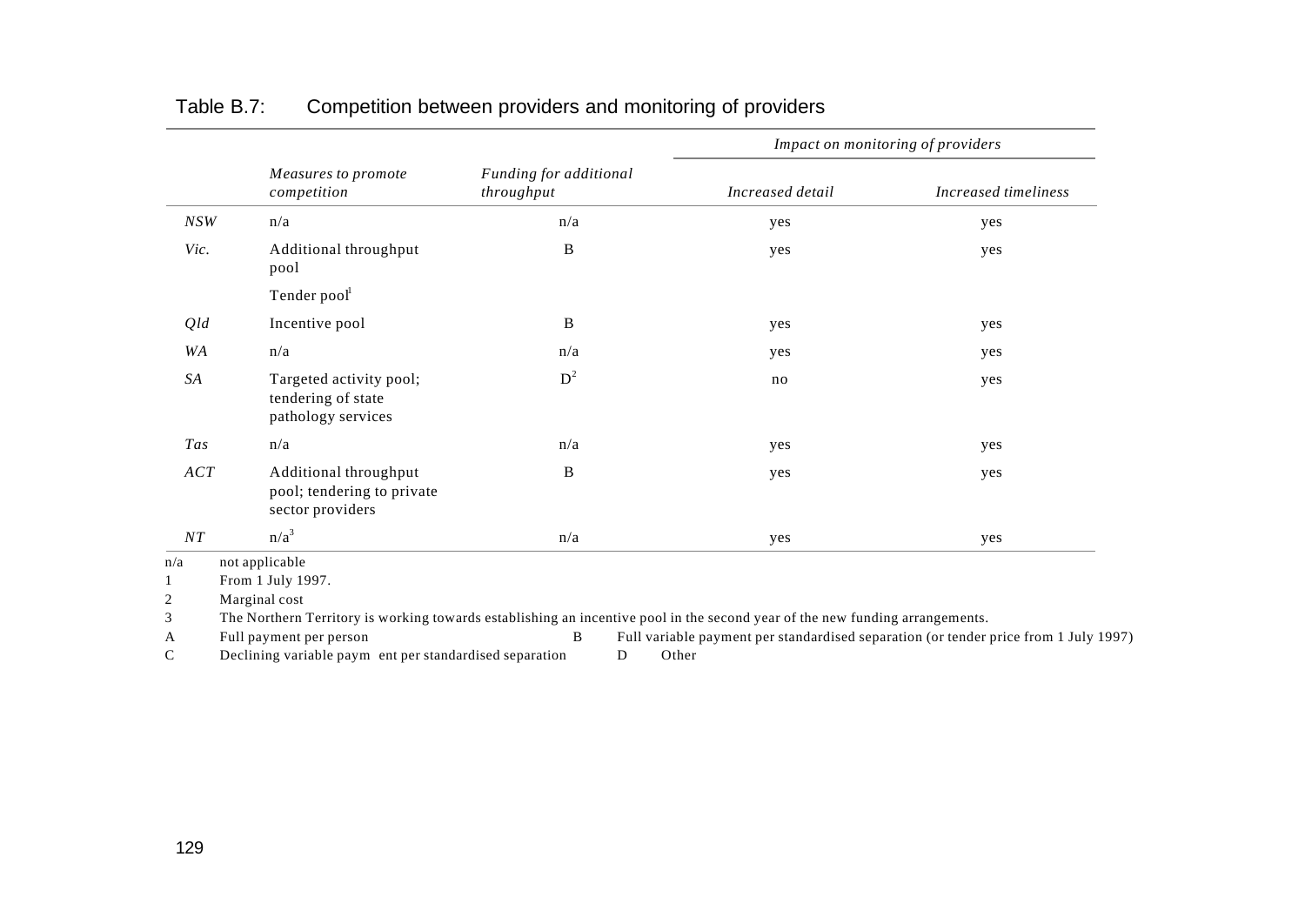|                  |                               | Rewards            | <b>Sanctions</b>  |                     |                  |  |  |
|------------------|-------------------------------|--------------------|-------------------|---------------------|------------------|--|--|
|                  | Retain efficiency<br>dividend | Increased autonomy | Gain market share | Financial penalties | Hospital closure |  |  |
| NSW <sup>1</sup> | n/a                           | n/a                | n/a               | n/a                 | n/a              |  |  |
| Vic.             | yes                           | yes                | yes               | yes                 | yes <sup>2</sup> |  |  |
| Qld              | n/a                           | n/a                | n/a               | yes <sup>3</sup>    | n/a              |  |  |
| WA               | n/a                           | n/a                | yes <sup>4</sup>  | n/a                 | n/a              |  |  |
| SA               | yes                           | n/a                | n/a               | yes                 | n/a              |  |  |
| Tas.             | yes                           | yes                | n/a               | yes                 | n/a              |  |  |
| ACT              | yes                           | yes                | yes               | yes                 | n/a              |  |  |
| NT               | yes                           | n/a                | n/a               | n/a                 | n/a              |  |  |

### Table B.8: Rewards and sanctions

n/a not applicable

1 Area Health Services are accountable to the department for meeting performance targets in Performance Agreements and for achieving service targets set where enhanced funding is provided. Rewards and sanctions within an area are a matter for the Area Health Service to determine when applying casemix budgeting guidelines.

2 Other sanctions include changing hospital management.

3 Apply to incentive pool.

4 From 1 July 1997, there may be opportunities for hospitals to increase their market share through access to the Exceptional Episode Insurance Pool.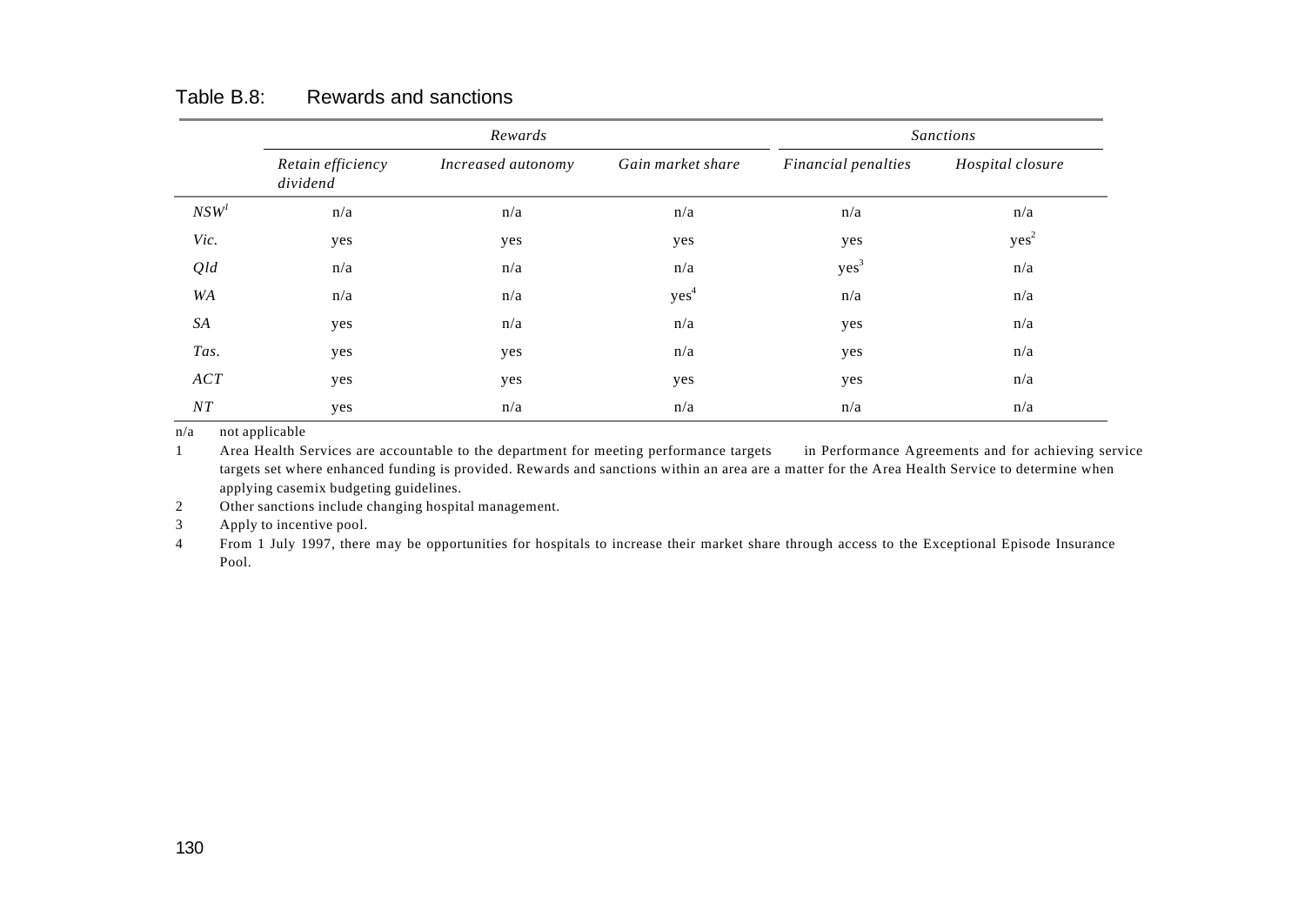|           |                                      |                                             |                        | Changes that maintained or improved quality | Benefits achieved from introducing casemix funding |                                    |                     |                                   |                                       |                                                         |  |
|-----------|--------------------------------------|---------------------------------------------|------------------------|---------------------------------------------|----------------------------------------------------|------------------------------------|---------------------|-----------------------------------|---------------------------------------|---------------------------------------------------------|--|
|           | Quality<br>specified<br>in<br>output | Internal<br>review<br>processes<br>upgraded | External<br>monitoring | Funding for<br>accreditatio<br>n            | Quality<br>assurance<br>plans<br>developed         | <i>Increase</i><br>d<br>efficiency | Costs<br>identified | Decline<br>in<br>waiting<br>times | Trans-<br>parent<br>funding<br>system | <i>Increase</i><br>$d$ focus<br>on role of<br>hospitals |  |
| NSW       | n/a                                  | yes                                         | yes                    | yes                                         | yes                                                | yes                                | yes                 | n/a                               | yes                                   | yes <sup>2</sup>                                        |  |
| Vic       | yes <sup>3</sup>                     | yes                                         | yes                    | yes                                         | yes                                                | yes                                | yes                 | yes                               | yes                                   | yes                                                     |  |
| Qld       | yes <sup>4</sup>                     | yes <sup>4</sup>                            | yes <sup>4</sup>       | yes <sup>4</sup>                            | yes <sup>4</sup>                                   | yes                                | yes                 | yes                               | yes                                   | yes                                                     |  |
| WA        | yes                                  | n/a                                         | yes                    | yes <sup>5</sup>                            | n/a                                                | n/a                                | yes                 | yes                               | yes                                   | yes                                                     |  |
| <b>SA</b> | yes                                  | n/a                                         | yes <sup>6</sup>       | yes                                         | yes                                                | yes                                | yes                 | yes                               | yes                                   | yes                                                     |  |
| Tas       | yes                                  | yes <sup>4</sup>                            | yes <sup>4</sup>       | yes                                         | yes <sup>4</sup>                                   | yes                                | yes                 | yes                               | yes                                   | yes <sup>2</sup>                                        |  |
| ACT       | yes                                  | yes                                         | yes                    | yes <sup>4</sup>                            | yes                                                | yes                                | yes                 | yes                               | yes                                   | yes                                                     |  |
| NT        | yes                                  | yes                                         | yes                    | n/a                                         | yes                                                | yes                                | yes                 | yes                               | yes                                   | yes                                                     |  |

#### Table B.9: Impact of casemix funding

n/a not applicable

1 Using quality indicators, client feedback and/or coding audits.

2 Improved hospital management.

3 Funding bonuses paid for meeting performance requirements.

4 Introduced before casemix funding.

5 The Department provides some assistance to providers to e ncourage accreditation.

6` External monitoring of quality is carried out irregularly. The Health Commission is currently reviewing whether quality should be monitored centrally.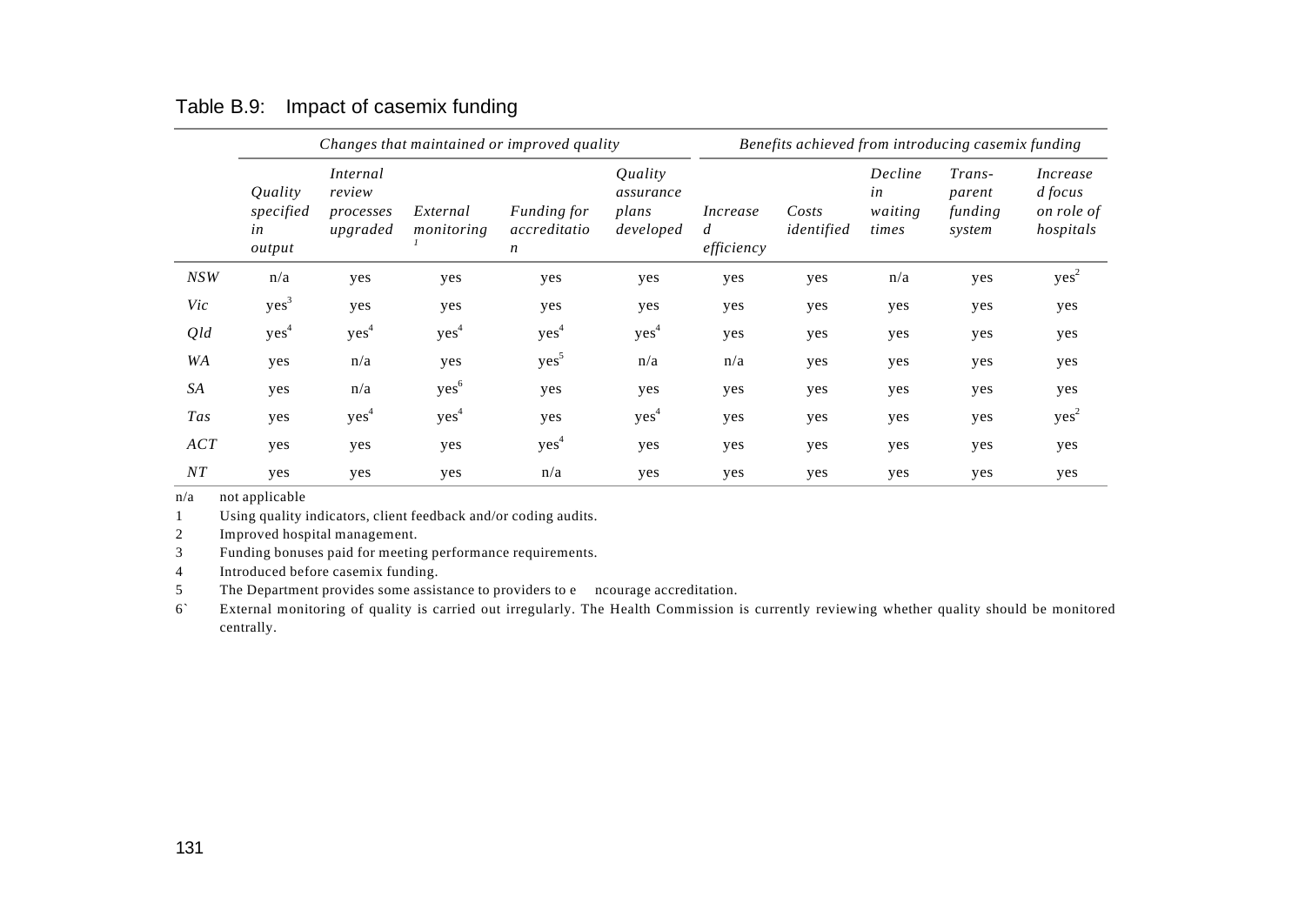|                  | Compensation payments                                     | Payments to cover early retirements and voluntary<br>redundancies |
|------------------|-----------------------------------------------------------|-------------------------------------------------------------------|
| NSW <sup>I</sup> | n/a                                                       | n/a                                                               |
| Vic.             | One-off payment in the first year                         | One-off payment in the first year                                 |
| Qld              | To be phased out; payment negotiated at district<br>level | Ongoing voluntary redundancies                                    |
| WA               | To be phased out over a period to be determined           | n/a                                                               |
| SA               | To be phased out over a period to be determined           | Ongoing voluntary redundancies                                    |
| Tas.             | Payments expected to be phased out over three years       | n/a                                                               |
| ACT              | To be phased out over a period to be determined           | One-off payment in the first year                                 |
| NT               | To be phased out over a period to be determined           | n/a                                                               |

# Table B.10: Transitional arrangements

n/a not applicable

1 Transitional arrangements are handled by the Area Health Services when applying guidelines on internal casemix budgeting.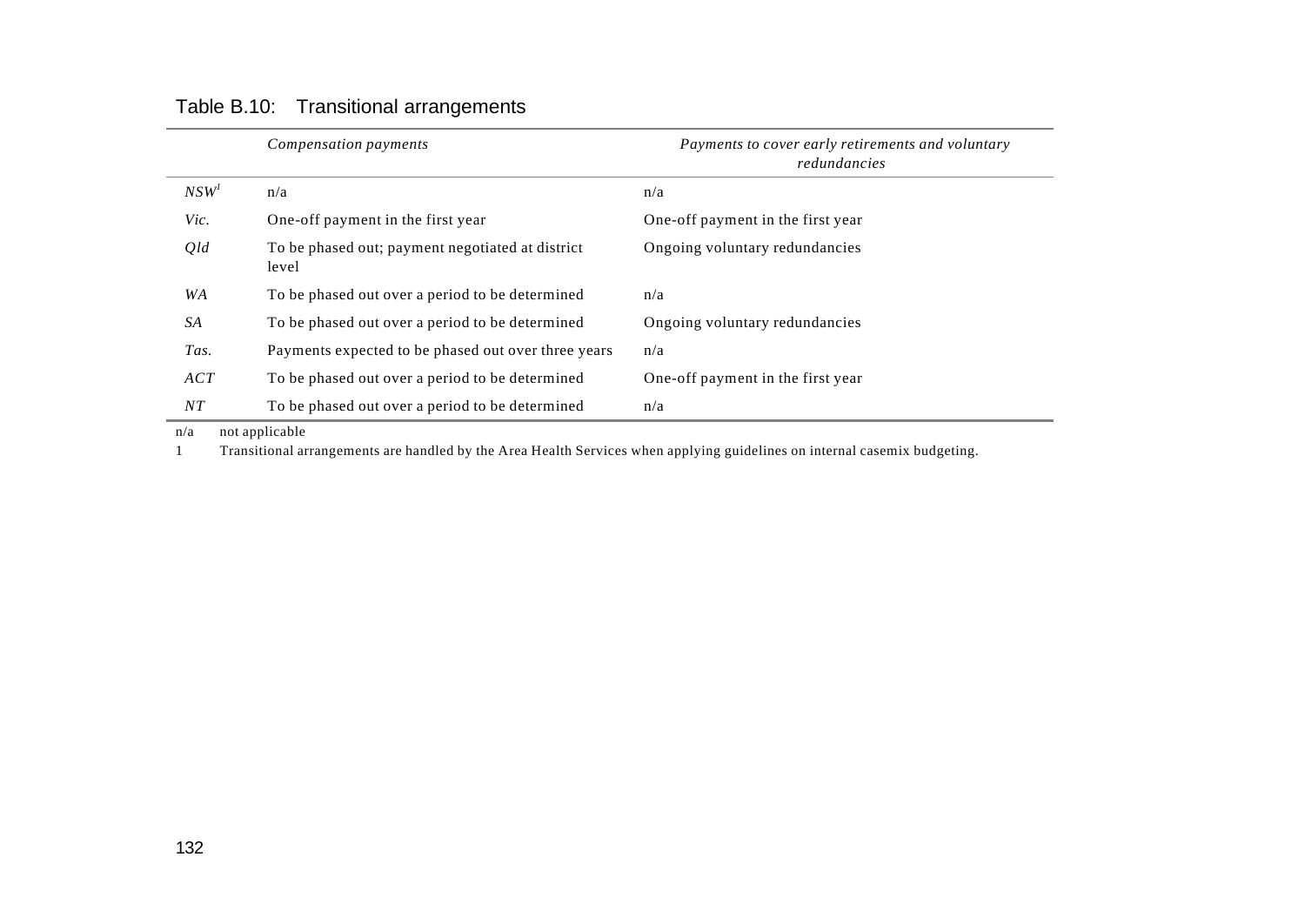# **C SURVEY OF PRISON CONTRACTING**

This appendix summarises how and why private contracting has been introduced into the operations of prisons in Australia. The focus is on the processes involved in contracting and the summary details of the contracts adopted. Its purpose is to provide a context for the more detailed material presented in the case study of competitive tendering of prisons in Queensland.

The information covers: details of the prisons contracted; the services contracted in individual prisons; factors influencing the decision to contract; how inhouse bids were incorporated into contracting out; the tender evaluation process; details of the contract; whether service standards differ between public and private prisons; and the processes in place to share information between private and public prison managers.

|                     |              |         | Prisoners           | Prisons        |                                 |
|---------------------|--------------|---------|---------------------|----------------|---------------------------------|
|                     | Jurisdiction | total   | $CTC$ (per<br>cent) | total<br>(no.) | $\cal C \cal T \cal C$<br>(no.) |
| NSW                 |              | 6 3 0 0 | 9                   | 30             | 1                               |
| $Vic.$ <sup>1</sup> |              | 2 4 0 0 | 45                  | 15             | 3                               |
| $Qld^2$             |              | 3 1 0 0 | 30                  | 15             | $\overline{c}$                  |
| WA                  |              | 2 2 0 0 | nil                 | 14             | nil                             |
| SA                  |              | 1400    | 8                   | 9              | 1                               |
| Tas.                |              | 270     | nil                 | 6              | nil                             |
| ACT                 |              | 110     | nil                 | 1              | nil                             |
| NT                  |              | 470     | nil                 | 3              | nil                             |
| <b>Total</b>        |              | 16 250  | 17                  | 93             | 7                               |

Table C.1: The prison system in each jurisdiction (1995–96)

CTC — prisoners in competitively tendered and contracted centres.

1 As of December 1997.

2 Relates to the two private prisons in operation in 1995 −96. Woodford began operations in 1997. *Source* : SCRCSSP (1997).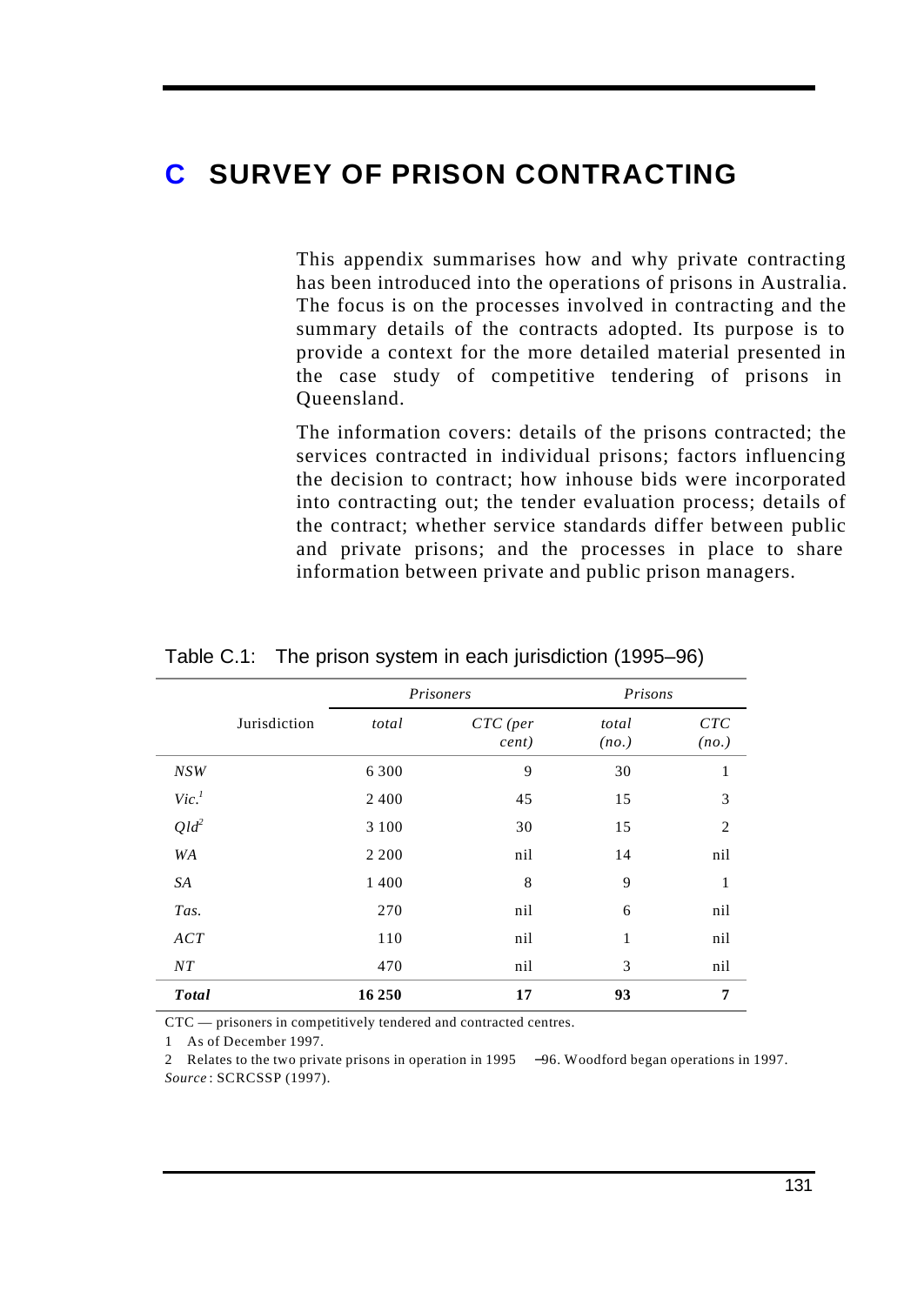|           | Prison        | Operator    | Capacity | <i>Classification</i> <sup>2</sup> | Opened | Operator owns <sup>3</sup> |   |              | Activities contracted     |                    |              |   |    |       |
|-----------|---------------|-------------|----------|------------------------------------|--------|----------------------------|---|--------------|---------------------------|--------------------|--------------|---|----|-------|
| NSW       | Junee CC      | <b>ACM</b>  | 600      | M, L                               | 1993   | all except B, L            | D | B            |                           | $\mathcal{C}$      | P            | M | Md | - S   |
| Vic       | <b>MWCC</b>   | <b>CCA</b>  | 125      | all                                | 1996   | all except L               | D | B            | $\mathbf{F}$              | C                  | P            | M | Md |       |
|           | Fulham CC     | <b>ACM</b>  | 600      | M, L                               | 1997   | all except $L$ D           |   | B            | $\boldsymbol{\mathrm{F}}$ | $\mathbf C$        | $\mathbf{P}$ | M | Md |       |
|           | <b>MMP</b>    | Group 4     | 600      | H                                  | 1997   | all except L               | D | B            | F                         | $\mathcal{C}$      | P            | M | Md |       |
| Qld       | Borallon      | <b>CCA</b>  | 389      | M, L                               | 1990   | V Ind. Hob.                |   |              |                           | $\mathcal{C}$      | P            |   | Md | - S   |
|           | Arthur Gorrie | <b>ACM</b>  | 458      | $\mathbf{R}$                       | 1992   | V Ind. Hob.                |   |              |                           | $\mathcal{C}$      | P            |   | Md | -S    |
|           | Woodford      | <b>QCSC</b> | 600      | H,M                                | 1997   | V & chattels <sup>3</sup>  | D | <sub>B</sub> | $\mathbf{F}$              | C                  | P            | M | Md | - S   |
| <b>SA</b> | Mt Gambier    | Group 4     | 110      | M,L                                | 1995   | V Ind. Hob.                |   |              |                           | P<br>$\mathcal{C}$ |              | M | Md | $S^6$ |

#### Table C.2: Contracted services in prisons<sup>1</sup>

1 WA and Tasmania have no privately contracted prison services. All ACT sentenced prisoners have been held in NSW prisons since 1971, except for periodic detainees, prisoners on parole and prisoners on remand.

2 H — high;  $M$  — medium;  $L$  — low;  $R$  — reception and remand.

3 V — vehicles; B — buildings; L — land; Ind. — industries equipment; Hob. — hobbies equipment.

4 D — design; B — build; F — finance; C — containment; P — programs; M — maintenance; Md — on-site medical (excludes off-site hospitals); S — sentence management (excludes prisoner security classification).

5 On corporatisation (1 July 1997) buildings and land will remain with the purchaser QCSC while vehicles and chattels will be the proper ty of QCORR, the operator.

6 Assessment by the Department of Corrective Services prisoner assessment committee.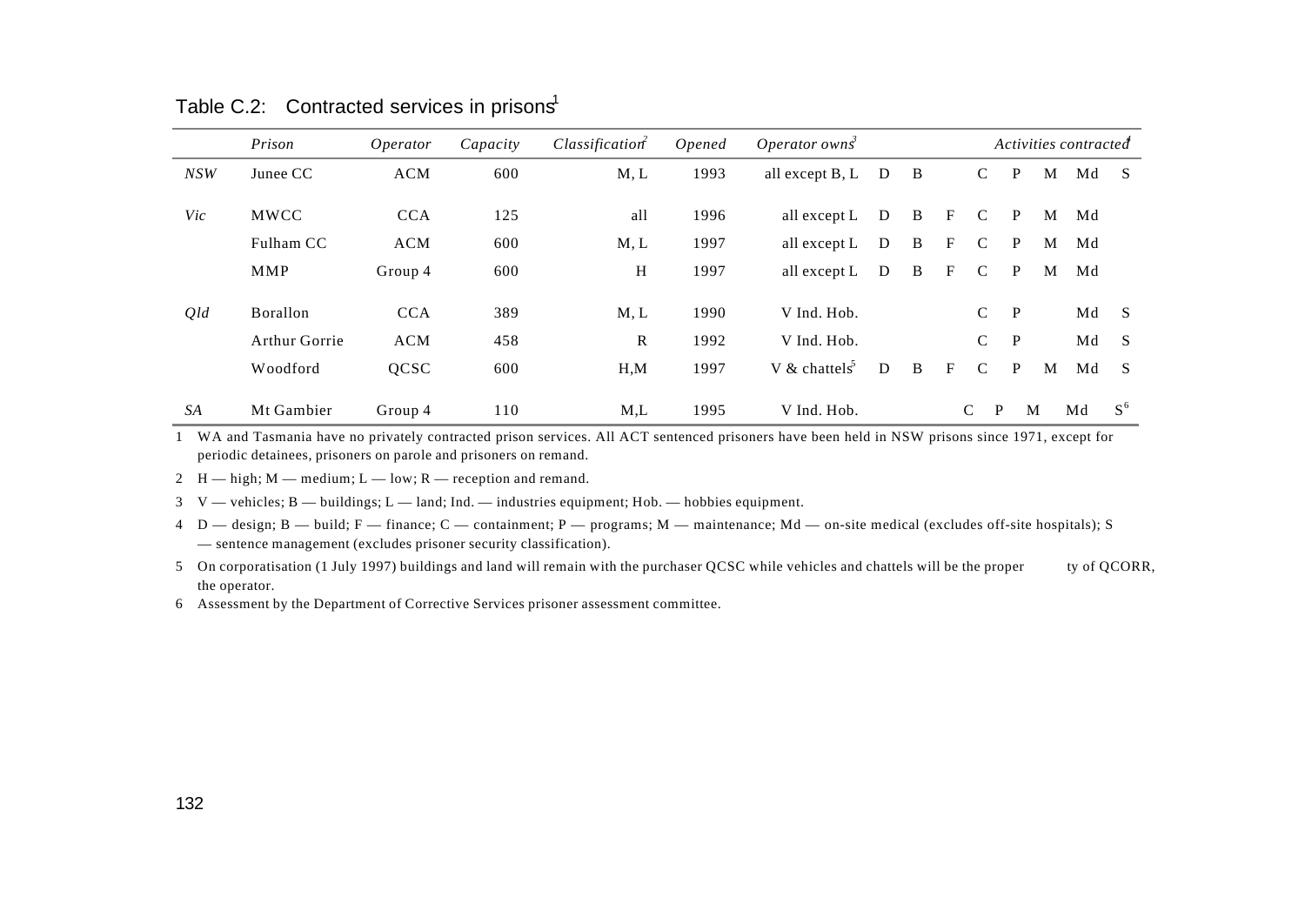#### **Factors influencing the decision to contract**

*New South Wales* Factors that influenced the decision to contract the design, construction and management of Junee Correctional Centre, which opened in 1993, included:

- growth in prisoner numbers and the need for more beds;
- a desire to achieve workplace and industrial relations reforms in the public sector; and
- a desire to reduce budget outlays through efficiency driven by competition.

The NSW Department of Corrective Services also has a program of market testing support services to improve service delivery and reduce costs. A number of non-core functions such as payrolls, legal services, catering, information technology, maintenance and management of vehicles (totalling \$26.6 million) were contracted at the end of August 1996.

- *Victoria* The main reason given for establishing private prisons was to introduce new approaches to design, construction and management of prisons by:
	- reducing the costs of new infrastructure;
	- reducing costs through improved working practices;
	- improving the quality of services to prisoners;
	- transferring risk to the private sector; and
	- establishing competition between private and public sector providers.

There was a desire to create a private competitive market in corrections, so no inhouse bids have been sought.

*Queensland* Industrial relations and work practices in public prisons and the related desire to change the 'culture' in public prisons were important factors in the decision to introduce private management. It was also believed that privately managed prisons would be cheaper to operate than equivalent publicly operated prisons.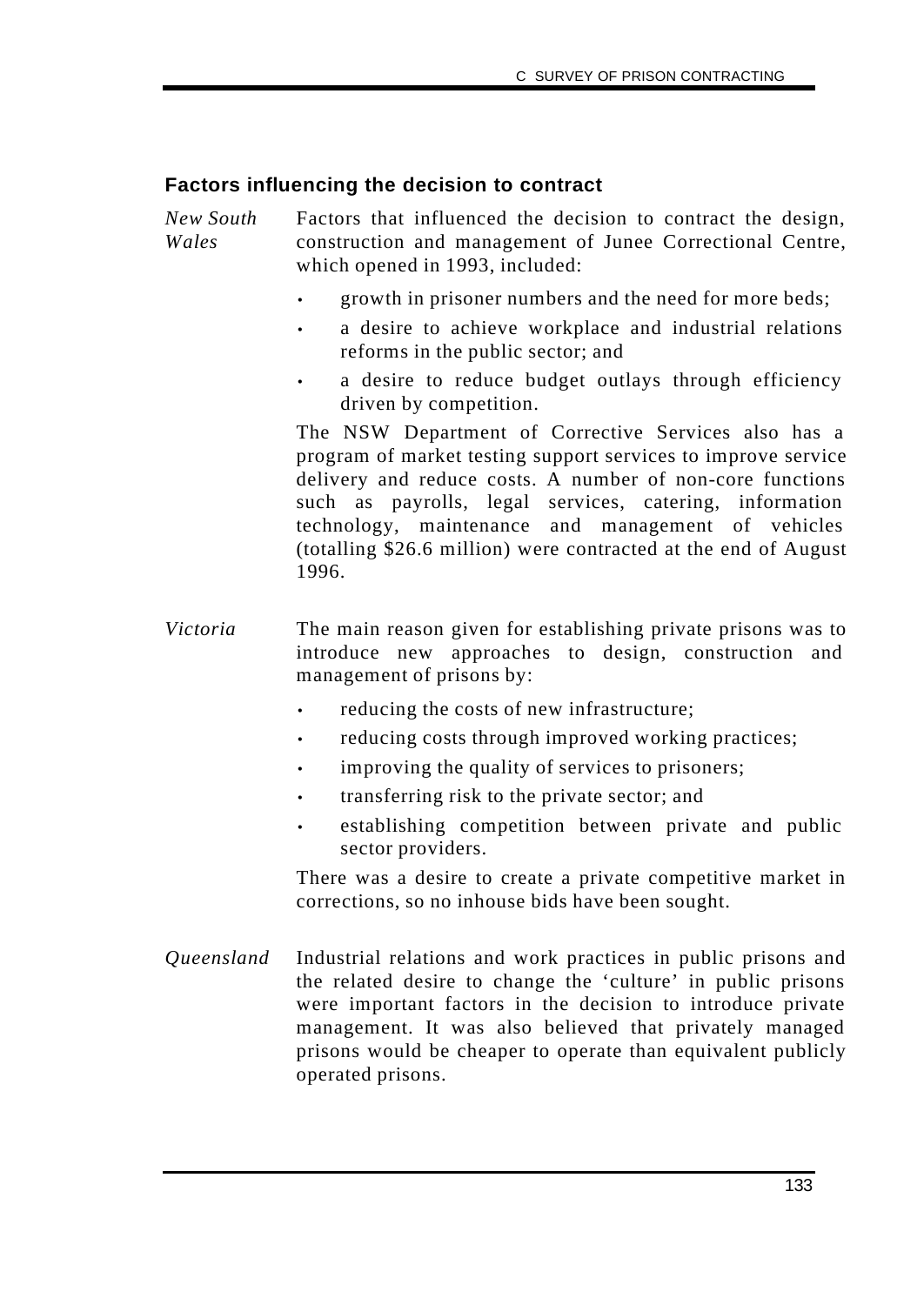*South Australia* Significant factors included the desire to introduce innovation into the running of prisons and thereby improve the practices in the public prisons. Cost factors were also important, including the desire to reduce budget outlays and public debt through the introduction of lower cost private management.

#### **Factors influencing the decision not to contract**

- *Western Australia* There is an agreement with the public sector workforce that there will be no consideration of privatisation until the end of 1997. The potential for private operations and the introduction of private operations in other jurisdictions are considered by WA Corrective Services as having enabled them to negotiate changes in conditions of employment in prisons. These have significantly reduced costs, including the abolition of the 38 hour week and penalties and the reduction of sick leave entitlements by 50 per cent. It is likely that a new prison will be built in the future, and it may be put to tender. It is unclear as to whether there would be an inhouse bid in this circumstance.
- *Tasmania* The Tasmanian Department of Corrective Services believes that the publicly operated prisons have been, and continue to be cost-effective. Moreover, given the small scale of prisons (270 prisoners across four prisons) they would be relatively unattractive to private operators.

The Government has initiated a review by the Treasury and Justice Departments to identify options for the effective and efficient operation of prison services in the medium to long term, including staff levels. The review is due to be concluded at the end of March 1997.

A new 50 bed remand centre (including the police watch house), is to be completed by April 1998. Seeking expressions of interest from private firms for the operation of this centre may be considered.

*Australian Capital* Prisoner numbers, including periodic detainees, are small (160). The ACT maintains a centre for remand prisoners and a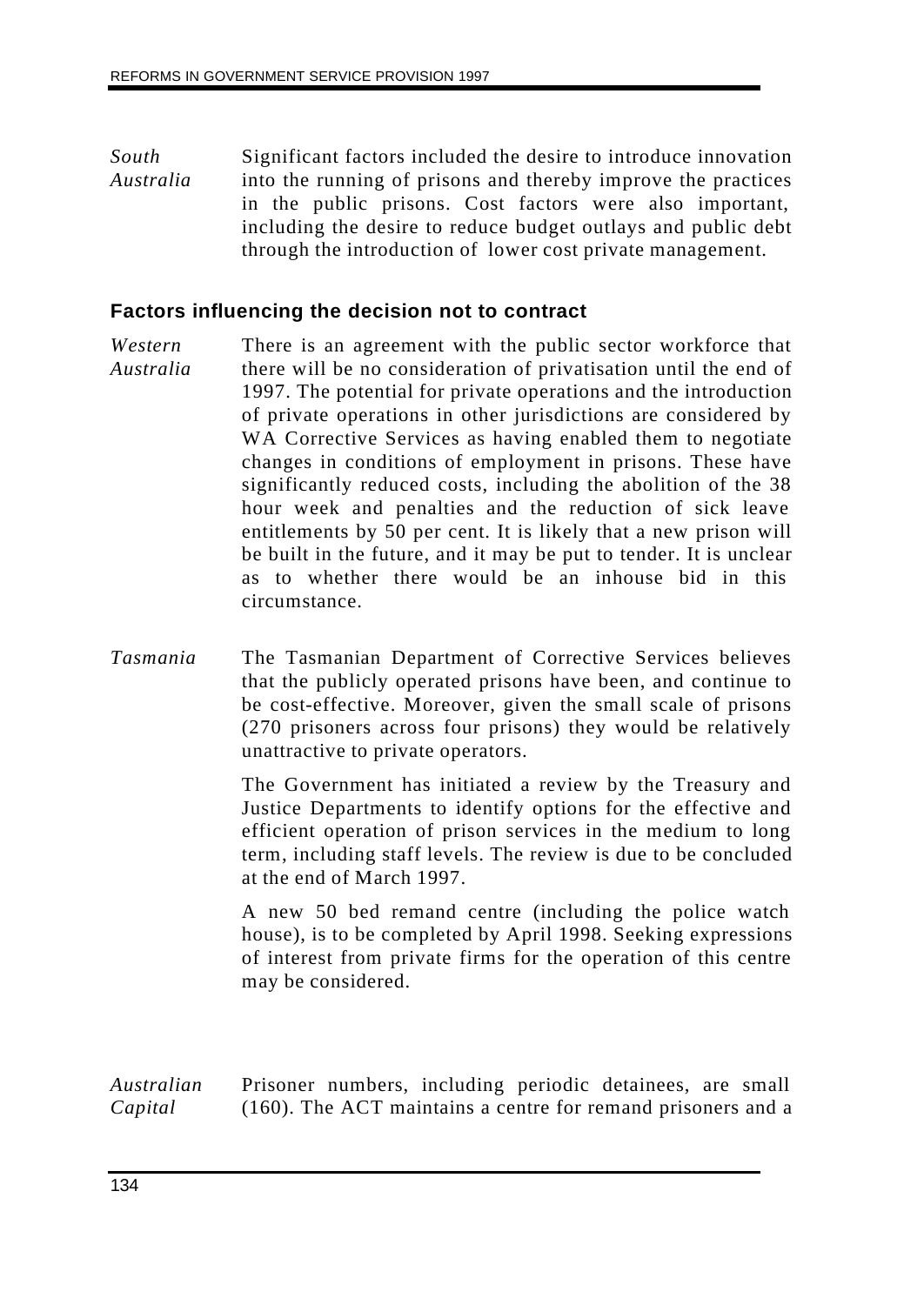- *Territory* periodic detention centre. Sentenced prisoners are managed by the NSW correctional system pursuant to an agreement between the NSW and ACT Governments. The Attorney General is reviewing ACT corrective services needs to determine how these needs could be satisfied. All relevant options will be assessed in the course of that review.
- *Northern Territory* In 1991 the NT Government sought proposals from four private firms to privately manage a prison being built to replace the Alice Springs Correctional Centre. However, they did not go to tender because the costs of public sector operators (which were predicated on changes in working conditions and the rostering) were similar to those indicated by private firms.

The NT has no privately operated prisons, but it does contract out its prison based medical services at the Darwin Correctional Centre to Wake Nominees and at its Alice Springs Correctional Centre to the Central Australian Aboriginal Congress.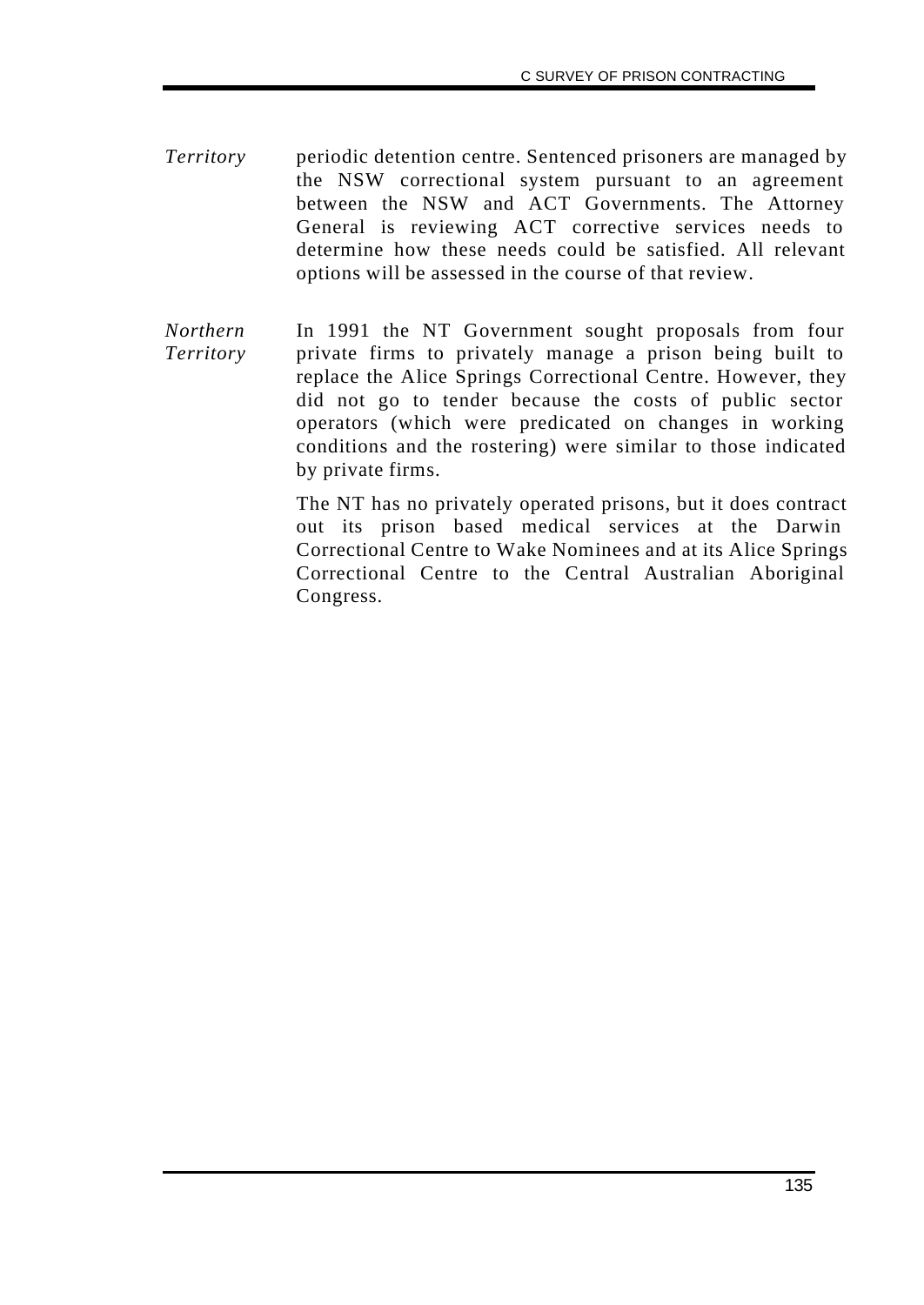|      | Prison           | Inhouse bids<br>permitted | Any persons involved in<br>deciding the tender<br>specification involved in<br>preparing the inhouse bid | Separation of inhouse bid team<br>from tender evaluation staff                                           | Inhouse bid<br>costing guidelines                                         |
|------|------------------|---------------------------|----------------------------------------------------------------------------------------------------------|----------------------------------------------------------------------------------------------------------|---------------------------------------------------------------------------|
| NSW  | Junee            | no                        | n/a                                                                                                      | n/a                                                                                                      | n/a                                                                       |
| Vic. | MWCC             | no                        | n/a                                                                                                      | n/a                                                                                                      | n/a                                                                       |
|      | Fulham           | no                        | n/a                                                                                                      | n/a                                                                                                      | n/a                                                                       |
|      | MMP              | no                        | n/a                                                                                                      | n/a                                                                                                      | n/a                                                                       |
| Qld  | Borallon         | no                        | n/a                                                                                                      | n/a                                                                                                      |                                                                           |
|      | Arthur<br>Gorrie | no                        | n/a                                                                                                      | n/a                                                                                                      |                                                                           |
|      | Woodford         | yes                       | yes: one or two staff                                                                                    | The inhouse bid and tender<br>evaluation teams were kept<br>separate and not permitted to<br>communicate | not public                                                                |
| SA   | Mt Gambier       | yes                       | no                                                                                                       | Code of conduct and rules of<br>engagement documents provided<br>guidelines to separate the teams        | Dept of Defence<br>guidelines and<br>what was done in<br>NSW <sup>1</sup> |

# Table C.3: How inhouse bids were incorporated into competitive tendering and contracting

n/a not applicable

1 At the time the contract was signed SA guidelines had not been developed.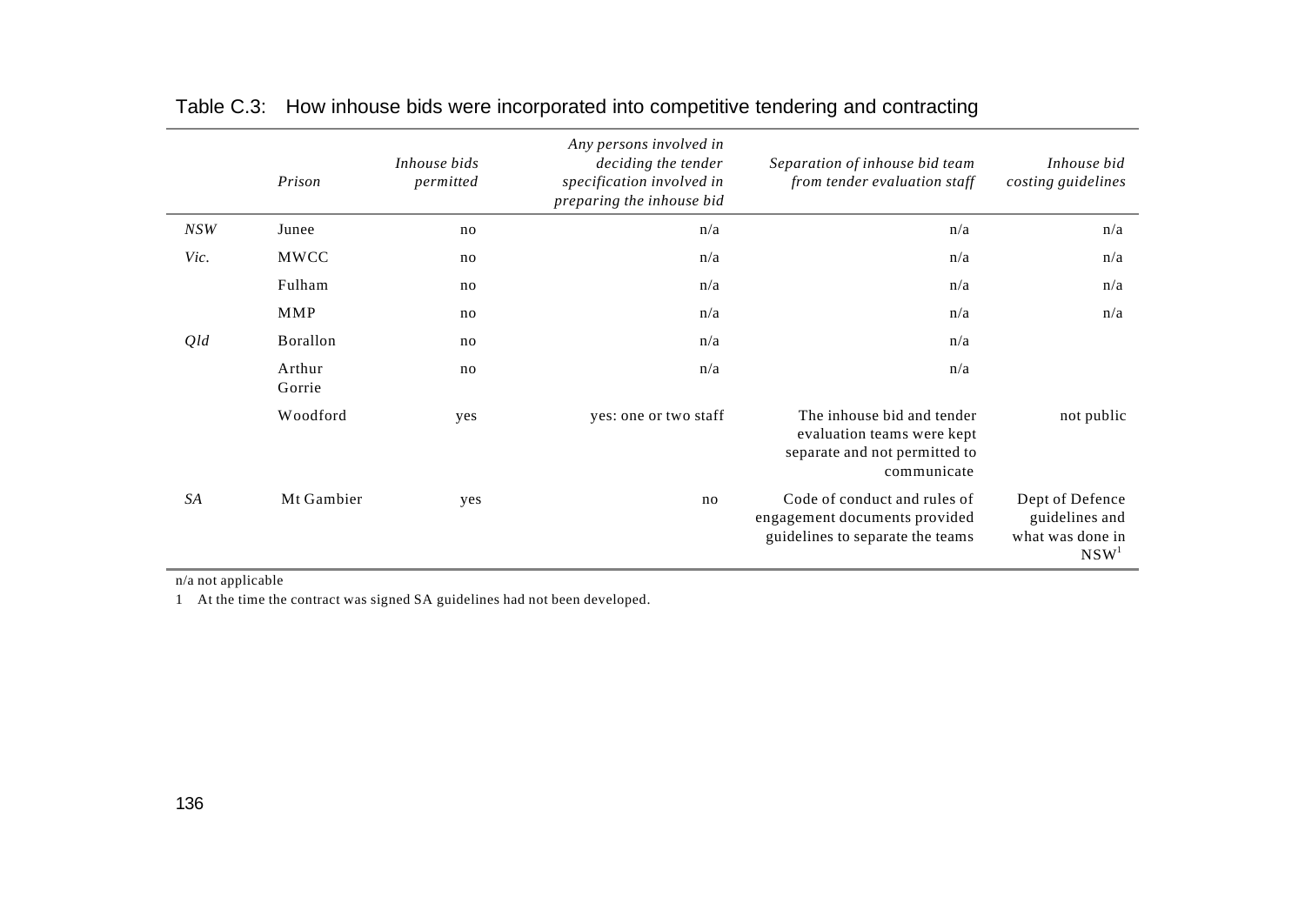|      | Prison                                | Firms responding to<br>expressions of<br>interest | Tenders submitted |                                   |                                              |                                              |             |   | Tender evaluation committee member- | ship'       | Independent probity<br>auditor |
|------|---------------------------------------|---------------------------------------------------|-------------------|-----------------------------------|----------------------------------------------|----------------------------------------------|-------------|---|-------------------------------------|-------------|--------------------------------|
| NSW  | Junee                                 | $8\,$                                             | 4                 | A                                 | B                                            | $\mathsf{C}$                                 | D           | E | $\mathbf{F}$                        |             | yes                            |
| Vic. | MWCC<br>Fulham<br><b>MMP</b>          | 5<br>5<br>5                                       | 3<br>4<br>3       | $\mathbf{A}$<br>$\mathbf{A}$<br>A |                                              | $\mathbf C$<br>$\mathsf{C}$<br>$\mathcal{C}$ | D<br>D<br>D |   |                                     |             | yes<br>yes<br>yes              |
| Qld  | Borallon<br>Arthur Gorrie<br>Woodford | 5<br>7<br>5                                       | 3<br>3<br>3       | A<br>A<br>$\mathbf{A}$            | $\, {\bf B}$<br>$\, {\bf B}$<br>$\, {\bf B}$ | $\mathbf C$<br>$\mathcal{C}$<br>$\mathbf C$  | D           |   |                                     | $\mathbf G$ | no<br>no<br>yes                |
| SA   | Mt Gambier                            | 5                                                 | 5                 | A                                 | B                                            | $\mathbf C$                                  |             |   | $_{\rm F}$                          | $\Omega$    | yes                            |

### Table C.4: Details of the tender evaluation process

1 A — correctional services (client); B — Premiers/Chief Ministe rs department; C — Treasury; D — public works department; E — independent prisons expert;  $F -$  private sector;  $G -$  independent chairperson;  $O -$  other.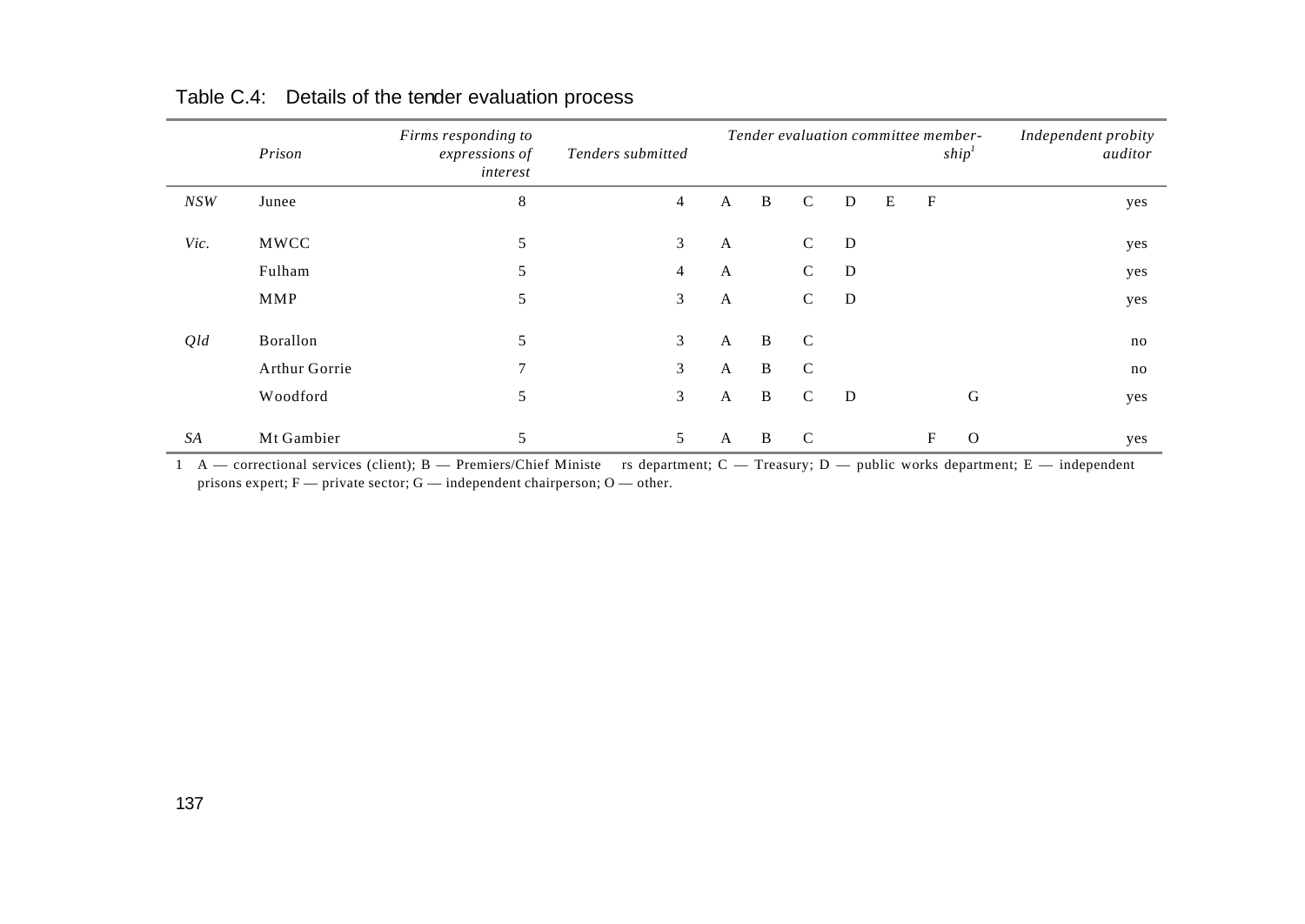|            | Service defined                                                              | Common service standards<br>( <i>private and public</i> ) | Stakeholders involved in<br>determining standards          | Service specification<br>publicly available |
|------------|------------------------------------------------------------------------------|-----------------------------------------------------------|------------------------------------------------------------|---------------------------------------------|
| <b>NSW</b> | Minimum standards;<br>processes where a<br>legislative/system<br>requirement | differ                                                    | none                                                       | yes                                         |
| Vic.       | Mix of outcomes and<br>processes                                             | same (as of 1 July 1997)                                  | Correctional Agency;<br>Department of Justice;<br>Treasury | yes                                         |
| Qld        | Mix of outcomes, inputs<br>and processes, minimum<br>standards               | same (as of 1 July 1997)                                  | Correctional Agency                                        | yes                                         |
| SA         | Mix of outcomes and<br>processes                                             | differ                                                    | Treasury and Crown Solicitor                               | no                                          |

#### Table C.5: Details about the contracts with the operators

1 Outcomes are called 'results' and are defined in terms of 'intent statements' for prison services which indicate what a prisoner ought to receive - for example, food that is nutritious (instead of the number of pieces of bread). There is a quarterly survey of prisoners, staff and others where prisoners could be asked whether they received these things.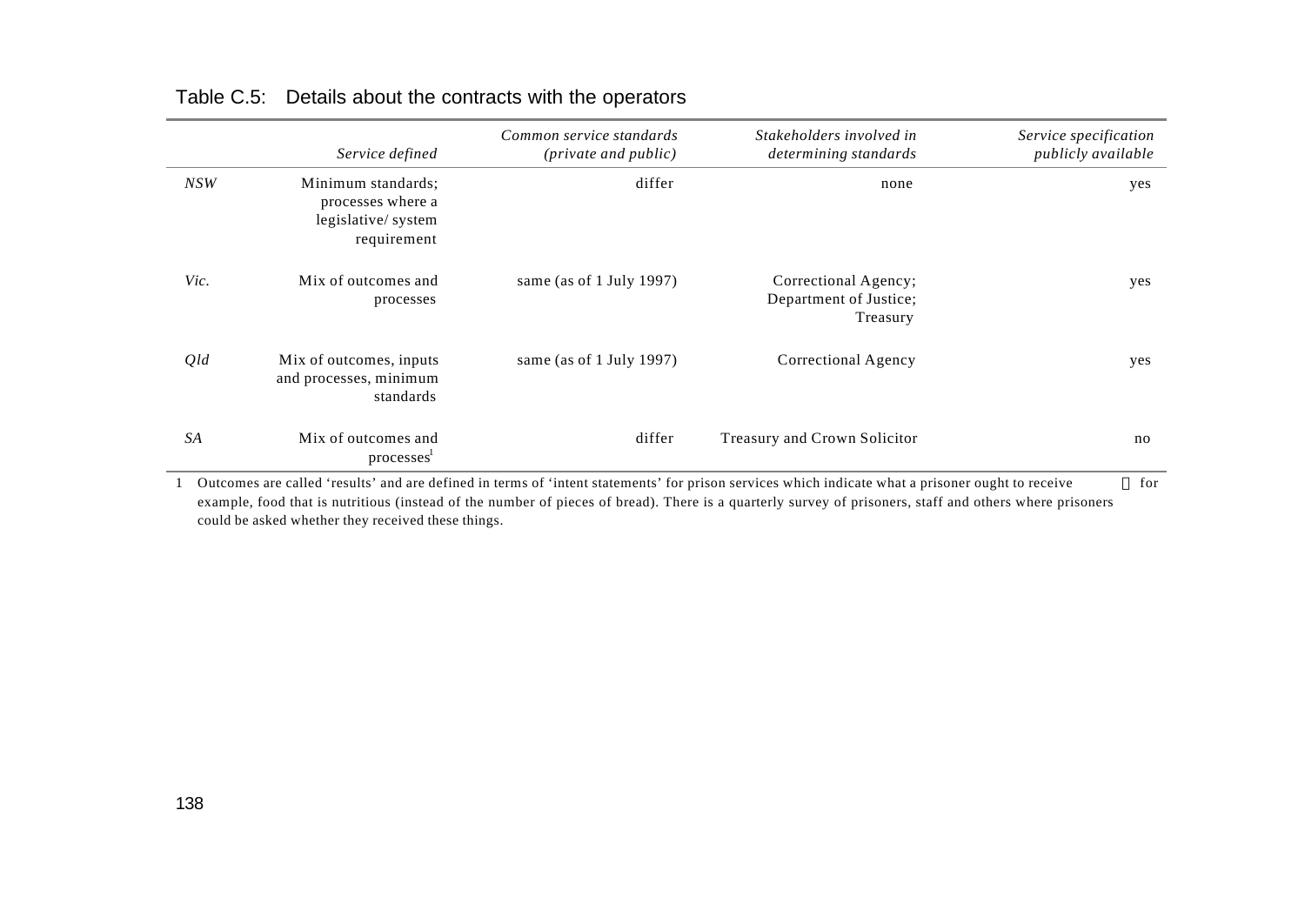|     | Prison           | Duration of<br>the contracts | Provision<br>for<br>renewal | Term for<br>contract<br>renewal | Penalty<br>clauses | Monetary<br>penalties | Notice period for<br>breaking the contract |
|-----|------------------|------------------------------|-----------------------------|---------------------------------|--------------------|-----------------------|--------------------------------------------|
| NSW | Junee            | 5 years                      | yes                         | 3 years                         | no                 | no                    | 3 months                                   |
| Vic | MWCC             | $5 \text{ years}^1$          | yes                         | 3 years                         | yes                | yes                   | $C-I-C$                                    |
|     | Fulham           | $5 \text{ years}^1$          | yes                         | 3 years                         | yes                | yes                   | $C-I-C$                                    |
|     | <b>MMP</b>       | $5 \text{ years}^1$          | yes                         | 3 years                         | yes                | yes                   | $C-I-C$                                    |
| Qld | Borallon         | 3 plus 2 years               | yes                         | 5 years                         | yes                | yes                   | 3 months                                   |
|     | Arthur<br>Gorrie | 5 years                      | yes                         | 2 years                         | yes                | yes                   | 3 months                                   |
|     | Woodford         | 5 years                      | yes                         | 5 years                         | yes                | yes                   | 3 months                                   |
| SA  | Mt Gambier       | 5 years                      | yes                         | indefinite                      | yes                | yes                   | $0 - 3$ months                             |

# Table C.6: Details about the contract specifications

C-I-C — commercial-in-confidence

1 Duration of the contracts for buildings are for 20 years.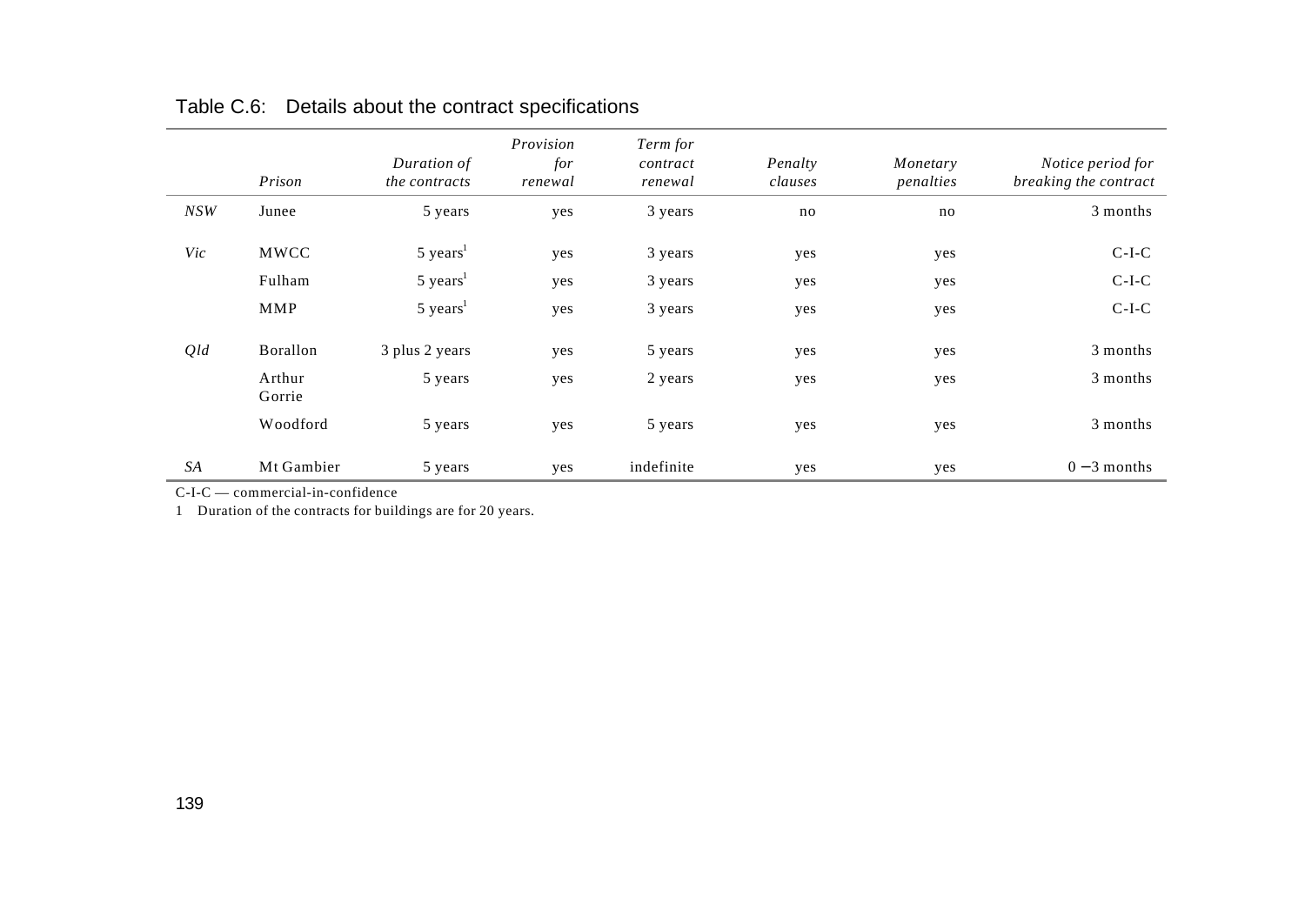|      | Prison           | Price made public           | Contract publicly<br>available | If yes, what<br>information is not<br>released | Contract fee defined                                                     | Output<br>based<br>component |
|------|------------------|-----------------------------|--------------------------------|------------------------------------------------|--------------------------------------------------------------------------|------------------------------|
| NSW  | Junee            | management fee -<br>yes     | no                             | n/a                                            | Fixed annual<br>component with a price<br>escalation clause              | no                           |
| Vic. | MWCC             | no                          | no                             | n/a                                            | Fixed; escalates/reduces<br>based on movements in<br>prisoner population | yes                          |
|      | Fulham           | no                          | no                             | n/a                                            | as above                                                                 | yes                          |
|      | MMP              | no                          | no                             | n/a                                            | as above                                                                 | yes                          |
| Qld  | Borallon         | $1990 - yes$<br>$1995 - no$ | $1990 - no$<br>$1995 - yes$    | n/a<br>fee, penalties                          | fixed                                                                    | yes                          |
|      | Arthur<br>Gorrie | $1992 - yes$                | no                             | n/a                                            |                                                                          |                              |
|      | Woodford         | no                          | yes                            | fee, penalties                                 |                                                                          |                              |
| SA   | Mt Gambier       | no                          | no                             | n/a                                            | $C-I-C$                                                                  | yes                          |

# Table C.6: Details about the contract specifications (continued)

n/a not applicable

C-I-C — commercial-in-confidence

1 There is also a Performance Linked Fee related to service delivery outcomes.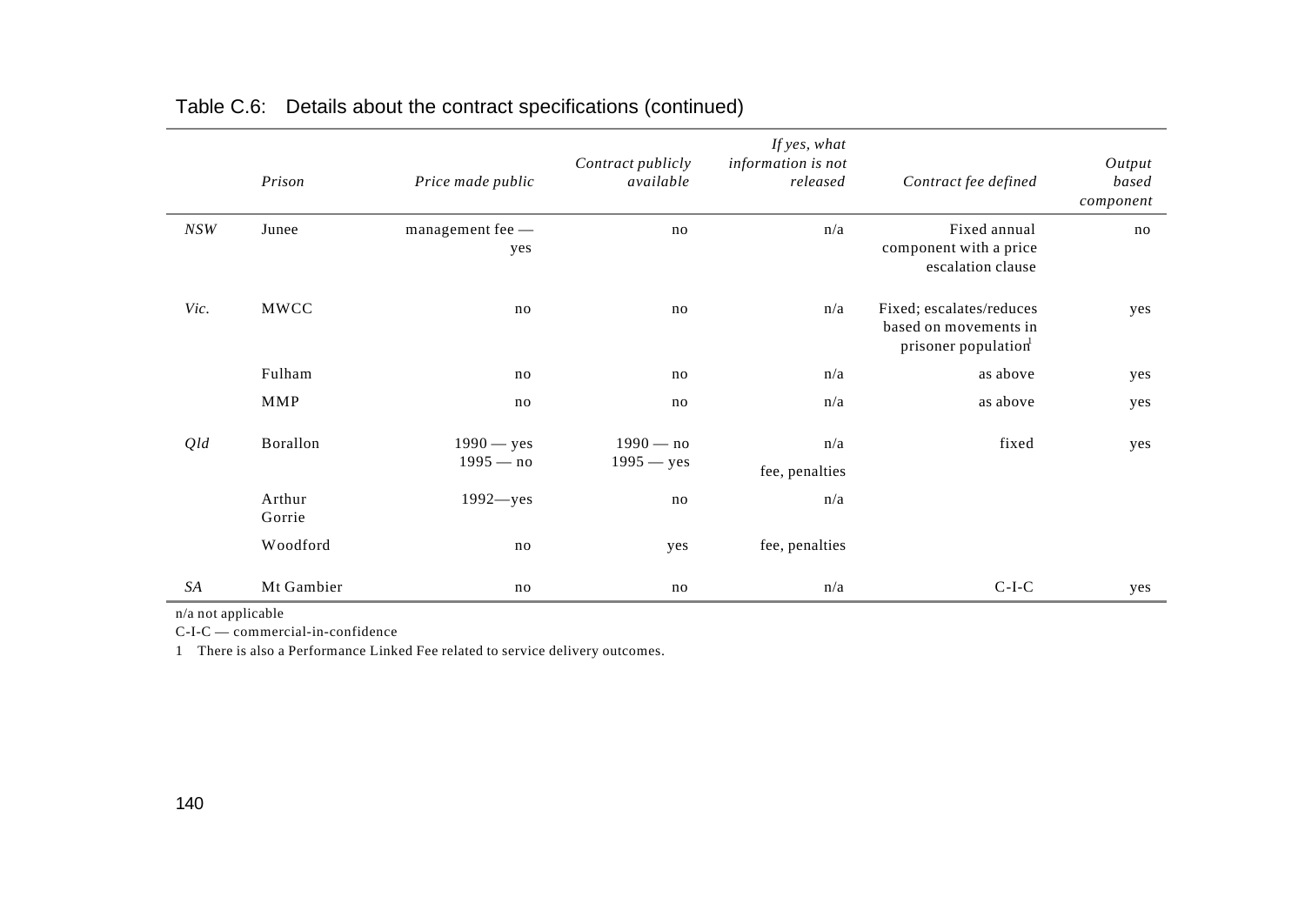|     | Contract compliance<br>monitored                                                                                              | Contract manager<br>meets with the<br>private prison<br>manager | Performance indicators<br>used?                                                           | Performance<br>indicators<br>publicly<br>available | Contractors'<br>performance<br>measured against<br>those indicators<br>publicly available |
|-----|-------------------------------------------------------------------------------------------------------------------------------|-----------------------------------------------------------------|-------------------------------------------------------------------------------------------|----------------------------------------------------|-------------------------------------------------------------------------------------------|
| NSW | monthly meetings;<br>annual reports                                                                                           | monthly                                                         | minimum standards for all<br>centres; not performance<br>measures, there are<br>standards | yes                                                | monitors' report<br>published in Annual<br>Report                                         |
| Vic | monthly reports                                                                                                               | formal quarterly,<br>more frequent<br>informal                  | E, I, SH, Med., Drugs, Emp.,<br>Educ., Assault                                            | no                                                 | $\mathbf{n}$                                                                              |
| Qld | on-site monitor first years;<br>ad hoc and annual audits<br>thereafter                                                        | monthly                                                         | E, DICs, I, SH, Drugs, Emp.,<br>Educ., Assault                                            | no                                                 | escapes and DIC                                                                           |
| SA  | DCS manager and<br>supervisor on-site, monthly<br>meetings and reports,<br>quarterly survey of<br>prisoners, staff and others | daily                                                           | E, DICs, I, SH, Hos., Med.,<br>Drugs, Emp., Educ., Assault,<br>sick leave                 | no                                                 | no                                                                                        |

### Table C.7: Contract monitoring

E — escapes; DICs — deaths in custody; I — incidents; SH — prisoner self harm; Hos. — hospitalisation rate; Med. — medical consultation rate; Drugs — drug tests positive result rate; Emp. — employment rate; Educ. — education enrolments and completions; Assault — assaults on staff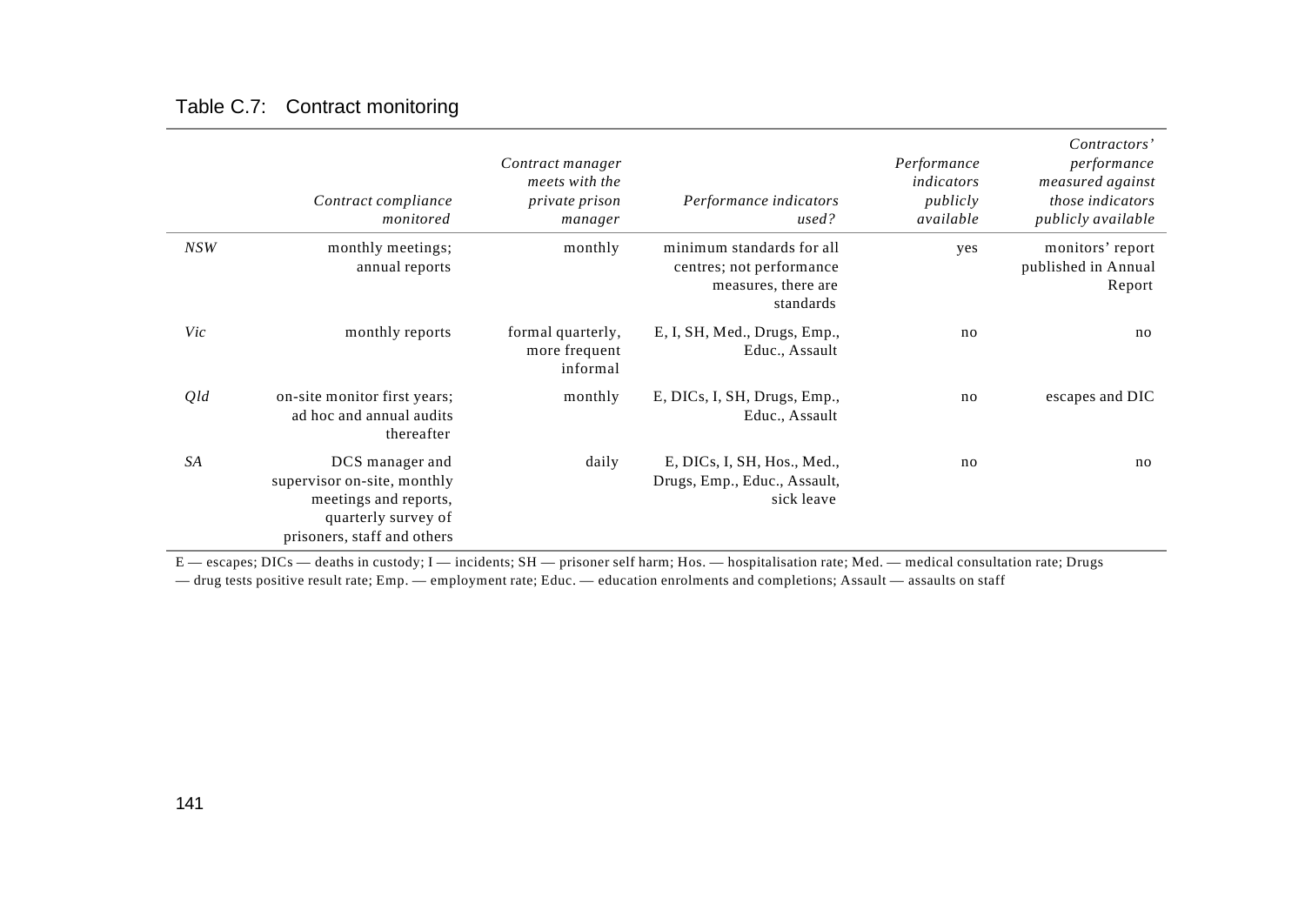| Functions allocated between<br>purchaser/provider                                          | Structural separation of<br>purchaser/provider<br>functions for public<br>prisons | Non-contracted public prisons<br>subject to formal service<br>agreements | Public prisons not subject to<br>competition, subject to the same<br>service specifications and<br>monitoring regime |      |
|--------------------------------------------------------------------------------------------|-----------------------------------------------------------------------------------|--------------------------------------------------------------------------|----------------------------------------------------------------------------------------------------------------------|------|
| n/a                                                                                        | no                                                                                | no                                                                       | no                                                                                                                   | NSW  |
| Provider does not perform<br>sentence management and<br>classification                     | yes                                                                               | yes (from 1 July 1997)                                                   | yes (from 1 July 1997)                                                                                               | Vic. |
| Purchaser retains prisoner<br>classification, sentence<br>management and some<br>transfers | yes (from 1 July 1997)                                                            | yes<br>(plan to introduce from<br>1 July 1997)                           | no <sup>1</sup>                                                                                                      | Qld  |
| n/a                                                                                        | no                                                                                | no                                                                       | n/a                                                                                                                  | WA   |
| n/a                                                                                        | no                                                                                | no                                                                       | no                                                                                                                   | SA   |
| n/a                                                                                        | no                                                                                | no                                                                       | n/a                                                                                                                  | Tas. |
| n/a                                                                                        | no                                                                                | n/a                                                                      | n/a                                                                                                                  | ACT  |
| n/a                                                                                        | no                                                                                | no                                                                       | no                                                                                                                   | NT   |

### Table C.8: Information flows; differences between public and private prisons; service agreements; and purchaser provider splits

n/a not applicable

1 However, all prisons are subject to the same legal and legislative requirements.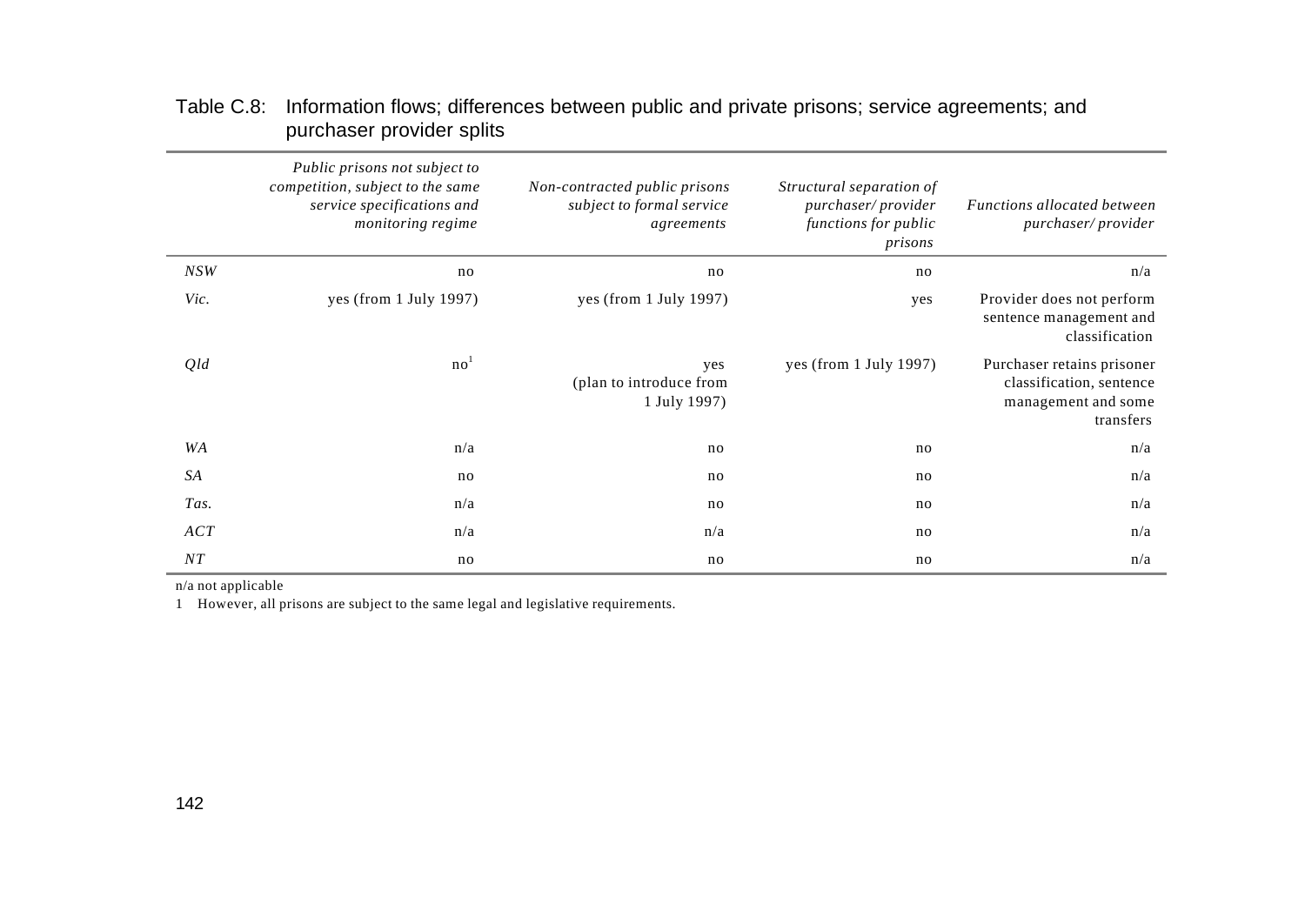# **Skills the purchasing agency had to strengthen as a result of contracting**

| New South  | Defining service delivery operational standards |  |
|------------|-------------------------------------------------|--|
| Wales      | Performance evaluation                          |  |
|            | Contract management and evaluation              |  |
| Victoria   | Contract monitoring                             |  |
|            | Collecting good data                            |  |
|            | Writing standards                               |  |
| Queensland | Tender specification and evaluation             |  |
|            | Contract administration                         |  |
|            | Contract negotiation                            |  |
| South      | Financial                                       |  |
| Australia  | Contract administration                         |  |
|            | Contract negotiation                            |  |
|            | Legal and computer skills.                      |  |

# **Processes in place to share information between private and public prison managers**

*New South Wales* All prison governors attend governors' conferences and workshops where informal networks are also established.

- *Victoria* There are formal opportunities for all prison managers to provide advice on policy and procedural matters bimonthly. Additionally, prison managers can informally talk with each other.
- *Queensland* There is a telephone conference of all general managers after monthly Board meetings. Senior managers of public and private prisons have quarterly and annual meetings.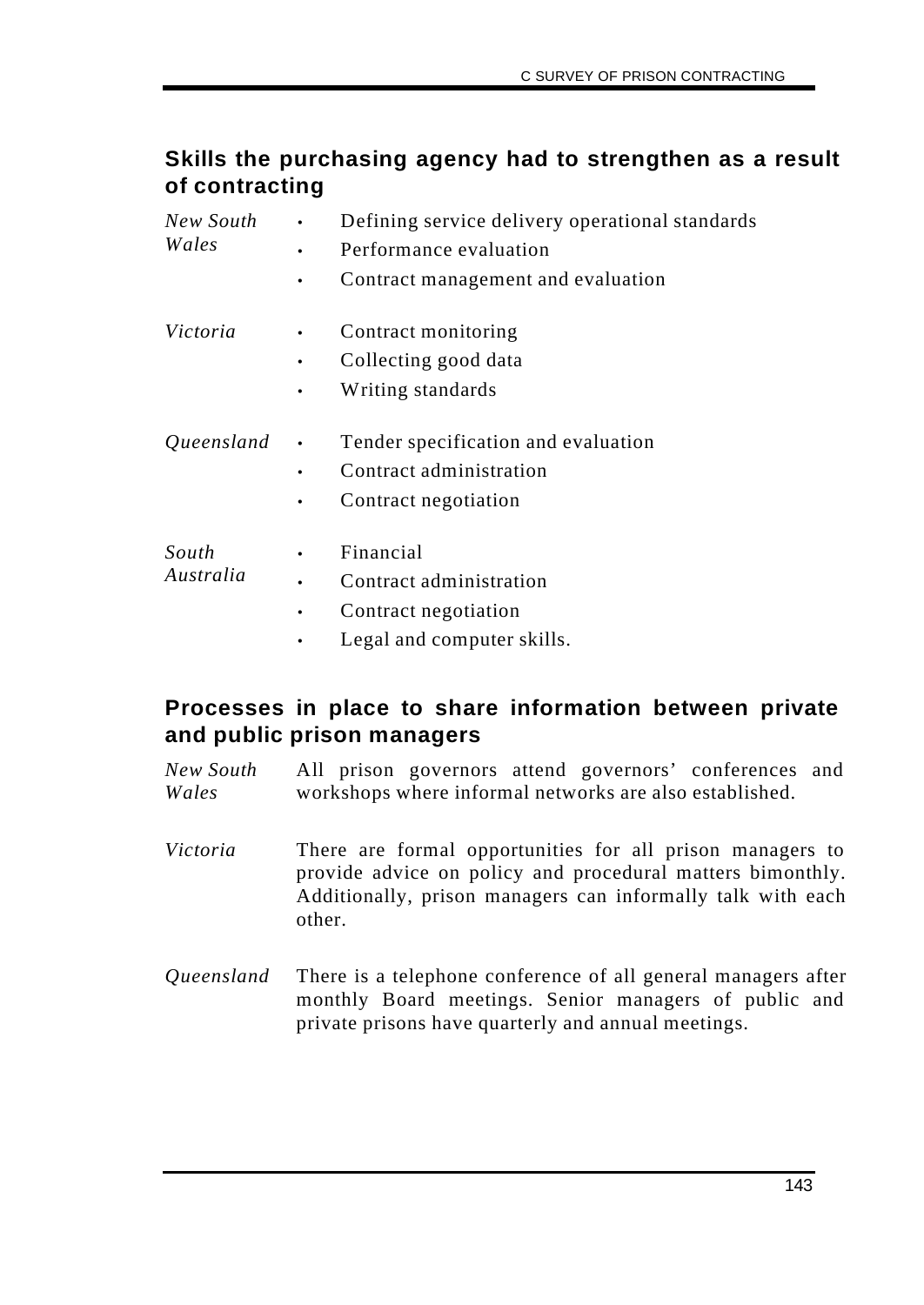*South Australia* Public and private prison managers attend management meetings together. There is informal contact and prison visits by managers to each other's centres. The mechanisms introduced to ensure that innovations in privately managed prisons are transferred include: future plans for exchange of staff between prisons at all levels; and rotation of staff between systems.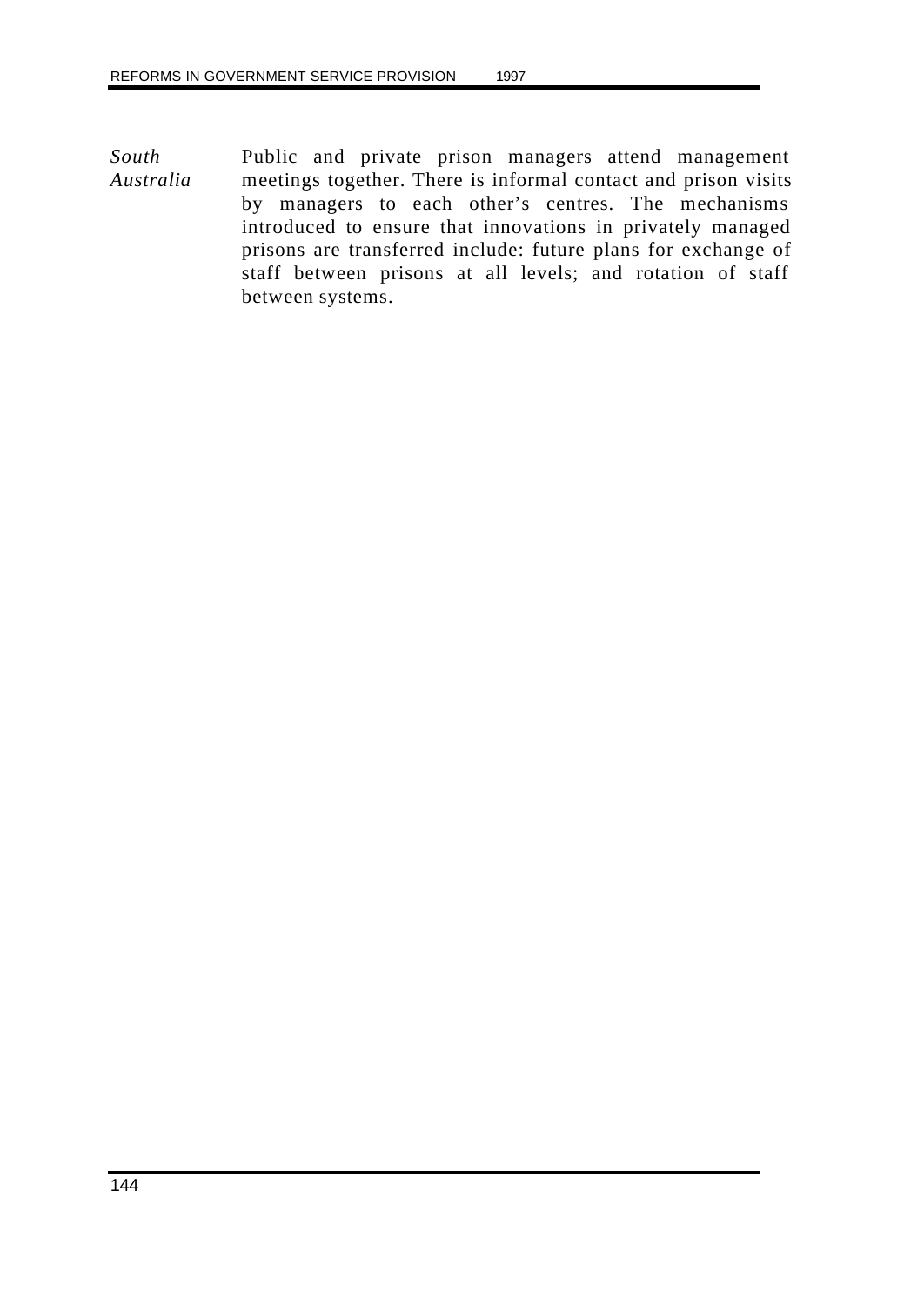# **REFERENCES**

- AIHW (Australian Institute of Health and Welfare) 1996, *Australia's Health 1996,* AGPS, Canberra.
- ACM (Australasian Correctional Management) 1996 full is significant Received *on the Inquiry into the Construction of the New Woodford Correctional Centre,Submission No. 1*, Brisbane.
- Barclay Mowlem 1996, *Submissions Received on the Inquiry into the Construction of the New Woodford Correctional CentBethmission No. 4*, Brisbane.
- Brown, A. 1994, 'Economic and qualitative aspects of prison privatisation in Queensland', in Moyle, P. (ed.),Private Prisons and Police: Recent *Australian Trends*, Pluto Press, Leichhardt, pp. 194–218.
- COAG (Council of Australian Governments) 1995, *Competition Principles Agreement,* Commonwealth Government Printer, Canberra.
- Codd Partnerships 1996, Submissions Received on the Inquiry into the Construction of the New Woodford Correctional Centre, Submission No. 2, unpublished, Brisbane.
- DHCS (Department of Health and Community Services) 1996a, *semix Funding for Public Hospital*, Melbourne.
- —— 1993b,1992–93 Annual ReportMelbourne.
- —— 1994a,A Guide to Output Based FundingMelbourne.
- —— 1994b, *Casemix Funding for Public Hospitals 1994–*, Mortourne.
- —— 1994c, 1993–94 Annual ReportMelbourne.
- —— 1995a, Casemix Funding 1995–96: Discussion Paper, Paper, Casemic.
- —— 1995b, *Hospital Conditions of Funding 1995–98* (elbourne.
- —— 1995c, 1994–95 Annual Report<sub>Melbourne.</sub>
- DHS (Department of Human Services) 1996 Summary of the Healthstreams *Program and Cooperative Rural Health Planning*, elbourne.
- $-1996b$ , *Public Hospitals: Policy and Funding Guideline* **Melbourne.**
- $-$  1996c, *Foster Care Service Plan, 199607*, Melbourne.
- —— 1996d, *Annual Report: 1995–96,* Melbourne.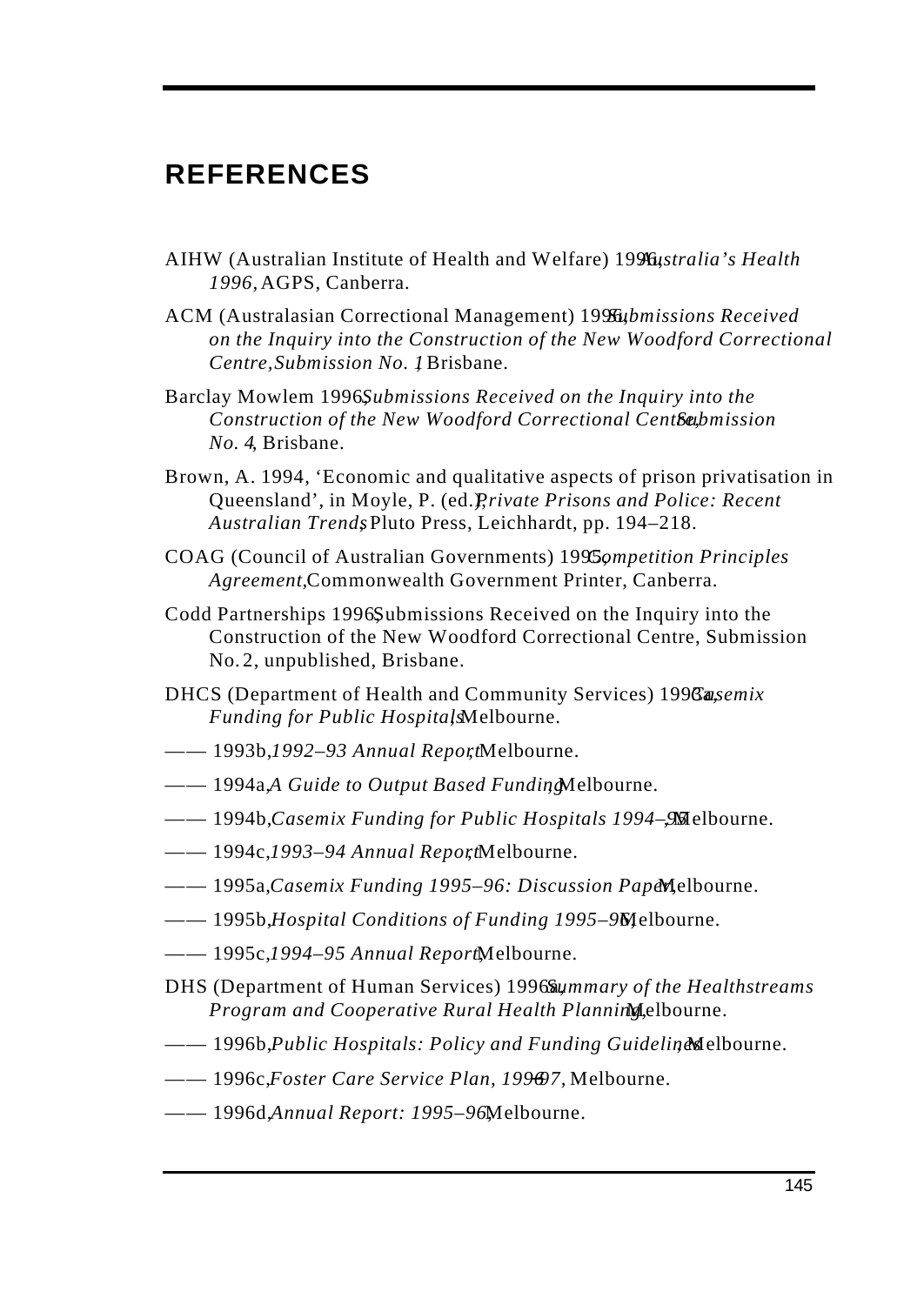- Diplock, D. and Calabrese, W. 1994, 'Privatisation and industrial relations: ACM's experience', in Moyle, P. (ed.*R., rivate Prisons and Police: Recent Australian Trends*, Pluto Press, Leichhardt, pp. 109–22.
- Duckett, S.J. 1994*Reform of Public Hospital Funding in Victori*Australian Studies in Health Service Administrationo. 77.
- —— 1995, 'After casemix, after purchaser–provider, where next in health care reform?*'*, Speech to the Policy Forum of the Australian Health Economists' Conference, Brisbane, 6 July.
- Economic and Budget Review Committee 199*Hospital Services in Victoria*, 35th Report to Parliament, Melbourne.
- EPAC (Economic Planning Advisory Commission) 1995;*jvate Infrastructure Task Force Report* GPS, Canberra.
- FACS (Department of Family and Community Services) 1984*mual Report 1993–94,* Adelaide.
- —— 1995a, *A Policy for the Planning, Purchase and Delivery of Alternative Care Services in South Australid*, **ACS Policy and Development** Division, Adelaide.
- —— 1995b, *Annual Report 1994–95,* Adelaide.
- $-- 1996$ a, *Contracting in Community Services: Position Paper 1996*, Adelaide.
- —— 1996b, *Annual Report 1995–96,* Adelaide.
- —— 1996c, *Services and Funding Plan for Alternative Care Services in South Australia,* Adelaide.
- —— 1996d, *Community 21: Family and Community Services for a New Century 1996–2000*, Adelaide.
- —— 1996e, *Youth Research Project Update*Adelaide.
- —— 1996f, *Gambling Rehabilitation Service: Funding and Service Agreement Terms and Conditions,* Adelaide.
- —— 1997, *Calls for Expressions of Interest Guidelines: Alternative Care Services,* Adelaide.
- Fetter, R.B. and Hines Jr, H.H. 1996, 'The history and development of Diagnosis Related Groups', In proceedings of the Eighth Casemix Conference in Australia, Sydney, 16–18 September, pp. 131–63.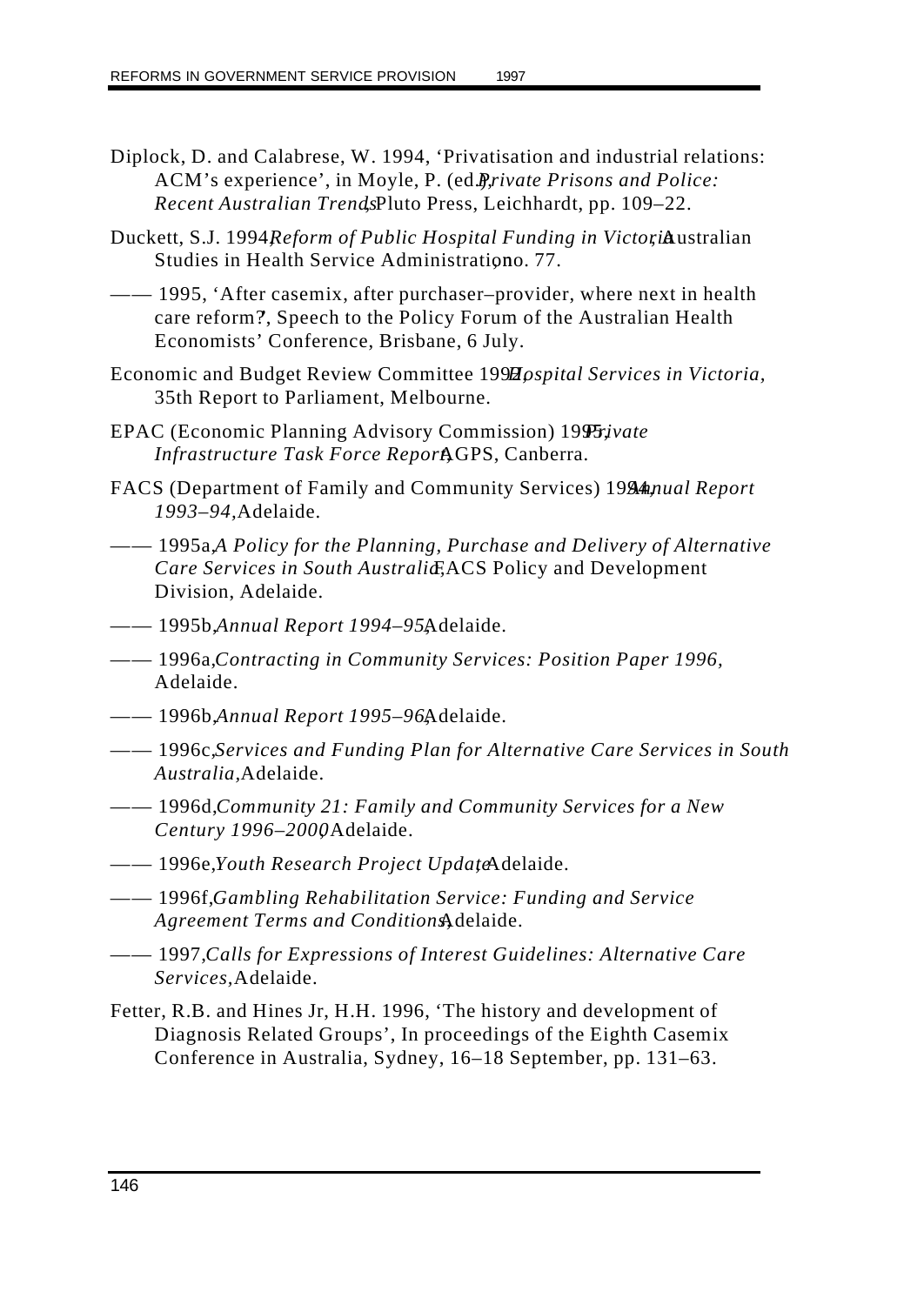- Guterman, S., Eggers, P.W., Riley, G., Greene, T.F. and Terrell, S.A. 1988, 'The first 3 years of Medicare prospective payment: an overview *ealth Care Financing ReviewSpring, vol. 9, no. 3, pp. 67–77.*
- Harding, R.W. 1997*Private Prisons and Public Accountabilit* (ppen University Press, Buckingham.
- Health Solutions Ltd 1994, *Independent Assessment of Casemix Payment in Victoria*: *A Report to the Casemix Development Program in the Commonwealth Department of Human Services and Health,* Commonwealth Department of Human Services and Health, Canberra.
- —— and Centre for Health Program Evaluation 1996,95 *Cost Weights Study: Final Report to the Department of Human Service* A, elbourne.
- IC (Industry Commission) 1995, *Charitable Organisations In Australia* Report no. 45, AGPS, Melbourne.
- —— 1996, *Competitive Tendering and Contracting by Public Sector Agencies,* Report no. 48, AGPS, Melbourne.
- Jackson, T., Tate, R., Henderson, N., Carlin, J. and Bayliss-McCulloch, J. 1994, *1994 Victorian Cost Weights: A Study of Fifteen Hospitals' Patient-Level AN–DRG Costs*, Technical Report 4, National Health and Medical Research Council, National Centre for Health Program Evaluation, Melbourne.
- Kennedy, J.J. 1988, *Commission of Review into Corrective Services in Queensland*, vols. I and II*,* Government Printer, Brisbane.
- Kettner, P. and Martin, L. 1993, 'Performance, accountability and purchase of service contracting'Administration in Social Workvol. 17, no.1, pp. 61–79.
- —— 1995, 'Performance contracting in human services: an initial assessment, Administration in Social Workvol. 19, no. 2, pp. 47–61.
- Laurie, A. 1994 *Managing Contracts: A Resources Pac* Directory of Social Change and NCVO Publications, London.
- Leahy, R. 1996, *Gamblers Rehabilitation Services: An Information Framework and Strategy,* FACS, Adelaide.
- Legislative Assembly of Queensland 1996, *pnstruction of the New Woodford Correctional CentreReport no.* 34, Brisbane.
- Macionis, S. 1994, 'Contract management in corrections: the Queensland experience', in Moyle, P. (ed.), *Private Prisons and Police: Recent Australian Trends*, Pluto Press, Leichhardt, pp. 179–93.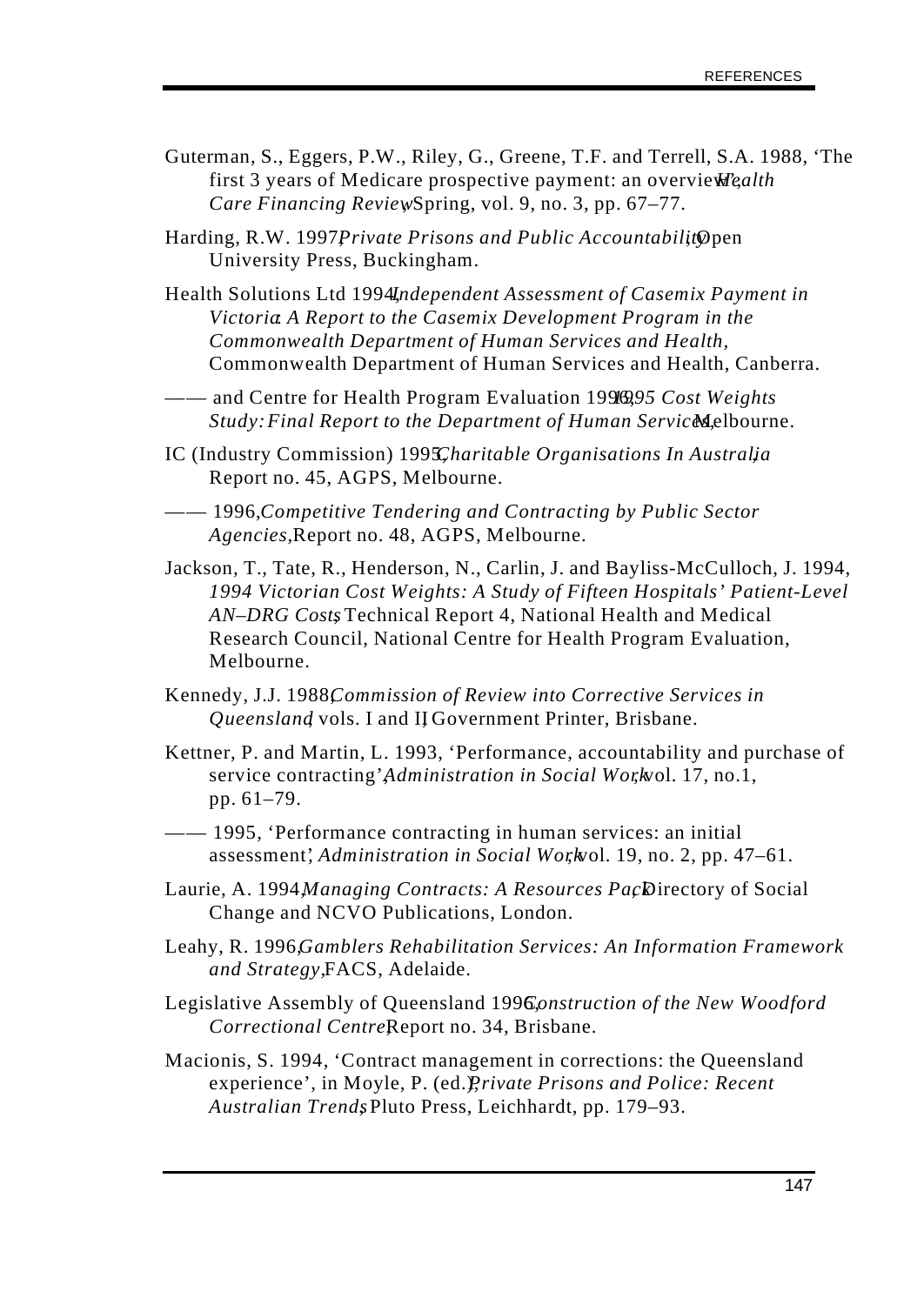- McGuire, T.E., Bender, J.A. And Maskell, C. 1995*qsemix Episodic Payment for Private Health Insurance* AGPS, Canberra.
- Metropolitan Hospitals Planning Board 1995<sup>a</sup> *Qeveloping Melbourne's Hospital Network: Phase 1 Repormelbourne.*
- —— 1995b, *Taking Melbourne's Health Care Network into the 21st Century: Phase 2 Report,* Melbourne.
- Owens, H.J. 1993*Quality Assurance and Improvement in Australian* Hospitals under a Case Payment System Australian Hospital Association, Canberra.
- Palmer, G. 1994, 'Background and overview' *Exenomics and Health: 1994*, Proceedings of the Sixteenth Australian Conference of Health Economists, Australian Studies in Health Service Administration, pp.  $291-3.$
- PSMC (Public Sector Management Commission) 1998eyiew of the *Queensland Corrective Services Commission, Ouernment Printer,* Brisbane.
- PWC (Public Works Committee) 1996, *onstruction of the New Woodford Correctional Centre*, Report no. 34, Legislative Assembly of Queensland, Brisbane.
- QCSC (Queensland Corrective Services Commission) 1998a, *nual Report 1994–95,* Brisbane.
- $-$  1995b, *Contract: Borallon Correctional Centr*Brisbane.
- —— 1995c, *Design, Construction and Operation of Woodford Correctional Centre: Tender Documentation*Brisbane.
- —— 1995d, *Service Agreement for the Operation and Management of the Woodford Correctional Centre*Brisbane.
- —— 1996, *Annual Report 1995–96* Brisbane.
- Queensland Government 1996 $\Delta$ *tate Budget 1996–97: Budget Overview,* Queensland Government, Brisbane.
- ——1996b, Media Release from the Minister for Police and Corrective Services and Minister for Racing, Brisbane, 13 December.
- SACOSS (South Australian Council of Social Services) 1995, *Submission to Industry Commission Inquiry into Competitive Tendering and Contracting by Public Sector Agencie* Adelaide.